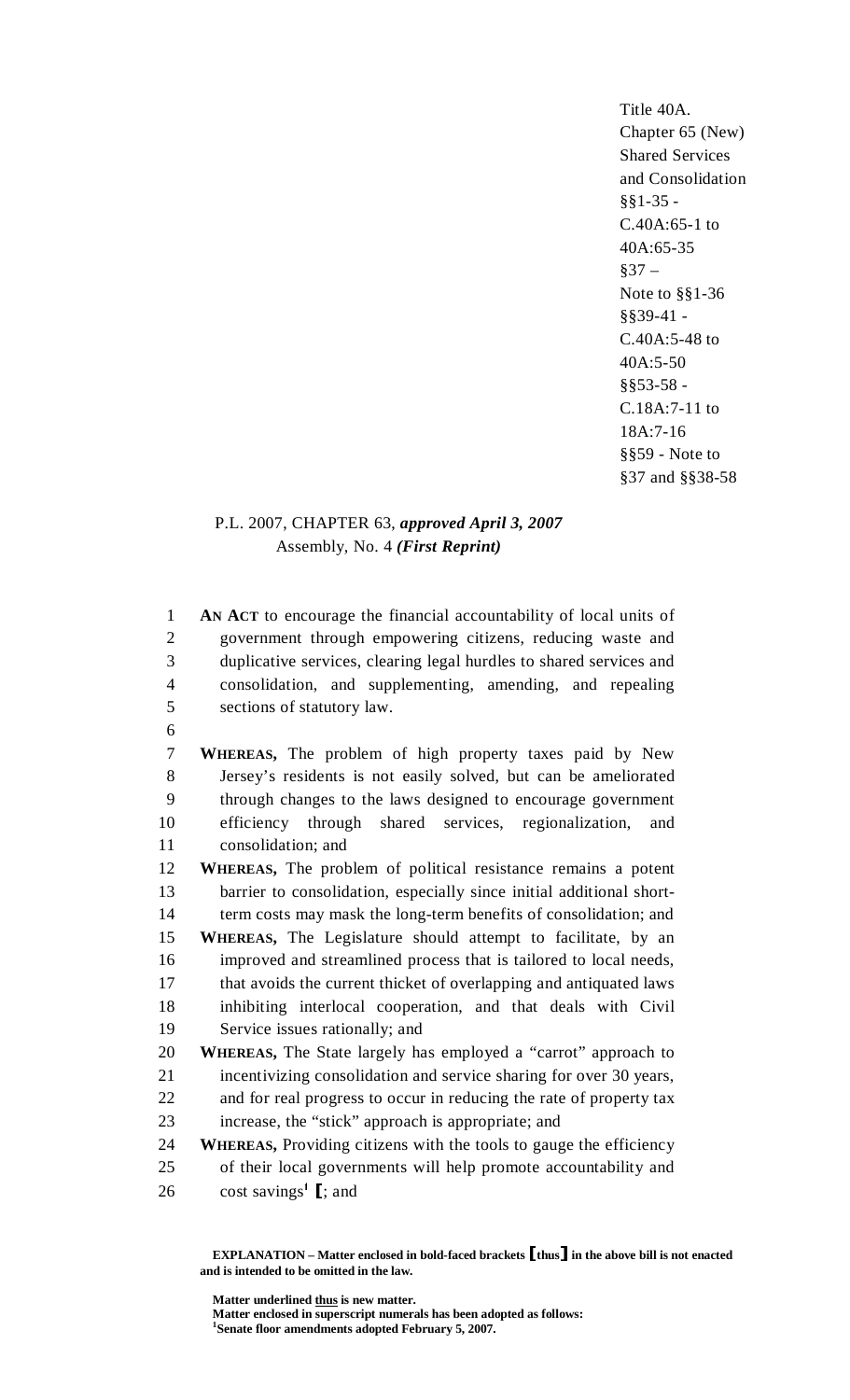1 **WHEREAS,** Increased accountability by the voters can better be 2 ensured if elections of local officials who spend significant 3 amounts of taxpayer money occur on days when a significant 4 percentage of the population is likely to vote  $\mathbf{I}^1$ ; now, therefore, 5 6 **BE IT ENACTED** *by the Senate and General Assembly of the State*  7 *of New Jersey:* 8 9 ARTICLE 1. SHARED SERVICES AND CONSOLIDATION 10 SUBARTICLE A. GENERAL PROVISIONS 11 12 1. (New section) Sections 1 through 35 of 13 P.L. , c. (C. through ) (pending before the Legislature 14 as this bill) shall be known and may be referred to as the "Uniform 15 Shared Services and Consolidation Act." 16 17 2. (New section) The Legislature finds and declares: 18 a. Historically, many specialized statutes have been enacted to 19 permit shared services between local units for particular purposes. 20 b. Other laws, permitting a variety of shared services, including 21 interlocal services agreements, joint meetings, and consolidated and 22 regional services, exist but have not been very effective in 23 promoting the broad use of shared services as a technique to reduce 24 local expenses funded by property taxpayers. 25 c. It is appropriate for the Legislature to enact a new shared 26 services statute that can be used to effectuate agreements between 27 local units for any service or circumstance intended to reduce 28 property taxes through the reduction of local expenses. 29 30 3. (New section) As used in sections 1 through 35 of 31 P.L., c. (C. through ) (pending before the Legislature as 32 this bill): 33 "Board" means the Local Finance Board in the Division of Local 34 Government Services in the Department of Community Affairs. 35 "Construct" and "construction" connote and include acts of 36 construction, reconstruction, replacement, extension, improvement 37 and betterment of lands, public improvements, works, facilities, 38 services or undertakings. 39 "Contracting local units" means local units participating in a 40 joint meeting. 41 "Director" means the Director of the Division of Local 42 Government Services in the Department of Community Affairs. 43 "Division" means the Division of Local Government Services in 44 the Department of Community Affairs. 45 "Governing body" means the board, commission, council, or 46 other body having the control of the finances of a local unit; and in 47 those local units in which an executive officer is authorized by law 48 to participate in such control through powers of recommendation,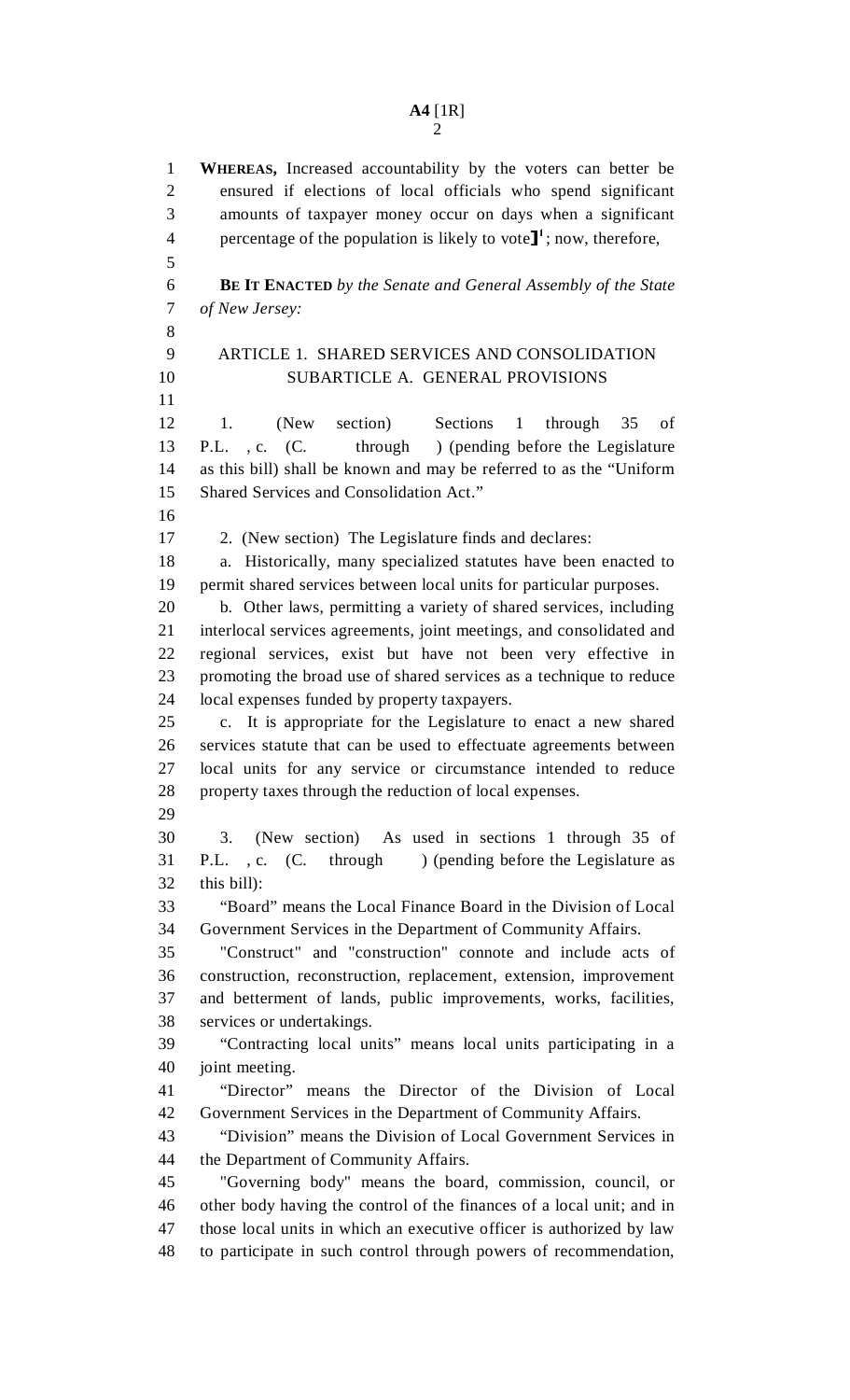1 approval, or veto, the term includes that executive officer, to the 2 extent of the officer's statutory participation. 3 "Joint contract" means an agreement between two or more local 4 units to form a joint meeting. 5 "Joint meeting" means the joint operation of any public services, 6 public improvements, works, facilities, or other undertaking by 7 contracting local units pursuant to a joint contract under section 14 8 of P.L. , c. (C. ) (pending before the Legislature as this bill). 9 "Local unit" means a "contracting unit" pursuant to section 2 of 10 P.L.1971, c.198 (C.40A:11-2), a "district" pursuant to 11 N.J.S.18A:18A-2, a "county college" pursuant to N.J.S.18A:64A-1, 12 a joint meeting, or any authority or special district that is subject to 13 the "Local Authorities Fiscal Control Law," P.L.1983, c.313 14 (C.40A:5A-1 et seq.). 15 "Operate" and "operation" mean and include acquisition, 16 construction, maintenance, management, and administration of any 17 lands, public improvements, works, facilities, services, or 18 undertakings. 19 "Person" means any person, association, corporation, nation, 20 State, or any agency or subdivision thereof, or a county or 21 municipality of the State. 22 "Service" means any of the powers, duties and functions 23 exercised or performed by a local unit by or pursuant to law. 24 "Shared service" or "shared" means any service provided on a 25 regional, joint, interlocal, shared, or similar basis between local 26 units, the provisions of which are memorialized by agreement 27 between the participating local units, but, for the purposes of this 28 act, does not include any specific service or activity regulated by 29 some other law, rule or regulation. 30 "Shared service agreement" or "agreement" means a contract 31 authorized under section 4 of P.L., c. (C. ) (pending before 32 the Legislature as this bill). 33 "Terminal leave benefit" means a single, lump sum payment, 34 paid at termination, calculated using the regular base salary at the 35 time of termination. 36 37 SUBARTICLE B. SHARED SERVICES 38 39 4. (New section) a. (1) Any local unit may enter into an 40 agreement with any other local unit or units to provide or receive 41 any service that each local unit participating in the agreement is 42 empowered to provide or receive within its own jurisdiction, 43 including services incidental to the primary purposes of any of the 44 participating local units. 45 (2) Notwithstanding any law, rule or regulation to the contrary, 46 any agreement between local units for the provision of shared 47 services shall be entered into pursuant to Article 1 of

48 P.L., c. (C. ) (pending before the Legislature as this bill);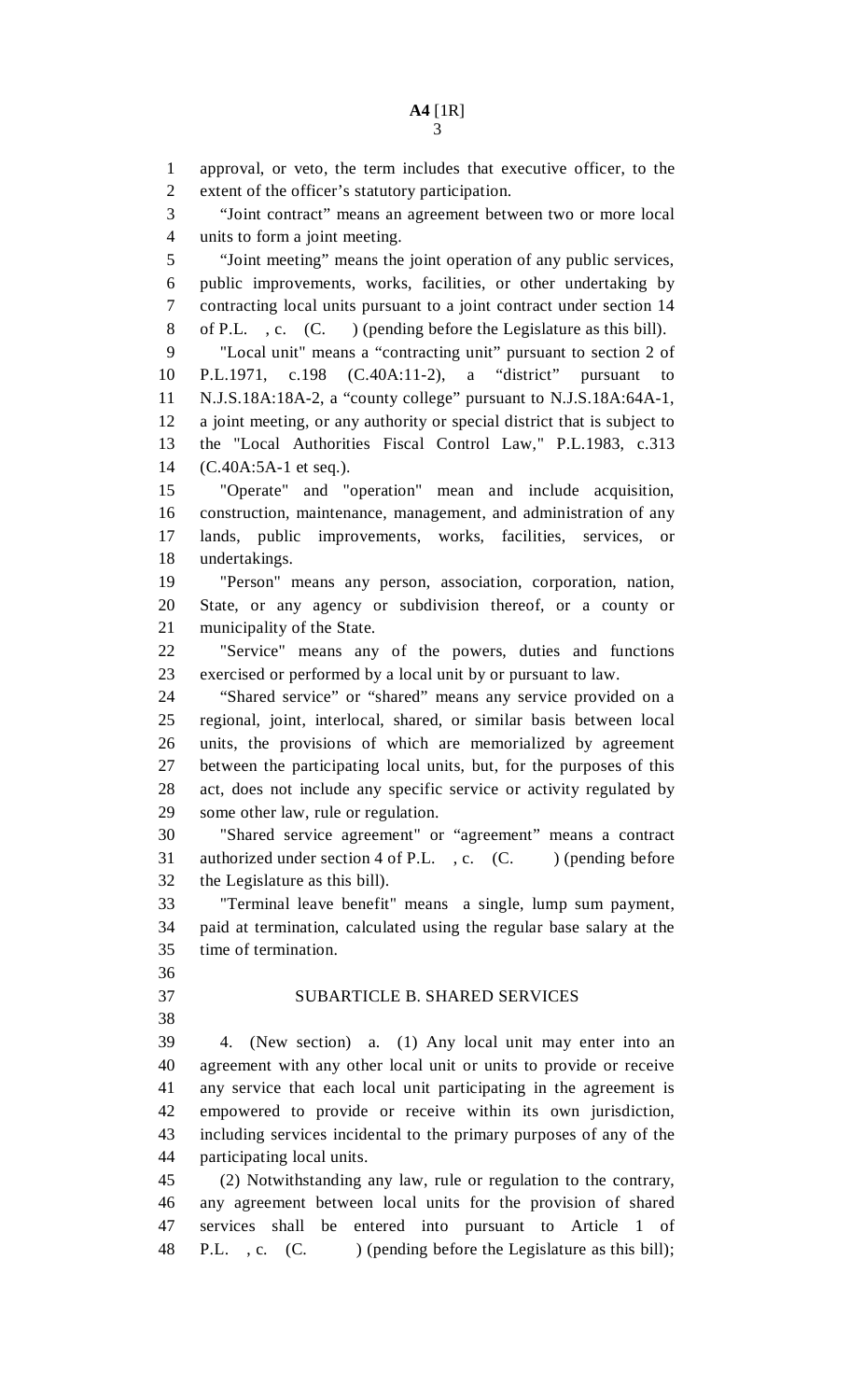1 provided, however, that agreements regarding shared services that 2 are otherwise regulated by statute, rule, or regulation are 3 specifically excluded from Article 1 of P.L., c. (C. 4 (pending before the Legislature as this bill). 5 (3) The board is authorized to render a decision in the 6 determination of the statutory basis under which a specific shared 7 service is governed. 8 b. Any agreement entered into pursuant to this section shall be 9 filed, for informational purposes, with the Division of Local 10 Government Services in the Department of Community Affairs, 11 pursuant to rules and regulation promulgated by the director. 12 13 5. (New section) a. A local unit authorized to enter into an 14 agreement under section 4 of P.L., c. (C.) (pending before 15 the Legislature as this bill) may do so by the adoption of a 16 resolution. A resolution adopted pursuant to this section or 17 subsection b. of that section shall clearly identify the agreement by 18 reference and need not set forth the terms of the agreement in full. 19 b. A copy of the agreement shall be open to public inspection at 20 the offices of the local unit immediately after passage of a 21 resolution to become a party to the agreement. 22 c. The agreement shall take effect upon the adoption of 23 appropriate resolutions by all the parties thereto, and execution of 24 agreements authorized thereunder as set forth in the agreement. 25 26 6. (New section) a. In the case of an agreement for the 27 provision of services by an officer or employee of a local unit who 28 is required to comply with a State license or certification 29 requirement as a condition of employment, the agreement shall 30 provide for the payment of a salary to the officer or employee and 31 shall designate one of the local units as the primary employer of the 32 officer or employee for the purpose of that person's tenure rights. If 33 the agreement fails to designate one of the local units as the primary 34 employer, then the local unit having the largest population, shall be 35 deemed the primary employer for the purposes of that person's 36 tenure rights. 37 b. A State department or agency with oversight over specific 38 activities that are the subject of a shared service agreement may 39 promulgate whatever rules and regulations it deems necessary to 40 ensure that the service continues to be provided in accordance with 41 the requirements of that department or agency. 42 43 7. (New section) a. An agreement made pursuant to section 4 44 of P.L., c. (C.) (pending before the Legislature as this 45 bill) shall specify: 46 (1) the specific services to be performed by one or more of the 47 parties as agent for any other party or parties;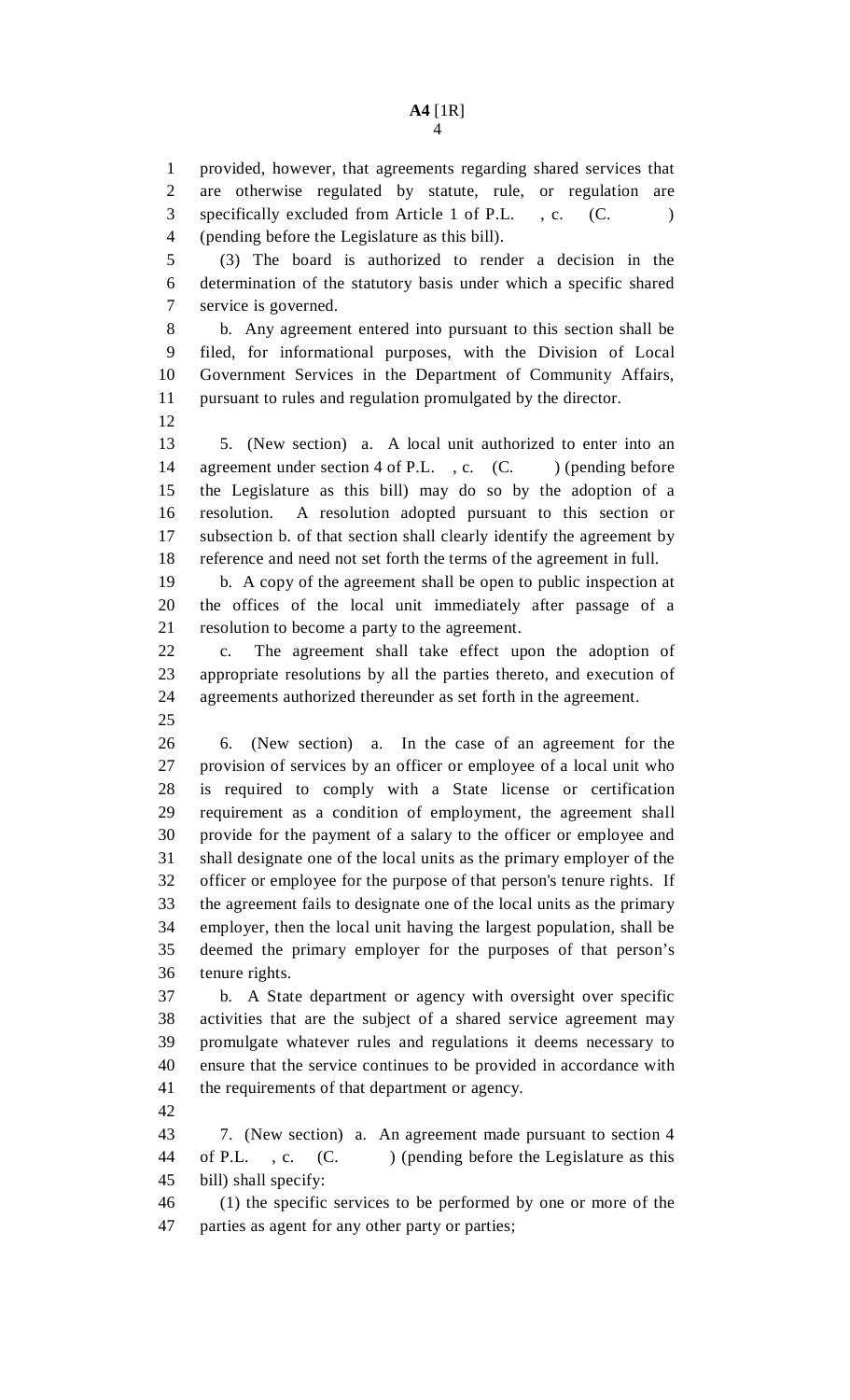1 (2) standards of the level, quality, and scope of performance, 2 with assignment and allocation of responsibility for meeting those 3 standards between or among the parties;

4 (3) the estimated cost of the services throughout the duration of 5 the agreement, with allocation of those costs to the parties, in dollar 6 amounts or by formula, including a time schedule for periodic 7 payment of installments for those allocations. The specification 8 may provide for the periodic modification of estimates or formulas 9 contained therein in the light of actual experience and in accordance 10 with procedures to be specified in the agreement;

11 (4) the duration of the agreement, which shall be 10 years, unless 12 otherwise agreed upon by the parties; and

13 (5) the procedure for payments to be made under the contract.

14 b. In the case when all of the participating local units are 15 municipalities, the agreement may provide that it shall not take 16 effect until submitted to the voters of each municipality, and 17 approved by a majority of the voters of each municipality voting at 18 the referendum.

19 c. The agreement may provide for binding arbitration or for 20 binding fact-finding procedures to settle any disputes or questions 21 which may arise between the parties as to the interpretation of the 22 terms of the agreement or the satisfactory performance by any of 23 the parties of the services and other responsibilities required by the 24 agreement.

25 d. For the purposes of sections 4 through 13 of 26 P.L., c. (C. through ) (pending before the 27 Legislature as this bill), any party performing a service under a 28 shared service agreement is the general agent of any other party on 29 whose behalf that service is performed pursuant to the agreement, 30 and that agent-party has full powers of performance and 31 maintenance of the service contracted for, and full powers to 32 undertake any ancillary operation reasonably necessary or 33 convenient to carry out its duties, obligations and responsibilities 34 under the agreement. These powers include all powers of 35 enforcement and administrative regulation which are, or may be, 36 exercised by the party on whose behalf the agent-party acts 37 pursuant to the agreement, except as the powers are limited by the 38 terms of the agreement itself, and except that no contracting party 39 shall be liable for any part or share of the cost of acquiring, 40 constructing, or maintaining any capital facility acquired or 41 constructed by an agent-party unless that part or share is provided 42 for in the agreement, or in an amendment thereto ratified by the 43 contracting parties in the manner provided in Article 1 of 44 P.L., c. (C. ) (pending before the Legislature as this bill) 45 for entering into an agreement.

46 e. Except as the terms of any agreement may explicitly or by 47 necessary implication provide, any party to an agreement entered 48 into pursuant to section 4 of P.L., c. (C. ) (pending before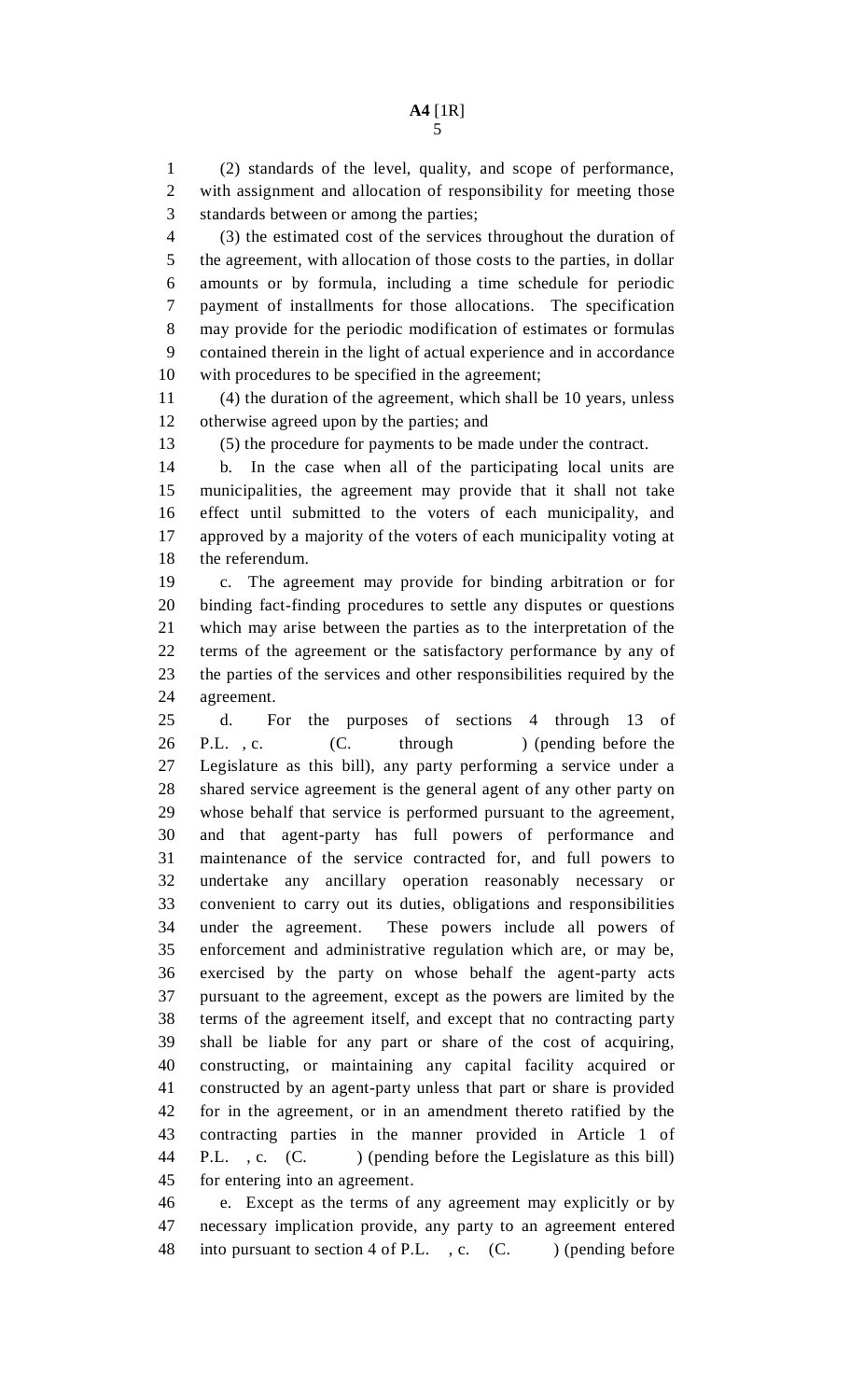1 the Legislature as this bill) may enter into another agreement or 2 agreements with any other eligible parties for the performance of 3 any service or services pursuant to Article 1 of 4 P.L. , c. (C. ) (pending before the Legislature as this bill). 5 The participation in one agreement shall not bar participation with 6 the same or other parties in any other agreement.

7 f. Payment for services performed pursuant to an agreement 8 shall be made by and to the parties, and at such intervals, as shall be 9 provided in the agreement.

10 g. In the event of any dispute as to the amount to be paid, the 11 full amount to be paid as provided in subsection a. of this section 12 shall be paid; but if through subsequent negotiation, arbitration or 13 litigation the amount due shall be determined, agreed or adjudicated 14 to be less than was actually so paid, then the party having received 15 the payment shall forthwith repay the excess.

16

17 8. (New section) a. Whenever two or more local units enter 18 into an agreement, pursuant to section 4 of P.L., c. (C. 19 (pending before the Legislature as this bill), for the shared provision 20 of law enforcement services within their respective jurisdictions, 21 the agreement shall recognize and preserve the seniority, tenure, 22 and pension rights of every full-time law enforcement officer who 23 is employed by each of the participating local units and who is in 24 good standing at the time the ordinance authorizing the agreement 25 is adopted, and none of those law enforcement officers shall be 26 terminated, except for cause; provided, however, this provision 27 shall not be construed to prevent or prohibit a merged law 28 enforcement entity from reducing force as provided by law for 29 reasons of economy and efficiency.

30 b. To provide for the efficient administration and operation of 31 the shared law enforcement services within the participating local 32 units, the agreement may provide for the appointment of a chief of 33 police or other chief law enforcement officer. In that case, the 34 agreement shall identify the appropriate authority to whom the chief 35 of police or other chief law enforcement officer reports and also 36 shall provide that any person who is serving as the chief of police or 37 other chief law enforcement officer in one of the participating local 38 units at the time the contract is adopted may elect either:

39 (1) to accept a demotion of no more than one rank without any 40 loss of seniority rights, impairment of tenure, or pension rights; or

41 (2) to retire from service.

42 A person who elects retirement shall not be demoted, but shall 43 retain the rank of chief of police or other chief law enforcement 44 officer and shall be given terminal leave for a period of one month 45 for each five-year period of past service as a law enforcement 46 officer with a participating local unit. During the terminal leave, 47 the person shall continue to receive full compensation and shall be 48 entitled to all benefits, including any increases in compensation or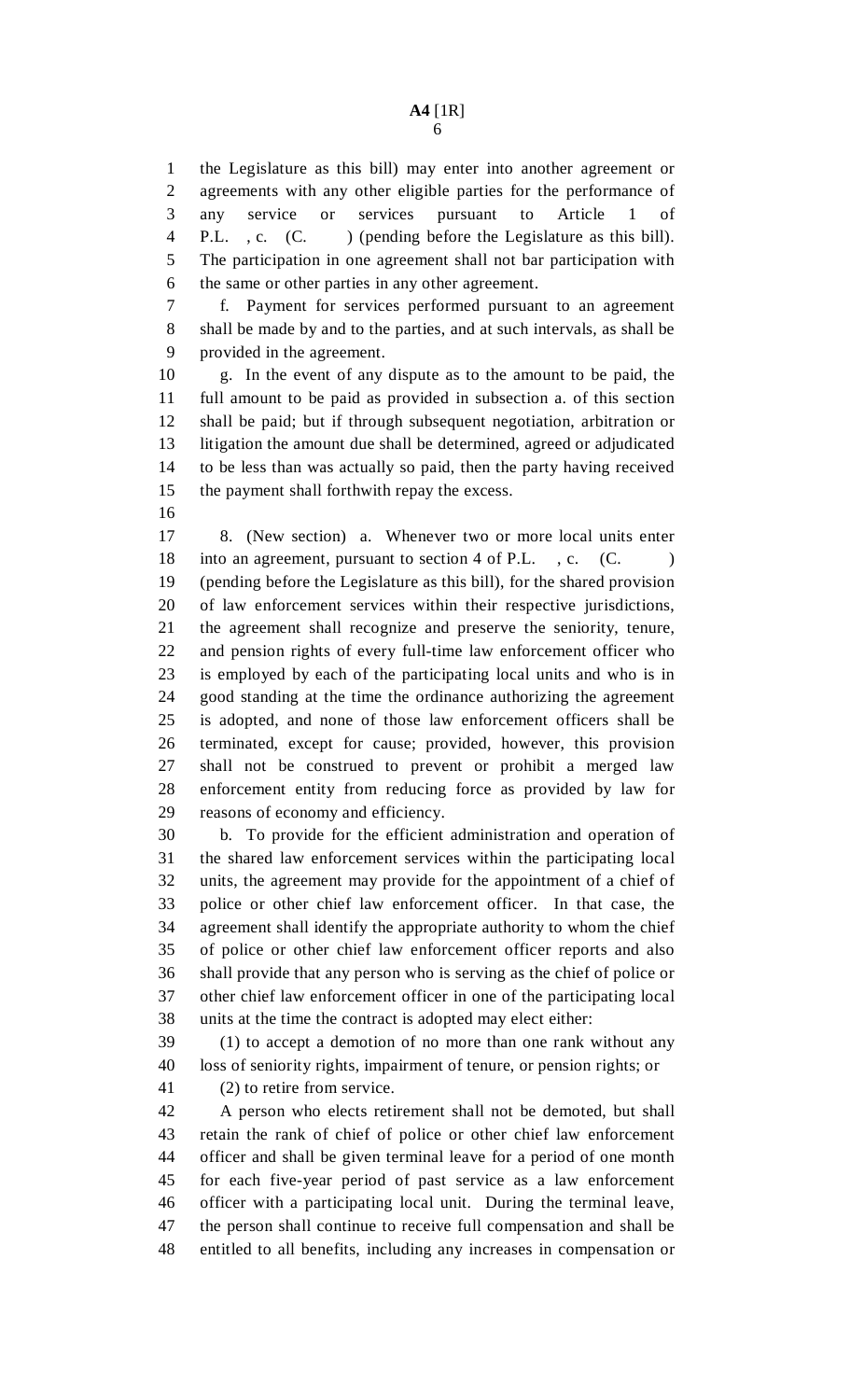1 benefits, that he may have been entitled to if he had remained on 2 active duty.

3 c. Whenever the participating local units have adopted or are 4 deemed to have adopted Title 11A, Civil Service, of the New Jersey 5 Statutes with regard to the provision of law enforcement services, 6 and the agreement provides for the appointment of a chief of police 7 or other chief law enforcement officer, the position of chief of 8 police or other chief law enforcement officer shall be in the career 9 service.

10

11 9. (New section) If any local unit performs a service on behalf 12 of one or more other local units that are parties to an agreement that 13 utilizes a private contractor to perform all or most of that service, or 14 all or most of a specific and separate segment of that service, then 15 that local unit shall award the contract for the work to be performed 16 by a private contractor under the agreement in accordance with the 17 "Local Public Contracts Law," P.L.1971, c.198 (C.40A:11-1 et 18 seq.).

19

20 10. (New section) In the event that any authority, board, 21 commission, district, joint meeting, or other body created by one or 22 more local units proposes to enter into a contract under Article 1 of 23 P.L., c. (C. ) (pending before the Legislature as this bill), 24 whereby that entity agrees to have performed on its behalf services, 25 the cost of which shall equal one-half or more of the total costs of 26 the services being performed by that entity immediately prior to the 27 adoption of the proposed contract, then the contract shall require 28 approval by resolution of the governing body of each local unit 29 which created the entity or which has become a participant therein 30 subsequent to its creation.

31

32 11. (New section) a. When a local unit contracts, through a 33 shared service or joint meeting, to have another local unit or a joint 34 meeting provide a service it is currently providing using public 35 employees and one or more of the local units have adopted Title 36 11A, Civil Service, then the agreement shall include an employment 37 reconciliation plan in accordance with this section that and, if one 38 or more of the local units have adopted Title 11A, Civil Service, 39 shall specifically set forth the intended jurisdiction of the 40 Department of Personnel. An employment reconciliation plan shall 41 be subject to the following provisions:

42 (1) a determination of those employees, if any, that shall be 43 transferred to the providing local unit, retained by the recipient 44 local unit, or terminated from employment for reasons of economy 45 or efficiency<sup>1</sup>, subject to the provisions of any existing collective 46 bargaining agreements within the local units<sup>1</sup>.

47 (2) any employee terminated for reasons of economy or 48 efficiency by the local unit providing the service under the shared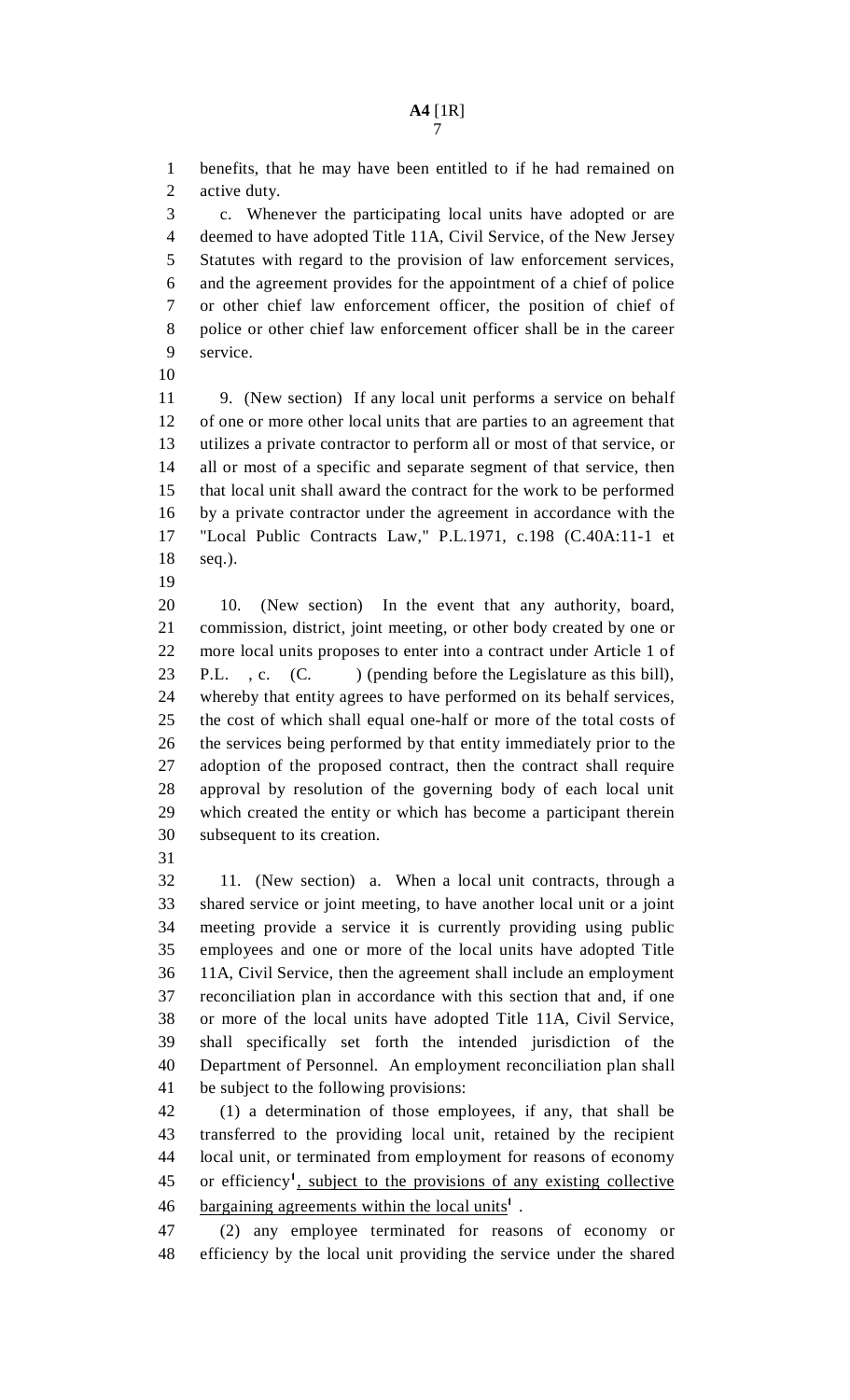1 service agreement shall be given a terminal leave payment of not 2 less than a period of one month for each five-year period of past 3 service as an employee with the local unit, or other enhanced 4 benefits that may be provided or negotiated. For the purposes of 5 this paragraph, "terminal leave payment" means a single, lump sum 6 payment, paid at termination, calculated using the regular base 7 salary at the time of termination. Unless otherwise negotiated or 8 provided by the employer, a terminal leave benefit shall not include 9 extended payment, or payment for retroactive salary increases, 10 bonuses, overtime, longevity, sick leave, accrued vacation or other 11 time benefit, or any other benefit.

12 (3) the Department of Personnel shall place any employee that 13 has permanent status pursuant to Title 11A, Civil Service, of the 14 New Jersey Statutes that is terminated for reasons of economy or 15 efficiency at any time by either local unit on a special 16 reemployment list for any civil service employer within the county 17 of the agreement or any political subdivision therein.

18 (4) when a proposed shared service agreement affects employees 19 in local units subject to Title 11A, Civil Service, of the New Jersey 20 Statutes, an employment reconciliation plan that shall be filed with 21 the Department of Personnel prior to the approval of the shared 22 service agreement. The department shall review it for consistency 23 with this section within 45 days of receipt and shall be deemed 24 approved, subject to approval of the shared service agreement by 25 the end of that time, unless the department has responded with a 26 denial or conditions that must be met in order for it to be approved.

27 (5) when an action is required of the Department of Personnel by 28 this section, parties to a planned shared service agreement may 29 consult with that department in advance of the action and the 30 department shall provide such technical support as may be 31 necessary to assist in the preparation of an employment 32 reconciliation plan or any other action required of the department 33 by this section.

34 b. If all the local units that are parties to the agreement are 35 subject to the provisions of Title 11A, Civil Service, of the New 36 Jersey Statutes, the Department of Personnel shall create an 37 implementation plan for the agreement that will: (1) transfer 38 employees with current status in current title unless reclassified, or 39 (2) reclassify employees into job titles that best reflect the work to 40 be performed. The Department of Personnel shall review whether 41 any existing hiring or promotional lists should be merged, 42 inactivated, or re-announced. Non-transferred employees shall be 43 removed or suspended only for good cause and after the opportunity 44 for a hearing before the Merit System Board; provided, however, 45 that they may be laid-off in accordance with the provisions of 46 N.J.S.11A:8-1 et seq., and the regulations promulgated thereunder. 47 The final decision of which employees shall transfer to the new 48 employer is vested solely with the local unit that will provide the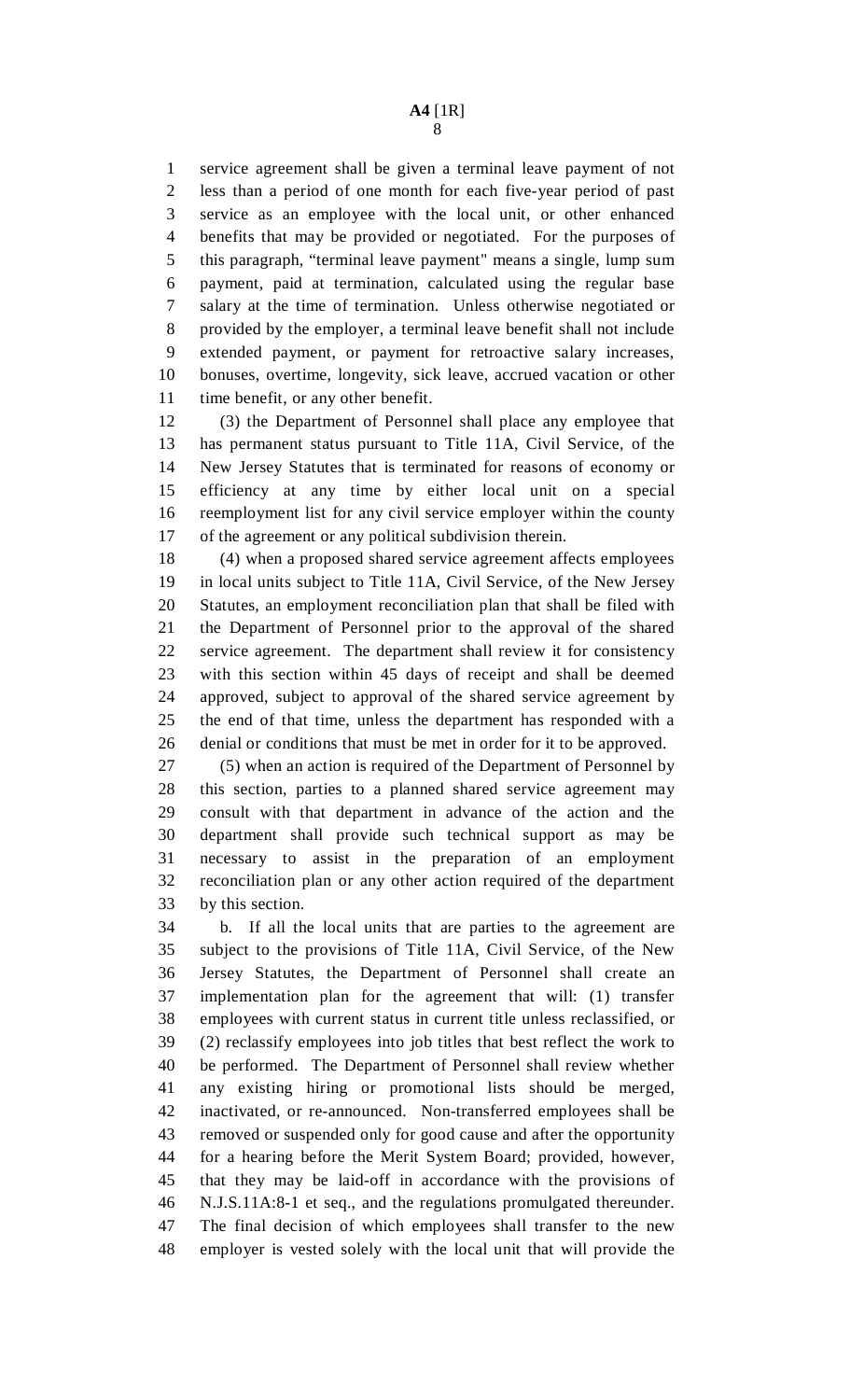1 service and subject to  $\frac{1}{2}$  the provisions of any  $\frac{1}{2}$  agreement between 2 the parties] existing collective bargaining agreements within the local units<sup>1</sup>. local units<sup>1</sup>.

4 c. If the local unit that will provide the service pursuant to a 5 shared service agreement is subject to Title 11A, Civil Service, of 6 the New Jersey Statutes, but the local unit to receive the service is 7 not subject to that Title, and the contracting local units desire that 8 some or all employees of the recipient local unit are to be 9 transferred to the providing local unit, the Department of Personnel 10 shall vest only those employees who have been employed for one 11 year or more in permanent status pursuant to N.J.S.11A:9-9 in 12 appropriate titles, seniority, and tenure with the providing local unit 13 based on the duties of the position. The final decision of which 14 employees shall transfer to the new employer is vested solely with 15 the local unit that will provide the service and subject to  $\frac{1}{1}$ the 16 **provisions of** any  $\text{T}$  agreement between the contracting **existing** 17 collective bargaining agreements within the<sup>1</sup> local units.

18 d. If the local unit that will provide the service is not subject to 19 the provisions of Title 11A, Civil Service, of the New Jersey 20 Statutes, but the local unit that will receive the service is subject to 21 that Title and the parties desire that some or all employees of the 22 recipient local unit are to be transferred to the providing local unit, 23 the transferred employees shall be granted tenure in office and shall 24 only be removed or suspended for good cause and after a hearing; 25 provided, however, that they may be laid-off in accordance with the 26 provisions of N.J.S.11A:8-1 et seq., and the regulations 27 promulgated thereunder. The transferred employees shall be 28 subject to layoff procedures prior to the transfer to the new entity. 29 Once transferred, they will be subject to any employment contracts 30 and provisions that exist for the new entity. The final decision of 31 which employees shall transfer to the new employer is vested solely 32 with the local unit that will provide the service and subject to  $\frac{1}{1}$ the 33 provisions of any lagreement between the parties] existing 34 collective bargaining agreements within the local units<sup>1</sup>.

35

36 12. (New section) The Public Employment Relations 37 Commission is specifically authorized to provide technical advice, 38 pursuant to section 12 of P.L.1968, c.303 (C.34:13A-8.3), and 39 mediation services to integrate separate labor agreements into single 40 agreements for the shared service agreement. The commission may 41 order binding arbitration, pursuant to P.L.1995, c.425 (C.34:13A-42 14a et seq.), to integrate any labor agreement.

43

44 13. (New section) It is the intent of the Legislature to facilitate 45 and promote shared service agreements, and therefore the grant of 46 power under sections 1 through 35 of P.L. , c. (C. through )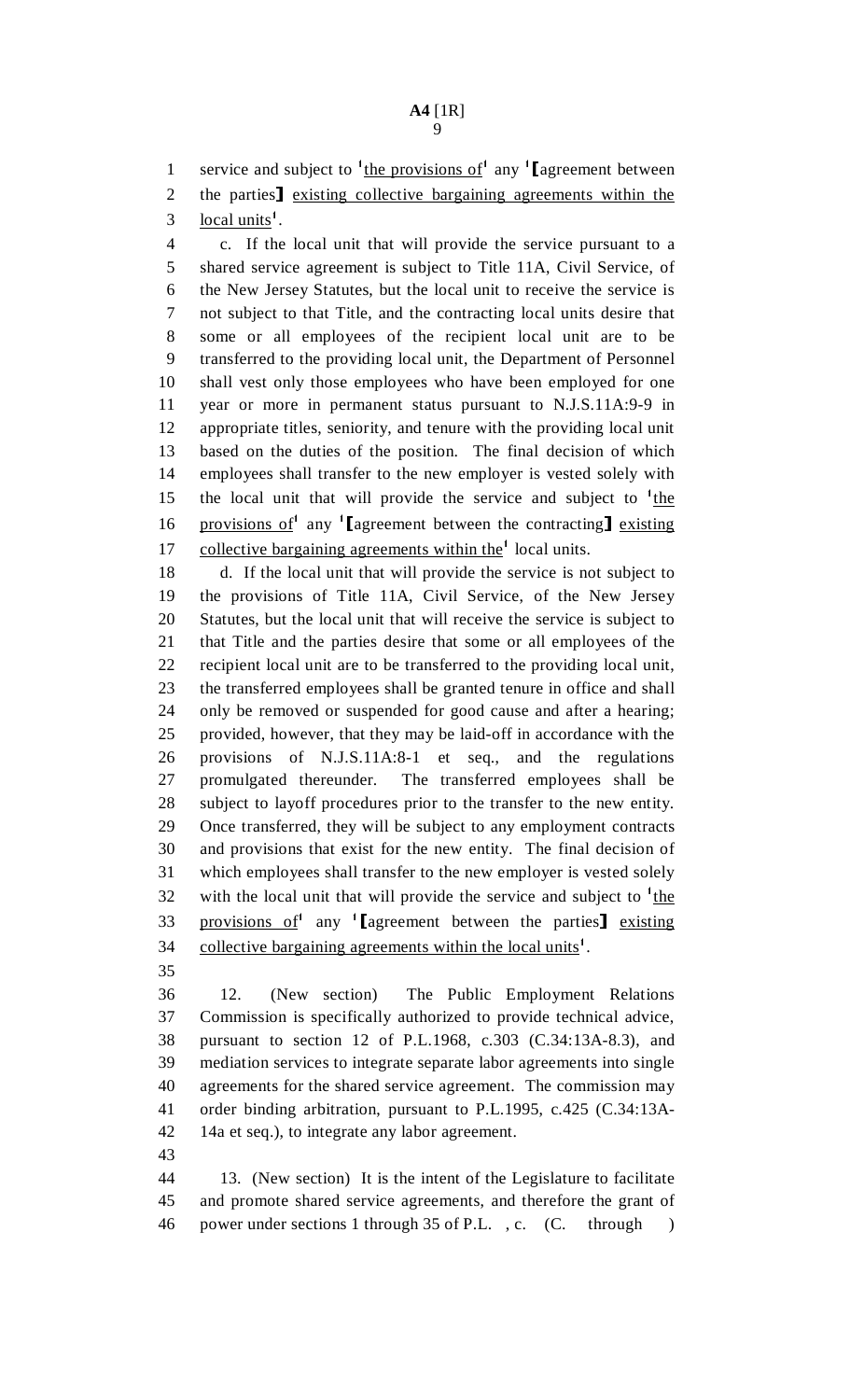1 (pending before the Legislature as this bill) is intended to be as 2 broad as is consistent with general law. 3 4 SUBARTICLE C. JOINT MEETINGS 5 6 14. (New section) a. The governing bodies of any two or more 7 local units may enter into a joint contract, for a period not to exceed 8 40 years, to provide for the formation of a joint meeting for the 9 joint operation of any public services, public improvements, works, 10 facilities, or undertakings which the local units are empowered to 11 operate. The contract shall be entered into in accordance with the 12 procedures set forth in subsection b. of section 16 of this bill. 13 b. A joint contract may provide for joint services for any 14 services which any contracting local unit, on whose behalf those 15 services are to be performed, is legally authorized to provide for 16 itself. Those services include, but are not limited to, general 17 government administration, health, police and fire protection, code 18 enforcement, assessment and collection of taxes, financial 19 administration, environmental protection, joint municipal courts, 20 and youth, senior citizens and social welfare programs. 21 c. The joint contract shall set forth the public services, public 22 improvements, works, facilities, or undertakings which the 23 contracting local units desire to operate jointly, and shall provide in 24 general terms the manner in which the public services, public 25 improvements, works, facilities or undertakings shall be jointly 26 operated, and the respective duties and responsibilities of the 27 contracting local units. 28 d. No joint contract pursuant to this section shall authorize the 29 operation of any property or service defined as a "public utility" by 30 R.S.48:2-13, except as may otherwise be provided by law. 31 32 15. (New section) a. A joint meeting is a public body corporate 33 and politic constituting a political subdivision of the State for the 34 exercise of public and essential governmental functions to provide 35 for the public health and welfare. 36 b. A joint meeting has the following powers and authority, 37 which may be exercised by its management committee to the extent 38 provided for in the joint contract: 39 (1) to sue and be sued; 40 (2) to acquire and hold real and personal property by deed, gift, 41 grant, lease, purchase, condemnation or otherwise; 42 (3) to enter into any and all contracts or agreements and to 43 execute any and all instruments; 44 (4) to do and perform any and all acts or things necessary, 45 convenient or desirable for the purposes of the joint meeting or to 46 carry out any powers expressly given in sections 1 through 35 of 47 P.L., c. (C. through ) (pending before the Legislature as 48 this bill);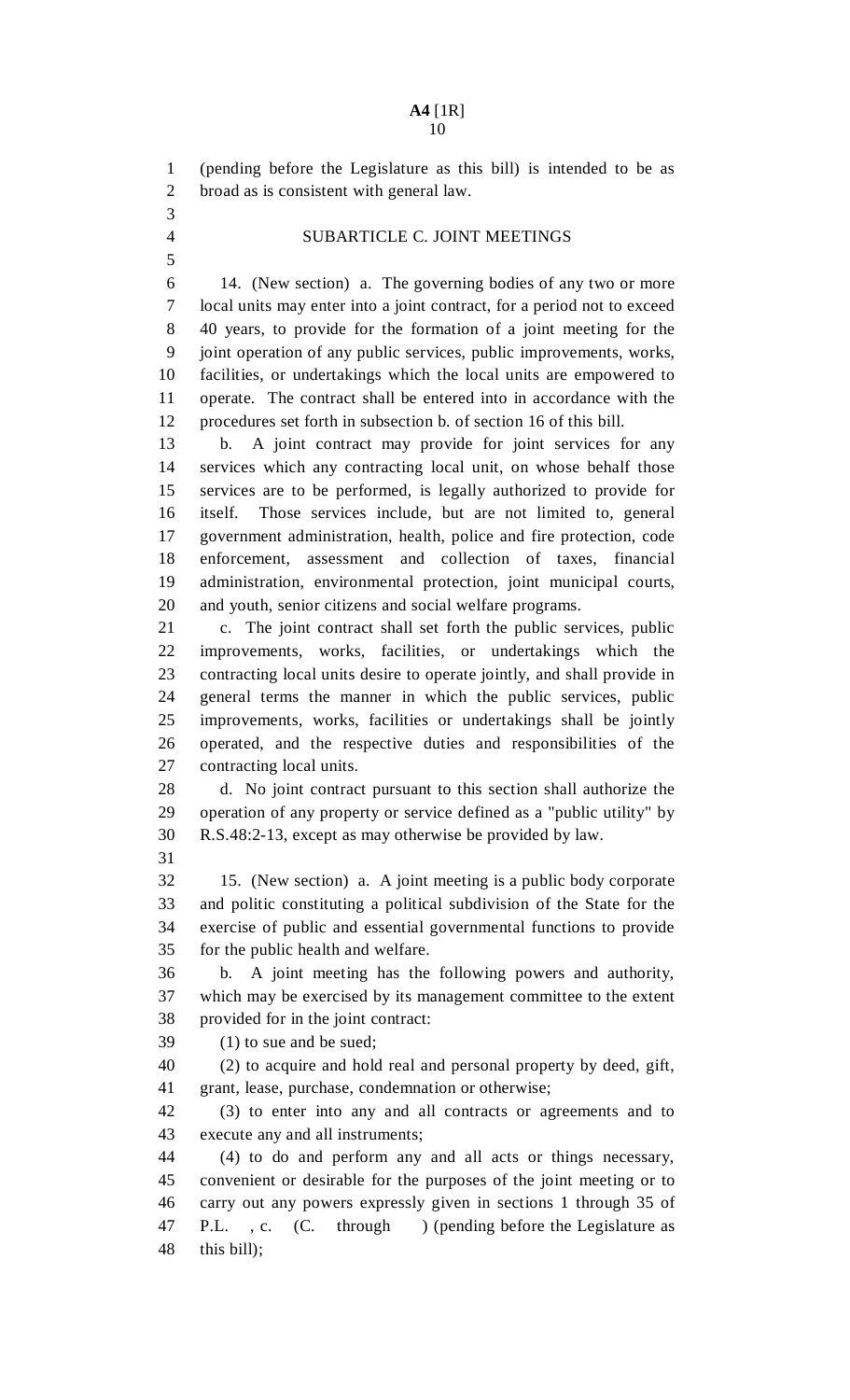1 (5) to sell real and personal property owned by the joint meeting 2 at public sale;

3 (6) to operate all services, lands, public improvements, works, 4 facilities or undertakings for the purposes and objects of the joint 5 meeting;

6 (7) to enter into a contract or contracts providing for or relating 7 to the use of its services, lands, public improvements, works, 8 facilities or undertakings, or any part thereof, by local units who are 9 not members of the joint meeting, and other persons, upon payment 10 of charges therefore as fixed by the management committee;

11 (8) to receive whatever State or federal aid or grants that may be 12 available for the purposes of the joint meeting and to make and 13 perform any agreements and contracts that are necessary or 14 convenient in connection with the application for, procurement, 15 acceptance, or disposition of such State or federal aid or grants; and 16 (9) to acquire, maintain, use, and operate lands, public 17 improvements, works, or facilities in any municipality in the State, 18 except where the governing body of the municipality, by resolution 19 adopted within 60 days after receipt of written notice of intention to 20 so acquire, maintain, use, or operate, shall find that the same would 21 adversely affect the governmental operations and functions and the 22 exercise of the police powers of that municipality.

23 c. If the governing body of a municipality in which a joint 24 meeting has applied for the location and erection of sewage 25 treatment or solid waste disposal facilities refuses permission 26 therefore, or fails to take final action upon the application within 60 27 days of its filing, the joint meeting may, at any time within 30 days 28 following the date of such refusal or the date of expiration of the 29 60-day period, apply to the Department of Environmental 30 Protection for relief. That department is authorized, after hearing 31 the joint meeting and the interested municipality, to grant the 32 application for the erection of the sewage treatment or disposal or 33 solid waste treatment or disposal facilities, notwithstanding the 34 refusal or failure to act of the municipal governing body, upon 35 being satisfied that the topographical and other physical conditions 36 existing in the local units comprising the joint meeting are such as 37 to make the erection of such facilities within its boundaries 38 impracticable as an improvement for the benefit of the whole 39 applying joint meeting.

40

41 16. (New section) a. The joint contract shall provide for the 42 operation of the public services, public improvements, works, 43 facilities, or undertakings of the joint meeting, for the 44 apportionment of the costs and expenses of operation required 45 therefore among the contracting local units, for the addition of other 46 local units as members of the joint meeting, for the terms and 47 conditions of continued participation and discontinuance of 48 participation in the joint meeting by the contracting local units, and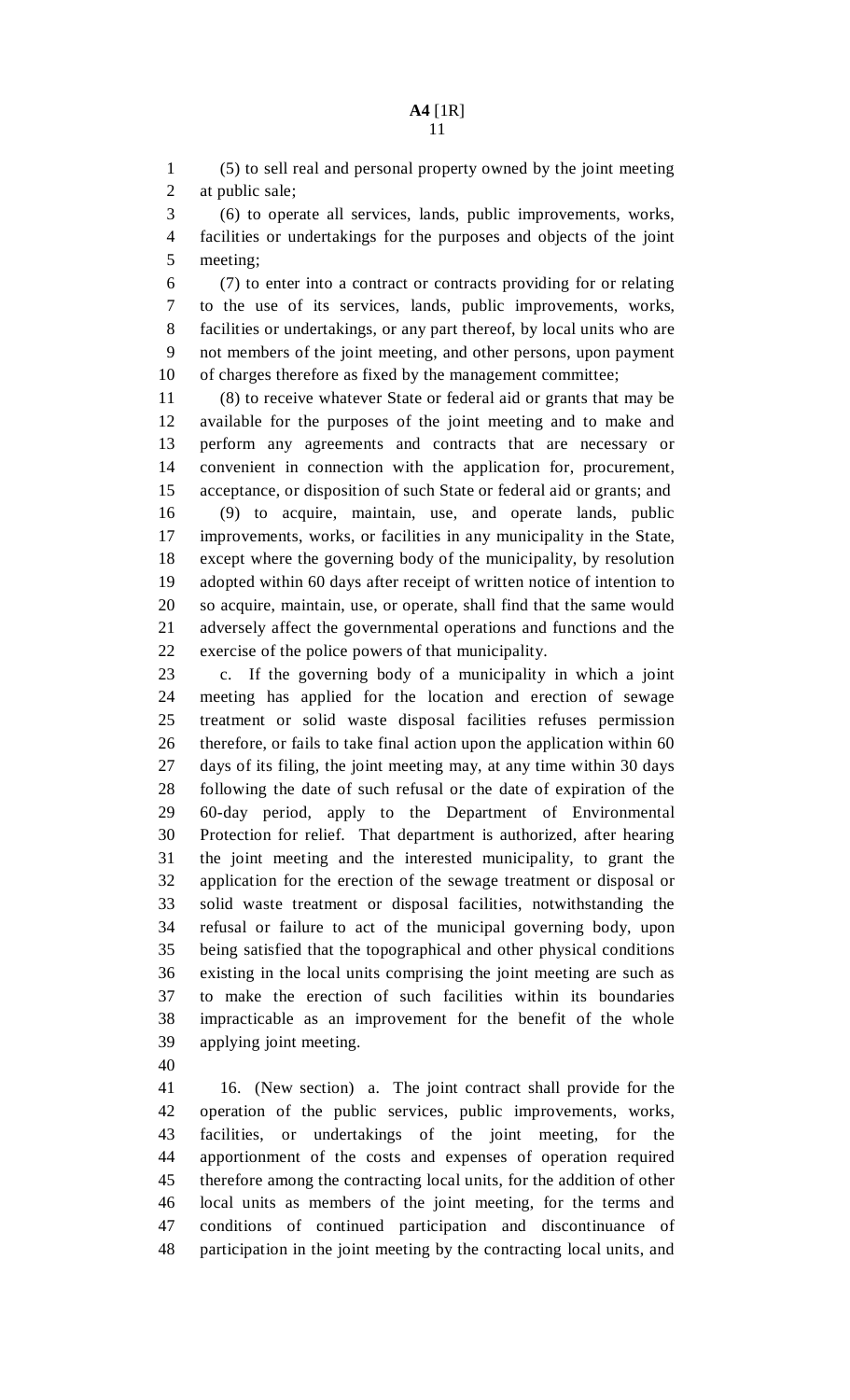1 for such other terms and conditions as may be necessary or 2 convenient for the purposes of the joint meeting. The 3 apportionment of costs and expenses may be based upon assessed 4 valuations, population, and such other factor or factors, or any 5 combination thereof, as may be provided in the joint contract.

6 b. (1) Notwithstanding any law to the contrary concerning 7 approval of contracts, the joint contract shall be subject to approval 8 by resolution of the governing bodies of each of the local units prior 9 to its execution by the official or officials who are authorized to 10 execute a joint contract.

11 (2) The joint contract shall specify the name by which the joint 12 meeting shall be known.

13 (3) The joint contract may be amended from time to time by 14 agreement of the parties thereto, in the same manner as the original 15 contract was authorized and approved.

16 (4) A copy of every resolution creating a joint meeting, and 17 every amendment thereto, shall be forthwith filed with the director. 18

19 17. (New section) a. Whenever the governing bodies of two or 20 more local units enter into a joint contract for the joint operation of 21 law enforcement services within their respective jurisdictions, the 22 contract shall recognize and preserve the seniority, tenure, and 23 pension rights of every full-time law enforcement officer who is 24 employed by each of the contracting local units and who is in good 25 standing at the time the ordinance or resolution, as the case may be, 26 authorizing the contract is adopted, and none of those law 27 enforcement officers shall be terminated, except for cause; 28 provided, however, this provision shall not be construed to prevent 29 or prohibit a merged law enforcement entity from reducing force as 30 provided by law for reasons of economy and efficiency.

31 b. (1) To provide for the efficient administration and operation 32 of the joint law enforcement services within the participating local 33 units, the joint contract may provide for the appointment of a chief 34 of police or other chief law enforcement officer. In that case, the 35 joint contract shall identify the appropriate authority to whom the 36 chief of police or other chief law enforcement officer reports and 37 also shall provide that any person who is serving as the chief of 38 police or other chief law enforcement officer in one of the 39 participating local units at the time the joint contract is adopted may 40 elect either:

41 (a) to accept a demotion of no more than one rank without any 42 loss of seniority rights, impairment of tenure, or pension rights; or

43 (b) to retire from service.

44 (2) Any person who elects retirement shall not be demoted but 45 shall retain the rank of chief of police or other chief law 46 enforcement officer and shall be given terminal leave for a period of 47 one month for each five-year period of past service as a law 48 enforcement officer with the participating local unit. During the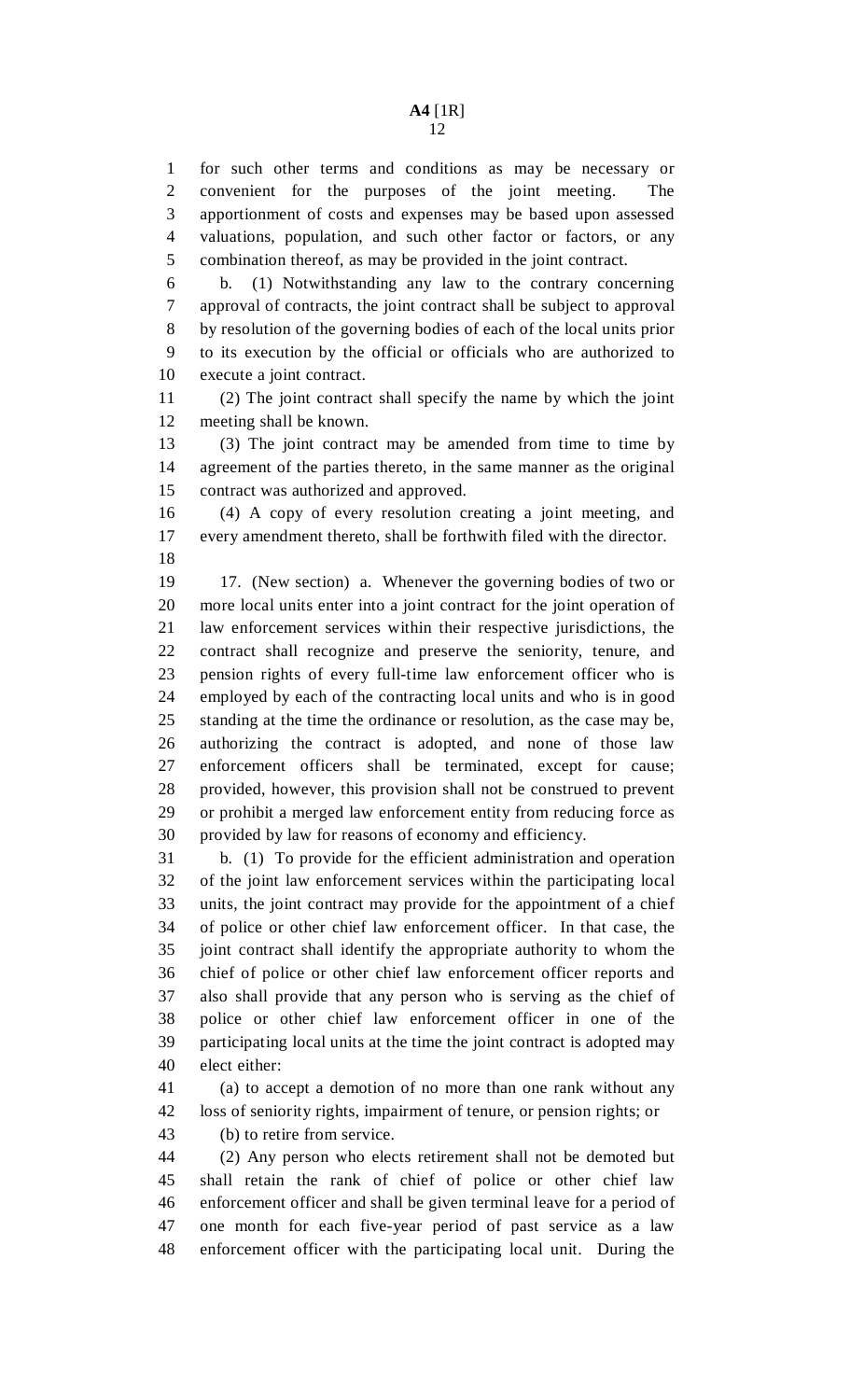1 terminal leave, the person shall continue to receive full 2 compensation and shall be entitled to all benefits, including any 3 increases in compensation or benefits, that he may have been 4 entitled to if he had remained on active duty.

5 c. Whenever the participating local units have adopted or are 6 deemed to have adopted Title 11A, Civil Service, of the New Jersey 7 Statutes with regard to the provision of law enforcement services, 8 and the contract provides for the appointment of a chief of police or 9 other chief law enforcement officer, the position of chief law 10 enforcement officer shall be in the career service.

11

12 18. (New section) a. When a joint meeting merges bargaining 13 units that have current contracts negotiated in accordance with the 14 provisions of the "New Jersey Employer-Employee Relations Act,"

15 P.L.1941, c.100 (C.34:13A-1 et seq.), the terms and conditions of 16 the existing contracts shall apply to the rights of the members of the 17 respective bargaining units until a new contract is negotiated, 18 reduced to writing, and signed by the parties as provided pursuant 19 to law and regulation promulgated thereunder.

20 b. The Public Employment Relations Commission is specifically 21 authorized to provide technical advice, pursuant to section 12 of 22 P.L.1968, c.303 (C.34:13A-8.3), and mediation services to integrate 23 separate labor agreements into single agreements for the joint 24 contract. The commission may order binding arbitration, pursuant 25 to P.L.1995, c.425 (C.34:13A-14a et seq.), to integrate any labor 26 agreement.

27

28 19. (New section) a. When a local unit agrees to participate in 29 a joint meeting that will provide a service that the local unit is 30 currently providing itself through public employees, the agreement 31 shall include an employment reconciliation plan in accordance with 32 this section. An employment reconciliation plan shall be subject to 33 the following provisions:

34 (1) a determination of those employees, if any, that shall be 35 transferred to the joint meeting, retained by the contracting local 36 unit, or terminated from employment for reasons of economy or  $37$  efficiency  $\frac{1}{2}$  subject to the provisions of any collective bargaining 38 agreements within the local units<sup>1</sup>.

39 (2) any employee terminated for reasons of economy or 40 efficiency by the contracting local unit providing the service or by 41 the joint meeting shall be given a terminal leave payment of not less 42 than a period of one month for each five-year period of past service 43 as an employee with the local unit, or other enhanced benefits that 44 may be provided or negotiated. Unless otherwise negotiated or 45 provided by the employer, a terminal leave benefit shall not include 46 extended payment, or payment for retroactive salary increases, 47 bonuses, overtime, longevity, sick leave, accrued vacation or other 48 time benefit, or any other benefit.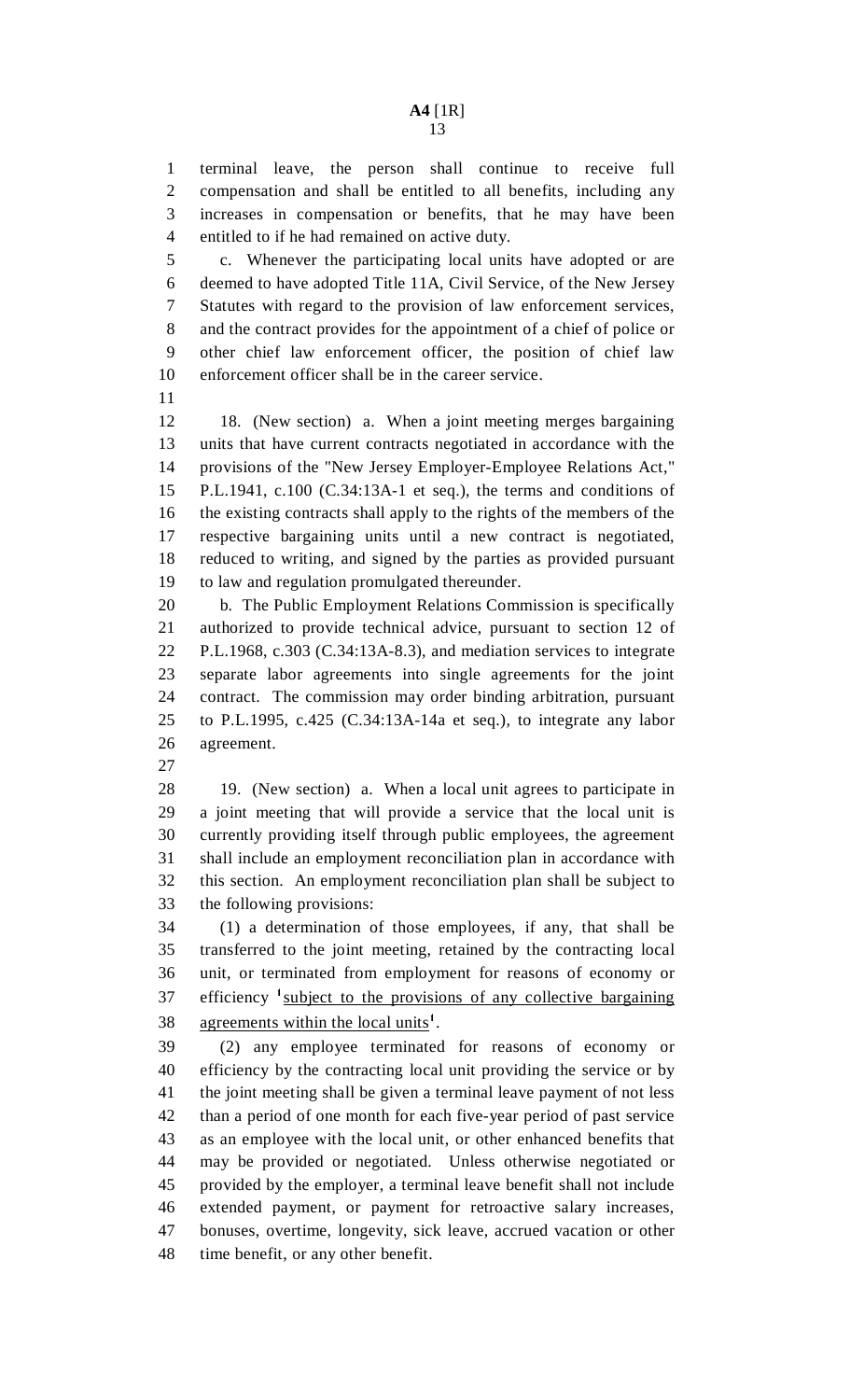1 (3) the Department of Personnel shall place any employee that 2 has permanent status pursuant to Title 11A, Civil Service, of the 3 New Jersey Statutes that is terminated for reasons of economy or 4 efficiency at any time by either local unit on a special 5 reemployment list for any civil service employer within the county 6 of the agreement or any political subdivision therein.

7 (4) when a proposed joint contract affects employees in local 8 units that operate under the provisions of Title 11A, Civil Service, 9 of the New Jersey Statutes, an employment reconciliation plan shall 10 be filed with the Department of Personnel prior to the approval of 11 the joint meeting agreement. That department shall review the plan 12 for consistency with this section within 45 days of receipt and it 13 shall be deemed approved, subject to approval of the joint meeting 14 agreement by the end of that time, unless that department has 15 responded with a denial or conditions that must be met in order for 16 it to be approved.

17 (5) when an action is required of the Department of Personnel by 18 this section, parties to a proposed joint contract may consult with 19 the department in advance of the action and the department shall 20 provide such technical support as may be necessary to assist in the 21 preparation of an employment reconciliation plan or any other 22 action required of the department by this section.

23 b. If both the local unit and joint meeting operate under the 24 provisions of Title 11A, Civil Service, of the New Jersey Statutes, 25 the Department of Personnel shall create an implementation plan for 26 employees to be hired by the joint meeting that will: (1) transfer 27 employees with current status in current title unless reclassified or 28 (2) reclassify employees, if necessary, into job titles that best reflect 29 the work to be performed. The Department of Personnel shall 30 review whether any existing hiring or promotional lists should be 31 merged, inactivated, or re-announced. Non-transferred employees 32 shall be removed or suspended only for good cause and after the 33 opportunity for a hearing before the Merit System Board; provided, 34 however, that they may be laid-off in accordance with the 35 provisions of N.J.S.11A:8-1 et seq., and the regulations 36 promulgated thereunder. The final decision of which employees 37 shall transfer to the new employer is vested solely with the local 38 unit that will provide the service and subject to <sup>1</sup>the provisions of<sup>1</sup> 39 any  $\text{1}$  [agreement between the parties] existing collective bargaining 40 agreements within the local units<sup>1</sup>. agreements within the local units<sup>1</sup>.

41 c. If the joint meeting operates under the provisions of Title 42 11A, Civil Service, of the New Jersey Statutes, and a local unit 43 receiving the service is not subject to that Title, and the parties 44 desire that some or all employees of the local unit be transferred to 45 the joint meeting, the Department of Personnel shall vest only those 46 employees who have been employed one year or more in permanent 47 status pursuant to N.J.S.40A:9-9 in appropriate titles, seniority, and 48 tenure with the providing local unit based on the duties of the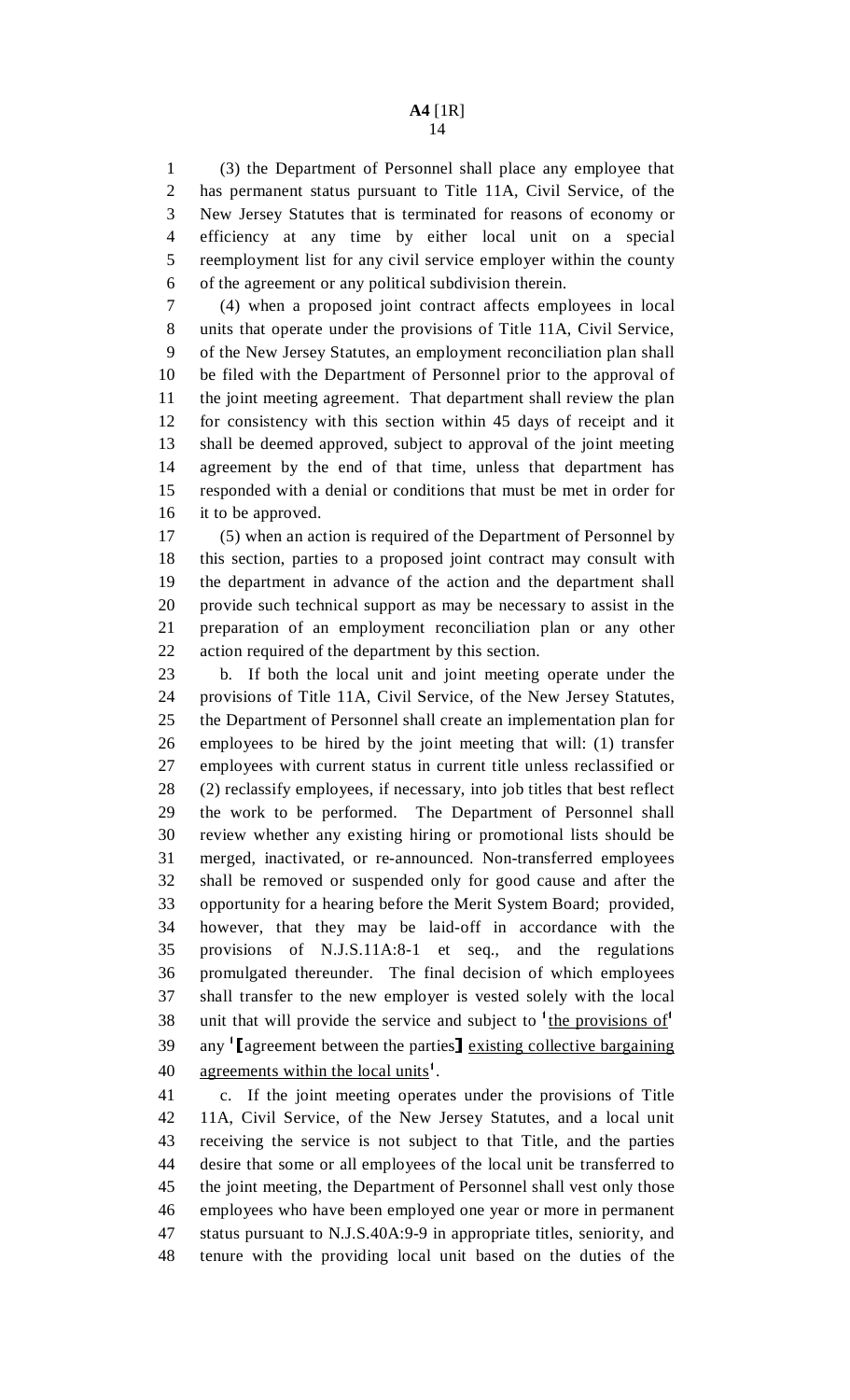1 position. The final decision of which employees shall transfer to 2 the new employer is vested solely with <sup>1</sup>the<sup>1</sup> joint meeting and subject to '[any agreement between] the agreements affecting' the 4 parties<sup>1</sup>, provided that those agreements do not conflict with the 5 provisions of any existing collective bargaining agreements within 6 the local units<sup>1</sup>.

7 d. (1) If the joint meeting does not operate under the provisions 8 of Title 11A, Civil Service, of the New Jersey Statutes, and the 9 local unit receiving the service is subject to that Title, and the 10 parties desire that some or all employees of the recipient local unit 11 are to be transferred to the joint meeting, then the transferred 12 employees shall be granted tenure in office and shall be removed or 13 suspended only for good cause and after a hearing. The transferred 14 employees shall be subject to layoff procedures prior to the transfer 15 to the new entity. Once transferred, they will be subject to any 16 employment contracts and provisions that exist for the new entity. 17 The final decision of which employees shall transfer to the joint 18 meeting is vested solely with the joint meeting and subject to  $\frac{1}{\text{[any}}$ <br>19 agreement between the parties  $\frac{1}{\text{[any)}}$  the provisions of any existing 19 agreement between the parties  $\frac{1}{2}$  the provisions of any existing 20 collective bargaining agreements within the local units<sup>1</sup>. collective bargaining agreements within the local units<sup>1</sup>.

21 (2) A joint meeting established after the effective date of Article 22 1 of P.L., c. (C.) (pending before the Legislature as this 23 bill) that affects both employees in local units subject to Title 11A, 24 Civil Service, of the New Jersey Statutes and employees in local 25 units not subject to that Title, shall determine whether the 26 employees of the joint meeting shall be subject to the Title. If the 27 joint meeting determines that the employees shall not be subject to 28 Title 11A, Civil Service, of the New Jersey Statutes, then the 29 employees from the local units in which the Title is in effect shall 30 have the same rights as employees transferred pursuant to paragraph 31 (1) of this subsection.

32

33 20. (New section) a. The joint contract shall provide for the 34 constitution and appointment of a management committee to consist 35 of at least three members, of which one shall be appointed by the 36 governing body of each of the local units executing the joint 37 contract. The members shall be residents of the appointing local 38 unit, except that a member who is the chief financial officer, 39 business administrator, municipal administrator, or municipal 40 manager of the local unit making the appointment need not be a 41 resident of the appointing local unit. The appointees may or may 42 not be members of the appointing governing body. Each member of 43 the management committee shall hold office for the term of one 44 year and until the member's successor has been appointed and 45 qualified. In the event that there is an even number of local units 46 that are parties to the joint contract, the management committee 47 shall consist of one member appointed by each of the governing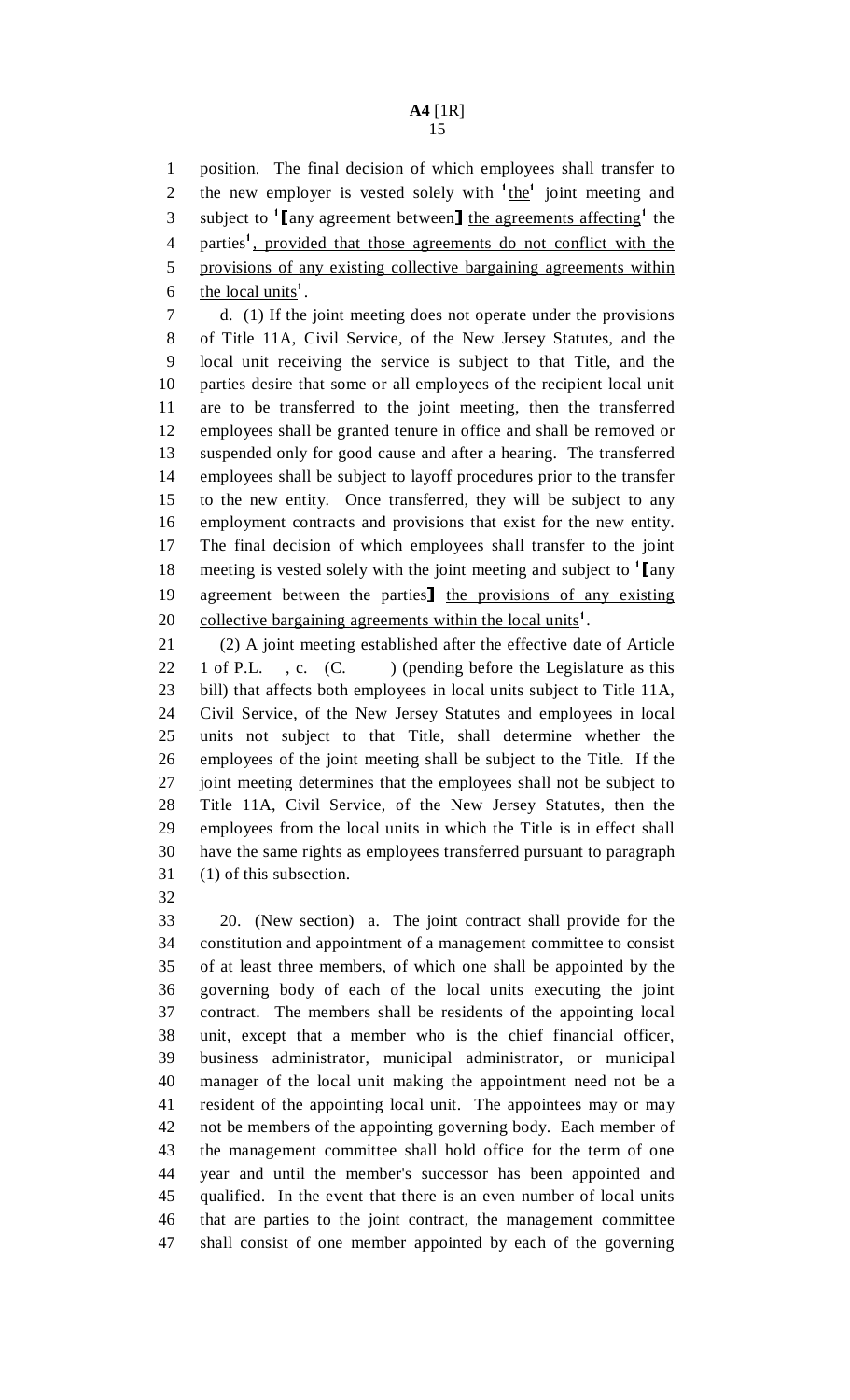1 bodies and one member selected by the two other appointed 2 members.

3 b. The management committee shall elect annually from among 4 its members a chair to preside over its meetings. The management 5 committee may appoint such other officers and employees, 6 including counsel, who need not be members of the management 7 committee or members of the governing bodies or employees or 8 residents of the local units, as it may deem necessary. The 9 employees appointed by the management committee shall hold 10 office for such term not exceeding four years as may be provided by 11 the joint contract. The management committee shall adopt rules 12 and regulations to provide for the conduct of its meetings and the 13 duties and powers of the chairman and such other officers and 14 employees as may be appointed. All actions of the management 15 committee shall be by vote of the majority of the entire membership 16 of the committee, except for those matters for which the contract 17 requires a greater number, and shall be binding on all local units 18 who have executed the joint contract. The management committee 19 shall exercise all of the powers of the joint meeting subject to the 20 provisions of the joint contract.

21 The joint contract may provide for the delegation of the 22 administration of any or all of the services, lands, public 23 improvements, works, facilities or undertakings of the joint meeting 24 to the governing body of any one of the several contracting local 25 units, in which event such governing body shall have and exercise 26 all of the powers and authority of the management committee with 27 respect to such delegated functions.

28

29 21. (New section) The cost of acquiring, constructing, and 30 operating any public improvements, works, facilities, services, or 31 undertakings, or any part thereof, as determined by the management 32 committee, shall be apportioned among the participating local units 33 as provided by the joint contract. Each local unit shall have power 34 to raise and appropriate the funds necessary therefore in the same 35 manner and to the same extent as the local unit would have if it 36 were acquiring and constructing the same for itself, including the 37 power to authorize and issue bonds or other obligations pursuant to 38 the "Local Bond Law," N.J.S.40A:2-1 et seq. The management 39 committee shall certify to the participating local units the cost of the 40 acquisition or construction, as well as the apportioned shares 41 thereof, within 15 days after its action thereon.

42

43 22. (New section) The management committee, not later than 44 November 1 of each year, shall certify to the participating local 45 units the total costs and expenses of operation, other than 46 acquisition and construction costs, of the services, public 47 improvements, works, facilities, or undertakings for the ensuing 48 year, in accordance with the terms and provisions of the joint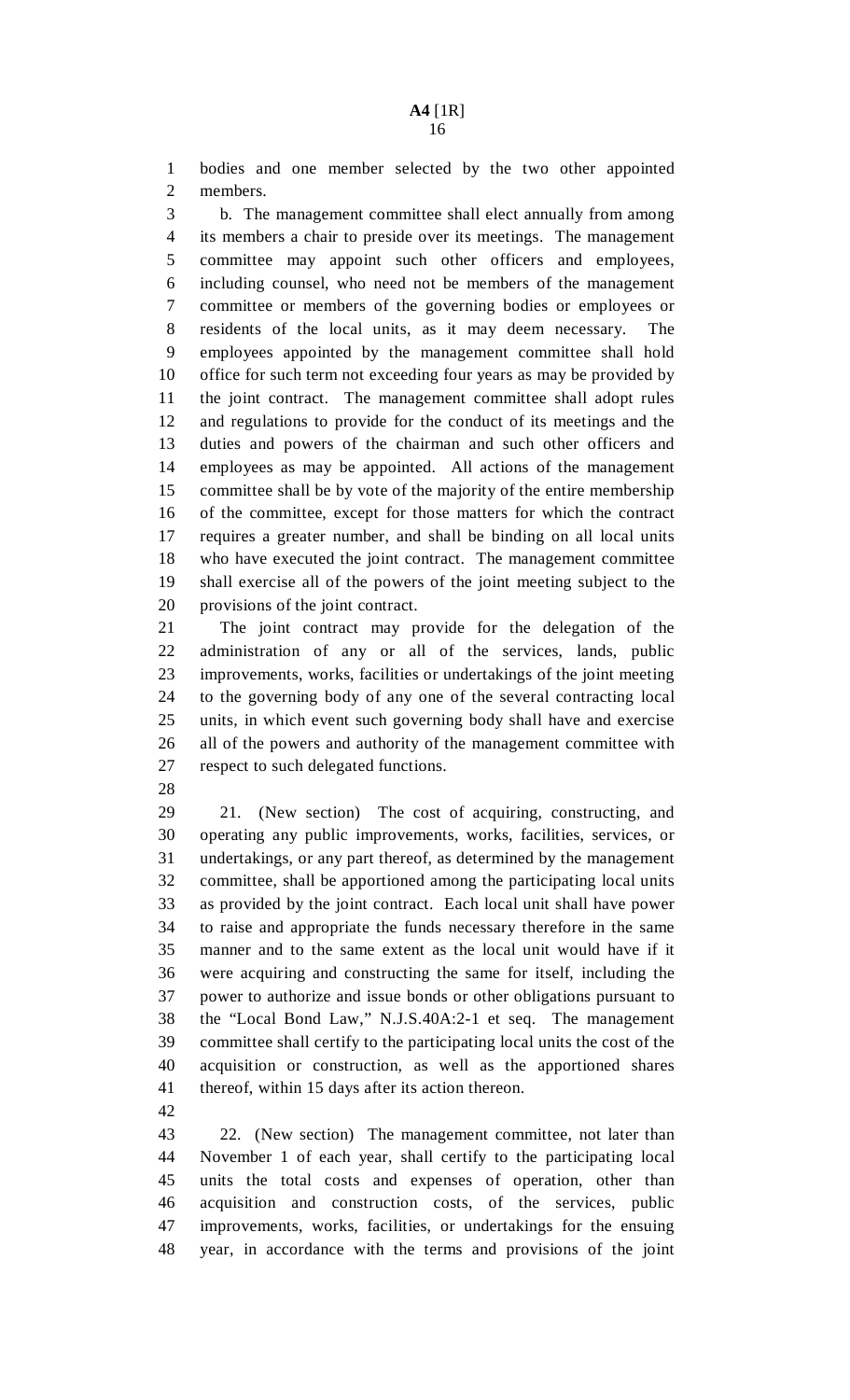1 contract, together with an apportionment of the costs and expenses 2 of operation among the participating local units in accordance with 3 the method of apportionment provided in the joint contract. It shall 4 be the duty of each participating local unit to include its 5 apportioned share of such costs and expenses of operation in its 6 annual budget, and to pay over to the management committee its 7 apportioned share as provided in the joint contract. Operations 8 under the budget and related matters shall be subject to and in 9 accordance with rules of the Local Finance Board or the 10 Commissioner of Education, as appropriate. The Local Finance 11 Board shall be responsible for the determination of the appropriate 12 rule-making authority with regard to each joint contract. For the 13 first year of operation under the joint contract, a participating local 14 unit may adopt a supplemental or emergency appropriation for the 15 purpose of paying its apportioned share of the costs and expenses of 16 operation, if provision therefore has not been made in the annual 17 budget.

18

19 23. (New section) The joint contract shall be terminated upon 20 the adoption of a resolution to that effect by the governing bodies of 21 two-thirds of the local units then participating; except that if only 22 two local units are then participating, adoption of a resolution by 23 both units shall be required to terminate the contract. The 24 termination shall not be made effective earlier than the end of the 25 fiscal year next succeeding the fiscal year in which the last of the 26 required number of local units adopts its termination resolution

27

28 24. (New section) Any joint meeting or public school jointure 29 formed under a previous law is continued and shall be governed 30 under the provisions of sections 1 through 35 of 31 P.L. , c. (C. through ) (pending before the Legislature 32 as this bill).

# 34 SUBARTICLE D. LOCAL OPTION MUNICIPAL 35 CONSOLIDATION

36

33

37 25. (New section) a. The Legislature finds and declares that in 38 order to encourage municipalities to increase efficiency through 39 municipal consolidation for the purpose of reducing expenses borne 40 by their property taxpayers, more flexible options need to be 41 available to the elected municipal officials and voters than are 42 available through the "Municipal Consolidation Act," P.L.1977, 43 c.435 (C.40:43-66.35 et seq.).

44 b. (1) In lieu of the procedures set forth in the "Municipal 45 Consolidation Act," P.L.1977, c.435 (C.40:43-66.35 et seq.), the 46 governing bodies from two or more contiguous municipalities may 47 apply to the board for either:

48 (a) approval of a plan to consolidate their municipalities; or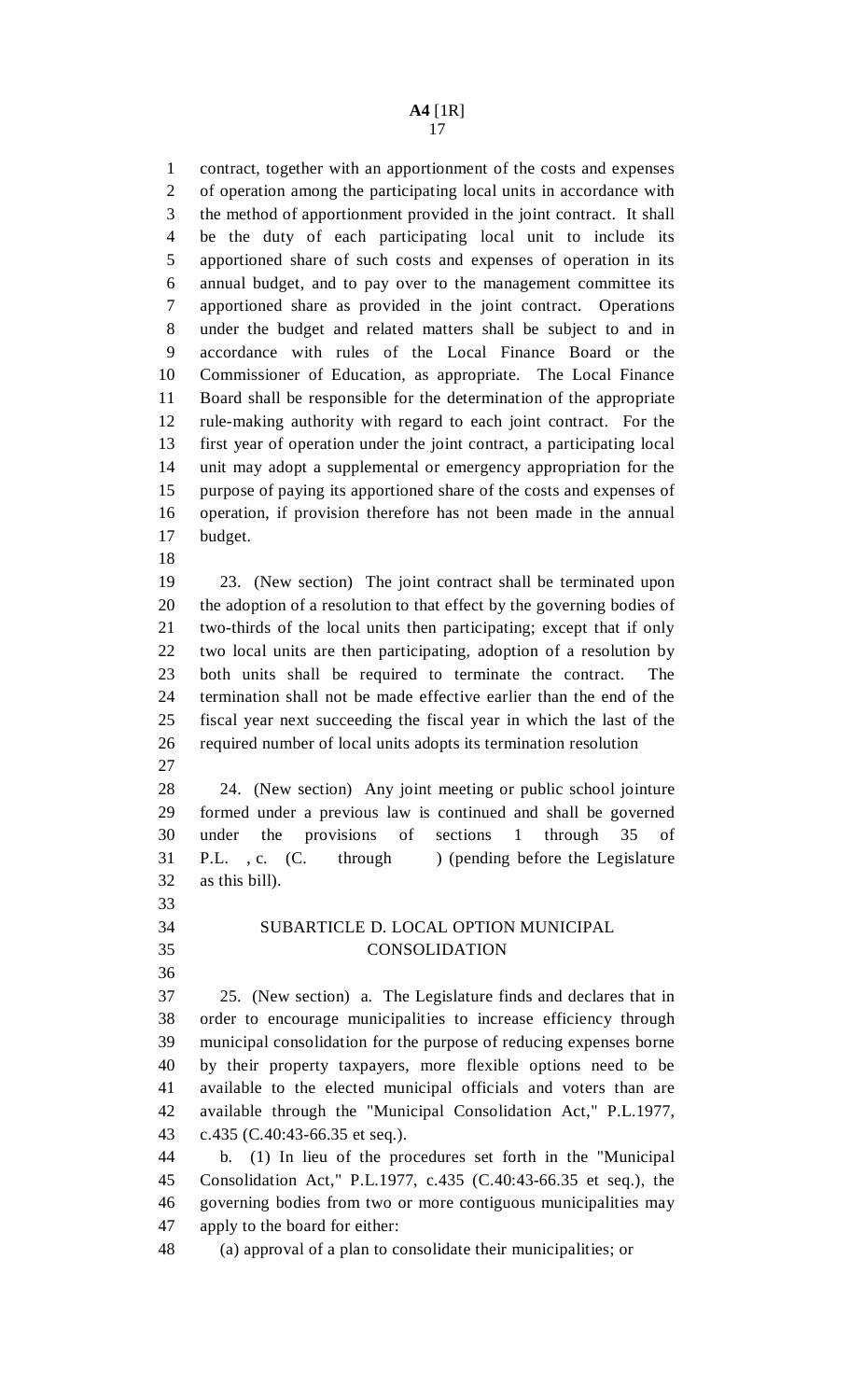1 (b) creation of a Municipal Consolidation Study Commission, as 2 described in subsection c. of this section. 3 (2) A representative committee of registered voters from two or 4 more contiguous municipalities may petition the board for the 5 creation of a Municipal Consolidation Study Commission, as 6 described in subsection c. of this section. The petition, to be 7 sufficient, shall be signed by the registered and qualified voters of 8 the municipalities in a number at least equal to 10% of the total 9 votes cast in those municipalities at the last preceding general 10 election at which members of the General Assembly were elected. 11 (3) The board shall provide application forms and technical 12 assistance to any governing bodies or voters desiring to apply to the 13 board for approval of a consolidation plan or the creation of a 14 Municipal Consolidation Study Commission. 15 (4) A consolidation commission established pursuant to 16 P.L.1977, c.435 (C.40:43-66.35 et seq.) in the year prior to 17 enactment of Article 1 of P.L., c. (C.) (pending before the 18 Legislature as this bill) may apply to the Local Finance Board for 19 approval to use the provisions of Subarticle D of Article 1 of 20 P.L. , c. (sections 25 through 29; C. through ) (pending 21 before the Legislature as this bill). 22 c. An application to create a Municipal Consolidation Study 23 Commission shall propose a process to study the feasibility of 24 consolidating the participating municipalities into a single new 25 municipality or merging one into the other. The application shall 26 include provisions for: 27 (1) the means of selection and qualifications of study 28 commissioners; 29 (2) the time frame for the study, which shall be no more than 30 three years, along with key events and deadlines, including time for 31 review of the report by State agencies, which review shall be no 32 less than three months; 33 (3) whether a preliminary report shall be issued in addition to the 34 final report; 35 (4) whether the development of a consolidation implementation 36 plan will be a part of the study; 37 (5) the means for any proposed consolidation plan to be 38 approved; either by voter referendum, by the governing bodies, or 39 both; and 40 (6) if proposed by a representative group of voters, justification 41 of that group's standing to serve as the community advocate for the 42 consolidation proposal. 43 d. (1) An application to the board for consideration of a 44 consolidation plan or to create a Municipal Consolidation Study 45 Commission shall be subject to a public hearing within each 46 municipality to be studied, and a joint public hearing in a place that 47 is easily accessible to the residents of both or all of the 48 municipalities.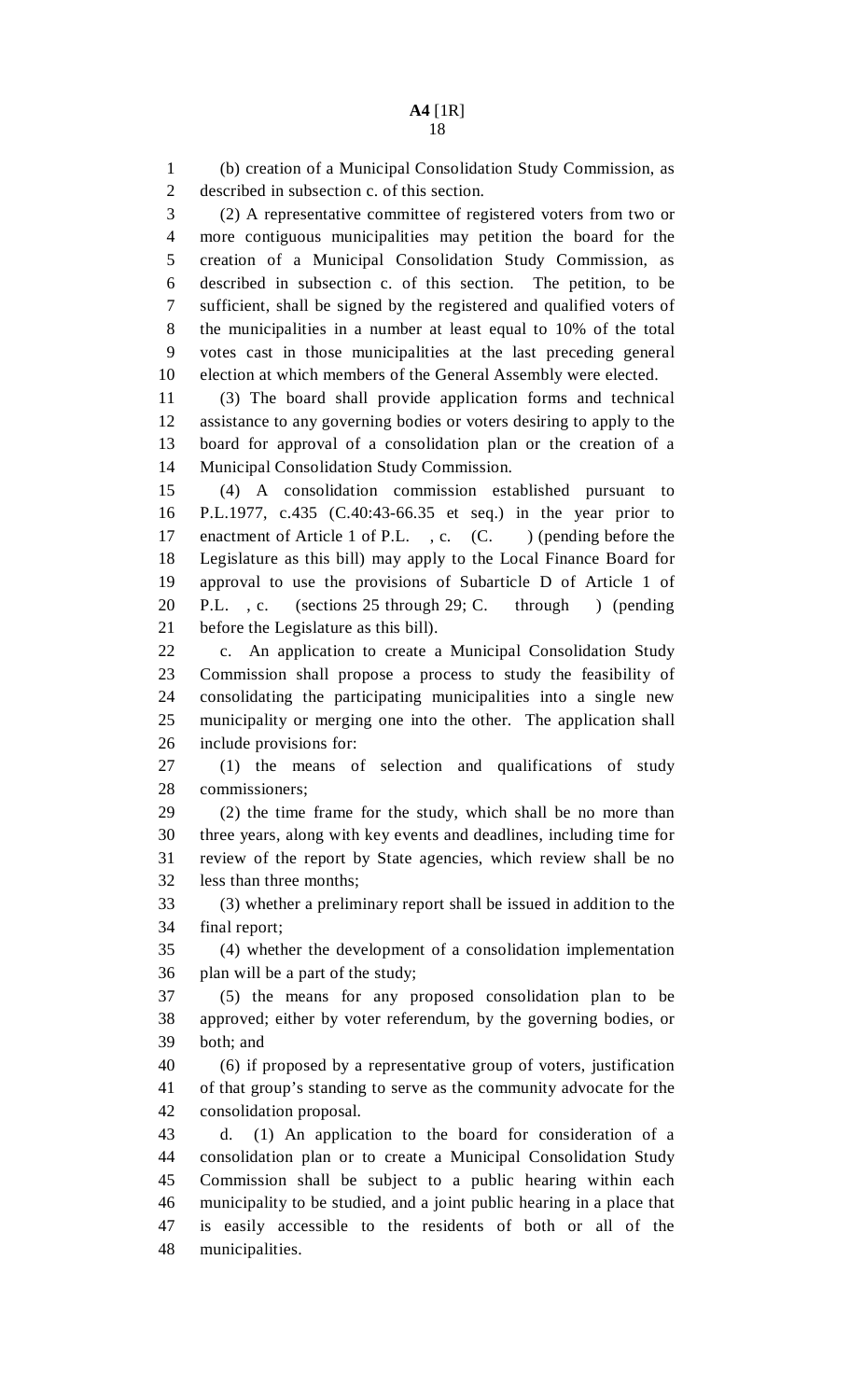1 (2) The public hearings shall be facilitated by the board and 2 conducted in accordance with the provisions of the "Senator Byron 3 M. Baer Open Public Meetings Act," P.L.1975, c.231 (C.10:4-6 et 4 seq.).

5 (3) After approval of a plan by the board, it may be amended 6 upon petition to the board by the applicant. Based on the nature of 7 the amendment, the board may decide to hold a public hearing in 8 any of the municipalities affected by the plan, or at a regular 9 meeting, or both.

10 e. Every Municipal Consolidation Study Commission shall 11 include a representative of the Department of Community Affairs as 12 a non-voting representative on the commission. The representative 13 shall not be a resident of a municipality participating in the study. 14 The department shall prepare an objective fiscal study of the fiscal 15 aspects of a consolidation and shall provide it to the commission in 16 a timely manner.

17 f. If the consolidation would include the consolidation of boards 18 of education, a person appointed by the Commissioner of Education 19 shall serve as a non-voting member of that Municipal Consolidation 20 Study Commission. The representative of the Commissioner of 21 Education shall not be a resident of a community participating in 22 the study. The county superintendent of schools shall conduct a 23 study on the impact of consolidation on the educational system and 24 its finances. The report shall be provided to the commission in a 25 timely manner.

26 g. There shall be no more than one of either a consolidation plan 27 study, a Municipal Consolidation Study Commission, or a joint 28 municipal consolidation created under the "Municipal 29 Consolidation Act," P.L.1977, c.435 (C.40:43-66.35 et seq.), active 30 in a single municipality at the same time. In the event that more 31 than one application is filed with the board or is being considered 32 by the governing bodies while another action affecting the same 33 municipality or municipalities is under consideration, the board 34 shall consider the applications and shall join any proposed creation 35 of a joint municipal consolidation together and approve only one 36 action as the board deems to be in the public interest. Prior to 37 approving a single action, the board shall hold a public hearing 38 permitting all parties to present testimony on the merits of their 39 action in relation to the other proposals. Once an action is approved 40 by the board, another action from the same combination of 41 municipalities shall not be approved for at least five years.

42 h. In considering its decisions under Article 1 of 43 P.L., c. (C. ) (pending before the Legislature as this bill), 44 the Local Finance Board and any other State agency shall take into 45 account local conditions, the reasonableness of proposed decisions, 46 and the facilitation of the consolidation process in making decisions 47 concerning consolidation.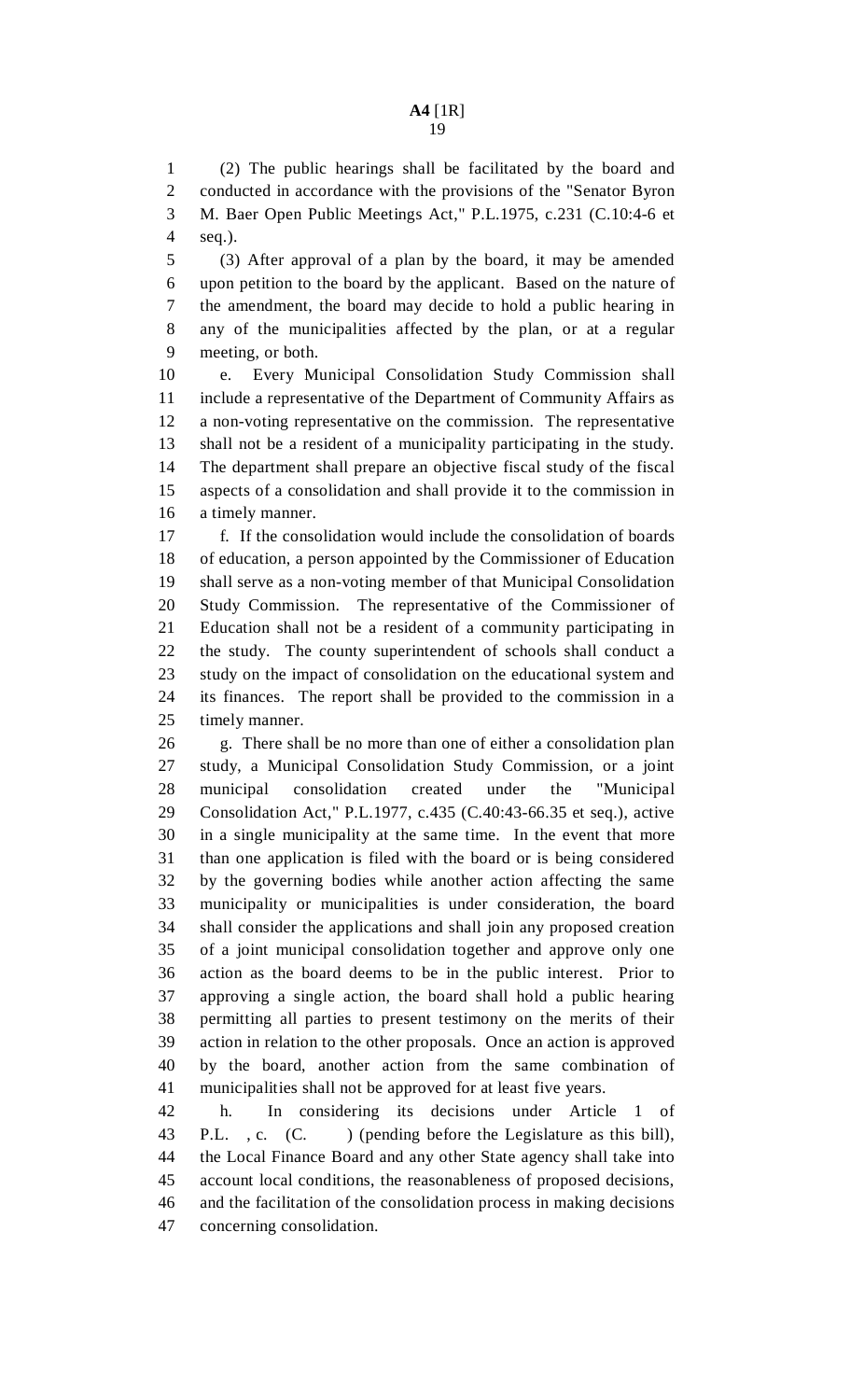6 Legislature as this bill). In addition, a consolidation plan shall 7 address the following implementation issues:

8 (1) a timetable for implementing the consolidation plan;

9 (2) duplicate positions, including those held by tenured, certified 10 officers, listing those positions proposed to be abolished for reasons 11 of economy, efficiency or other good cause and listing those 12 positions proposed to be merged; and

13 (3) applicability of the provisions of Title 11A, Civil Service, of 14 the New Jersey Statutes, if Title 11A has been adopted by one or 15 more consolidating municipalities.

16 b. The following policies may be considered and implemented 17 under an application for approval of a consolidation plan, and may 18 be included as part of a study under the "Municipal Consolidation 19 Act," P.L.1977, c.435 (C.40:43-66.35 et seq.), or as part of a study 20 conducted by a Municipal Consolidation Study Commission 21 pursuant to Article 1 of P.L., c. (C. ) (pending before the 22 Legislature as this bill):

23 (1) creation of a consolidation implementation plan to establish a 24 timetable of significant events and goals to be achieved as part of a 25 consolidation study;

26 (2) a phase-in of a consolidation over a fixed period of time. 27 Such a plan shall be subject to review and approval of the Local 28 Finance Board prior to it being approved by the governing bodies or 29 subject to voter referendum;

30 (3) variations from existing State law or State department rules 31 that may not have anticipated a phase-in or consolidation of 32 services. When variations are proposed, they shall be submitted to 33 the board which shall refer it to the agency with oversight 34 responsibility. After due consideration, the referee agency is 35 empowered to waive such law or rules if a waiver is found 36 reasonable to further the process of consolidation. Where no such 37 agency exists, the Commissioner of Community Affairs shall act on 38 behalf of the State. These requests shall be acted on within 45 days 39 of their receipt by an agency, and they shall be deemed approved, 40 subject to approval of a consolidation proposal by the 41 municipalities, by the end of that time unless the agency has 42 responded with a denial, conditions that must be met in order for it 43 to be approved, or an alternative approach to resolving the matter;

44 (4) the use of advisory planning districts, comprised of residents 45 living in the former territories of each former municipality, to 46 provide advice to the planning board and the zoning board of 47 adjustment on applications and master plan changes affecting those 48 areas. A consolidation study plan shall specify that types and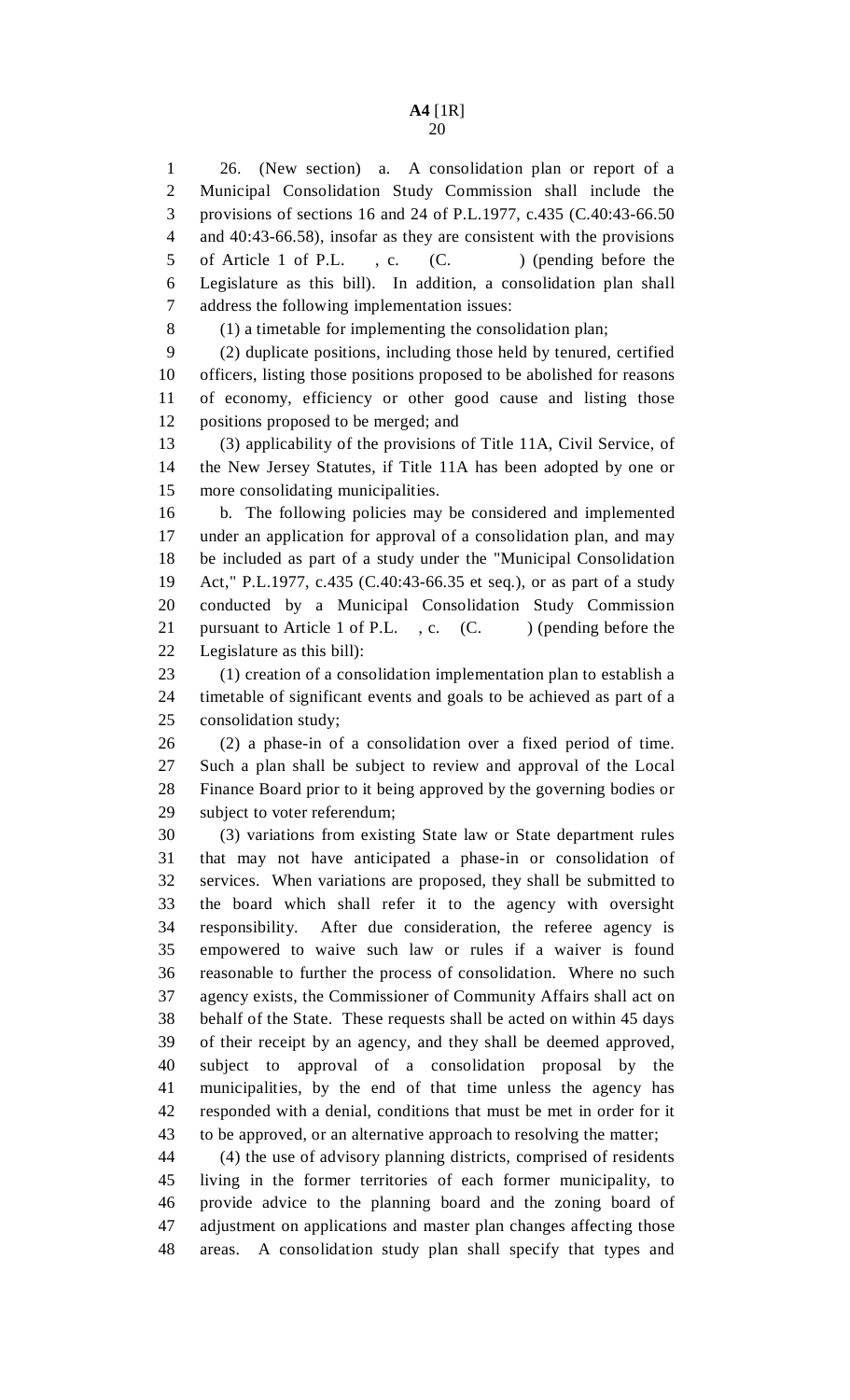1 nature of the development and zoning applications that the advisory 2 planning districts shall review and the official boards shall be 3 required to respond, at a public meeting, to each suggestion made 4 by an advisory planning district;

5 (5) the establishment of service districts comprised of the 6 boundaries of any or all of the former municipalities which may be 7 used to allocate resources and used for official geographic 8 references in the new municipality;

9 (6) the continued use of boundary lines of any or all of the 10 former municipalities to continue local ordinances that existed prior 11 to consolidation that the governing body deems necessary and 12 appropriate. The need for any such differentiation shall be 13 reviewed by the governing body at least every five years and shall 14 only be continued upon the affirmative vote of the full membership 15 of the governing body, and if such continuance fails, the governing 16 body shall then adopt uniform policies for the entire area; and

17 (7) the apportionment of existing debt between the taxpayers of 18 the consolidating municipalities, including whether existing debt 19 should be apportioned in the same manner as debt within special 20 taxing districts so that the taxpayers of each consolidating 21 municipality will continue to be responsible for their own pre-22 consolidation debts.

23 c. When one of the municipalities is subject to the provisions of 24 Title 11A, Civil Service, of the New Jersey Statutes, the question of 25 whether the new municipality shall be subject to the provisions of 26 that Title shall be the subject of a public referendum before all of 27 the voters of the consolidating municipalities. Upon the approval 28 by a majority of those voting, regardless of their municipality of 29 residence, the new municipality shall be subject to the provisions of 30 that Title.

31

32 27. (New section) a. Once a consolidation has been approved 33 by the affected municipal governing bodies or voters, the division 34 shall create a task force of State departments, offices and agencies, 35 as it deems appropriate, <sup>1</sup> and representatives of affected 36 negotiations units,<sup>1</sup> to facilitate the consolidation and provide 37 technical assistance.

38 b. When a consolidation plan provides that the consolidated 39 municipality will be subject to the provisions of Title 11A, Civil 40 Service, of the New Jersey Statutes the Department of Personnel is 41 specifically authorized to create a consolidation implementation 42 plan to vest non-civil service employees, based on the education 43 and experience of the individuals, in appropriate titles and tenure.

44 c. Whenever a referendum question to decide if a consolidated 45 municipality shall be subject to the provisions of Title 11A, Civil 46 Service, of the New Jersey Statutes fails, the employees of a 47 municipality already subject to that Title shall be given non-civil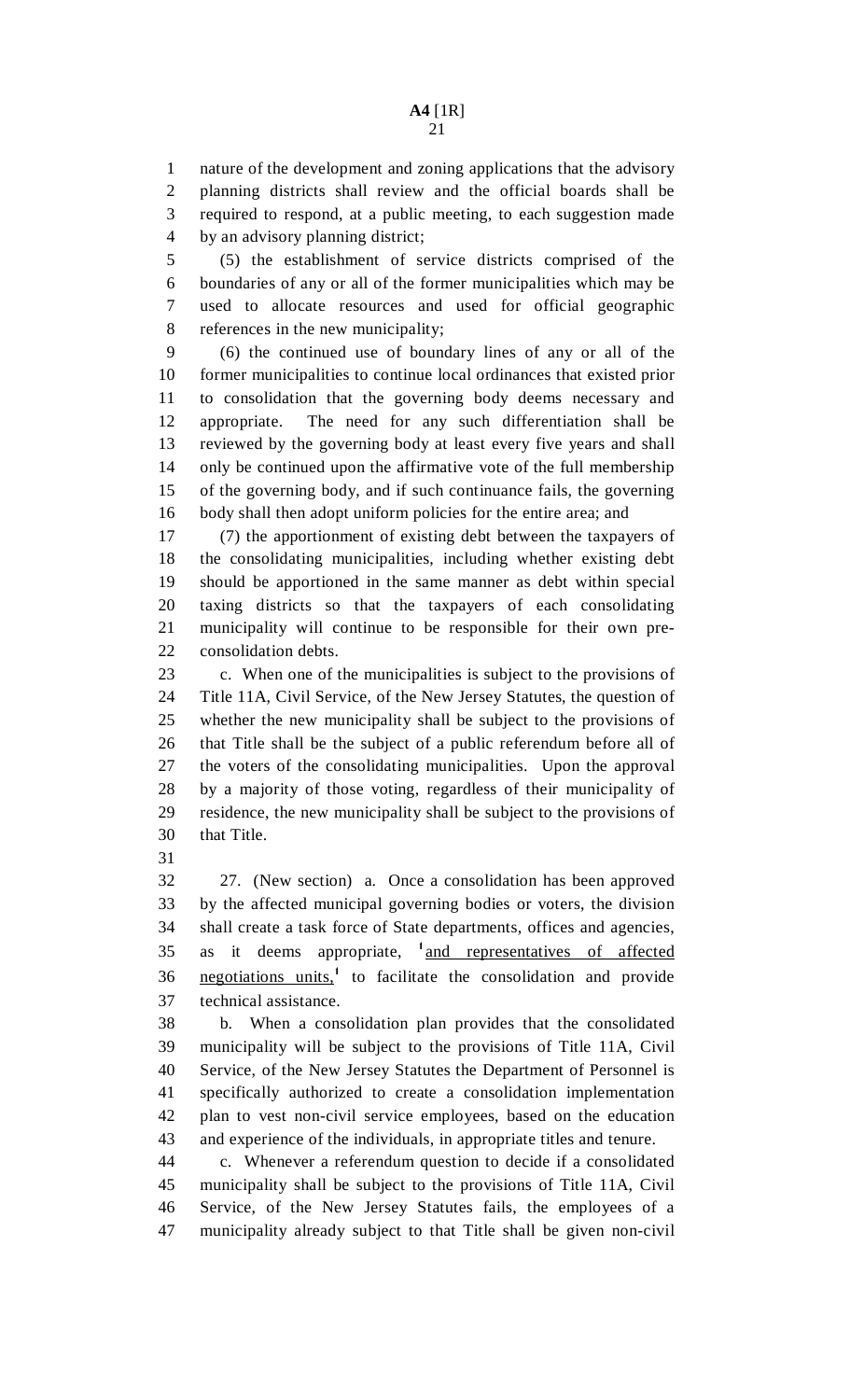1 service titles in the new entity and previously held tenure shall be 2 vacated.

3 d. The Public Employment Relations Commission is authorized 4 to provide technical advice, pursuant to section 12 of P.L.1968, 5 c.303 (C.34:13A-8.3), to assist a new municipality and existing 6 labor unions to integrate separate labor agreements into 7 consolidated agreements and to adjust the structure of collective 8 negotiations units, as the commission determines appropriate for the 9 consolidated municipality.

10

11 28. (New section) a. If a revaluation of property for the 12 consolidated municipality is not implemented for the first local 13 budget year of the consolidated municipality, then the assessments 14 on the properties owned by the taxpayers of the former 15 municipalities shall be equalized for the apportionment of taxes for 16 the consolidated municipality, in the same manner as assessments 17 are equalized for the apportionment of county taxes.

18 b. The owners of any residential property or residential tenants 19 of any municipality consolidated under Article 1 of 20 P.L. , c. (C. ) (pending before the Legislature as this bill), or 21 the "Municipal Consolidation Act," P.L.1977, c.435 (C.40:43-66.35 22 et seq.), who experience a municipal or school district purposes real 23 property tax increase in the first tax year following the municipal 24 consolidation shall be entitled to annual property tax relief until 25 such time as they sell or transfer their home or no longer reside as 26 tenants in the rental unit they occupied just prior to the municipal 27 consolidation. In the case of the owner of residential property, the 28 property tax relief shall be reflected as a credit on the property tax 29 bill equal to the difference between the municipal and school 30 district purposes real property tax payable by the taxpayer for the 31 tax year, subject to any adjustment as determined necessary by the 32 Director of the Division of Local Government Services in the 33 Department of Community Affairs to reflect operating budgets for a 34 normal pre-consolidated fiscal year, and the municipal and school 35 district purposes real property tax billed to that taxpayer for the tax 36 year during which the consolidation is effectuated, as may be 37 adjusted by the Director of the Division of Local Government 38 Services in the Department of Community Affairs to reflect normal 39 post-consolidation operating budgets for the municipalities and 40 school districts. In the case of a residential tenant, the tax credit 41 applied to an apartment property shall be distributed to eligible 42 tenants pursuant to the provisions of the "Tenants' Property Tax 43 Rebate Act," P.L.1976, c.63 (C.54:4-6.2 et seq.) and this section. 44 The total of all such relief in the municipality shall be paid by the 45 State to the municipality on a schedule determined by the Local 46 Finance Board. For the purpose of this subsection, a "normal" 47 budget year shall be one that, in the determination of the director,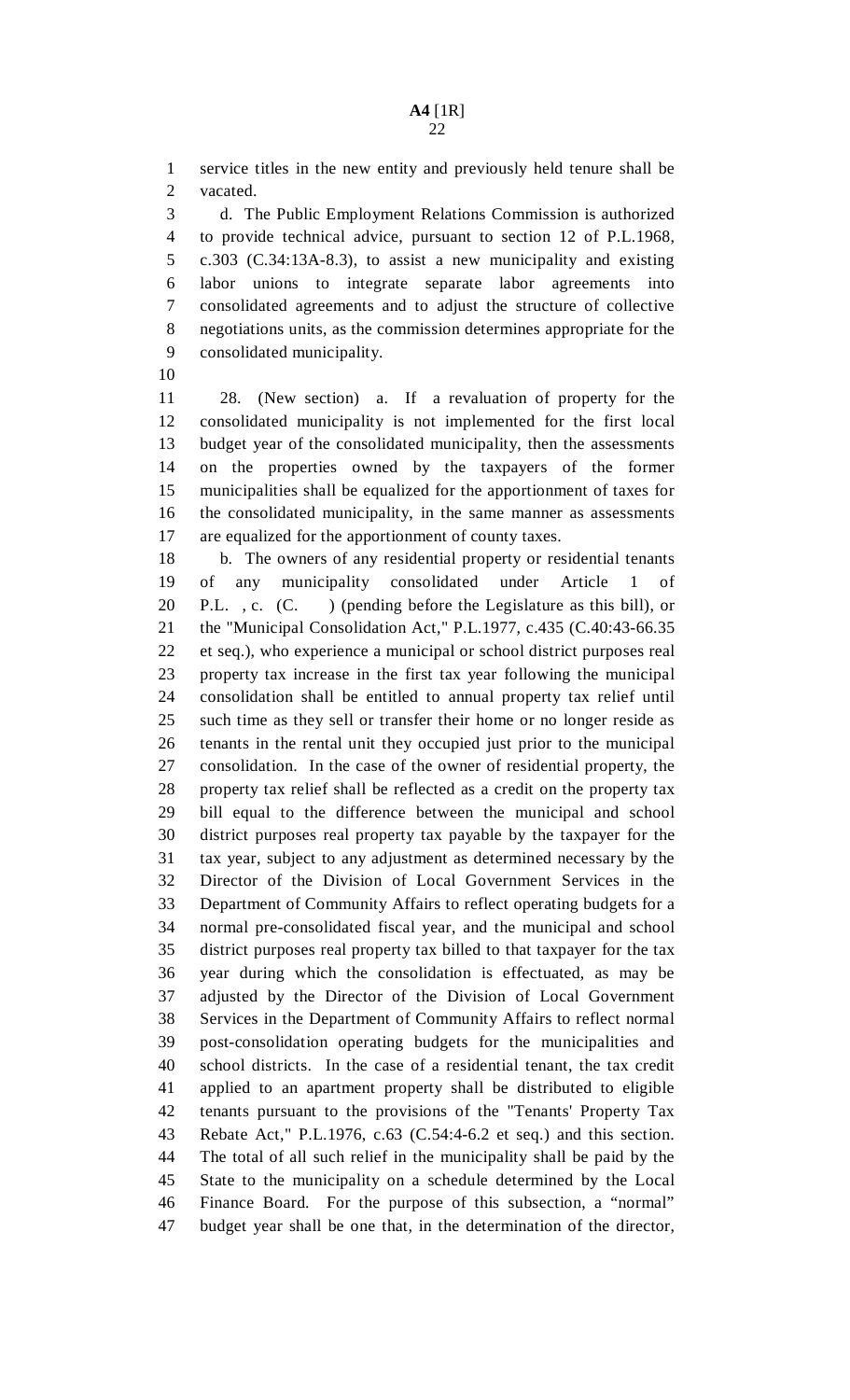1 does not reflect expenses made in anticipation of, or 2 implementation expenses related to, a municipal consolidation.

3

13

16

4 29. (New section) The provisions of Article 1 of 5 P.L., c. (C. ) (pending before the Legislature as this bill) 6 shall be liberally construed to effectuate the intention of sections 25 7 through 28 of P.L. , c. (C. through ) (pending before the 8 Legislature as this bill). The board is empowered to act to provide 9 guidance, interpretation, and to resolve disputes regarding these 10 sections or the "Municipal Consolidation Act," P.L.1977, c.435 11 (C.40:43-66.35 et seq.). Decisions of the board may be appealed 12 directly to the Appellate Division of the Superior Court.

## 14 SUBARTICLE E. SHARING AVAILABLE RESOURCES 15 EFFICIENTLY PROGRAM

17 30. (New section) a. A local unit that plans to study the 18 feasibility of a shared service agreement, joint meeting contract, or 19 municipal consolidation may apply to the director for grants or 20 loans to fund the study, including consultant costs, and to fund one-21 time start-up costs of a shared service agreement or joint meeting 22 contract or municipal consolidation. The director, in consultation 23 with the Commissioner of Education, shall establish a program to 24 be known as the "Sharing Available Resources Efficiently" 25 program, or "SHARE," to accomplish this purpose, and, in 26 consultation with the commissioner, shall promulgate rules and 27 regulations necessary to effectuate the purposes of the program.

28 b. The director, in consultation with the commissioner, shall 29 provide guidelines and procedures for the submission of SHARE 30 grant and loan applications.

31 c. Applications for shared service study funds:

32 (1) May require such local match of funds, as is determined by 33 the director for the studies if the director finds that the local unit is 34 financially capable of providing such matching funds.

35 (2) Shall not require a local match of funds for consolidation 36 studies under Article 1 of P.L., c. (C. ) (pending before the 37 Legislature as this bill) or the "Municipal Consolidation Act," 38 P.L.1977, c.435 (C.40:43-66.35 et seq.).

39 (3) Grants for implementation of shared services may include 40 financial assistance for terminal leave benefits, but not for early 41 retirement incentives related to pension contributions.

42 d. Applications for one-time start-up costs shall provide that:

43 (1) Local units may apply for financial assistance for the one-44 time start-up costs necessary to implement shared services. Costs 45 that may be financed through the issuance of debt or capital lease 46 agreements shall be excluded from this program.

47 (2) The director may set limits on aid awards and negotiate the 48 various provisions, costs, payment provisions, and amounts of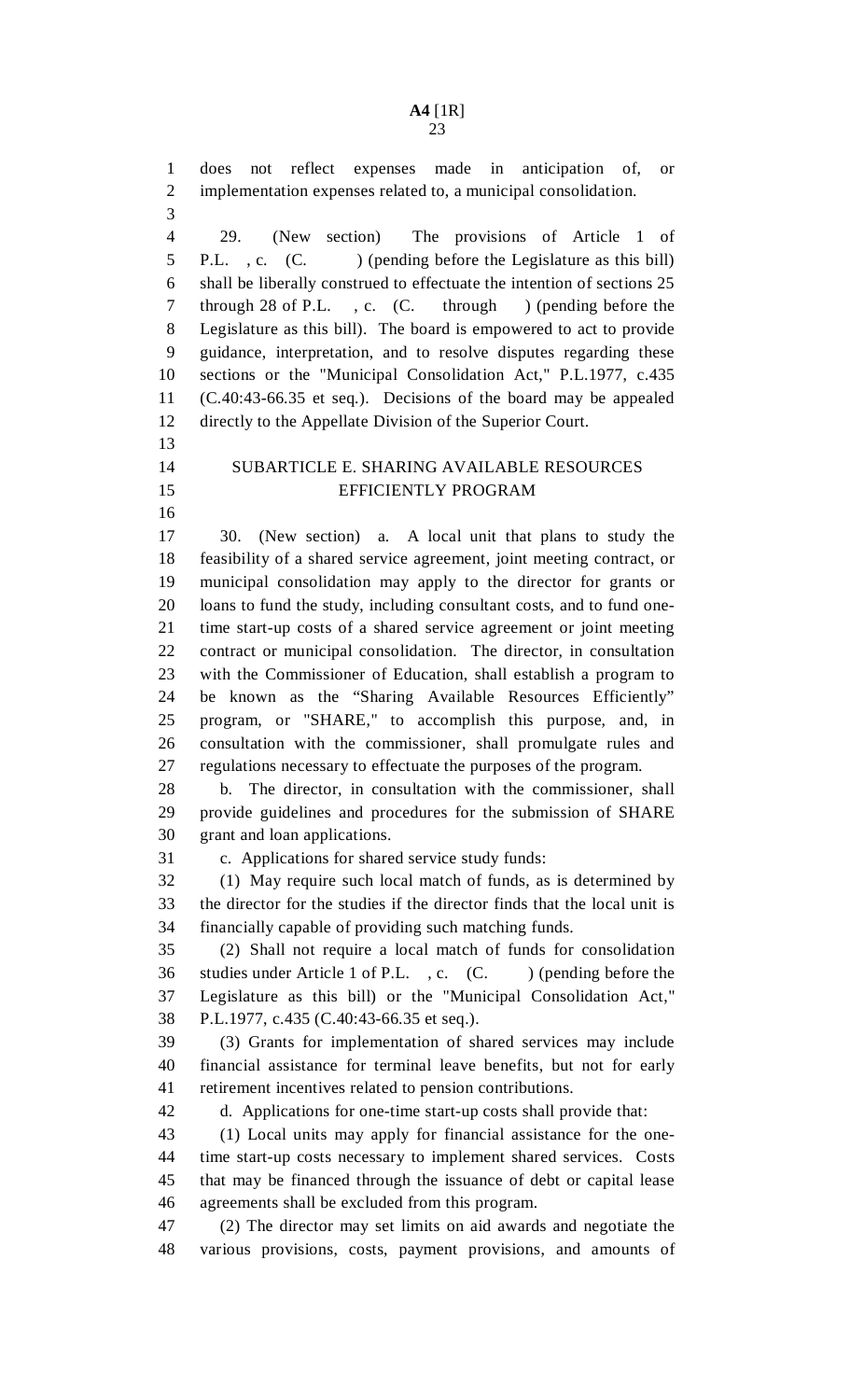1 grants or loans to ensure that the shared service is cost effective and 2 in the public interest. Financial assistance for costs associated with 3 terminal leave benefits shall be limited to the lesser of the officer or 4 employee's regular base rate of compensation that is paid for the 5 terminal leave benefit pursuant to an applicable employment 6 contract, local practice, local ordinance, or State law.

7 e. The director may provide technical support programs to assist 8 local units in applying for grants or aid for studying shared services. 9

10 31. (New section) There is created a "Sharing Available 11 Resources Efficiently" account within the Property Tax Relief Fund 12 as a non-lapsing revolving account which shall receive monies as 13 may be credited to it from the Property Tax Relief Fund, the 14 repayments of loans made from the account, and any other funds as 15 may be appropriated to the account from time to time. Monies in 16 the account shall be appropriated for the purposes of Article 1 of 17 P.L., c. (C. ) (pending before the Legislature as this bill).

# 19 SUBARTICLE F. VOTER PARTICIPATION TO IDENTIFY 20 SHARED SERVICES AND OTHER COST-SAVING 21 OPPORTUNITIES

23 32. (New section) The governing body of a municipality may 24 adopt, at any regular meeting, a resolution requesting the clerk of 25 the county to print upon the official ballots to be used at the next 26 ensuing regular or general election, as appropriate, a certain 27 proposition to authorize the creation of a citizen's commission, 28 consisting of members of the governing body, appropriate 29 municipal officials such as the municipal purchasing agent, and at 30 least an equal number of residents of the municipality, and to 31 identify and implement shared service, joint meeting, or 32 consolidation opportunities for the municipality. The proposition 33 shall be formulated and expressed in the resolution in concise form 34 and filed with the clerk of the county not later than 74 days 35 previous to the election. If approved by a majority of those voting 36 at the election, the proposition shall be binding and shall constitute 37 the authority for the governing body to appoint members to the 38 citizen's commission and provide resources as it deems necessary.

39

18

22

41

## 40 SUBARTICLE G. MISCELLANEOUS

42 33. (New section) Any shared service agreement, joint contract 43 for a joint meeting, or agreement to regionalize or consolidate 44 services in existence at the time of enactment of Article 1 of 45 P.L. , c. (C. ) (pending before the Legislature as this bill) 46 are continued pursuant to the law in effect at the time that the 47 agreement or contract were executed; provided, however, that any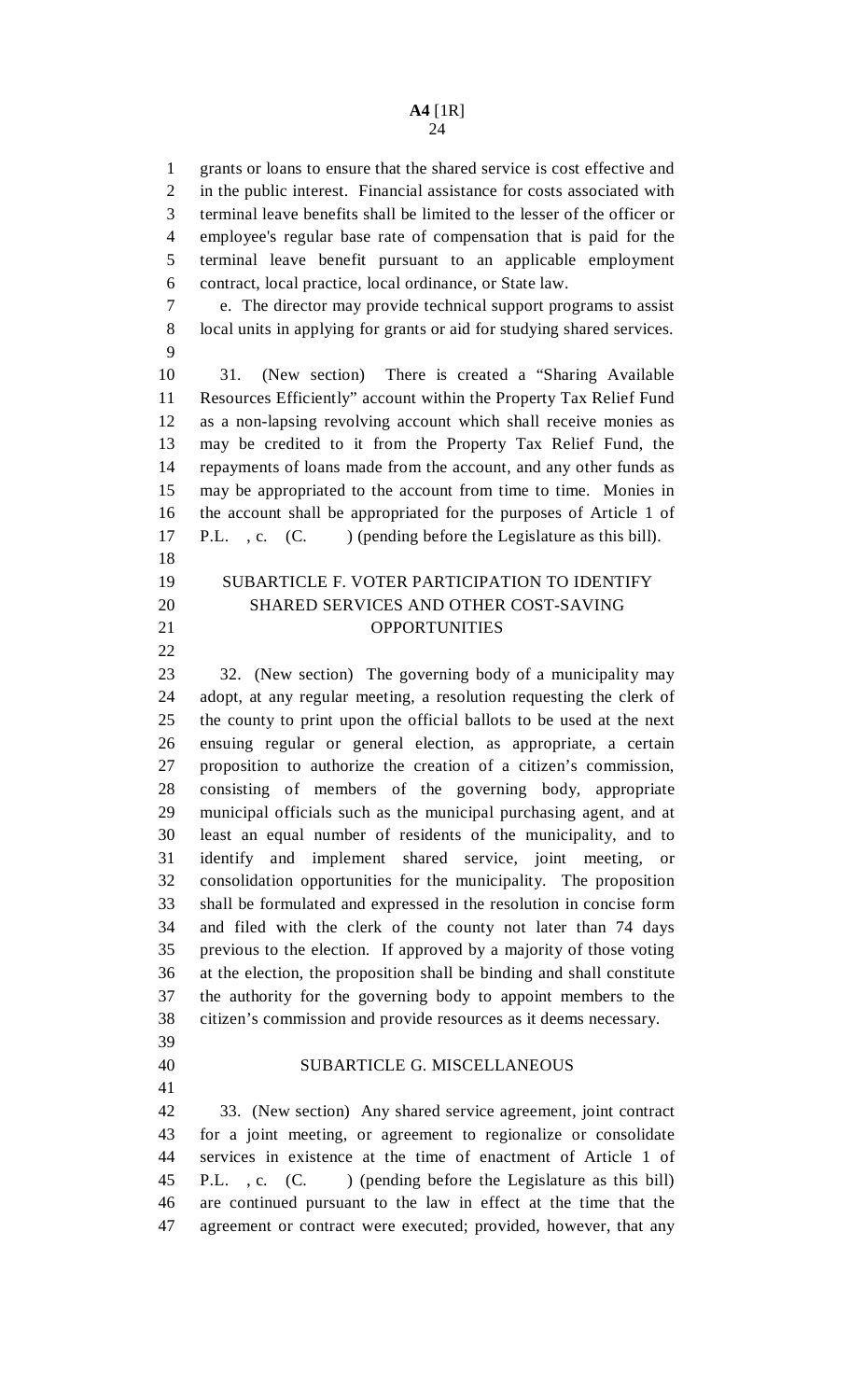1 renewals shall be in accordance with the provisions of Article 1 of 2 P.L., c. (C. ) (pending before the Legislature as this bill).

3

4 34. (New section) a. Any shared service or joint meeting 5 agreement or municipal consolidation shall be deemed in 6 furtherance of the public good and presumed valid, subject to a 7 rebuttable presumption of good faith on the part of the governing 8 bodies entering into the agreement.

9 b. With regard to any responsibilities assigned to the Public 10 Employment Relations Commission pursuant to Article 1 of 11 P.L., c. (C. ) (pending before the Legislature as this 12 bill):

13 (1) The commission may promulgate rules or regulations to 14 effectuate the purposes of Article 1 of P.L., c. (C.) 15 (pending before the Legislature as this bill).

16 (2) The commission may establish a fee schedule to cover the 17 costs of effectuating its services; provided, however, that the fees so 18 assessed shall not exceed the commission's actual cost of 19 effectuating those provisions.

20 (3) Within 14 days of receiving a decision, a party aggrieved by 21 a decision of a mediator or arbitrator assigned by the commission 22 may file notice of an appeal of an award to the commission. In 23 deciding an appeal, the commission, pursuant to rule and regulation 24 and upon petition, may afford the parties the opportunity to present 25 oral arguments. The commission may affirm, modify, correct or 26 vacate the award or may, at its discretion, remand the award to the 27 same arbitrator or to another arbitrator, selected by lot, for 28 reconsideration. An aggrieved party may appeal a decision of the 29 commission to the Appellate Division of the Superior Court.

30

32

## 31 SUBARTICLE H. REPEALER

33 35. (New section) The following sections of law are repealed:

- 34 N.J.S.11A:9-8;
- 35 N.J.S.18A:46-25 through 18A:46-28;
- 36 R.S.27:14-33 through 27:14-34;
- 37 Section 12 of P.L.1947, c.62 (C.27:15-1.11);
- 38 R.S.27:16-22;
- 39 R.S.27:16-24;
- 40 R.S.27:16-40;
- 41 R.S.27:16-69 and 27:16-70;
- 42 R.S.27:16-72 through 27:16-76;
- 43 R.S.27:19-8;
- 44 R.S.27:19-38;

45 R.S.27:20-2 through 27:20-4;

- 46 R.S.27:22-1 through 27:22-9;
- 47 R.S.27:22-11;
- 48 Section 1 of P.L.1952, c.120 (C.40:5-2.9);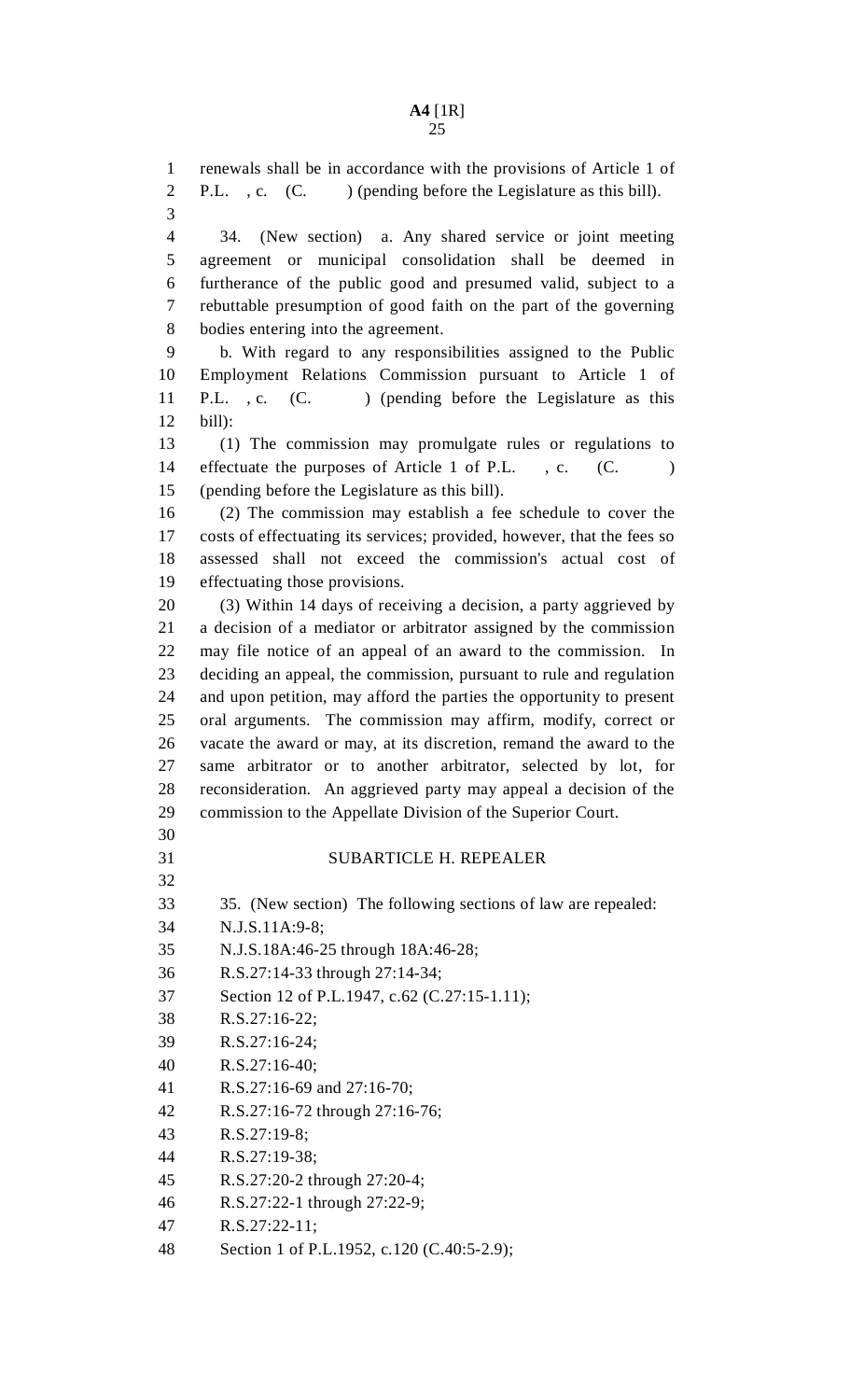1 Sections 1 through 9, 19, and 20 of P.L.1973, c.208 (C.40:8A-3 2 through 40:8A-11); 3 Section 2 of P.L.1992, c.145 (C.40:8A-6.1); 4 Sections 1 through 5 of P.L.1999, c.60 (C.40:8B-14 through 5  $40:8B-18$ ; 6 Sections 1 through 11 of P.L.1952, c.72 (C.40:48B-1 through 7 40:48B-11); 8 Sections 8 and 9 of P.L.1960, c.3 (C.40:48B-12 and 40:48B-13); 9 Sections 1 and 2 of P.L.1951, c.102 (C.40:54-29.1 and 40:54- 10 29.2); 11 Sections 1 through 4 of P.L.1958, c.147.(C.40:60-25.47 through 12 40:60-25.50); 13 Sections 1 through 4 of P.L.1964, c.185 (40:61-35.1 through 14 40:61-35.4); 15 R.S.40:67-24 and 40:67-25; and 16 R.S.40:67-36 through 40:67-46. 17 18 36. Section 1 of P.L.1967, c.27 (C.18A:17-14.1) is amended to 19 read as follows: 20 1. A board or the boards of two or more districts may, under 21 rules and regulations prescribed by the State board, appoint a school 22 business administrator by a majority vote of all the members of the 23 board, define his duties, which may include serving as secretary of 24 one of the boards, and fix his salary, whenever the necessity for 25 such appointment shall have been agreed to by the county 26 superintendent of schools or the county superintendents of schools 27 of the counties in which the districts are situate and approved by the 28 commissioner and the State board. [A school business administrator shall be appointed in the manner provided in this administrator shall be appointed in the manner provided in this 30 section, however when the boards of education of two or more 31 school districts determine to share a school business administrator, 32 the appointment shall comply with the provisions of section 4 of 33 P.L.1996, c.111 (C.18A:17-24.1).]<br>34 Nothing in P.L.1996, c.111 (C.1 34 Nothing in P.L.1996, c.111 (C.18A:17-24.1 et al.) shall prohibit 35 a school district from subcontracting its school business 36 administrator to another school district pursuant to the provisions of 37 P.L.1973, c.208 (C.40:8A-1 et seq.) , in which case credit toward 38 tenure acquisition shall accrue only in the primary district of 39 employment. The provisions of P.L.1996, c.111 (C.18A:17-24.1 et al.) concerning the arrangement to share a school business et al.) concerning the arrangement to share a school business 41 administrator by two or more school districts shall not apply when a 42 school district subcontracts its school business administrator to 43 another school district.]<br>44 (cf: P.L.1996, c.111, s.1)  $(cf: P.L.1996, c.111, s.1)$ 45 46 37. Article 1, sections 1 through 36 of P.L. , c. (C. ) 47 (pending before the Legislature as this bill) shall take effect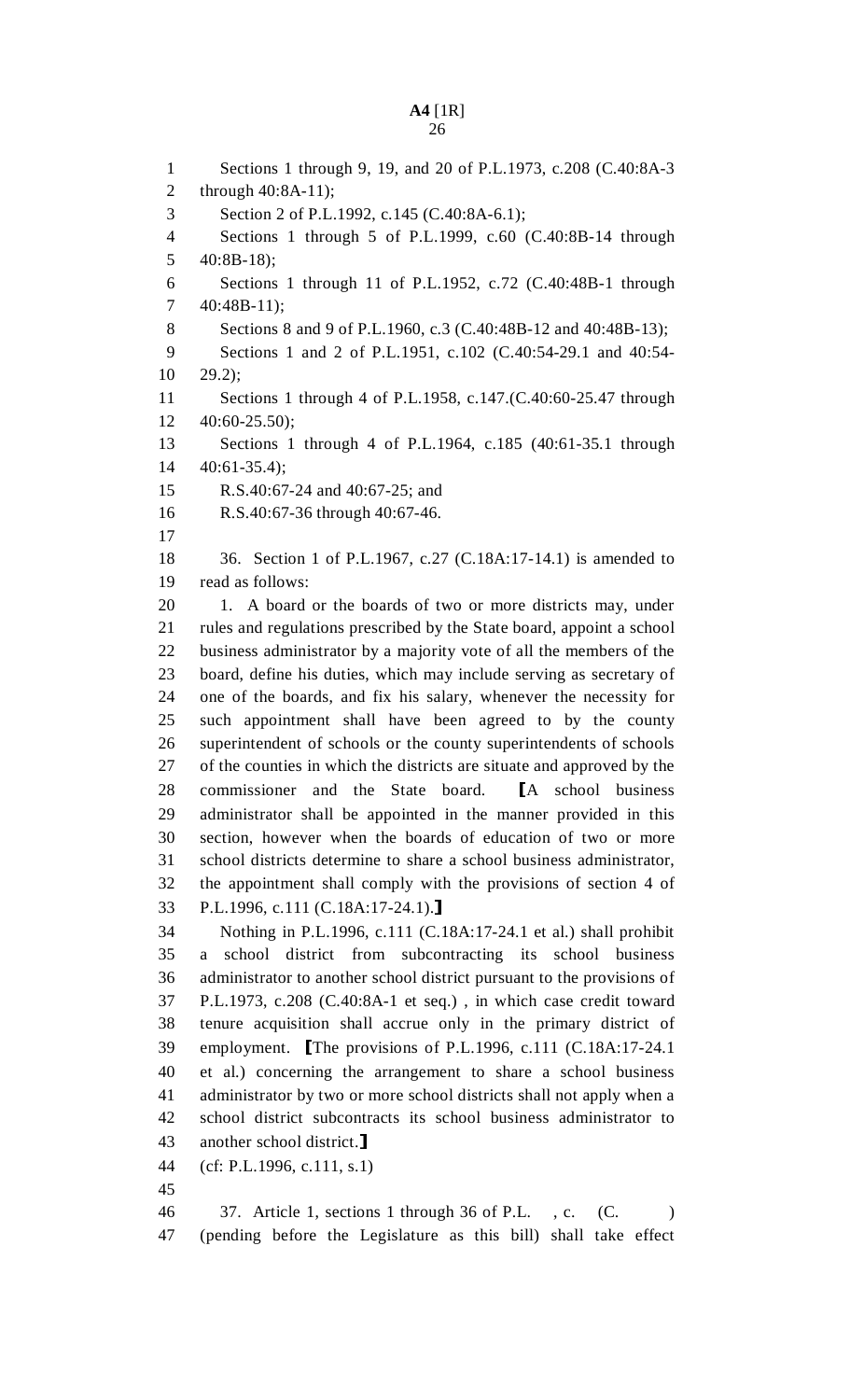1 immediately, but section 35 shall remain inoperative until the first 2 day of the seventh month next following enactment. 3 4 ARTICLE 2. USER-FRIENDLY BUDGETS 5 6 38. N.J.S.40A:4-10 is amended to read as follows: 7 40A:4-10. No budget or amendment thereof shall be adopted 8 unless the director shall have previously certified his approval 9 thereof. Final adoption shall be by resolution adopted by a majority 10 of the full membership of the governing body, and may be by title 11 where the procedures required by sections 40A:4-8 and 40A:4-9 or 12 section 12 of P.L.1995, c.259 (C.40A:4-6.1), as applicable, have 13 been followed. 14 The budget shall be adopted in the case of a county not later than 15 February 25, and in the case of a municipality not later than March 16 20 of the calendar fiscal year or September 20 of the State fiscal 17 year, except that the governing body may adopt the budget at any 18 time within 10 days after the director shall have certified his 19 approval thereof and returned the same, if such certification shall be 20 later than the date of the advertised hearing. 21 If, in the case of a municipality which operates on the State fiscal 22 year, the governing body fails to adopt the budget within the 23 permitted time, the chief financial officer of the local unit shall so 24 notify the director the next working day after the expiration of the 25 permitted time. 26 [Three certified copies] Copies of the budget, as adopted, in 27 such form and in such quantity as determined by the Local Finance such form and in such quantity as determined by the Local Finance 28 Board, shall be transmitted to the director, and made available in 29 print for public inspection at the local library, within three days 30 after adoption. 31 Upon adoption, the budget shall constitute an appropriation for 32 the purposes stated therein and an authorization of the amount to be 33 raised by taxation for the purposes of the local unit. 34 The adopted budget shall be provided for public inspection on 35 the local unit's website, if one exists, and made available online and 36 in print as required by this section in a "user-friendly" summary 37 format using plain language. The Local Finance Board shall 38 promulgate a "user-friendly," plain language summary format for 39 use by local units for this purpose pursuant to section 43 of 40 P.L., c. (C. ) (pending before the Legislature as this bill). 41 (cf: P.L.1995, c.259, s.11) 42 43 39. (New section) a. The Local Finance Board shall promulgate 44 "user-friendly," plain language budget summary forms for the use 45 of counties, municipalities, local authorities, and fire districts. The 46 board shall also promulgate a procedure for the submission by each 47 of these local government units of the required budget summary 48 form to the Division of Local Government Services in the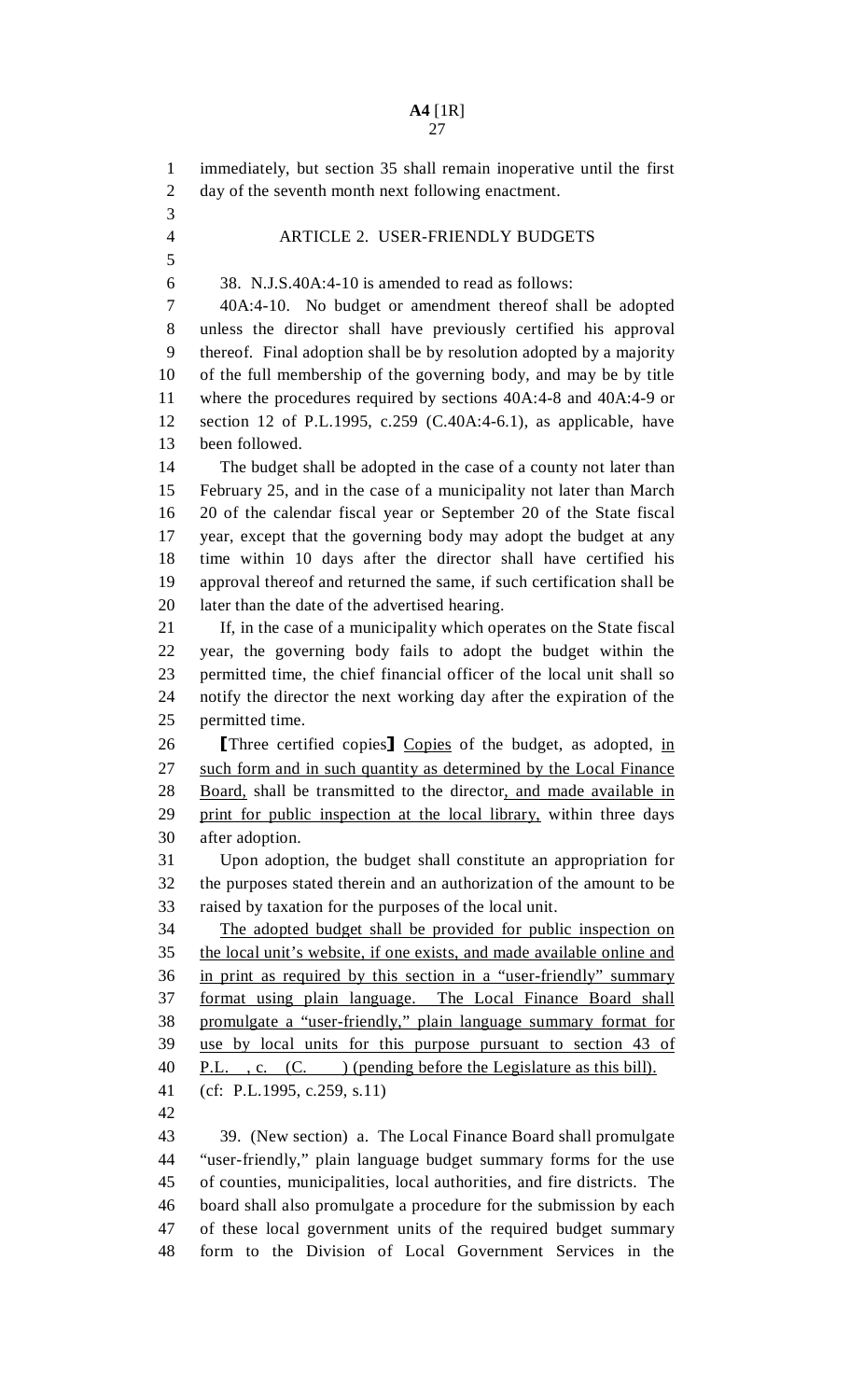1 Department of Community Affairs following the adoption of the 2 annual budget.

3 b. The plain language budget summary shall provide the public 4 with information in summary form about the budget of the local 5 unit and shall include, in addition to an abbreviated version of the 6 formal budget adopted by the local unit, such statistical information 7 as the board determines to be useful for the public's understanding 8 of the local unit's fiscal matters and condition, and shall also 9 include, but shall not be limited to the following information, for 10 both the local unit's current budget year and the previous budget 11 year, as the Local Finance Board determines appropriate to the local 12 unit: all line items of appropriation aggregated by service type; the 13 property tax rate; the property tax collection rate; the assessed value 14 and taxable value of all real property located in the local unit; the 15 amount of bonded indebtedness of the local unit; revenues by major 16 category; description of unusual revenues or appropriations, with a 17 description of the circumstances of the revenues or appropriations; 18 a list of shared service agreements in which the local unit is 19 participating; and the number and amount of outstanding long-term 20 tax exemptions and abatements, and the amount of revenue derived 21 there from.

22 c. The plain language budget summary shall be submitted to the 23 division in such form as determined by the Local Finance Board, 24 and, upon its receipt of the summary, the division shall make the 25 summary available to the public through an Internet website 26 maintained by the division. The information on the web site shall 27 be presented as data that can be downloaded by the public for 28 comparative purposes using commonly-used software.

29

30 40. (New section) Whenever the governing body of a local unit 31 proposes  $[\text{tan} \text{ ordiance},] \underline{a}^{\dagger}$  resolution, or other action that will 32 establish or modify the salaries, benefits, or other compensation of 33 any individual employee or group of its employees, that measure 34 shall only be taken after the local unit first holds a public meeting 35 where the proposed action shall be introduced and discussed by the 36 governing body. Notice of the date, time, place, and purpose of the 37 public meeting, and of the time and place at which a copy of the 38 proposed measure, together with the employee compensation 39 disclosure form required to be prepared pursuant to this section, 40 shall be available to each person requesting it, at no charge, during 41 the week preceding such public meeting. The public meeting shall 42 be advertised in a newspaper having substantial circulation in the 43 local unit at least 10 days prior to the meeting date. <sup>1</sup>Salaries for 44 local officers and employees that are established, increased, or 45 decreased by ordinance pursuant to the provisions of N.J.S.40A:9- 46 165 shall continue to be fixed and determined in accordance with 47 that section.<sup>1</sup>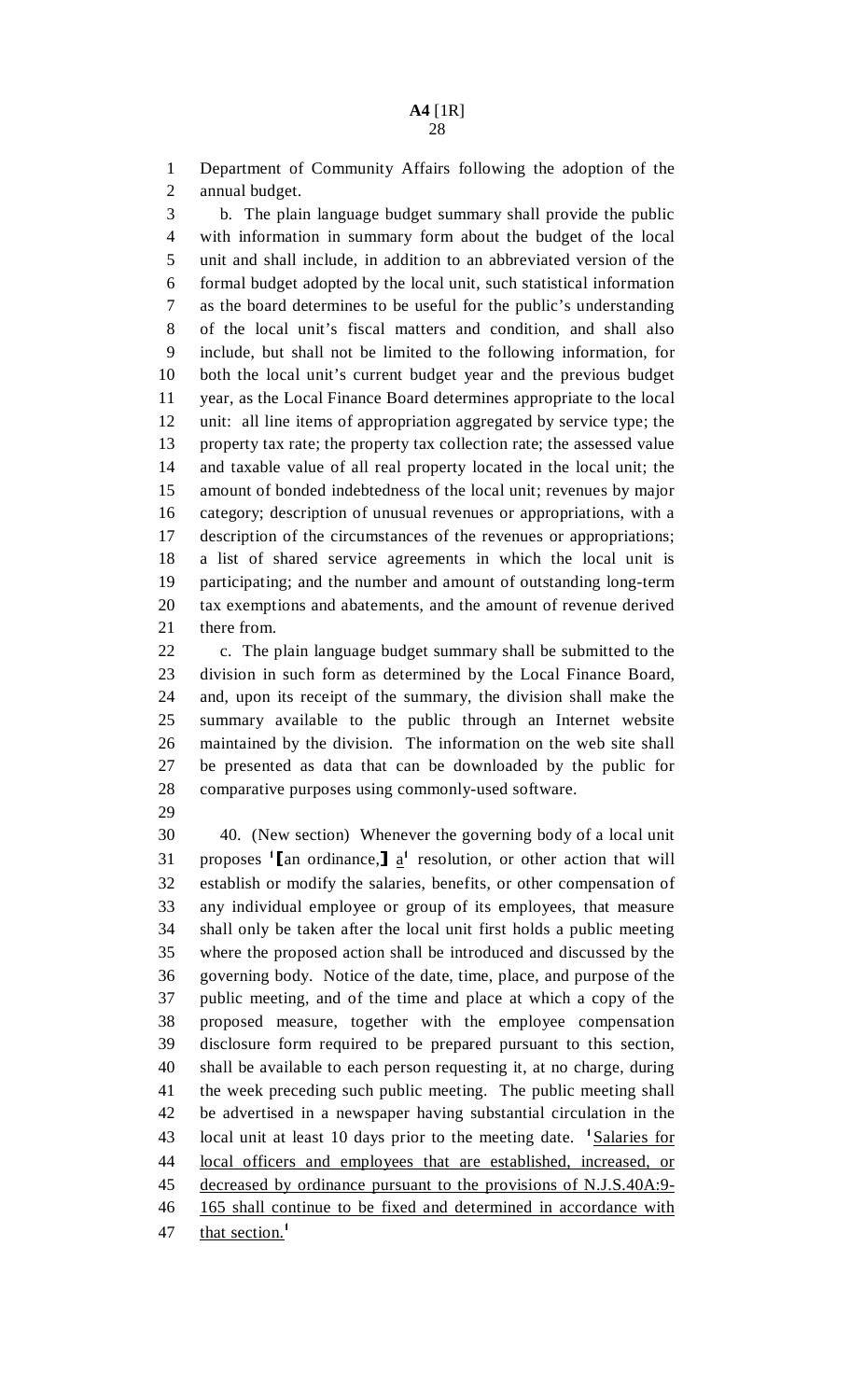1 Prior to the publication of the newspaper notice required by this 2 section, the chief financial officer or other appropriate officer of the 3 local unit shall prepare an employee compensation disclosure form 4 pursuant to the requirements of this section. The employee 5 compensation disclosure form shall be made part of any formal 6 action taken by the local unit, but shall not be considered part of 7 any contract or agreement.

8 The chief financial officer of the local unit shall file the 9 employee compensation disclosure form with the clerk or the 10 secretary to the governing body of the local unit prior to a public 11 meeting when such measure shall be introduced and discussed. Any 12 such proposed measure shall be announced publicly at the meeting, 13 along with a declaration that an employee compensation disclosure 14 form has been provided to the governing body of the local unit 15 pursuant to the requirements of Article 2 of P.L., c. (C. ) 16 (pending before the Legislature as this bill). Any formal action by a 17 governing body approving or disapproving a measure establishing 18 or modifying the salaries, benefits, or other compensation of its 19 employees shall occur no earlier than the tenth calendar day 20 immediately following the meeting at which the measure was 21 introduced and discussed.

22 The employee compensation disclosure form shall display the 23 estimated cost of salary, benefits or other compensation, for each 24 year of the contract for each individual employee or group of 25 employees, itemized by the specific form of compensation, the 26 estimated cost of the compensation at the time of the action, and the 27 incremental difference between each year.

28 Governing body actions taken without compliance with this 29 section shall be null and void.

30

31 41. (New section) Not later than the first day of the sixth month 32 next following the enactment of Article 2 of P.L. , c. (C. ) 33 (pending before the Legislature as this bill), the Local Finance 34 Board shall promulgate rules and regulations pursuant to the 35 "Administrative Procedure Act," P.L.1968, c.410 (C.52:14B-1 et  $\frac{36}{186}$  seq.), to implement the provisions of section  $\frac{186}{39}$  of 37 P.L. , c. (C. ) (pending before the Legislature as this bill) 38 concerning the plain language budget summary, and it also shall 39 promulgate the forms and procedures necessary to effectuate the 40 provisions of section 40 of P.L., c. (C. ) (pending before 41 the Legislature as this bill) concerning the employee compensation 42 disclosure form.

43

44 ARTICLE 3. <sup>1</sup>[FIRE DISTRICT ELECTIONS] <u>EXECUTIVE</u><br>45 COUNTY SUPERINTENDENTS<sup>1</sup> COUNTY SUPERINTENDENTS<sup>1</sup>

46

47  $\text{I}$ [42. R.S.19:14-4 is amended to read as follows:<br>48 19:14-4. In the center of the ballot immedia 19:14-4. In the center of the ballot immediately below the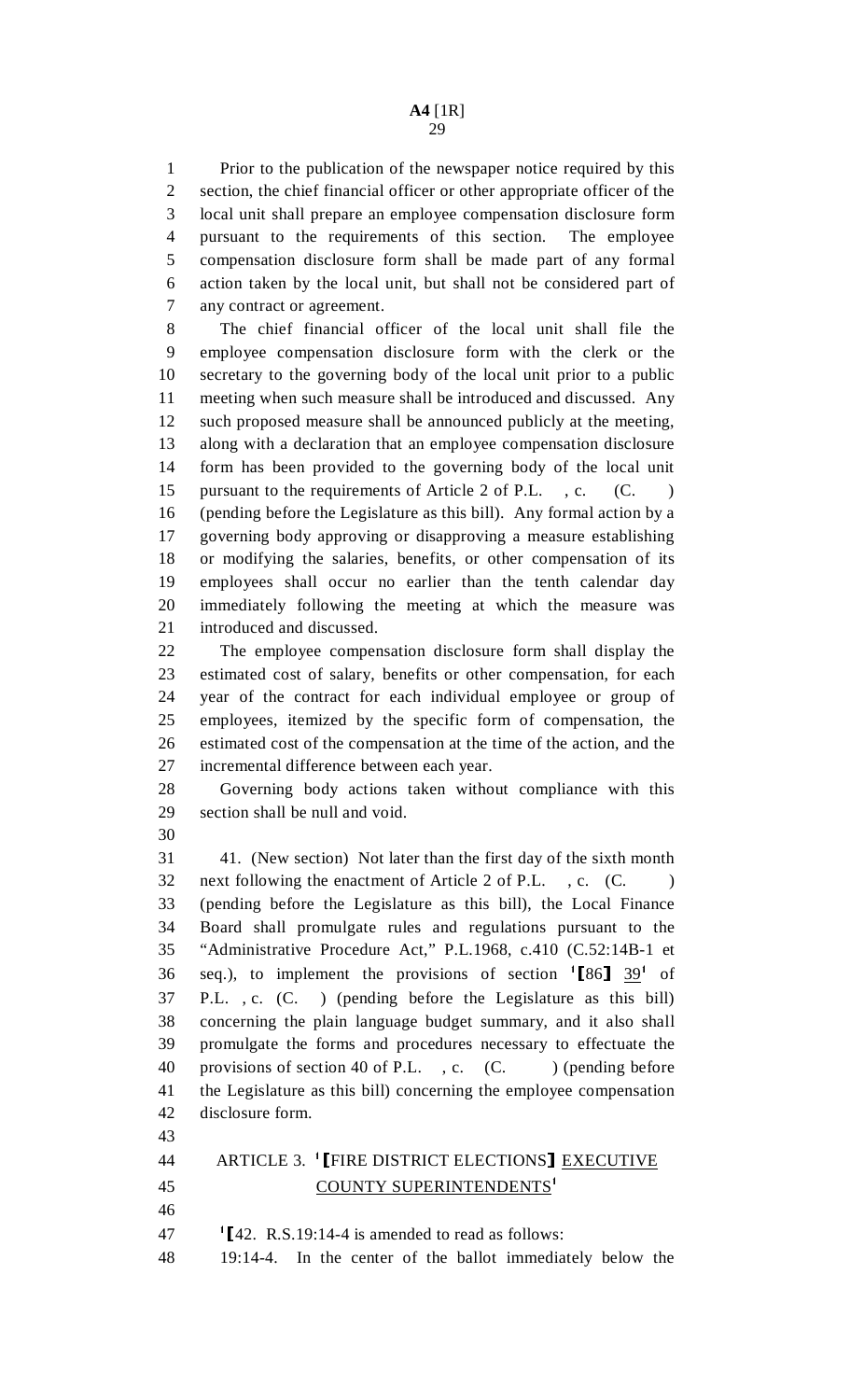1 perforated line shall be printed in bold-faced type the words 2 "Official general election ballot." Below these words and extending 3 across the ballot shall appear the words: "Name of (municipality), 4 ...................... ward, .................... fire district (if applicable), 5 .............. election district, ...................... date of election, 6 .................. John Doe, county clerk." The blank spaces shall be 7 filled in with the name of the proper municipality, the ward and 8 district numbers and the date of the election. For school elections 9 the name of the school district and of the municipality or 10 municipalities comprising the district shall also be indicated 11 thereon. The name of the county clerk shall be a facsimile of his 12 signature. Below the last stated words extending across the ballot 13 and at the extreme left shall be printed the words "Instructions to 14 the voter," and immediately to the right there shall be a bracket 15 embracing the following instructions numbered consecutively:

16 (1) The only kind of a mark to be made on this ballot in voting 17 shall be a cross x, plus + or check.

18 (2) To mark a cross x , plus +, check or when writing a name 19 on this ballot use only ink or pencil.

20 (3) To vote for any candidates whose names are printed in any 21 column, mark a cross  $x$ , plus + or check in the square at the left of 22 the names of such candidates not in excess of the number to be 23 elected to the office.

24 (4) To vote for any person whose name is not printed on this 25 ballot, write or paste the name of such person under the proper title 26 of office in the column designated personal choice and mark a cross  $27 \times x$ , plus + or check in the square to the left of the name so written 28 or pasted.

29 (5) To vote upon any public question printed on this ballot if in 30 favor thereof, mark a cross  $x$ , plus + or check in the square at the 31 left of the word "Yes," and if opposed thereto, mark a cross x , plus 32 + or check in the square at the left of the word "No."

33 (6) Do not mark this ballot in any other manner than above 34 provided for and make no erasures. Should this ballot be wrongly 35 marked, defaced, torn or any erasure made thereon or otherwise 36 rendered unfit for use return it and obtain another. In presidential 37 years, the following instructions shall be printed upon the general 38 election ballot:

39 (7) To vote for all the electors of any party, mark a cross x , plus  $40$  + or check in ink or pencil in the square at the left of the surnames 41 of the candidates for president and vice-president for whom you 42 desire to vote.

43 Below the above-stated instructions and information and, except 44 when compliance with section  $[19:14-15]$  R.S.19:14-13 of this<br>45 Title as to Statewide propositions otherwise requires, three inches Title as to Statewide propositions otherwise requires, three inches 46 below the perforated line and parallel to it, there shall be printed a 47 six-point diagram rule extending across the ballot to within not less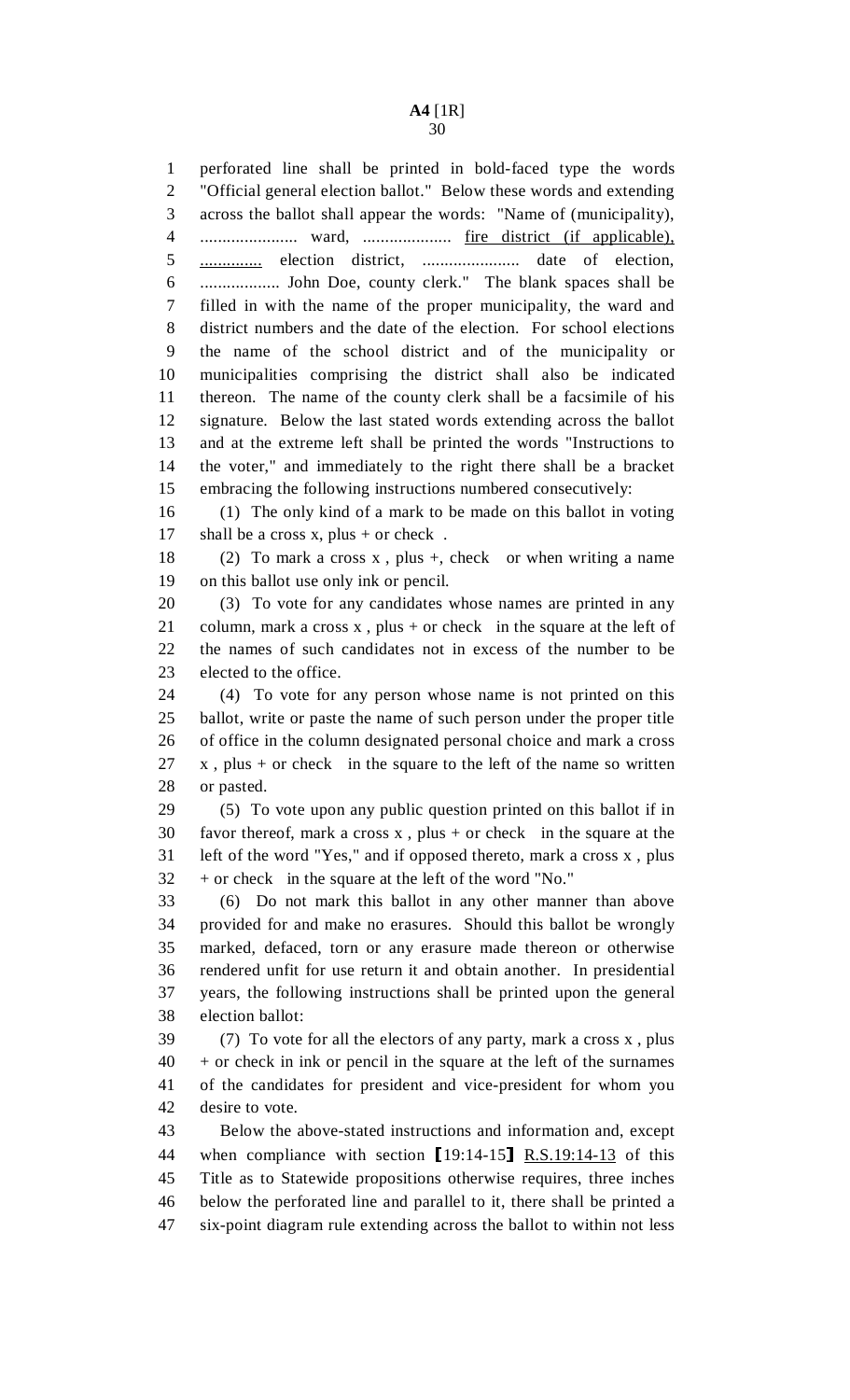1 than a half inch to the right and left edges of the paper.

- 2 (cf: P.L.1995, c.278, s.17)]<sup>1</sup>
- 3

<sup>1</sup>[43. R.S.19:14-8 is amended to read as follows:<br>5 19:14-8. The ballot shall be divided into a partisa

19:14-8. The ballot shall be divided into a partisan section and a 6 nonpartisan section. In the partisan section, in the columns of each 7 of the political parties which made nominations at the next 8 preceding primary election to the general election and in the 9 personal choice column, within the space between the two-point 10 hair line rules, there shall be printed the title of each office to be 11 filled at such election, except as hereinafter provided.

12 [Such] Within each section of the ballot the titles of office shall<br>13 be arranged in the following order: member of the United States be arranged in the following order: member of the United States 14 Senate; Governor; member of the House of Representatives; 15 member of the State Senate; members of the General Assembly; 16 county executive, in counties that have adopted the county 17 executive plan of the "Optional County Charter Law," P.L.1972, 18 c.154 (C.40:41A-1 et seq.); sheriff; county clerk; surrogate; register 19 of deeds and mortgages; county supervisor; members of the board 20 of chosen freeholders; coroners; mayor and members of municipal 21 governing bodies<sup>[1]</sup>; members of the board of fire commissioners,<br>22 and any other titles of office. Candidates for board of fire and any other titles of office. 23 commissioners shall be listed in the nonpartisan section of the 24 ballot. Above each of such titles of office, except the one at the top, 25 shall be printed a two-point diagram rule in place of the two-point 26 hair line rule. Below the titles of such offices shall be printed the 27 names of the candidates for the offices.

28 In the columns of each of the political parties which made 29 nominations at the next preceding presidential primary election and 30 in the personal choice column, within the space between the two-31 point hair line rules, there shall be printed the title of office for 32 electors of President and Vice President of the United States.

33 The arrangement of the names of candidates for any office for 34 which more than one are to be elected shall be determined in the 35 manner hereinafter provided, as in the case of candidates nominated 36 by petition.

37 When no nomination for an office has been made the words "No 38 Nomination Made" in type large enough to fill the entire space or 39 spaces below the title of office shall be printed upon the ballot.

40 Immediately to the left of the name of each candidate, at the 41 extreme left of each column, including the personal choice column, 42 shall be printed a square, one-quarter of an inch in size, formed by 43 two-point diagram rules. In the personal choice column no names 44 of candidates shall be printed.

45 To the right of the title of each office in the party columns and 46 the personal choice column shall be printed the words "Vote for,"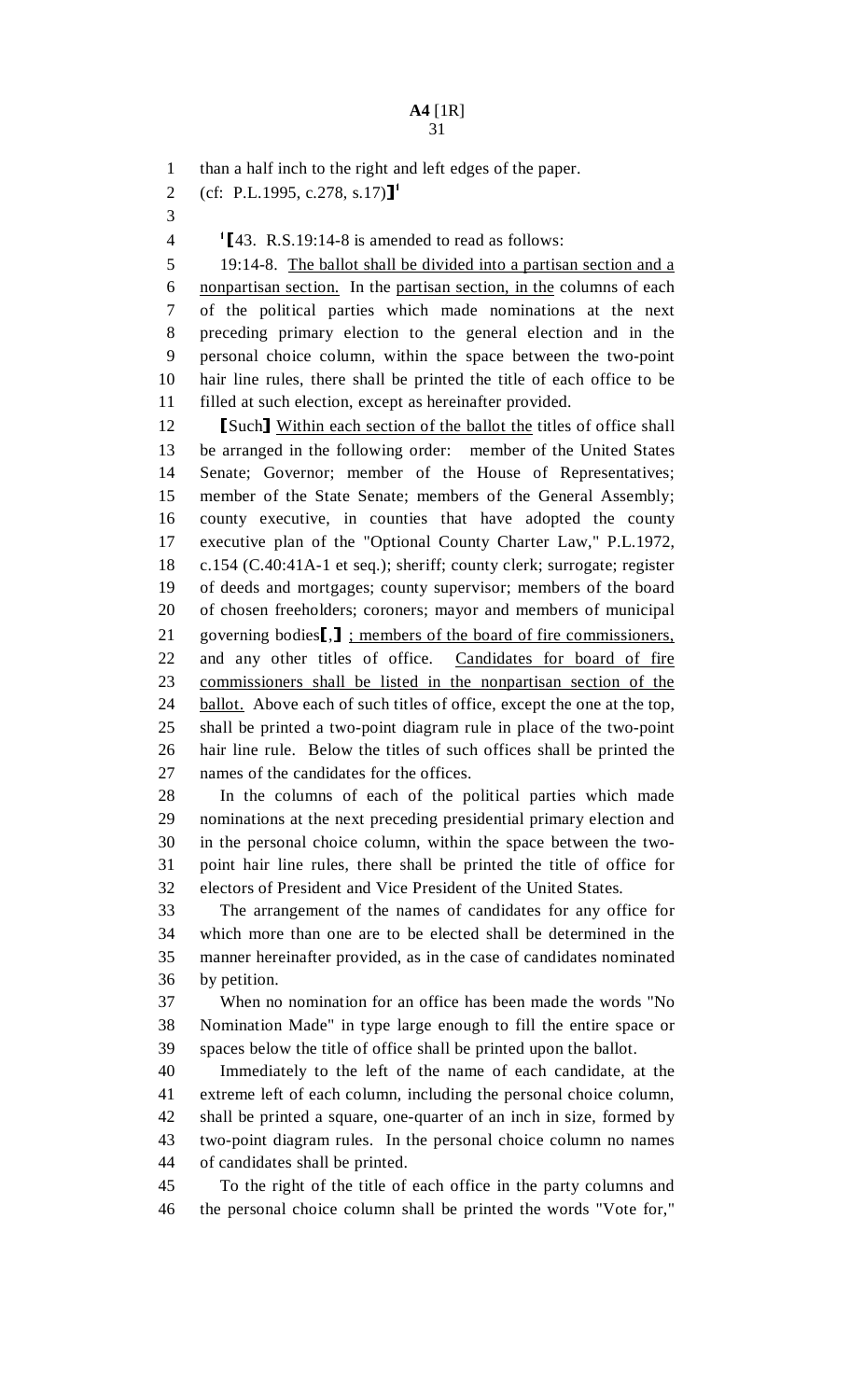1 inserting in words the number of persons to be elected to such 2 office. 3 (cf: P.L.2005, c.136, s.23)<sup>1</sup> 4  $1\frac{1}{44}$ . R.S.19:14-10 is amended to read as follows:<br>6 19:14-10. In the column or columns designated a 19:14-10. In the column or columns designated as nominations 7 by petition, within the space between the two-point hair line rules, 8 there shall be printed the title of each office for which nominations 9 by petition have been made. 10 Such titles of office shall be arranged in the following order: 11 electors of President and Vice-President of the United States; 12 member of the United States Senate; Governor; member of the 13 House of Representatives; member of the State Senate; members of 14 the General Assembly; county executive, in counties that have 15 adopted the county executive plan of the "Optional County Charter 16 Law," P.L.1972, c.154 (C.40:41A-1 et seq.); sheriff; county clerk; 17 surrogate; register of deeds and mortgages; county supervisor; 18 members of the board of chosen freeholders; coroners; mayor and 19 members of municipal governing bodies<sup>[1]</sup>; members of the board<br>20 of fire commissioners, and any other titles of office. of fire commissioners, and any other titles of office. 21 Above each of the titles of office, except the one on the top, shall 22 be printed a two-point diagram rule in place of the two-point hair 23 line rule. Below the titles of each of the offices shall be printed the 24 names of each of the candidates for each of such offices followed 25 by the designation or designations mentioned in the petitions filed. 26 Immediately to the left of the name of each candidate, at the 27 extreme left of the column, shall be printed a square, one-quarter of 28 an inch in size formed by two-point diagram rules. 29 The names of candidates for any office for which more than one 30 are to be elected shall be arranged in groups as presented in the 31 several certificates of nominations or petitions, which groups shall 32 be separated from other groups and candidates by two two-point 33 hair line rules. 34 To the right of the title of each office shall be printed the words 35 "Vote for " inserting in words the number of candidates to be 36 elected to such office. 37 (cf: P.L.1995, c.191, s.2)]<sup>1</sup> 38 1  $145.$  R.S.19:14-16 is amended to read as follows:<br>40 19:14-16. The words to be printed on the perfo 19:14-16. The words to be printed on the perforated coupon 41 shall be printed in twelve-point bold-faced capital letters and the 42 figures in eighteen and twenty-two-point bold-faced type. At the 43 head of the ballot the words "Official General Election Ballot" shall 44 be printed in at least thirty-point bold-faced capital letters. The 45 name of municipality, ward, <u>fire district</u>, election district, and date, 46 as appropriate, shall be printed in twelve-point bold-faced capital 47 letters. The words "Instructions to the voter" shall be printed in 48 twelve-point bold-faced capitals and small letters, while the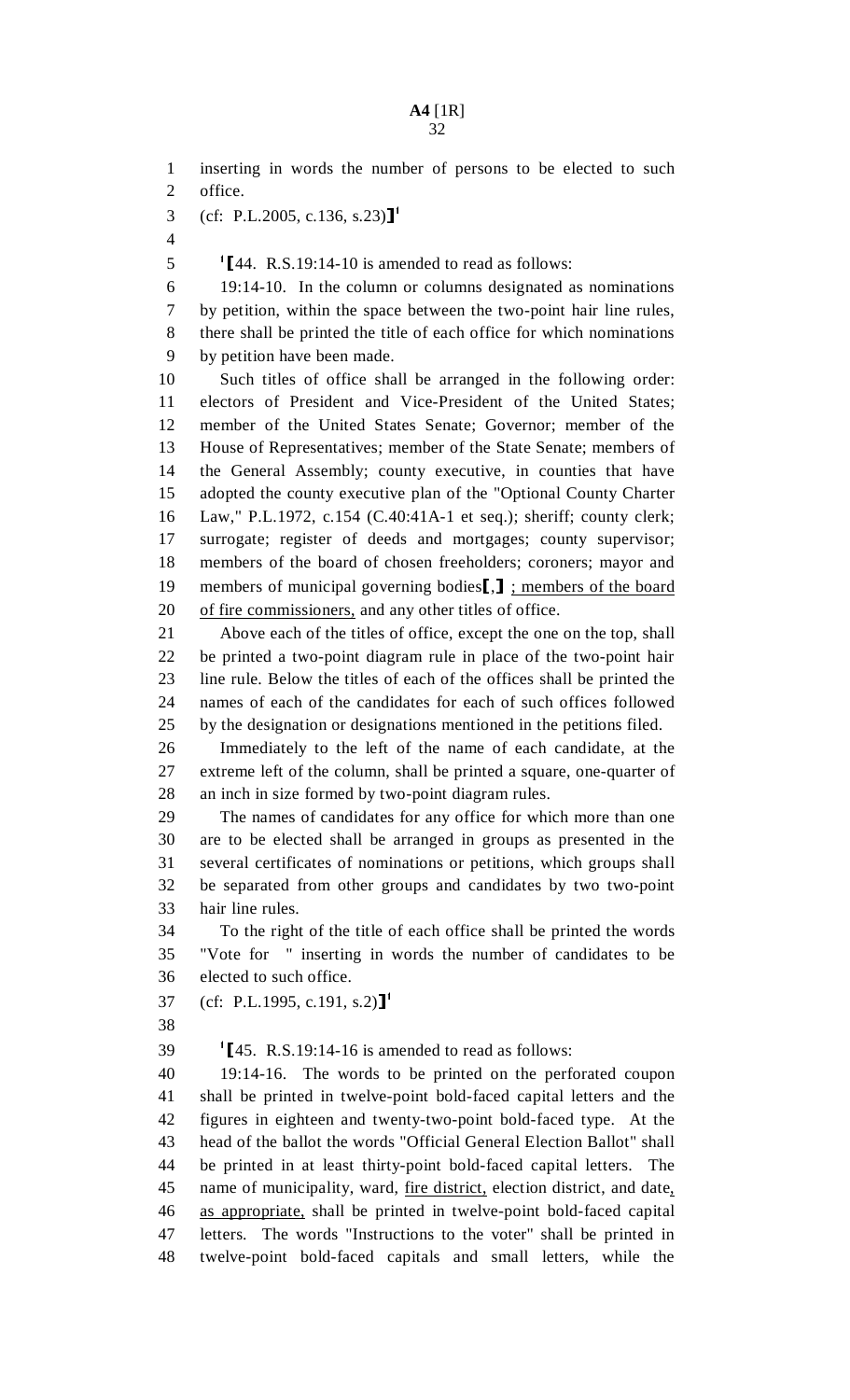1 instructions embraced within the brackets shall be printed in eight-2 point bold-faced capital and small letters. The column designations 3 shall be printed in eighteen-point bold-faced capital letters and the 4 accompanying instructions shall be printed in eight-point capitals 5 and small letters. The titles of office and accompanying instructions 6 shall be printed in ten-point bold-faced capital and small letters. 7 When there is no nomination made at the primary for an office, the 8 title shall be printed in the space where such title should appear, and 9 the words "No Nomination Made" in type large enough to fill the 10 entire space or spaces shall be printed therein. The names of all 11 candidates shall be printed in ten-point capital letters. The 12 designations following the candidates' names in the nomination by 13 petition column or columns shall be printed in ten-point capitals and 14 small letters, except that where they overrun the space within the 15 column the designations may be abbreviated, and all spaces 16 between the two-point hair line rules not occupied by the titles of 17 office and names of candidates shall be printed in with scroll or 18 filling to guide the voter against wrongly marking the ballot. On 19 the foot of the ballot the words "Public Questions to be Voted 20 Upon" shall be printed in eighteen-point bold-faced capital letters. 21 The accompanying instructions shall be printed in eight-point 22 capital and small letters. The public questions to be voted upon 23 shall be printed in ten-point capital and small letters, and the words 24 "Yes" and "No" shall be printed in twelve-point bold-faced capital 25 letters.

- 26 (cf: R.S.19:14-16)<sup>1</sup>
- 27

28  $\text{I}$  1  $\text{I}$  46. R.S.19:14-22 is amended to read as follows:<br>29 19:14-22. The official general election sample ball

29 19:14-22. The official general election sample ballots shall be as 30 nearly as possible facsimiles of the official general election ballot to 31 be voted at such election and shall have printed thereon, after the 32 words which indicate the number of the election district for which 33 such sample ballots are printed, the name or number of the fire 34 district, when appropriate, the street address or location of the 35 polling place in the election district, the hours between which the 36 polls shall be open, and shall be printed on paper different in color 37 from the official general election ballot, and have the following 38 words printed in large type at the top:

39 "This ballot cannot be voted. It is a sample copy of the official 40 general election ballot used on election day."

41 (cf: P.L.1959, c.139, s.1)]<sup>1</sup>

42

43  $\text{I}$ [47. N.J.S.40A:14-70 is amended to read as follows:<br>44  $\text{40A:14-70}$ . In any municipality not having a paid o

44 40A:14-70. In any municipality not having a paid or part-paid 45 fire department and force, the governing body, upon application of 46 at least 5% of the registered voters or 20 legal voters, whichever is 47 the greater, shall consider the designation of a fire district. Upon 48 receipt of the application, the governing body shall fix a time and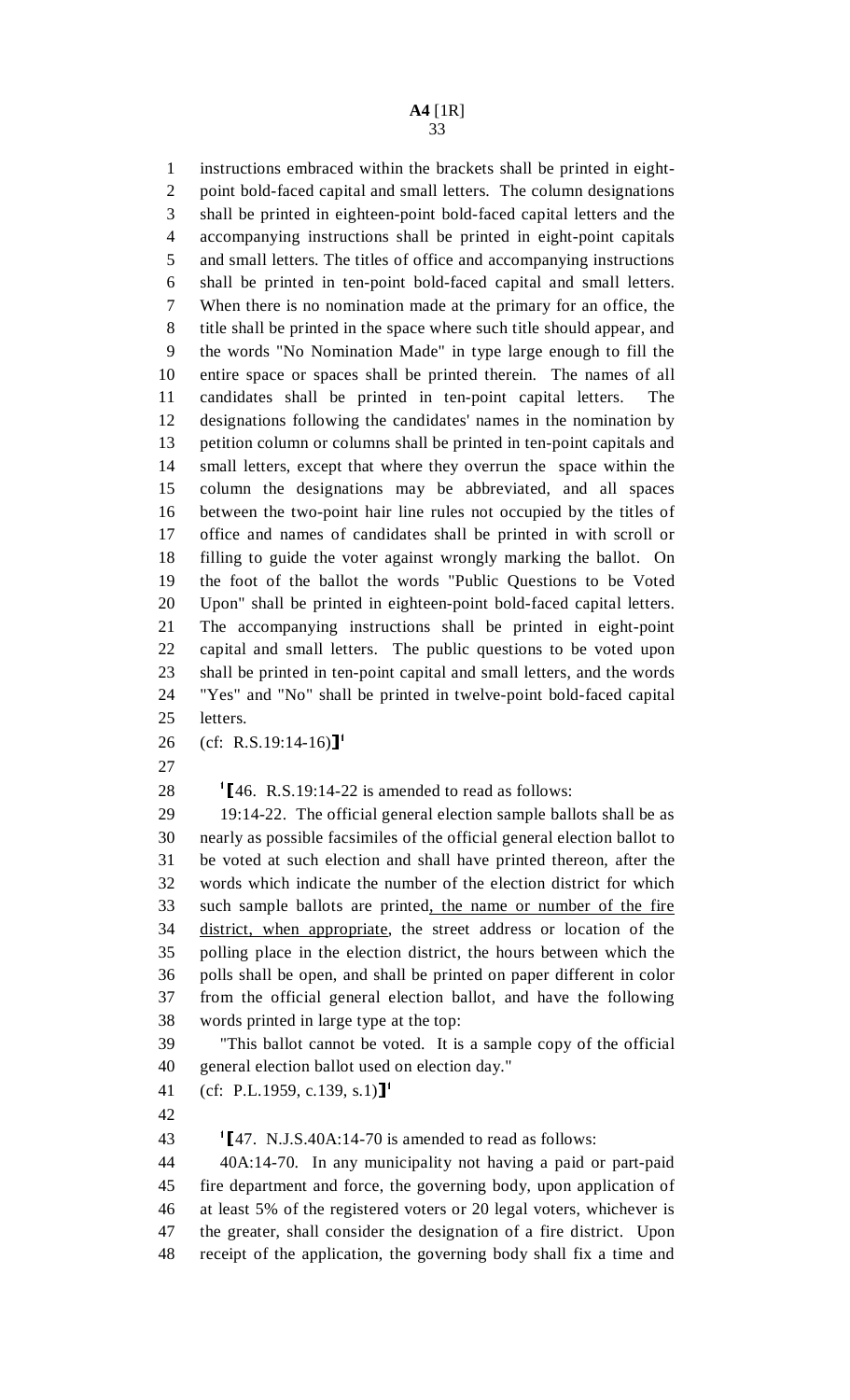1 place for a hearing thereon. The municipal clerk shall advertise the 2 notice of the hearing in a newspaper circulating in the county 3 wherein the municipality is located at least once and not less than 4 10 days prior to the hearing. After the hearing the governing body 5 shall determine the question of designation of a fire district. If the 6 governing body decides that the designation of a fire district is 7 appropriate, it, by ordinance, shall designate a territorial location or 8 locations, that are coterminous with election districts, for use as a 9 fire district or fire districts and, by resolution, provide for the 10 election of a board of fire commissioners for the district or each 11 district, to consist of five persons, residents therein, and specify the 12 date<sup>[1]</sup>, and time [and place] for the election of the first board.<br>13 The district or each district shall be assigned a number and

The district or each district shall be assigned a number and the 14 commissioners thereof and their successors shall be a body 15 corporate, to be known as "the commissioners of fire district No. .. 16 . . . . . . in . . . . . . (name of municipality), county of . . . . . . . . . . 17 (name of county)." The said body corporate shall have the power to 18 acquire, hold, lease, sell or otherwise convey in its corporate name 19 such real and personal property as the purposes of the corporation 20 shall require. All sales and leases of real and personal property 21 shall be in accordance with the provisions of section 13 or 14, as 22 appropriate, of the "Local Lands and Buildings Law," P.L.1971, 23 c.199 (C.40A:12-13 or 40A:12-14). Said body corporate may adopt 24 and use a corporate seal, sue or be sued and shall have such powers, 25 duties and functions as are usual and necessary for said purposes.

26 [On the date and at the time and place specified for the election of the first board the clerk of the municipality shall conduct the 27 of the first board the clerk of the municipality shall conduct the 28 election and shall preside at the meeting until the board shall have 29 been elected.]<br>30 At the fil

At the first meeting of a newly elected board of fire 31 commissioners of a district the board shall choose a chairman [and 32 fix the place for the annual election]. The members of the board 32 fix the place for the annual election]. The members of the board<br>33 shall divide themselves by lot into three classes: the first to consist shall divide themselves by lot into three classes: the first to consist 34 of two members whose terms shall expire at 12 o'clock noon on the 35 first Tuesday in [March] December of the year following the year in which the first board is elected: the second, two members whose in which the first board is elected; the second, two members whose 37 terms shall expire at 12 o'clock noon on the first Tuesday in **Same Solution I Alter Second Seart Solution** S39 [March] December of the second year following that year; and the 39 third, one member whose term shall expire at 12 o'clock noon on third, one member whose term shall expire at 12 o'clock noon on 40 the first Tuesday in [March] December of the third year following<br>41 that year. The terms of fire commissioners in each class, other than that year. The terms of fire commissioners in each class, other than 42 members of the first board, shall expire at 12 o'clock noon on the 43 first Tuesday in [March] December of the third year following the vear in which they were elected. year in which they were elected.

45 Any vacancy in the membership shall be filled by the remaining 46 members until the next succeeding annual election, at which time a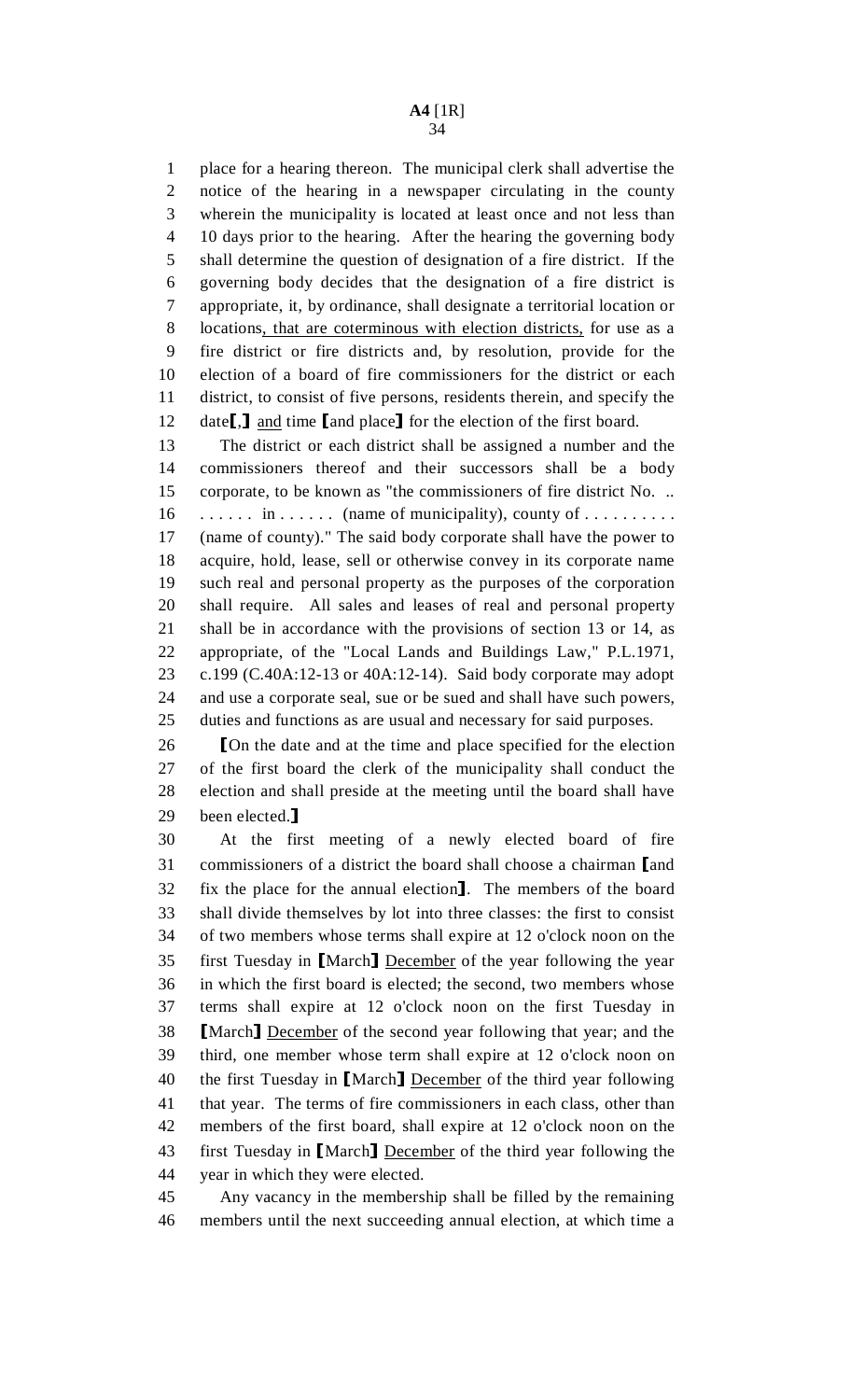1 resident of the district shall be elected for the unexpired term.

```
2 (cf: P.L.1991, c.223, s.1)]<sup>1</sup>
```
3

<sup>1</sup>[48. N.J.S.40A:14-71 is amended to read as follows:<br>5 40A:14-71. Candidates for membership on the boar

5 40A:14-71. Candidates for membership on the board shall be 6 nominated by verified petitions and shall not be nominees of a 7 political party. Any such petition shall be in writing, addressed to 8 the municipal clerk [or the clerk of the board, as the case may be],<br>9 stating that the signers thereof are qualified voters and residents in stating that the signers thereof are qualified voters and residents in 10 the district and requesting that the name of the candidate be placed 11 on the official ballot. Each petition shall be arranged to contain 12 double spacing between the signature lines of the petition, so that 13 each signer thereof is afforded sufficient space to provide his or her 14 printed name, address and signature. The petition shall state the 15 residence of the candidate and certify his qualification for 16 membership. The candidate's consent to his nomination shall be 17 annexed to the petition and shall constitute his agreement to serve 18 in the event of his election. The petition shall contain the name of 19 only one candidate, but several petitions may nominate the same 20 person. Each petition shall be signed by not less than 10 qualified 21 voters and shall be filed at least  $\llbracket 28 \rrbracket 99$  days before the date of the election. election.

23 Any form of a petition of nomination which is provided to 24 candidates by the Secretary of State, the county clerk, or the 25 municipal clerk shall contain the following notice: "Notice: All 26 candidates are required by law to comply with the provisions of ["]<br>27 The New Jersey Campaign Contributions and Expenditures The New Jersey Campaign Contributions and Expenditures 28 Reporting Act,' P.L. 1973, c. 83 (C.19:44A-1 et seq.). For further 29 information please call (insert telephone number of the Election 30 Law Enforcement Commission)."

31 If a petition is found to be defective, either in form or substance, 32 the municipal clerk [or the clerk of the board, as the case may be,]<br>33 shall forthwith notify the candidate to cause it to be corrected shall forthwith notify the candidate to cause it to be corrected 34 before the petition is given consideration.

- 35 (cf: P.L.1985, c.288, s.2)]<sup>1</sup>
- 36

 $1$ [49. N.J.S.40A:14-72 is amended to read as follows:<br>38  $40A:14-72$ . An election shall be held annually on

38 40A:14-72. An election shall be held annually on the [third<br>39 Saturday in February] Tuesday next after the first Monday in 39 Saturday in February] Tuesday next after the first Monday in<br>40 November in each established fire district for the election of November in each established fire district for the election of 41 members of the board according to the expiration of terms using the 42 same registration and on the same official ballot required by law for 43 the election of State and county officers. The initial election for a 44 newly created fire district  $[may]$  shall take place on  $[$  another  $]$  that 45 same date  $[$ as a governing body may specify under N.J.S.40A:14-45 same date [as a governing body may specify under N.J.S.40A:14-46 70, but the annual election thereafter shall be held on the third 46 70, but the annual election thereafter shall be held on the third 47 Saturday in February]. The place of the election shall be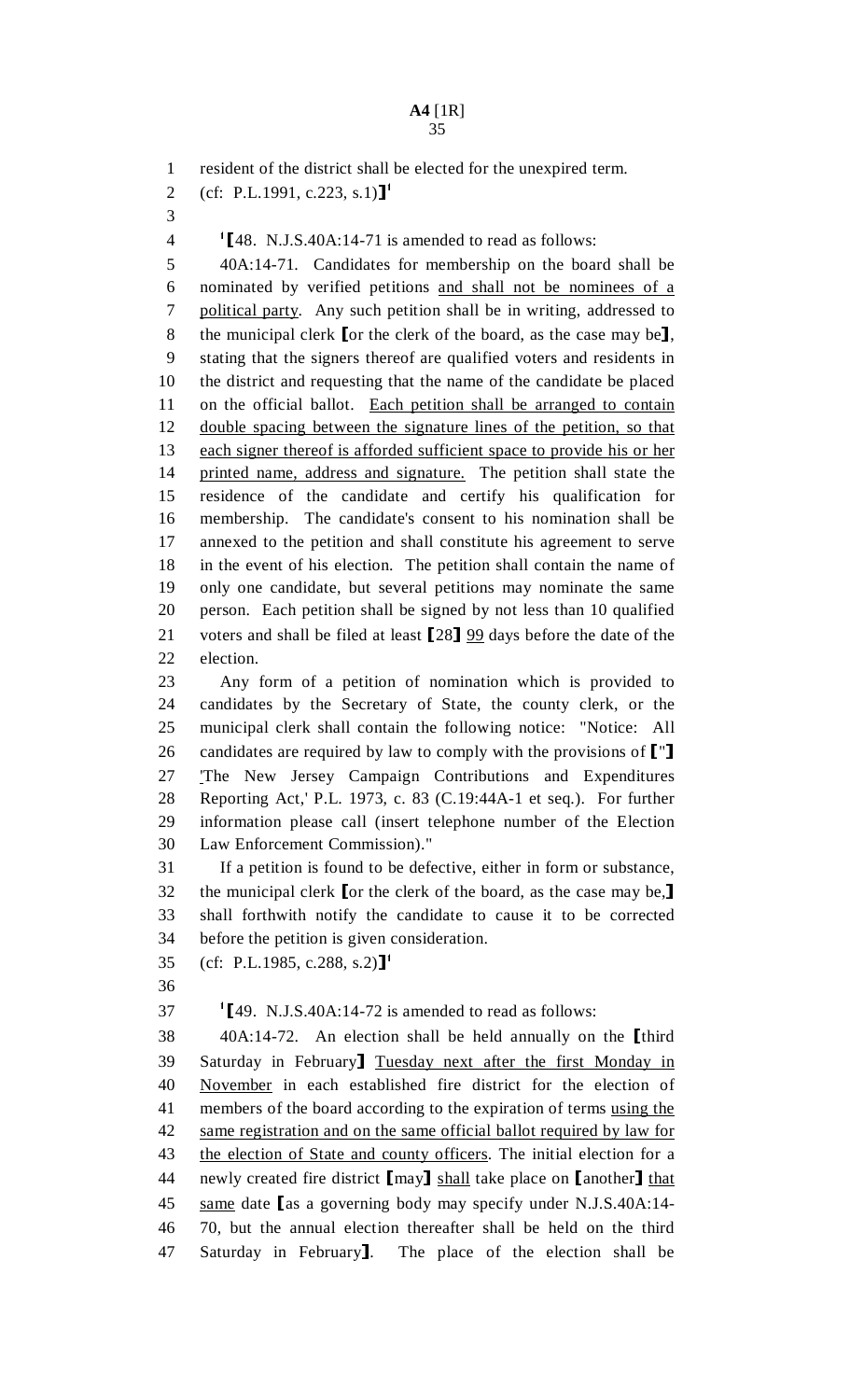1 [determined by the board] <u>at the place where the general election is</u><br>2 held and a notice thereof, and of the closing date for the filing with held and a notice thereof, and of the closing date for the filing with 3 the clerk of the board of petitions of nomination for membership on 4 the board, shall be published by the municipal clerk at least once in 5 a newspaper circulating in the district, at least six weeks prior to the 6 date  $[\text{fixed for}]$  of the election.  $[\text{Fire}]$  The municipal clerk may combine the publication of notice of election for all fire districts combine the publication of notice of election for all fire districts 8 located in the same municipality  $\lceil \text{may combine the publication of} \rceil$  their notices of election  $\lceil \text{or the purpose of this section.} \rceil$  intices 9 their notices of election]. For the purpose of this section, "notices 10 of election" shall include the notices required to be published under of election" shall include the notices required to be published under 11 section 7 of P.L.1953, c.211 (C.19:57-7).

12 The legal voters thereat shall determine the amount of money to<br>13 be raised for the ensuing vear and determine such other matters as be raised for the ensuing year and determine such other matters as

- 14 may be required. **]**<br>15 (cf: P.L.1994, c.1) (cf: P.L.1994, c.181, s.1)]<sup>1</sup>
- 16

17 <sup>1</sup>[50. (New section) The transition of the annual fire district 18 commissioner election for the purposes of electing members of the commissioner election for the purposes of electing members of the 19 board of fire commissioners from the third Saturday in February to 20 the first Tuesday after the first Monday in November, pursuant to 21 section 49 of this Article (amending N.J.S.40A:14-72), shall be in 22 accordance with the following schedule:

23

| <b>COMMISSIONER</b> | <b>OLD</b>      | <b>NEW</b>      | <b>LENGTH OF</b>       |
|---------------------|-----------------|-----------------|------------------------|
| <b>TERM ENDING</b>  | <b>ELECTION</b> | <b>ELECTION</b> | <b>AFFECTED</b>        |
|                     | <b>DATE</b>     | <b>DATE</b>     | <b>TERM</b>            |
| Feb. 2007           | Feb. 2007       | Feb. 2007       | March 2007 -           |
|                     |                 |                 | Dec. 2010              |
|                     |                 |                 | (extended              |
|                     |                 |                 | transitional           |
|                     |                 |                 | term)                  |
| Feb. 2008           | Feb. 2008       | Nov. 2008       | March 2005 -           |
|                     |                 |                 | December               |
|                     |                 |                 | 2008                   |
|                     |                 |                 | (extended              |
|                     |                 |                 | transitional           |
|                     |                 |                 | term)                  |
| Feb. 2009           | Feb. 2009       | Nov. 2009       | March 2006 -           |
|                     |                 |                 | December               |
|                     |                 |                 | 2009                   |
|                     |                 |                 | (extended              |
|                     |                 |                 | transitional           |
|                     |                 |                 | term)                  |
| Dec. 2010           | N/A             | Nov. 2010       | Jan. 2011              |
|                     |                 |                 | Dec. 2013              |
|                     |                 |                 | (normal 3-yr           |
|                     |                 |                 | $term)$ ] <sup>1</sup> |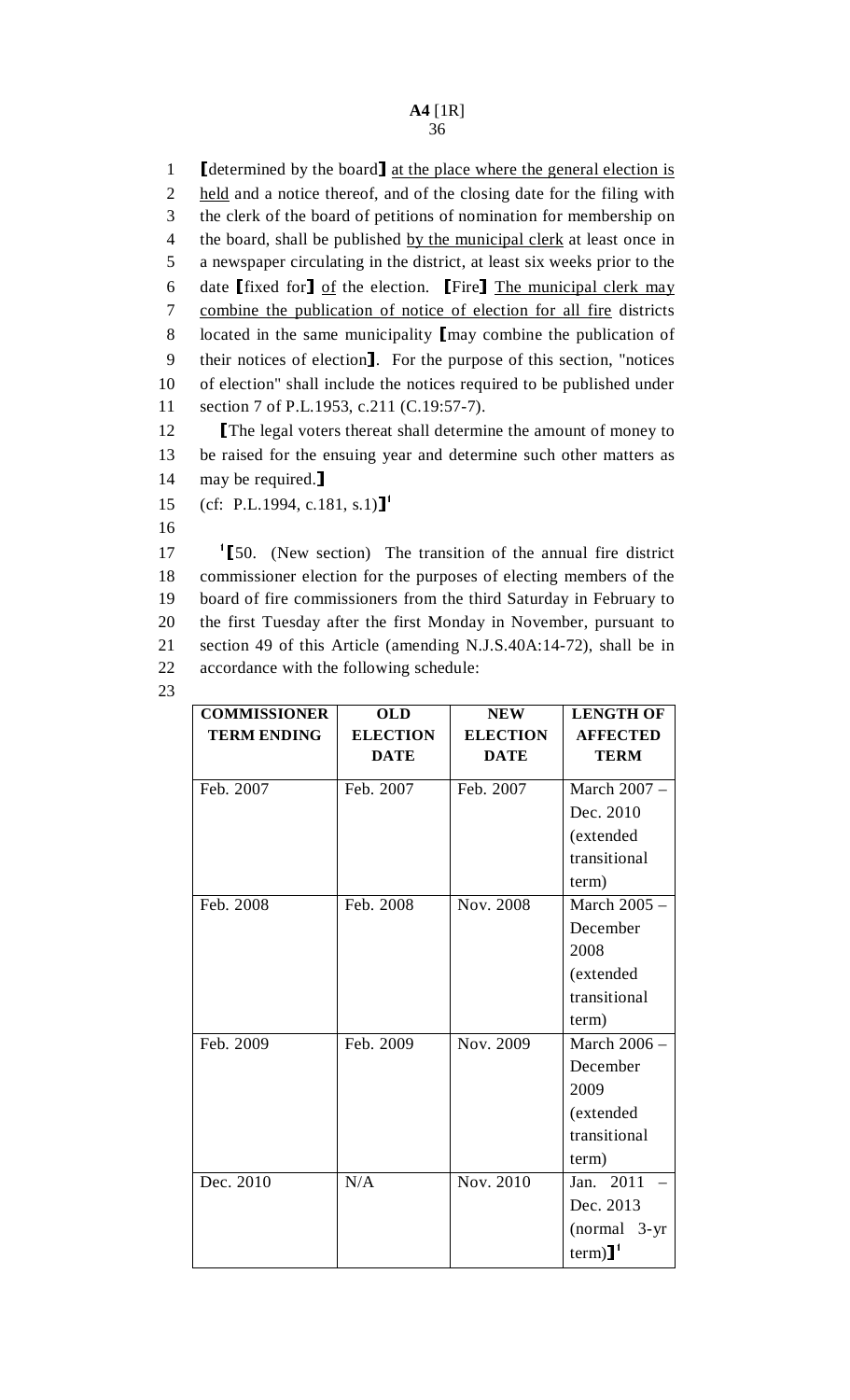1  $\text{T}_51$ . Section 5 of P.L.1979, c.453 (C.40A:14-78.1) is amended<br>2 to read as follows: to read as follows: 3 5. The fire commissioners of any fire district shall introduce and 4 approve the annual budget not later than [60 days prior to the<br>5 annual election held pursuant to N.J.S.40A:14-72] February 10. 5 annual election held pursuant to N.J.S.40A:14-72] February 10.<br>6 The budget shall be introduced in writing at a meeting of the fire The budget shall be introduced in writing at a meeting of the fire 7 commissioners. Approval thereof shall constitute a first reading 8 which may be by title, and the fire commissioners shall at that time 9 fix the time and place for the holding of a public hearing upon the 10 budget. Notice of the date, time, place and purpose of such public 11 hearing, and of the time and place at which a copy of the approved 12 budget shall be available to each person requesting it during the 13 week preceding such public hearing, shall be advertised at least 10 14 business days prior to such hearing in a newspaper 15 havingsubstantial circulation in the fire district. 16 (cf: P.L.1979, c.453, s.5)]<sup>1</sup> 17 18  $\text{T}_52.$  Section 6 of P.L.1979, c.453 (C.40A:14-78.2) is amended<br>19 to read as follows: to read as follows: 20 6. No fire district budget shall be adopted until a public hearing 21 has been held thereon and taxpayers of the district and all persons 22 having an interest therein shall have been given an opportunity to 23 present objections. Such hearing shall be held not less than 28 days 24 after approval of the budget. 25 The public hearing shall be held at the time and place specified 26 in the notice, but may be adjourned from time to time until the 27 hearing is closed. 28 The budget shall be read at the public hearing in full, or it may 29 be read by its title, if: 30 a. At least  $[1 \text{ week}]$   $\underline{10}$  business days prior to the date of the 31 hearing, a complete copy of the approved budget shall have been hearing, a complete copy of the approved budget shall have been 32 [posted in such public place as notices are usually posted in the district. I advertised in a newspaper having substantial circulation in 33 district, <u>diatentised in a newspaper having substantial circulation in</u><br>34 the fire district and is made available to each person requesting a the fire district and is made available to each person requesting a 35 copy during said  $[weak]$  time and during the public hearing; and,<br>36 b. The fire commissioners shall, by resolution passed by not le b. The fire commissioners shall, by resolution passed by not less 37 than a majority of the full membership, determine that the budget 38 shall be read by its title and declare that the conditions set forth in 39 subsection a. of this section have been met. 40 After closing the hearing, the fire commissioners may, by a vote 41 of not less than a majority of the full membership, adopt the budget 42 by title without amendments, or may approve amendments as 43 provided in section  $7$ [.] of this act.<br>44 (cf: P.L.1979, c.453, s.6)]<sup>1</sup>  $(cf: P.L.1979, c.453, s.6)$ <sup>1</sup> 45 <sup>1</sup>[53. Section 8 of P.L.1979, c.453 (C.40A:14-78.4) is amended<br>47 to read as follows: to read as follows: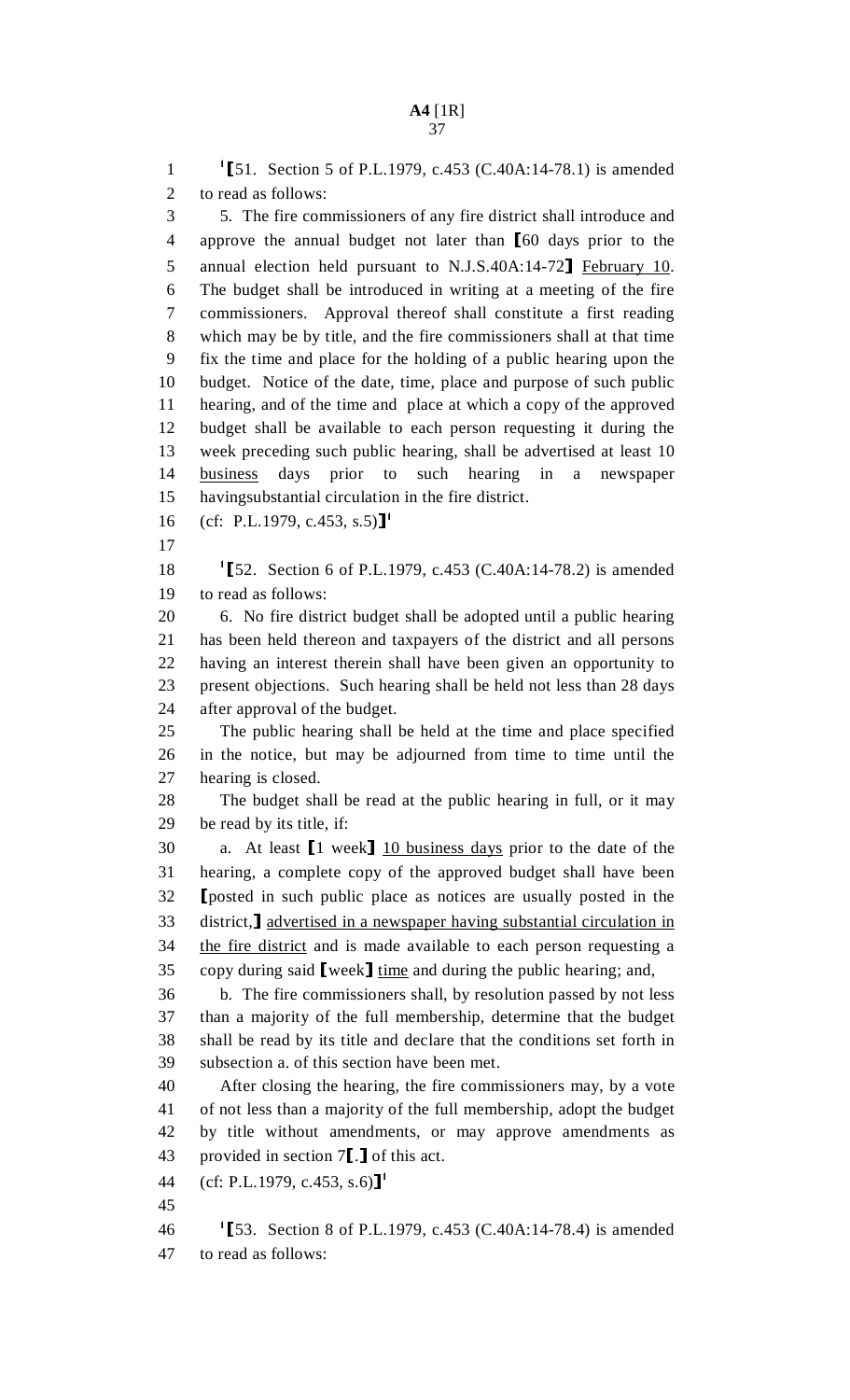1 8. The fire district budget shall be adopted[,] by a vote of a<br>2 majority of the full membership of the fire commissioners[, not 2 majority of the full membership of the fire commissioners<sup>[1]</sup>, not later than 25 days prior to the annual election<sup>1</sup>. If the budget is not 3 later than 25 days prior to the annual election]. If the budget is not<br>4 adopted in a timely manner, the Director of the Division of Local adopted in a timely manner, the Director of the Division of Local 5 Government Services in the Department of Community Affairs, in 6 determining that such appropriations are necessary, shall fix the 7 maximum amount of appropriations or shall set an amount to be 8 raised by taxation, and the fire commissioners shall adopt a budget 9 that shall not exceed that amount. The adopted budget shall be advertised after adoption. The advertisement shall contain a copy advertised after adoption. The advertisement shall contain a copy 11 of the budget and shall be published at least once in a newspaper 12 circulating in the fire district at least 7 days prior to the annual 13 election.]<br>14  $(cf: PL<sub>1</sub>$ <sup>14</sup>

 $(cf: P.L.1979, c.453, s.8)$ <sup>1</sup>

15

16 <sup>1</sup>[54. Section 9 of P.L.1979, c.453 (C.40A:14-78.5) is amended<br>17 to read as follows: to read as follows:

18 9. a. If at the annual election held pursuant to N.J.S.40A:14-72<br>19 the question of finally adopting the budget is voted affirmatively the question of finally adopting the budget is voted affirmatively 20 upon by a majority of the legal voters voting in the election, the 21 budget shall be considered finally adopted, and **I** Upon adoption of the budget the board of fire commissioners shall certify the amount the budget the board of fire commissioners shall certify the amount 23 to be raised by taxation to support the district budget to the assessor 24 of the municipality, pursuant to N.J.S.40A:14-79.

25 b. If at the annual election the question of finally adopting the 26 budget is voted negatively upon by a majority of the legal voters budget is voted negatively upon by a majority of the legal voters 27 voting in the election, the governing body of the municipality in 28 which the fire district is located shall, by resolution of a majority of 29 its full membership, within 30 days after the annual election and 30 after a public hearing for which the legal voters of the fire district 31 shall be given 5 days' advertised notice, and at which any interested 32 person shall be heard, fix an annual budget for the fire district. The 33 amount of each appropriation section of the budget so fixed shall 34 not exceed the amount for each as previously voted upon at the 35 annual election, except the appropriation for debt service which 36 shall be included in the amount that is required to be paid. The 37 governing body shall certify the amount to be raised by taxation to 38 support the district budget as set forth in the final budget, to the 39 assessor of the municipality, pursuant to N.J.S.40A:14-79.] After<br>40 an adopted budget has been approved, the board of commissioners an adopted budget has been approved, the board of commissioners 41 may ask the director to approve an amendment to that budget in 42 order to provide for the anticipation of revenue from a public or 43 private funding source that was not known at the time of adoption 44 of the budget, and the appropriation thereof.

45 (cf: P.L.1982, c.174, s.1)]<sup>1</sup>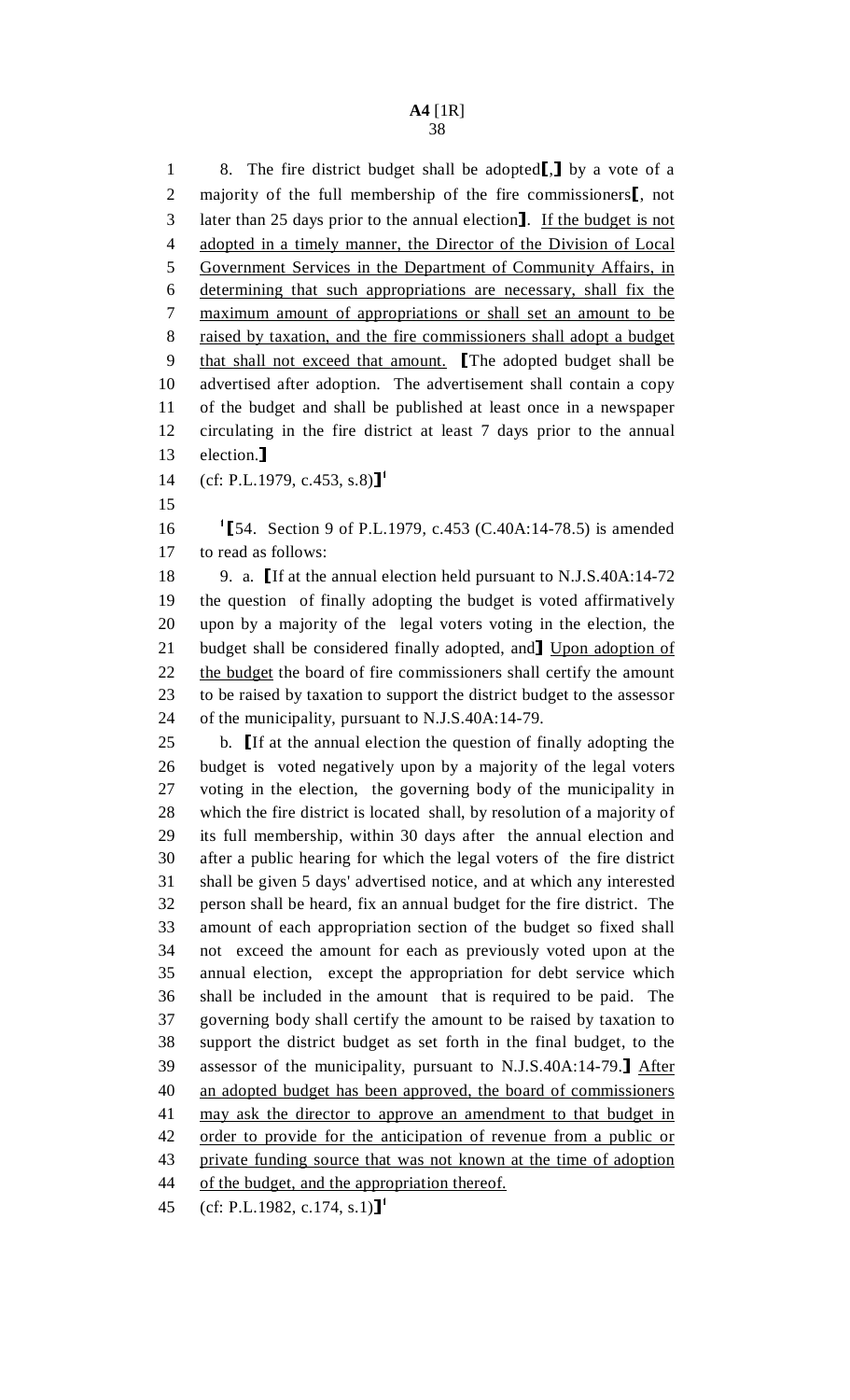1  $\text{I}\$  1[55. Section 13 of P.L.1985, c.288 (C.40A:14-78.17) is<br>2 amended to read as follows: amended to read as follows: 3 13. A fire district may and, if any contracts, commitments or 4 payments are to be made prior to the adoption of the budget, shall, 5 by resolution adopted [prior to] <u>between January 1 and</u> January 15,<br>6 adopt a temporary budget to make appropriations to provide for the adopt a temporary budget to make appropriations to provide for the 7 period between the beginning of the fiscal year and the adoption of 8 the budget. 9 The total of the appropriations so made shall not exceed [14%]<br>10 26.25% of the total of the appropriations made for all purposes in  $26.25\%$  of the total of the appropriations made for all purposes in 11 the budget for the preceding fiscal year, excluding, in both 12 instances, appropriations made for interest and debt redemption 13 charges and capital improvements. 14 Nothing herein contained shall prevent or relieve the fire district 15 from making appropriations for all interest and debt redemption 16 charges maturing during the fiscal year, at any time prior to the date 17 of the adoption of the budget. 18 (cf: P.L.1985, c.288, s.13)]<sup>1</sup> 19 20  $\text{I}$  1 [56. N.J.S.40A:14-80 is amended to read as follows:<br>21  $\text{40A:14-80}$ . The commissioners of any fire d The commissioners of any fire district, by 22 resolution, may borrow after March 1 and before December 31 23 following, a sum not to exceed the amount appropriated  $\lceil \frac{\text{at}}{\text{at}} \rceil$  for the 24 preceding  $\lceil \frac{\text{annual}}{\text{at}} \rceil$  annual election held in the district. **I** vear for current 24 preceding [annual election held in the district,] year for current<br>25 expenses and necessary repairs to fire apparatus and fire houses expenses and necessary repairs to fire apparatus and fire houses 26 within the district, less any sums received from the collector of 27 taxes or municipal treasurer on account of such appropriation. They 28 may execute evidences of such indebtedness and pay the amount so 29 borrowed<sup>[</sup>, together with interest thereon, at a rate not exceeding  $30$  5% per annum<sup>1</sup>. 30 5% per annum].<br>31 (cf: N.J.S.40A:1)  $(cf: N.J.S.40A:14-80)$ <sup>1</sup> 32 1  $157.$  N.J.S.40A:14-85 is amended to read as follows:<br>34  $40A:14-85$ . The board of commissioners of a fire d 34 40A:14-85. The board of commissioners of a fire district may 35 purchase fire engines, apparatus or other appliances for the 36 extinguishment of fires and acquire lands or buildings or erect 37 buildings for the housing of such equipment, at a cost not 38 exceeding \$60,000.00 or 2% of the assessed valuation of the taxable 39 property in the district, whichever amount is larger, the money to be 40 raised by a bond issue. Any such bond issue shall be authorized by 41 a resolution of the commissioners specifying the amount and the 42 purpose thereof. The resolution shall be inoperative unless and 43 until it shall have been submitted to and approved by the legal 44 voters within said fire district at the annual election held for the 45 election of commissioners<sup>[</sup> and appropriation of money for fire<br>46 extinguishing purposes, or at a special election for such purpose<sup>1</sup>. extinguishing purposes, or at a special election for such purpose].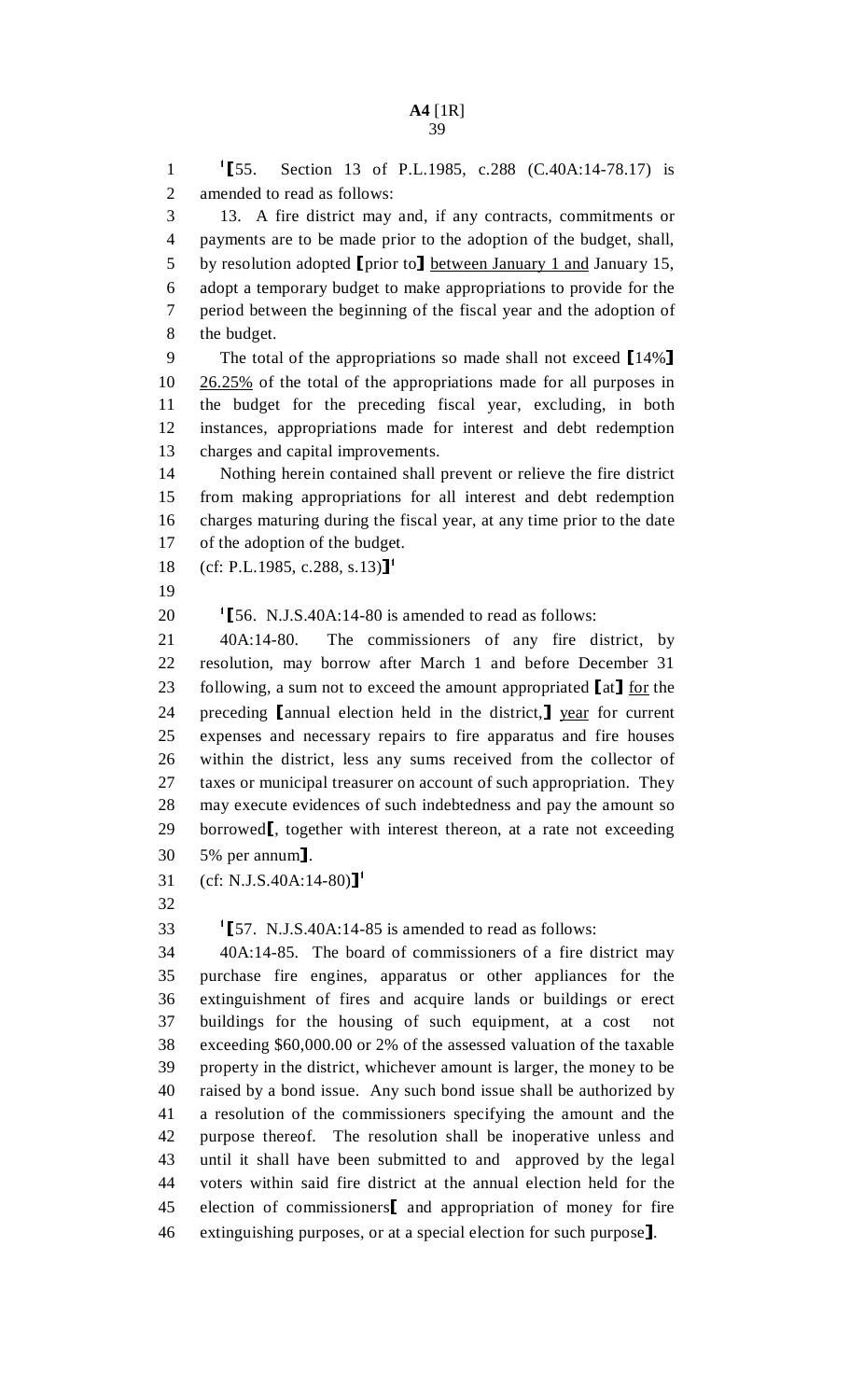1 The resolution shall be written or printed and the election shall 2 be upon notice stating the time and place. If said election is to be<br>3 the annual one, the The notices shall be posted by the clerk of the 3 the annual one, the The notices shall be posted by the clerk of the<br>4 board of fire commissioners in 10 public places, at least 10 days board of fire commissioners in 10 public places, at least 10 days 5 prior to the date of the election. The board of commissioners and 6 the clerk, in their or his discretion, may advertise the election in a 7 newspaper, published in the fire district, if any, otherwise in a 8 newspaper published in the county of said district and circulating in 9 such district. **[When a special election is specified notices shall be** 10 posted in 10 public places, at least 21 days prior to the date of posted in 10 public places, at least 21 days prior to the date of 11 election, and the clerk of said board shall advertise said notice in 12 such a newspaper at least twice prior to the election date.]<br>13 (cf: N.J.S.40A:14-85)<sup>1</sup>

- $(cf: N.J.S.40A:14-85)$ <sup>1</sup>
- 14

15 <sup>1</sup>[58. (New section) The board of fire commissioners, in<br>16 cooperation with the governing body of a municipality that has 16 cooperation with the governing body of a municipality that has 17 established the fire district, the county board of elections, and the 18 Division of Elections in the Department of Law and Public Safety, 19 shall take whatever actions are necessary to assure that voters are 20 assigned to a polling station containing voting machines set up for 21 their appropriate fire district. These actions shall be completed not 22 later than 74 days previous to the date of the general election.

23 If the board of fire commissioners, the governing body of the 24 municipality, the county board of elections, and the Division of 25 Elections agree that the technological, economic, or logistical 26 barriers to assuring the proper assignation of votes would 27 compromise the election outcome, the Division of Election may 28 grant a waiver to individual fire districts, allowing for either a 29 longer phase in period or the continuation of February elections if 30 no viable alternative is identified. The Division of Election shall 31 report to the Governor, the President of the Senate, and the Speaker 32 of the General Assembly by December 31 of each year as to every 33 waiver granted pursuant to this section during that calendar year. $\mathbf{J}^1$ 34

1  $159. N.J.S.40A:14-73$  through N.J.S.40A:14-78, inclusive, and<br>36 N.J.S.40A:14-82 are repealed.  $1^1$ N.J.S.40A:14-82 are repealed. $J<sup>1</sup>$ 

37

 $\overline{43}$ 

1 1 160. Sections 42 through 56 and section 59 of Article 3 of<br>39 P.L., c. (C.) (pending before the Legislature as this bill) ) (pending before the Legislature as this bill) 40 shall take effect on January 1, 2008, except the term for the election 41 occurring in February 2007 shall be as provided in section 50, and 42 section 58 shall take effect immediately. $\mathbf{J}^1$ 

| $+1$ |                                                                |
|------|----------------------------------------------------------------|
| 44   | <sup>1</sup> [ARTICLE 4. SCHOOL BOARD ELECTIONS]               |
| 45   |                                                                |
|      | 46 61. Section 5 of P.L.1996, c.138 (C.18A:7F-5) is amended to |
|      | 47 read as follows:                                            |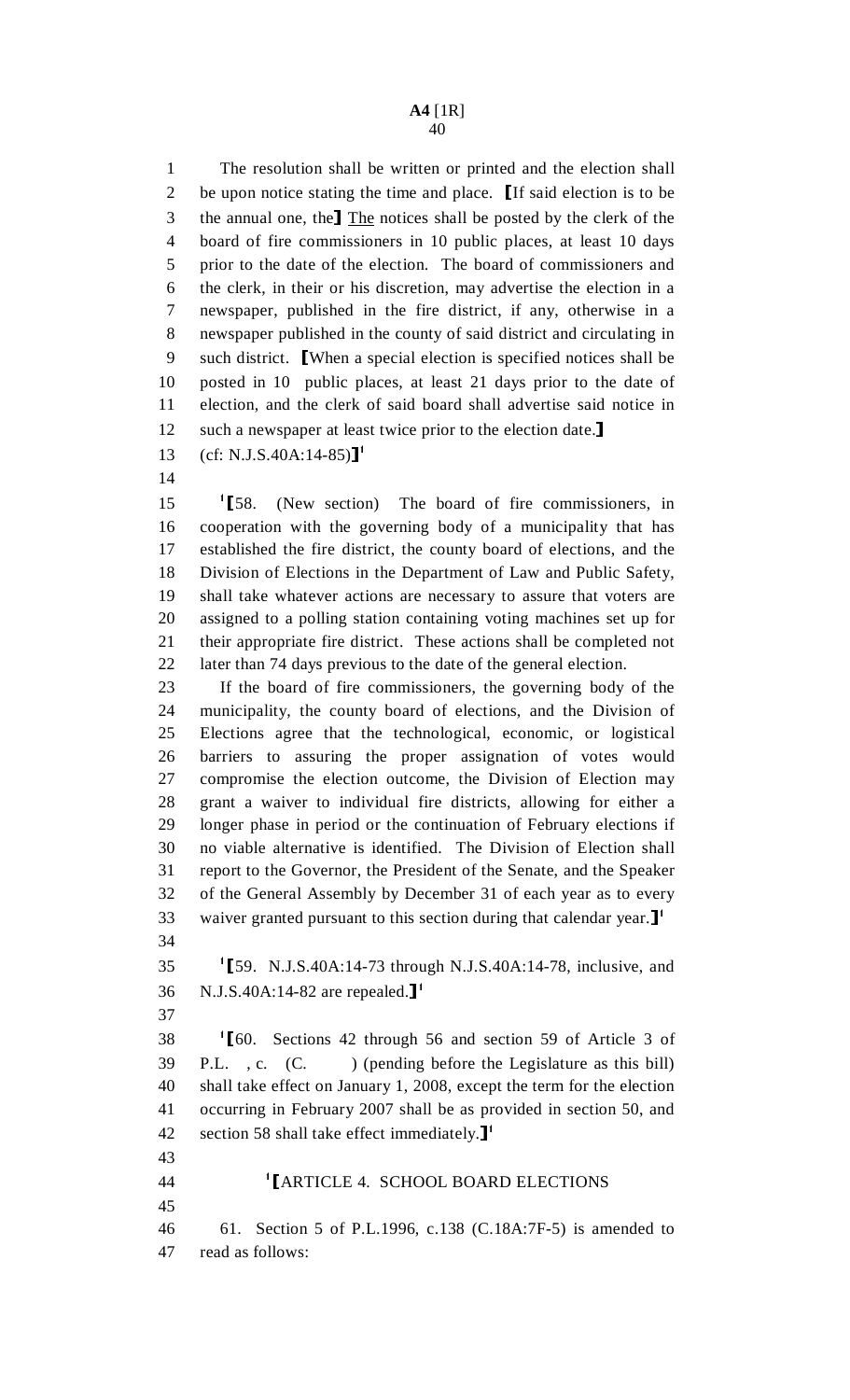1 5. As used in this section, "cost of living" means the CPI as 2 defined in section 3 of P.L.1996, c.138 (C.18A:7F-3).

3 a. Biennially, within 30 days following the approval of the 4 Report on the Cost of Providing a Thorough and Efficient 5 Education, the commissioner shall notify each district of the T&E 6 amount, the T&E flexible amount, the T&E range, early childhood 7 program amount, demonstrably effective program amount, 8 instructional supplement amount, and categorical amounts per pupil 9 for the subsequent two fiscal years.

10 Annually, within two days following the transmittal of the State 11 budget message to the Legislature by the Governor pursuant to 12 section 11 of P.L.1944, c.112 (C.52:27B-20), the commissioner 13 shall notify each district of the maximum amount of aid payable to 14 the district in the succeeding school year pursuant to the provisions 15 of this act, and shall notify each district of the district's T&E 16 budget, maximum T&E budget, and minimum permissible T&E 17 budget for the succeeding school year.

18 Beginning in the 1998-99 school year, unless otherwise specified 19 within this act, aid amounts payable for the budget year shall be 20 based on budget year pupil counts, which shall be projected by the 21 commissioner using data from prior years. Adjustments for the 22 actual pupil counts of the budget year shall be made to State aid 23 amounts payable during the school year succeeding the budget year. 24 Additional amounts payable shall be reflected as revenue and an 25 account receivable for the budget year.

26 Notwithstanding any other provision of this act to the contrary, 27 each district's State aid payable for the 1997-98 school year, with 28 the exception of transportation and facilities aids pursuant to 29 sections 25, 26, and 27 of this act, shall be based on simulations 30 employing the various formulas and State aid amounts contained in 31 this act using projections based on the October 1995 pupil counts, 32 December 1995 special education census data and October 1995 33 equalized valuations. Transportation aid shall be calculated based 34 on the provisions of this act using pupil data used for the 1996-97 35 school year and adjusted to reflect the total amount of State aid 36 disbursed in the 1996-97 school year. The commissioner shall 37 prepare a report dated December 19, 1996 reflecting the State aid 38 amounts payable by category for each district and shall submit the 39 report to the Legislature prior to the adoption of this act. The 40 amounts contained in the commissioner's report shall be the final 41 amounts payable and shall not be subsequently adjusted because of 42 changes in pupil counts or equalized valuations. The projected 43 pupil counts and equalized valuations used for the calculation of 44 State aid shall also be used for the calculation of maximum T&E 45 budget, minimum T&E budget, local share, required local share, 46 and spending growth limitation. State aid notification of debt 47 service aid pursuant to section 27 of this act shall include a 48 statement that debt service aid shall be determined in the budget.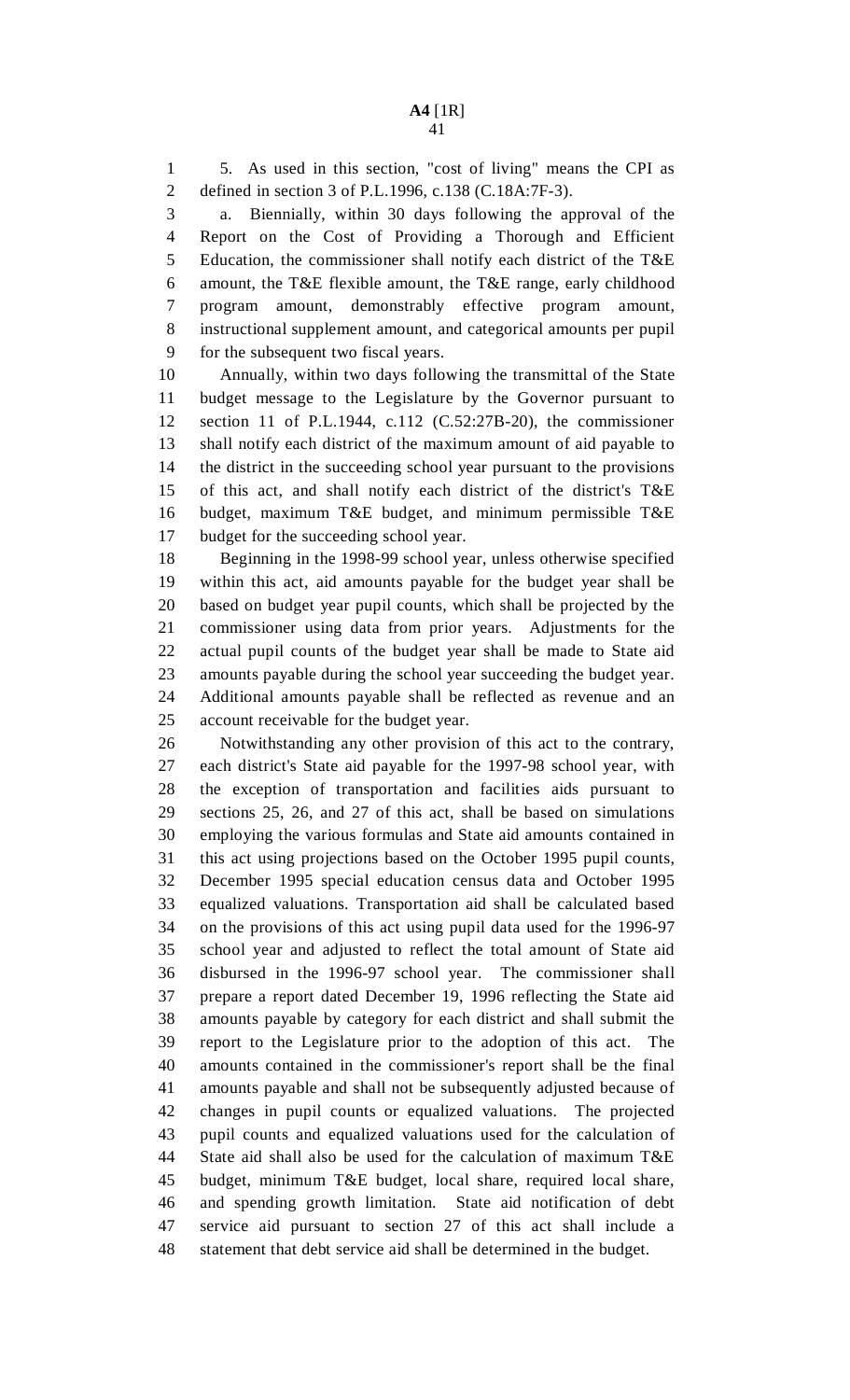1 Any school district which enrolls students who reside on federal 2 property which were not included in the calculation of core 3 curriculum standards aid for 1997-98 shall have its core curriculum 4 standards aid recalculated for these additional enrollments through 5 the 1997-98 school year using the property value multiplier, income 6 value multiplier, equalized valuation, and district income which 7 were used in the original Statewide calculation of core curriculum 8 standards aid. The additional aid resulting from the recalculations 9 shall be divided by 20 and the product shall be added to each of the 10 remaining core curriculum standards aid payments for the 1997-98 11 school year. Additionally, the core curriculum standards aid 12 calculation and payment schedule for 1998-99 shall be adjusted for 13 such enrollments arriving after the last school day prior to October 14 16, 1997.

15 b. Each district shall have a required local share. For Abbott 16 districts, the required local share for the purpose of determining its 17 estimated minimum equalized tax rate and supplemental core 18 curriculum standards aid shall equal the district's local share 19 calculated at the middle of the T&E range (T&E amount x WENR, 20 where WENR is the district's weighted enrollment pursuant to 21 section 13 of this act).

22 Notwithstanding the above provision, no Abbott district shall 23 raise a general fund tax levy which is less than the prior year 24 general fund tax levy unless the sum of the levy and the other 25 components of the T&E program budget equals or exceeds its 26 maximum T&E budget calculated pursuant to section 13 of this act.

27 For district factor group A districts, the required local share shall 28 equal the district's local share calculated at its minimum T&E 29 budget pursuant to section 13 of this act.

30 For all other districts, the required local share shall equal the 31 lesser of the local share calculated at the district's minimum T&E 32 budget pursuant to section 13 of this act, or the district's budgeted 33 local share for the prebudget year.

34 In order to meet this requirement, each district shall raise a 35 general fund tax levy which, when added to the general fund 36 balance designated for the budget year, miscellaneous local general 37 fund revenues estimated consistent with GAAP to be realized 38 during the budget year, supplemental core curriculum standards aid 39 calculated pursuant to section 17 of this act and stabilization aid and 40 supplemental school tax reduction aid calculated pursuant to section 41 10 of this act, equals its required local share or, for Abbott districts, 42 the amount required when the calculation of required local share 43 would result in a general fund tax levy which is less than the 44 general fund tax levy of the prebudget year. For 1997-98, the 45 budgeted local share for the prebudget year shall be the district's 46 general fund tax levy.

47 For the 1997-98 school year, any tax increase which would be 48 required of an Abbott district or district factor group A district to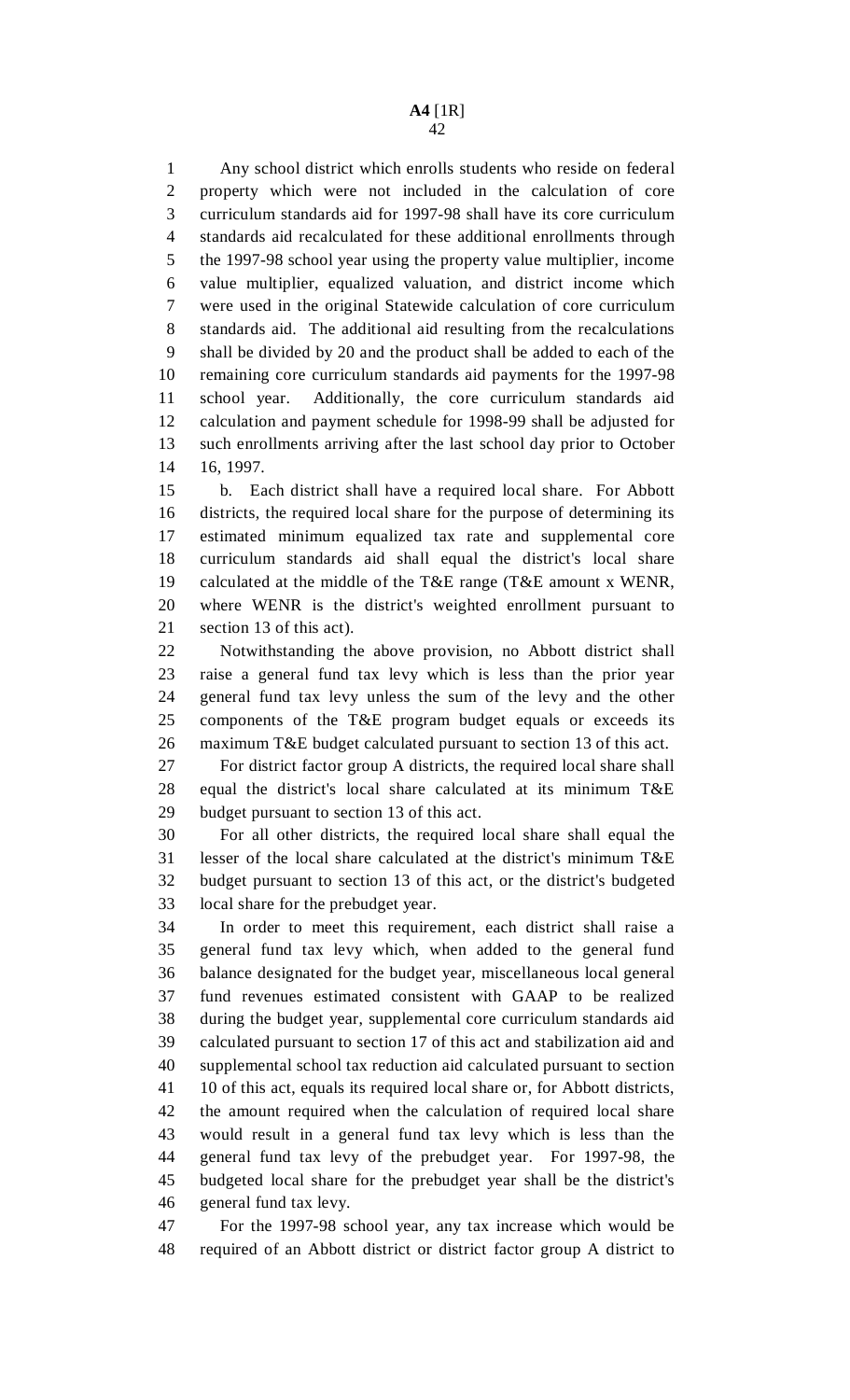1 meet its required local share, after consideration of supplemental 2 core curriculum standards aid, stabilization aid, and supplemental 3 school tax reduction aid shall be fully funded by the State and 4 recorded as supplemental core curriculum standards aid. The 5 commissioner, in consultation with the Commissioner of the 6 Department of Community Affairs and the Director of the Division 7 of Local Government Services in the Department of Community 8 Affairs, shall examine the fiscal ability of the Abbott districts and 9 the district factor group A districts eligible for supplemental core 10 curriculum standards aid to absorb any reduction in such aid and 11 shall make recommendations to the Legislature and the Governor 12 regarding the continuation of supplemental core curriculum 13 standards aid to those districts. In making those recommendations, 14 the commissioner shall consider the ratable base of the municipality 15 or municipalities in which the district is located, the tax burden 16 placed upon the local community due to other required municipal 17 services, and the fiscal ability of the school district to raise its 18 required local share. The commissioner shall not implement any of 19 those recommendations until the recommendations are enacted into 20 law.

21 No municipal governing body or bodies or board of school 22 estimate, as appropriate, shall certify a general fund tax levy which 23 does not meet the required local share provisions of this section.

24 c. Annually, on or before March 4, each district board of 25 education shall adopt, and submit to the commissioner, through the 26 office of the county superintendent of schools, for approval, 27 together with such supporting documentation as the commissioner 28 may prescribe, a budget that provides no less than the minimum 29 permissible T&E budget, plus categorical amounts required for a 30 thorough and efficient education as established pursuant to the 31 report, special revenue funds and debt service funds.

32 Notwithstanding any provision of this section to the contrary, for 33 the 2005-2006 school year each district board of education shall 34 submit a proposed budget in which the advertised per pupil 35 administrative costs do not exceed the lower of the following:

36 (1) the district's advertised per pupil administrative costs for the 37 2004-2005 school year inflated by the cost of living or 2.5 percent, 38 whichever is greater; or

39 (2) the per pupil administrative cost limits for the district's 40 region as determined by the commissioner based on audited 41 expenditures for the 2003-2004 school year.

42 The county superintendent of schools may disapprove the school 43 district's [2005-2006] proposed budget if he determines that the<br>44 district has not implemented all potential efficiencies in the district has not implemented all potential efficiencies in the 45 administrative operations of the district or if he determines that the 46 budget includes excessive non-instructional expenses. The county 47 superintendent shall work with each school district in the county 48 [during the 2004-2005 school year] to identify administrative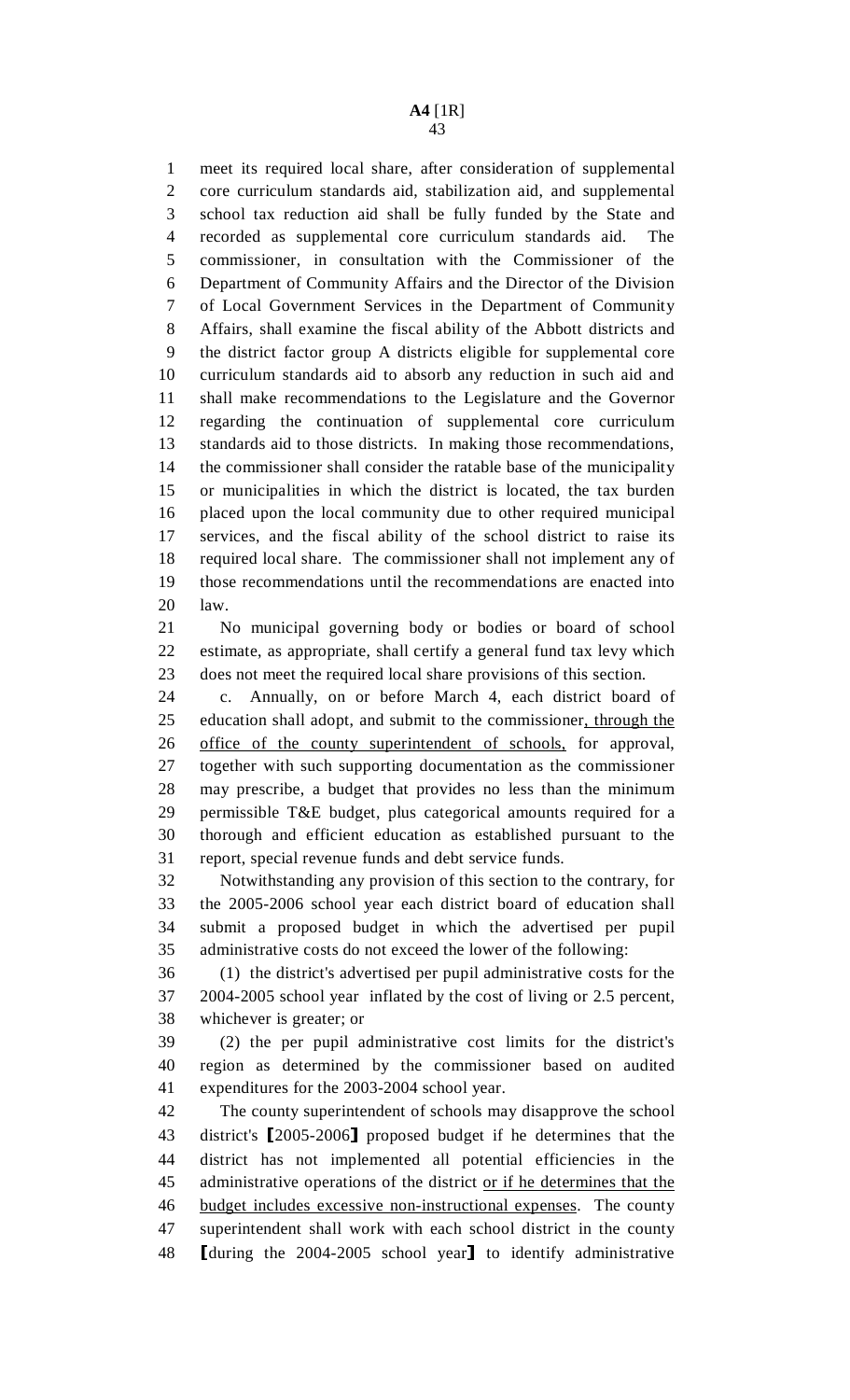#### **A4** [1R] 44

1 inefficiencies in the operations of the district and excessive non-

2 instructional expenses that might cause the superintendent to reject

3 the district's proposed [2005-2006 school year] budget.<br>4 For the 2006-2007 school year and each school year

For the 2006-2007 school year and each school year thereafter, 5 each district board of education shall submit a proposed budget in 6 which the advertised per pupil administrative costs do not exceed 7 the lower of the following:

8 (1) the district's prior year per pupil administrative costs; except 9 that the district may submit a request to the commissioner for 10 approval to exceed the district's prior year per pupil administrative 11 costs due to increases in enrollment, administrative positions 12 necessary as a result of mandated programs, administrative 13 vacancies, nondiscretionary fixed costs, and such other items as 14 defined in accordance with regulations adopted pursuant to section 15 7 of P.L.2004, c.73. In the event that the commissioner approves a 16 district's request to exceed its prior year per pupil administrative 17 costs, the increase authorized by the commissioner shall not exceed 18 the cost of living or 2.5 percent, whichever is greater; or

19 (2) the prior year per pupil administrative cost limits for the 20 district's region inflated by the cost of living or 2.5 percent, 21 whichever is greater.

22 d. (1)  $[A]$  If a district [proposing] proposes a budget which<br>23 includes spending which exceeds the maximum T&E budget includes spending which exceeds the maximum T&E budget 24 established pursuant to section 13 of this act [shall submit, as appropriate, to the board of school estimate or to the voters of the appropriate, to the board of school estimate or to the voters of the 26 district at the annual school budget election conducted pursuant to 27 the provisions of P.L.1995, c.278 (C.19:60-1 et seq.), a] the general<br>28 fund tax levy I which I when added to the other components of its 28 fund tax levy [which] when added to the other components of its<br>29 net budget I does I shall not exceed the prebudget vear net budget by 29 net budget  $[does]$  shall not exceed the prebudget year net budget by<br>30 more than the spending growth limitation calculated as follows: the more than the spending growth limitation calculated as follows: the 31 sum of the cost of living or 2.5 percent, whichever is greater, 32 multiplied by the prebudget year net budget, and adjustments for 33 changes in enrollment, certain capital outlay expenditures, 34 expenditures for pupil transportation services provided pursuant to 35 N.J.S.18A:39-1.1, expenditures incurred in connection with the 36 opening of a new school facility during the budget year, and special 37 education costs per pupil in excess of \$40,000. The adjustment for 38 special education costs shall equal any increase in the sum of per 39 pupil amounts in excess of \$40,000 for the budget year less the sum 40 of per pupil amounts in excess of \$40,000 for the prebudget year 41 indexed by the cost of living or 2.5 percent, whichever is greater. 42 The adjustment for enrollments shall equal the increase in 43 unweighted resident enrollments between the prebudget year and 44 budget year multiplied by the per pupil general fund tax levy 45 amount for the prebudget year indexed by the cost of living or 2.5 46 percent, whichever is greater. The adjustment for capital outlay 47 shall equal any increase between the capital outlay portion of the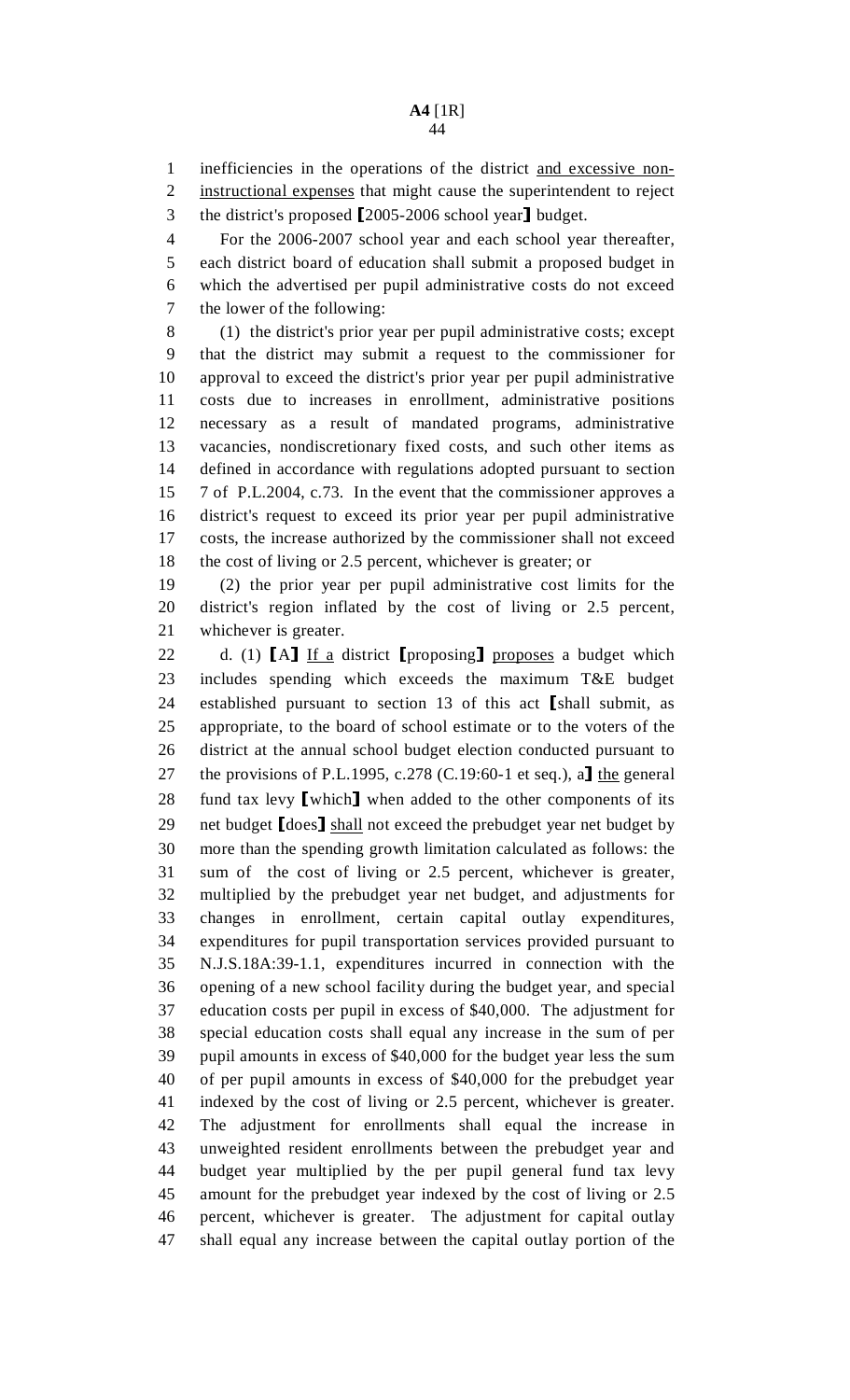1 general fund budget for the budget year less any withdrawals from 2 the capital reserve account and the capital outlay portion of the 3 general fund budget for the prebudget year indexed by the cost of 4 living or 2.5 percent, whichever is greater. Any district with a 5 capital outlay adjustment to its spending growth limitation shall be 6 restricted from transferring any funds from capital outlay accounts 7 to current expense accounts. The adjustment for capital outlay shall 8 not become part of the prebudget year net budget for purposes of 9 calculating the spending growth limitation of the subsequent year. 10 The adjustment for pupil transportation costs provided pursuant to 11 N.J.S.18A:39-1.1 shall equal any increase between the cost of 12 providing such pupil transportation services for the budget year and 13 the cost of providing such pupil transportation services for the 14 prebudget year indexed by the cost of living or 2.5 percent, 15 whichever is greater. The adjustment for the opening of a new 16 school facility shall include costs associated with the new facility 17 related to new teaching staff members, support staff, materials and 18 equipment, custodial and maintenance expenditures, and such other 19 required costs as determined by the commissioner.

20 (2)  $[A]$  If a district [proposing] proposes a budget set at or 21 below the minimum T&E budget established pursuant to section 13 below the minimum T&E budget established pursuant to section 13 22 of this act [shall submit, as appropriate, to the board of school<br>23 estimate or to the voters of the district at the annual school budget estimate or to the voters of the district at the annual school budget 24 election conducted pursuant to the provisions of P.L.1995, c.278 25 (C.19:60-1 et seq.), a] the general fund tax levy [which] when<br>26 added to the other components of the net T&E budget shall not added to the other components of the net T&E budget shall not 27 exceed the prebudget year net T&E budget or in 1997-98 the 28 prebudget year net budget by more than the spending growth 29 limitation calculated as follows: the sum of the cost of living or 2.5 30 percent, whichever is greater, multiplied by the prebudget year net 31 budget, and adjustments for changes in enrollment, certain capital 32 outlay expenditures, expenditures for pupil transportation services 33 provided pursuant to N.J.S.18A:39-1.1, expenditures incurred in 34 connection with the opening of a new school facility during the 35 budget year, and special education costs per pupil in excess of 36 \$40,000. The enrollment adjustment shall equal the increase in 37 weighted resident enrollment between the prebudget year and the 38 budget year multiplied by the T&E amount less the T&E flexible 39 amount. The adjustments for special education costs, pupil 40 transportation services, and capital outlay expenditures shall be 41 calculated pursuant to the provisions of paragraph (1) of this 42 subsection. The adjustment for the opening of a new school facility 43 shall include costs associated with the new facility related to new 44 teaching staff members, support staff, materials and equipment, 45 custodial and maintenance expenditures, and such other required 46 costs as determined by the commissioner.

47 Notwithstanding the provisions of this paragraph, no district 48 shall raise a net budget which is less than the local share required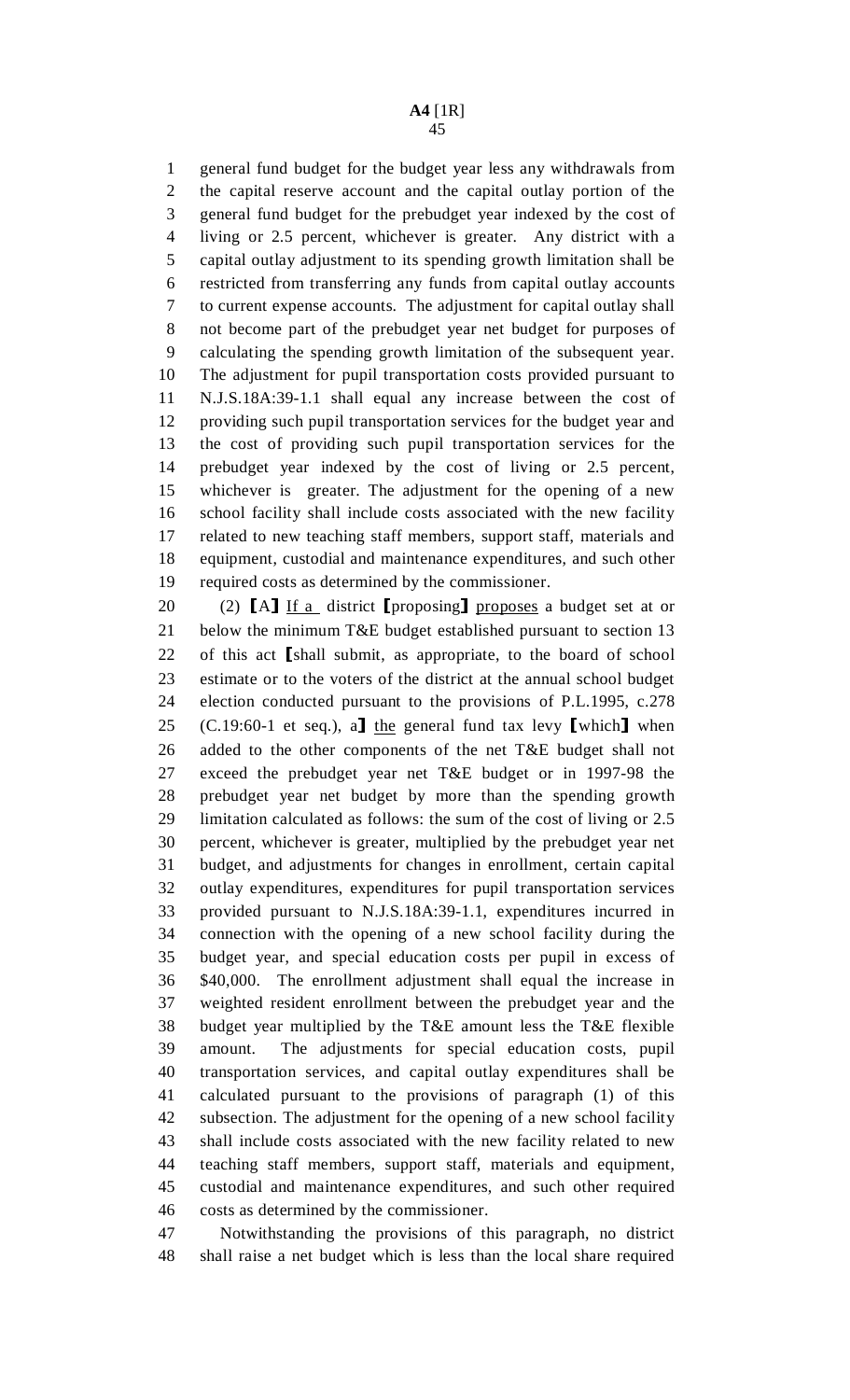1 under the required local share provisions of this act plus the other 2 components of its net budget.

3 (3)  $[A]$  If a district [proposing] proposes a budget set at or below the maximum T&E budget, but including amounts in excess below the maximum T&E budget, but including amounts in excess 5 of the minimum T&E budget established pursuant to section 13 of 6 this act, [shall submit, as appropriate, to the board of school estimate or to the voters at the annual school budget election 8 conducted pursuant to the provisions of P.L.1995, c.278 (C.19:60-1 9 et seq.), a] the general fund tax levy [which] when added to the 10 other components of its net T&E budget  $\lceil \text{does} \rceil$  shall not exceed the 10 other components of its net T&E budget [does] shall not exceed the<br>11 oriebudget vear net T&E budget or in 1997-98 the prebudget vear 11 prebudget year net T&E budget or in 1997-98 the prebudget year 12 net budget by more than the spending growth limitation calculated 13 as follows: the sum of the cost of living or 2.5 percent, whichever 14 is greater, multiplied by the prebudget year net budget, and 15 adjustments for changes in enrollment, certain capital outlay 16 expenditures, expenditures for pupil transportation services 17 provided pursuant to N.J.S.18A:39-1.1, expenditures incurred in 18 connection with the opening of a new school facility during the 19 budget year, and special education costs per pupil in excess of 20 \$40,000 per pupil. The enrollment adjustment shall equal the 21 increase in the unweighted resident enrollment between the 22 prebudget year and the budget year multiplied by the prebudget year 23 T&E program budget per pupil indexed by the cost of living or 2.5 24 percent, whichever is greater. For the 1997-98 school year, the T&E 25 program budget for the prebudget year shall equal the sum of the 26 general fund tax levy, foundation aid, and transition aid. The 27 adjustment for special education costs, pupil transportation services, 28 and capital outlay expenditures shall be made pursuant to the 29 provisions of paragraph (1) of this subsection. The adjustment for 30 the opening of a new school facility shall include costs associated 31 with the new facility related to new teaching staff members, support 32 staff, materials and equipment, custodial and maintenance 33 expenditures, and such other required costs as determined by the 34 commissioner.

35 (4) Any debt service payment made by a school district during 36 the budget year shall not be included in the calculation of the 37 district's spending growth limitation.

38 (5) For the 1997-98 school year, a district's spending growth 39 limitation shall be increased by the excess of county special 40 services school district tuition over prebudget year county special 41 services school district tuition indexed by the CPI or three percent, 42 whichever is greater.

43 (6) For the purpose of determining a district's spending growth 44 limitation for the 1997-98 school year, a district may apply to the 45 commissioner to add all or a part of the district's original designated 46 general fund balance for 1996-97 to the spending growth limitation 47 if it can demonstrate through current accounting records and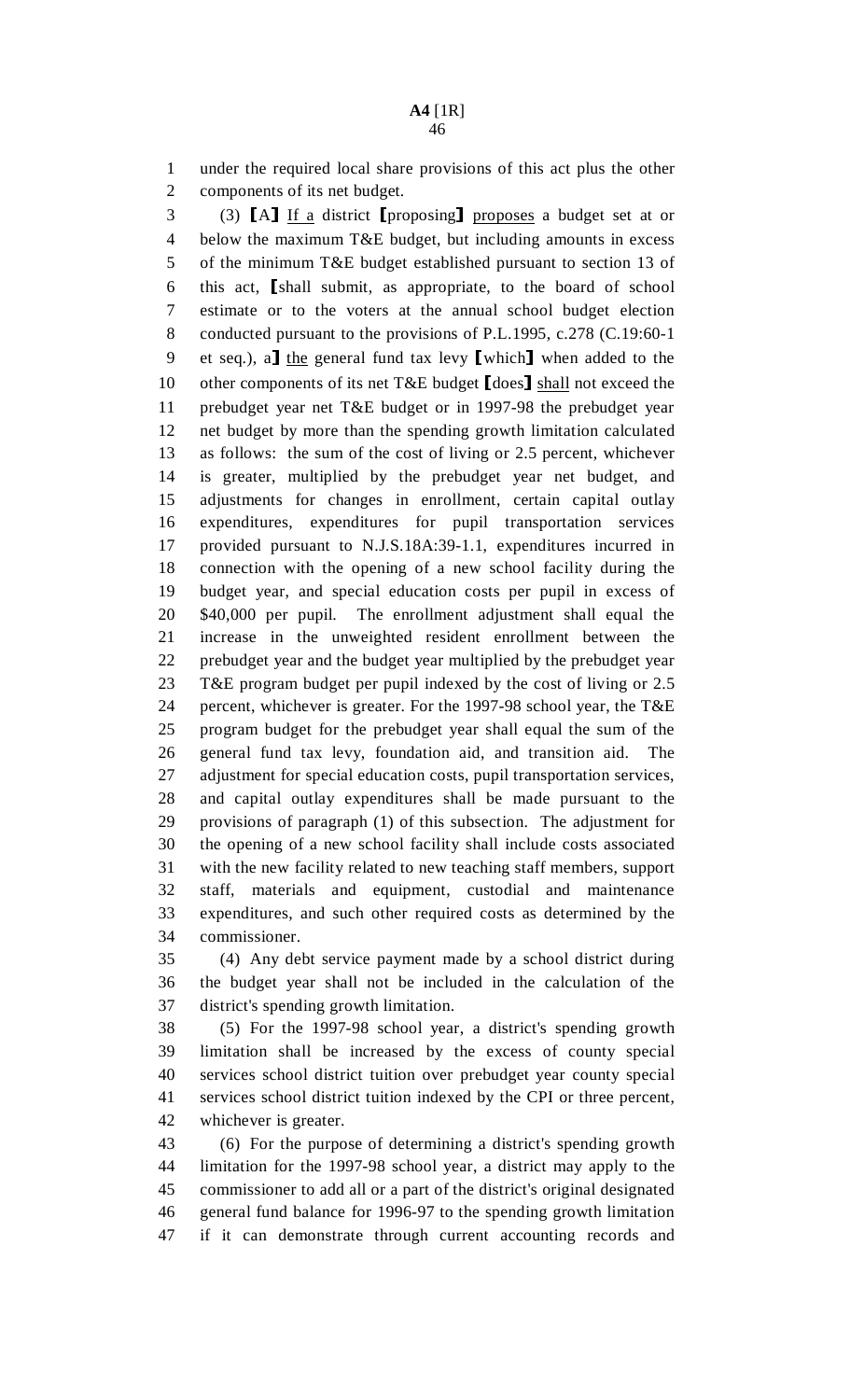1 historical trend data that the fund balance will actually be spent in 2 the budget year.

3 (7) (Deleted by amendment, P.L.2004, c.73).

4 (8) If an increase in tuition for the budget year charged to a 5 sending district by the receiving district pursuant to the provisions 6 of N.J.S.18A:38-19 would reduce the sending district's per pupil net 7 budget amount below the prior year's per pupil net budget amount 8 in order to comply with the district's spending growth limitation, the 9 district may apply to the commissioner for an adjustment to that 10 limitation.

11 (9) Any district may submit at the [annual] April school budget<br>12 election a [separate] proposal or proposals for additional funds. 12 election a [separate] proposal or proposals for additional funds,<br>13 including interpretive statements, specifically identifying the including interpretive statements, specifically identifying the 14 program purposes for which the proposed funds shall be used, to the 15 voters, who may, by voter approval, authorize the raising of an 16 additional general fund tax levy for such purposes. In the case of a 17 district with a board of school estimate, one proposal for the 18 additional spending shall be submitted to the board of school 19 estimate. Any proposal or proposals submitted to the voters or the 20 board of school estimate shall not: include any programs and 21 services that were included in the district's prebudget year net 22 budget unless the proposal is approved by the commissioner upon 23 submission by the district of sufficient reason for an exemption to 24 this requirement; or include any new programs and services 25 necessary for students to achieve the thoroughness standards 26 established pursuant to subsection a. of section 4 of P.L.1996, c.138 27 (C.18A:7F-4).

28 The executive county superintendent of schools may prohibit the 29 submission of a [separate] proposal or proposals to the voters or<br>30 board of school estimate if he determines that the district has not board of school estimate if he determines that the district has not 31 implemented all potential efficiencies in the administrative 32 operations of the district, which efficiencies would eliminate the 33 need for the raising of additional general fund tax levy, or if the 34 district fails to provide the executive county superintendent with: 35 written documentation that the district has made efforts to enter into 36 shared arrangements with other districts, municipalities, counties, 37 and other units of local government for the provision of 38 administrative, business, purchasing, public and nonpublic 39 transportation, and other required school district services; written 40 documentation and a certification that the district participates in on-41 going shared arrangements; or written documentation that entering 42 such shared arrangements would not result in cost savings or would 43 result in additional expenses for the district.

44 [Any proposal or proposals rejected by the voters shall be submitted to the municipal governing body or bodies for a submitted to the municipal governing body or bodies for a 46 determination as to the amount, if any, that should be expended 47 notwithstanding voter rejection. The decision of the municipal 48 governing body or bodies or board of school estimate, as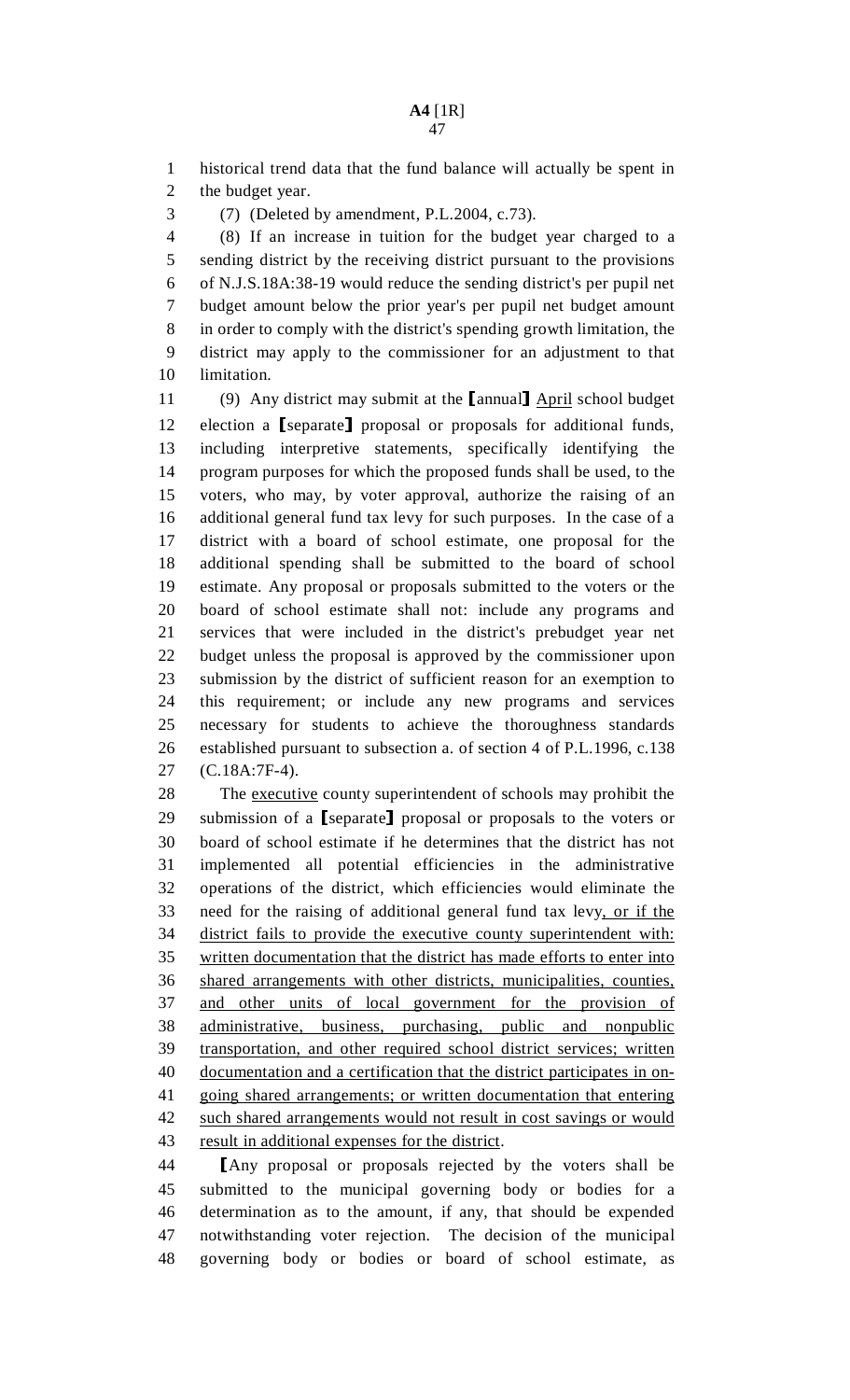1 appropriate, shall be final and no appeals shall be made to the 2 commissioner.]<br>3 (10) **I**Notwit

3 (10) INotwithstanding any provision of law to the contrary, if a<br>4 district proposes a budget which exceeds the maximum T&E district proposes a budget which exceeds the maximum  $T\&E$ 5 budget, the following statement shall be published in the legal 6 notice of public hearing on the budget pursuant to N.J.S.18A:22-28, 7 posted at the public hearing held on the budget pursuant to 8 N.J.S.18A:22-29, and printed on the sample ballot required 9 pursuant to section 10 of P.L.1995, c.278 (C.19:60-10):

10 "Your school district has proposed programs and services in 11 addition to the core curriculum content standards adopted by the 12 State Board of Education. Information on this budget and the 13 programs and services it provides is available from your local 14 school district."**]** (Deleted by amendment, P.L., c. .) (pending<br>15 before the Legislature as this bill) before the Legislature as this bill)

16 (11) Any reduction that may be required to be made to programs 17 and services included in a district's prebudget year net budget in 18 order for the district to limit the growth in its budget between the 19 prebudget and budget years by its spending growth limitation as 20 calculated pursuant to this subsection, shall only include reductions 21 to excessive administration or programs and services that are 22 inefficient or ineffective.

23 e. (1) [Any general fund tax levy rejected by the voters for a<br>24 proposed budget in excess of the maximum T&E budget shall be proposed budget in excess of the maximum T&E budget shall be 25 submitted to the governing body of each of the municipalities 26 included within the district for determination of the amount that 27 should be expended notwithstanding voter rejection. In For a<br>28 proposed budget in excess of the maximum T & E budget, in the proposed budget in excess of the maximum  $T \& E$  budget, in the 29 case of a district having a board of school estimate, the general fund 30 tax levy shall be submitted to the board for determination of the 31 amount that should be expended. If the [governing body or bodies or] board of school estimate [asset appropriate, reduce] reduces the 32 or] board of school estimate[, as appropriate, reduce] <u>reduces</u> the district's proposed net budget, the district may appeal any of the district's proposed net budget, the district may appeal any of the 34 reductions to the commissioner on the grounds that the reductions 35 will negatively impact on the stability of the district given the need 36 for long term planning and budgeting. In considering the appeal, 37 the commissioner shall consider enrollment increases or decreases 38 within the district; [the history of voter approval or rejection of district budgets: I the impact on the local levy: and whether the 39 district budgets; I the impact on the local levy; and whether the reductions will impact on the ability of the district to fulfill its reductions will impact on the ability of the district to fulfill its 41 contractual obligations. A district may not appeal any reductions 42 on the grounds that the amount is necessary for a thorough and 43 efficient education.

44 (2) [Any general fund tax levy rejected by the voters for a<br>45 proposed budget at or below the maximum T&E budget shall be proposed budget at or below the maximum T&E budget shall be 46 submitted to the governing body of each of the municipalities 47 included within the district for determination of the amount that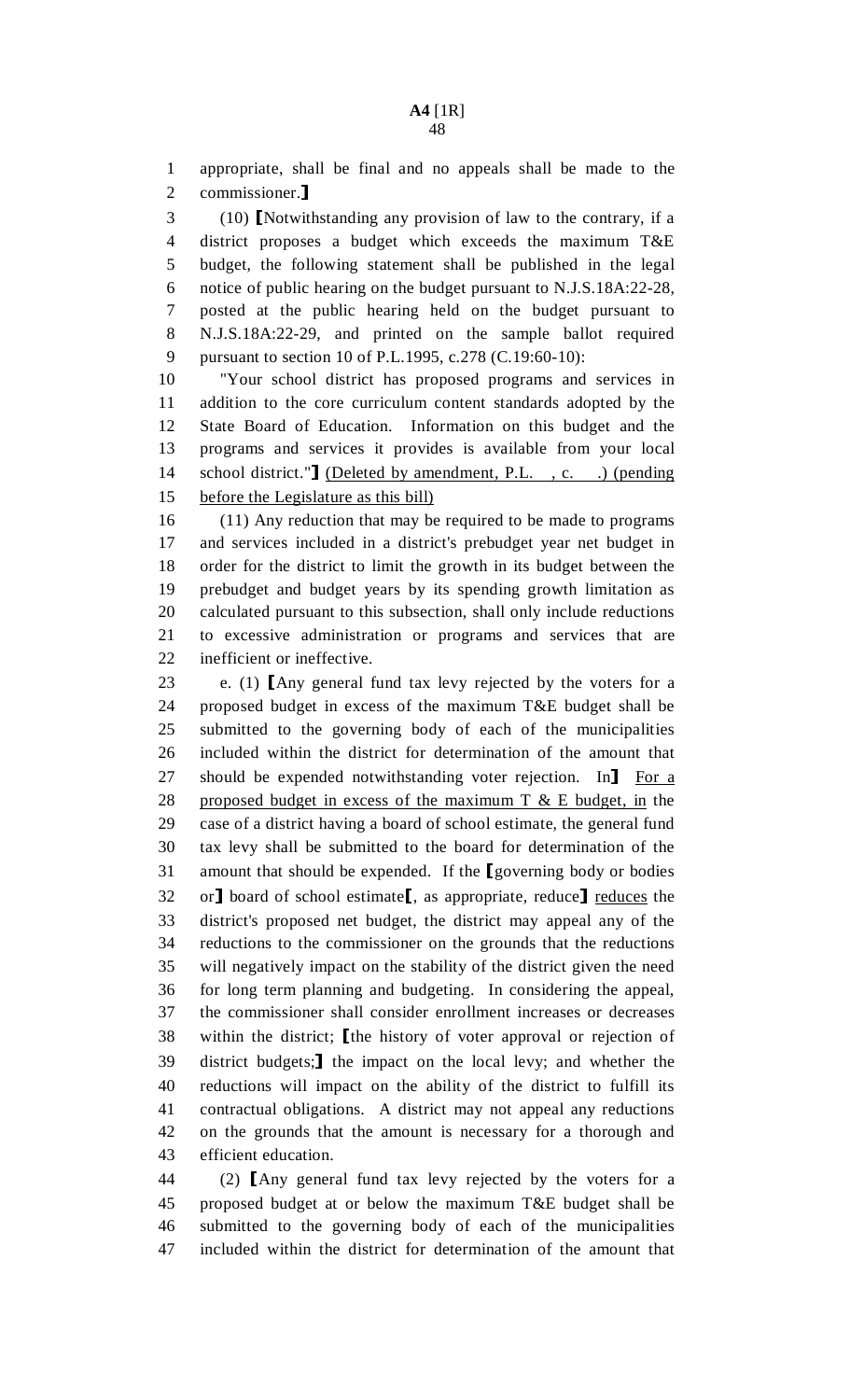1 should be expended notwithstanding voter rejection. In For a<br>2 proposed budget at or below the maximum T & E budget, in the proposed budget at or below the maximum  $T \& E$  budget, in the 3 case of a district having a board of school estimate, the general fund 4 tax levy shall be submitted to the board for determination. Any 5 reductions may be appealed to the commissioner on the grounds 6 that the amount is necessary for a thorough and efficient education 7 or that the reductions will negatively impact on the stability of the 8 district given the need for long term planning and budgeting. In 9 considering the appeal, the commissioner shall also consider the 10 factors outlined in paragraph (1) of this subsection.

11 In the case of a school district having a board of school estimate 12 in which the proposed budget is below, or after a reduction made by 13 the Imunicipal governing body or l board of school estimate is<br>14 below, the minimum T&E budget calculated pursuant to section 13 below, the minimum T&E budget calculated pursuant to section 13 15 of this act, any reductions made by the [municipal governing body<br>16 or] board of school estimate shall be automatically reviewed by the 16 or J board of school estimate shall be automatically reviewed by the commissioner. In reviewing the budget, the commissioner shall commissioner. In reviewing the budget, the commissioner shall 18 also consider the factors outlined in paragraph (1) of this 19 subsection. In addition, the [municipal governing body or] board<br>20 of school estimate shall be required to demonstrate clearly to the 20 of school estimate shall be required to demonstrate clearly to the 21 commissioner that the proposed budget reductions shall not 22 adversely affect the ability of the school district to provide a 23 thorough and efficient education or the stability of the district given 24 the need for long term planning and budgeting.

25 (3) In lieu of any budget reduction appeal provided for pursuant 26 to paragraphs (1) and (2) of this subsection, the State board may 27 establish pursuant to the "Administrative Procedure Act," P.L.1968, 28 c.410 (C.52:14B-1 et seq.), an expedited budget review process 29 based on a district's application to the commissioner for an order to 30 restore a budget reduction.

31 (4) When the [voters, municipal governing body or bodies, or<br>32 the board of school estimate authorize the level fund tax levy is 32 the board of school estimate authorize the general fund tax levy  $\underline{\text{is}}$ <br>33 authorized by a board of education which has determined not to authorized by a board of education which has determined not to 34 submit a separate proposal or proposals for additional funds 35 pursuant to paragraph (9) of subsection d. of this section or a board 36 of school estimate, the district shall submit the resulting budget to 37 the commissioner within 15 days of the **[action of the voters or** 38 municipal governing body or bodies, whichever is later, or of the municipal governing body or bodies, whichever is later, or of the 39 board of school estimate as the case may be<sup>l</sup> authorization.<br>40 f. **I** Any district which is not an Abbott district but w

40 f. [Any district which is not an Abbott district but which was<br>41 classified as a special needs district under the "Ouality Education" 41 classified as a special needs district under the "Quality Education 42 Act of 1990," P.L.1990, c.52 (C.18A:7D-1 et al.), may appeal any 43 budget reduction made by the municipal governing body or board of 44 school estimate, as appropriate, to the commissioner. I (Deleted by amendment, P.L. c. .) (pending before the Legislature as this amendment, P.L., c...) (pending before the Legislature as this 46 bill)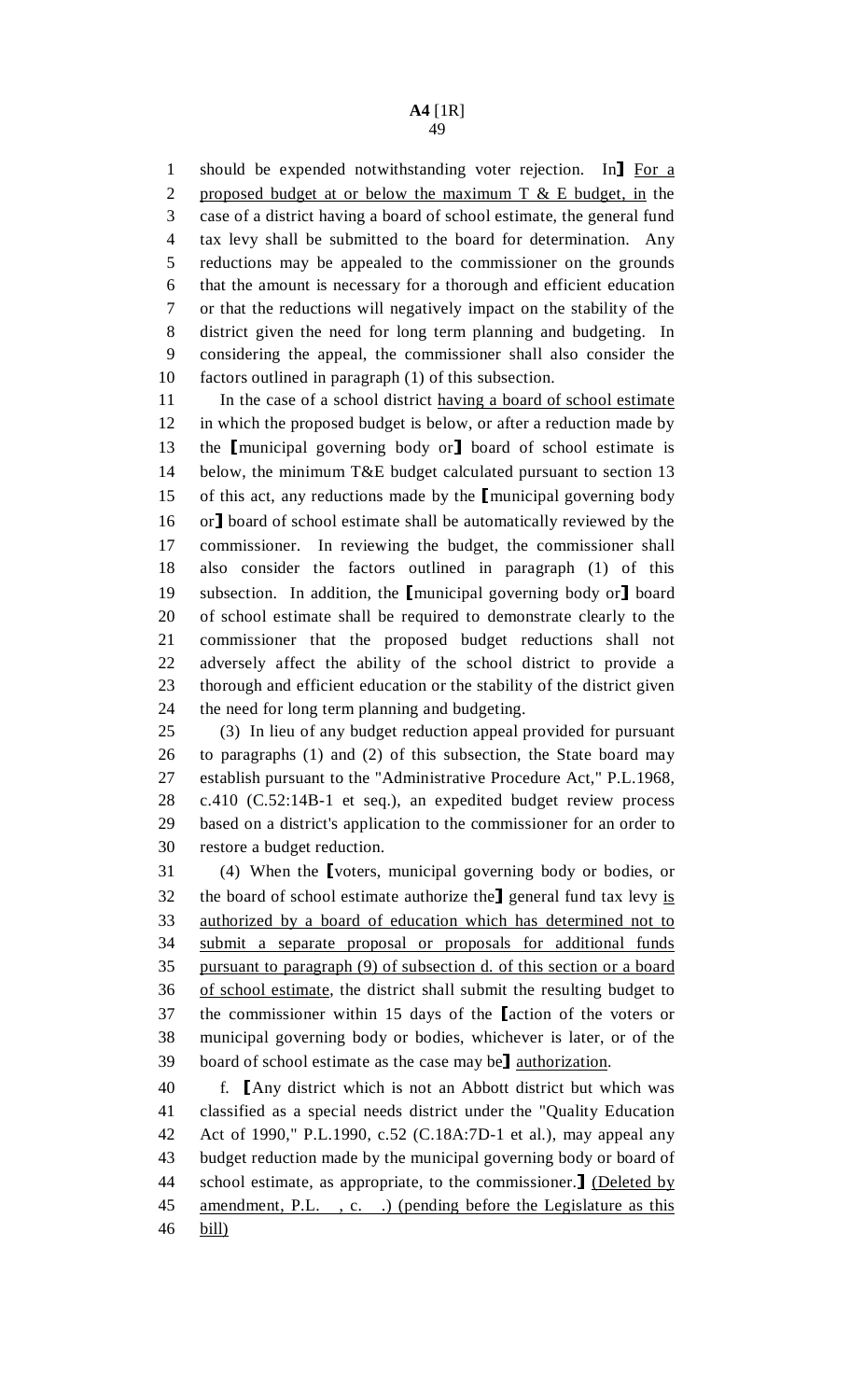1 g. The commissioner shall annually review the budget of any<br>2 district which was classified as a special needs district under the district which was classified as a special needs district under the 3 "Quality Education Act of 1990," P.L.1990, c.52 (C.18A:7D-1 et 4 al.), to determine if any educationally meritorious program or 5 service established through State resources provided as a result of 6 that funding law is proposed to be reduced or eliminated. If the 7 commissioner determines that the program or service is in jeopardy 8 and that a reallocation of resources is possible without jeopardizing 9 other educationally meritorious programs or services, he may 10 require the school board to fund the program or service through a 11 reallocation of resources. <u>J (Deleted by amendment, P.L., c. .)</u><br>12 (pending before the Legislature as this bill) (pending before the Legislature as this bill) 13 (cf: P.L.2004, c.73, s.1)]<sup>1</sup> 14 15 <sup>1</sup>[62. N.J.S.18A:8-20 is amended to read as follows:<br>16 18A:8-20. The first board of education of the new 16 18A:8-20. The first board of education of the new district and 17 the first board of education of the remaining district shall each 18 prepare [and submit, to the voters of the district], as required by<br>19 law, the first budgets for said district and they shall make proper law, the first budgets for said district and they shall make proper 20 provision for an election to be conducted, in accordance with the 21 provisions of P.L.1995, c.278 (C.19:60-1 et al.), for the members of 22 the board of education of the district to replace the appointed 23 members of the board, for such terms that three members of the 24 board of the district, as thereafter constituted, will be elected each 25 year, at an annual election to be held in the district at the same time 26 as that on which the next annual election for the original district 27 would have been held. 28 (cf: P.L.1995, c.278, s.26)<sup>1</sup> 29 1  $163.$  N.J.S.18A:8-36 is amended to read as follows:<br>31 18A:8-36. At [all elections] any election in 31 18A:8-36. At [all elections] any <u>election in which an</u><br>32 appropriation must be authorized [by], a majority of the total votes 32 appropriation must be authorized  $[by]$ , a majority of the total votes<br>33 cast thereon in all of the territory of the consolidated school district cast thereon in all of the territory of the consolidated school district 34 shall be necessary for the authorization. 35 (cf: P.L.1995, c.278, s.27)]<sup>1</sup> 36  $164.$  N.J.S.18A:9-10 is amended to read as follows:<br>38 18A:9-10. If the membership of the board in any suc-18A:9-10. If the membership of the board in any such district so 39 becoming a type II district is less than nine, it shall be increased to 40 nine by the election of added members at the next [annual school]<br>41 general election, unless the adopting election shall have been held general election, unless the adopting election shall have been held 42 more than 130 days or less than 60 days before the date fixed for 43 such [annual school] general election, in which case they shall be elected at a special school election which shall be called by the elected at a special school election which shall be called by the 45 members of the board so holding over  $\llbracket$ , if the adopting election<br>46 was held more than 130 days before the annual school election, then was held more than 130 days before the annual school election, then 47 not less than 60 or more than 70 days after the adopting election, or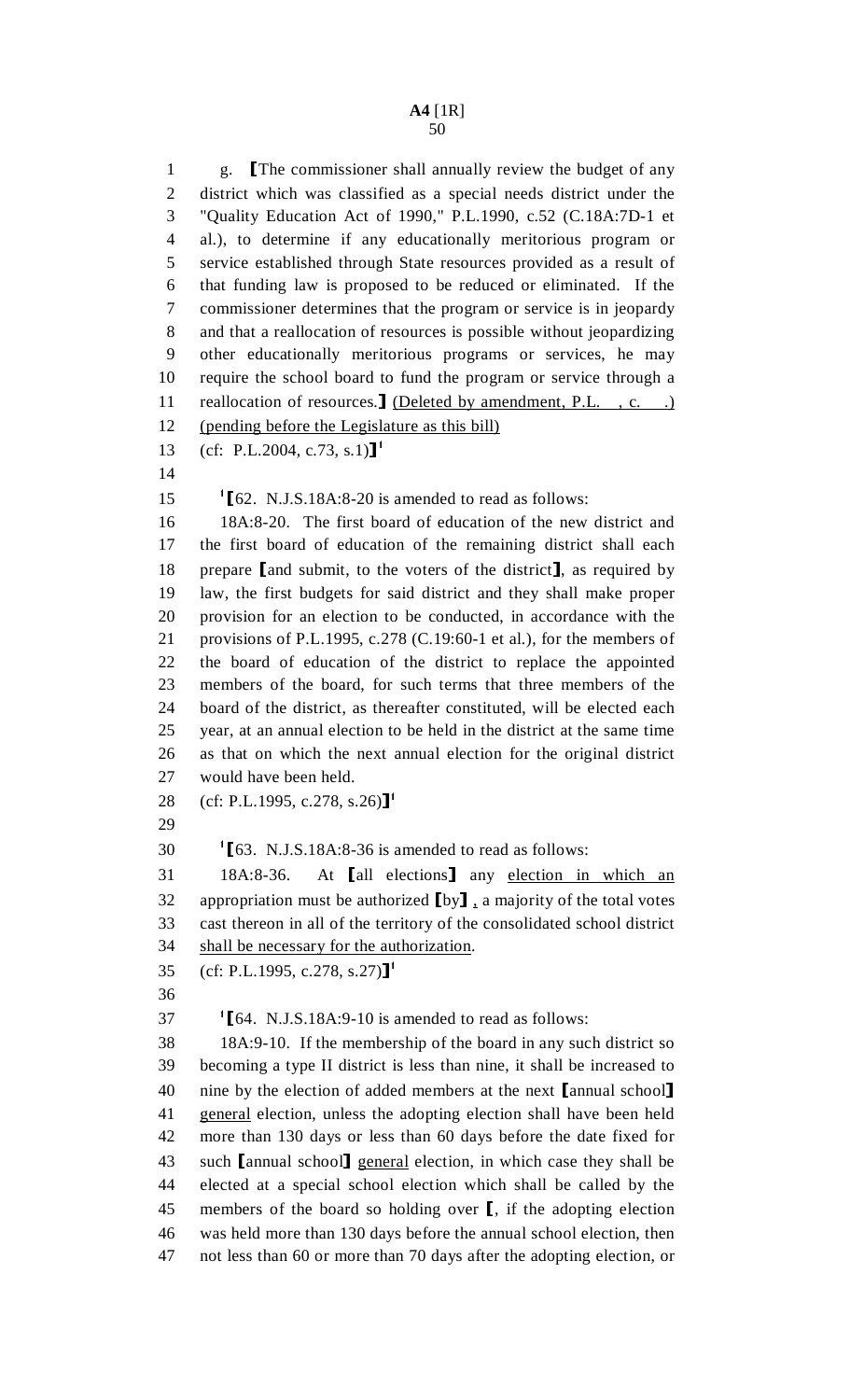1 if the adopting election was held less than 60 days before the annual 2 school election, then not less than 60 or more than 70 days after 3 such annual school election, excluding in each instance from the 4 calculation of the period which will elapse between such 60 and 70 5 days any period which would elapse between the twenty-first day 6 before and the twenty-first day after any day fixed according to law 7 for the holding of any primary election for the general election or 8 general election or municipal election held within the district].<br>9 (cf: P.L.1995, c.278, s.28)]<sup>1</sup> (cf: P.L.1995, c.278, s.28)]<sup>1</sup> 10 11  $\frac{1}{65}$ . N.J.S.18A:10-3 is amended to read as follows:<br>12 18A:10-3. Each board of education shall organize a 12 18A:10-3. Each board of education shall organize annually at a 13 regular meeting held not later than at 8 p.m. at which time new 14 members shall take office  $\left[ \begin{array}{cc} 15 \\ 1 \end{array} \right]$  a. In type I districts on I a. In type I districts on May 16, or on the following day if that 16 day be Sunday; 17 b. In all type II districts on any day of the first [or second]<br>18 week [following the annual school election] in January. 18 week [following the annual school election] in January.<br>19 11 11 11 11 12 11 12 11 12 11 12 11 12 11 12 11 12 11 12 11 12 11 12 11 12 11 12 11 12 11 12 11 12 11 12 1 If the organization meeting cannot take place on that day by 20 reason of lack of a quorum or for any other reason, said meeting 21 shall be held within three days thereafter. 22 (cf: P.L.1987, c.289, s.2)]<sup>1</sup> 23 24  $\text{I}$  56. N.J.S.18A:12-8 is amended to read as follows:<br>25 18A:12-8. In districts, other than those in cities of th 18A:12-8. In districts, other than those in cities of the first class, 26 the members of the board shall be appointed between [April]<br>27 December 1 and [April] December 15 and their terms of office 27 December 1 and [April] December 15 and their terms of office<br>28 shall begin on [May 16] January 1, next succeeding, and in districts 28 shall begin on [May 16] January 1, next succeeding, and in districts<br>29 in cities of the first class they shall be appointed during the month 29 in cities of the first class they shall be appointed during the month 30 of June and their terms of office shall begin on July 1, next 31 succeeding. 32 (cf: P.L.1979, c.284, s.1)]<sup>1</sup> 33  $167.$  N.J.S.18A:12-17 is amended to read as follows:<br>35 18A:12-17. The mayor or other chief executive off 18A:12-17. The mayor or other chief executive officer of the 36 municipality shall, between [April] December 1 and [April] 37 December 15 in each year, appoint one member of the board to December 15 in each year, appoint one member of the board to 38 serve for a term of 5 years beginning on [May 15] January 1 next<br>39 succeeding his appointment, to take the place of the member whose succeeding his appointment, to take the place of the member whose 40 term shall expire in that year, and any vacancy occurring in the 41 membership of the board shall be reported forthwith by the 42 secretary of the board to the mayor or other chief executive officer 43 of the municipality, who shall within 30 days thereafter appoint a 44 qualified person to fill the vacancy for the unexpired term. 45 (cf: P.L.1979, c.284, s.2)]<sup>1</sup>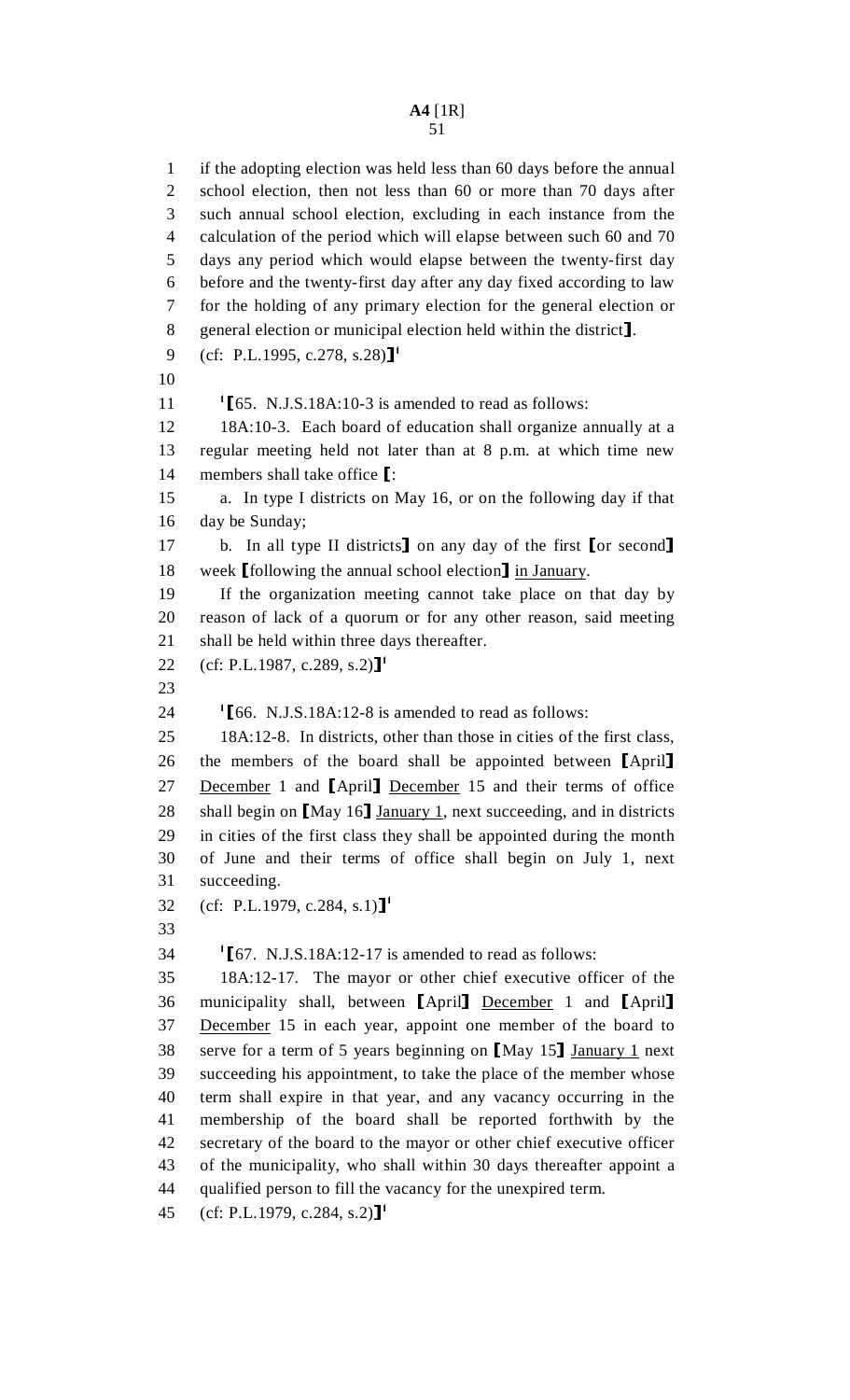<sup>1</sup>[68. N.J.S.18A:13-8 is amended to read as follows:<br>2 18A:13-8. The board of education of a regional d

18A:13-8. The board of education of a regional district shall 3 consist of nine members unless it consists of more than nine 4 constituent districts, in which case the membership shall be the 5 same as the number of constituent districts, plus one. If there are 6 nine or less constituent districts, the members of the board of 7 education of the regional district shall be apportioned by the county 8 superintendent or county superintendents of the county or counties 9 in which the constituent districts are situate, among said districts as 10 nearly as may be according to the number of their inhabitants 11 except that each constituent district shall have at least one member.

12 In making the apportionment of the membership of a regional 13 board of education among the several school districts uniting to 14 create a regional school district having nine or less constituent 15 districts, as required by section 18A:13-36, there shall be subtracted 16 from the number of inhabitants of a constituent school district, as 17 shown by the last federal census officially promulgated in this 18 State, the number of such inhabitants who according to the records 19 of the Federal Bureau of the Census were patients in, or inmates of, 20 any State or federal hospital or prison, or who are military 21 personnel stationed at, or civilians residing within the limits of, any 22 United States Army, Navy or Air Force installation, located in such 23 constituent school district.

24 If there are more than nine constituent districts, the members on 25 the board shall be apportioned among the constituent districts and 26 the weight of their votes in all proceedings of the board shall be 27 determined by the appropriate county superintendent or 28 superintendents through the following procedure:

29 a. The number of inhabitants of each constituent district shall be 30 determined as shown by the last federal census officially 31 promulgated in this State.

32 b. A representative ratio shall be calculated by adding the 33 number of inhabitants of all constituent districts and dividing the 34 sum by the board size.

35 c. All constituent districts shall be listed in ascending order of 36 their number of inhabitants. If the first constituent district in said 37 list has a number of inhabitants which is less than the representative 38 ratio, it shall be combined with the constituent district contiguous to 39 it having the smallest number of inhabitants. This process shall be 40 repeated for each successively larger constituent district or 41 combination of constituent districts until all remaining constituent 42 districts or combinations of constituent districts shall have a number 43 of inhabitants equal to, or exceeding the representative ratio. The 44 districts formed in this manner shall be known as representative 45 districts.

46 d. There shall be established a priority list according to the 47 method of equal proportions for the apportionment of the members 48 of the regional district board of education among the representative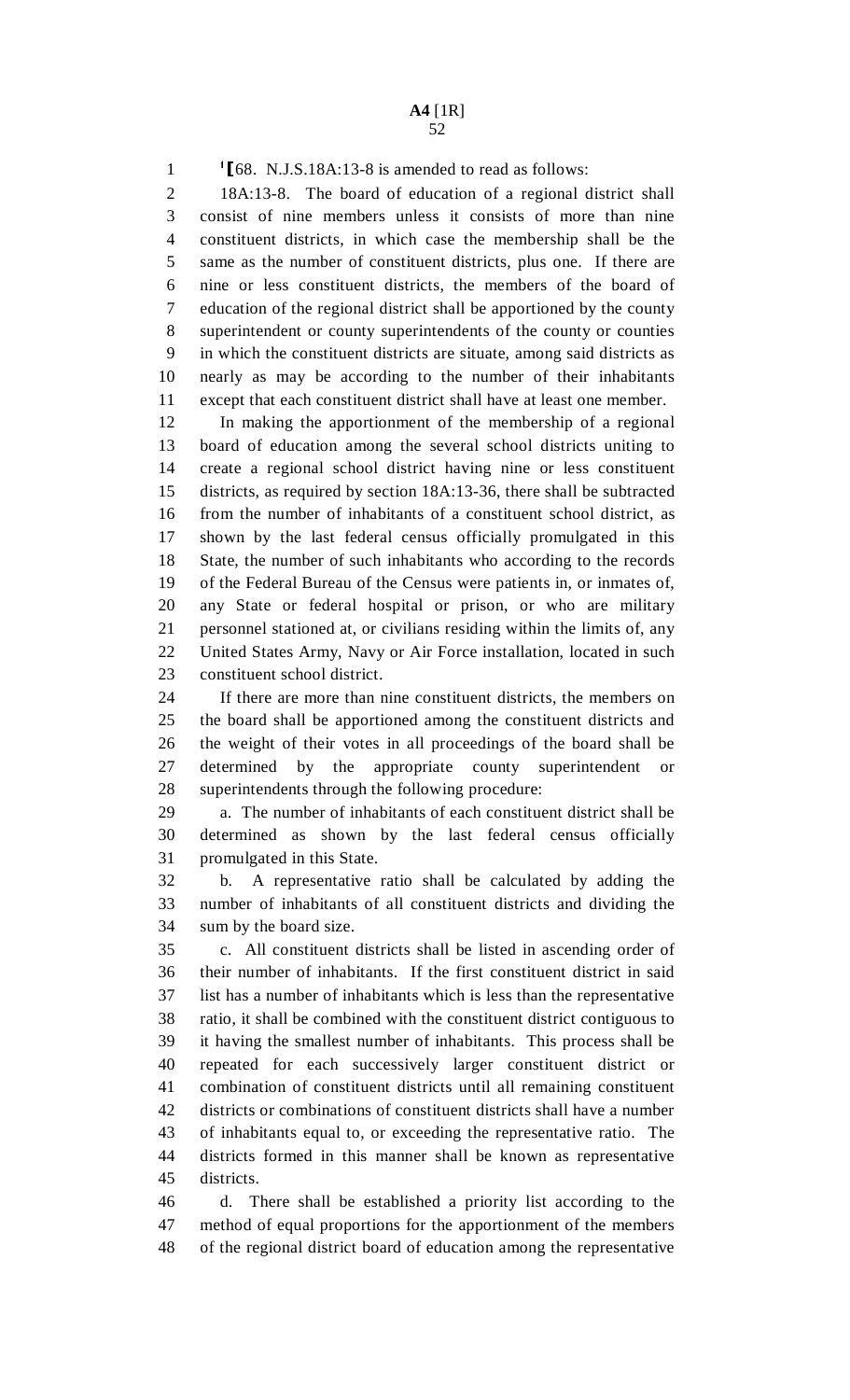1 districts.

2 e. The members of the regional district board of education shall 3 be apportioned among the representative districts according to the 4 method of equal proportions, and where a representative district is 5 composed of more than one constituent district, members shall be 6 elected at large from within the representative district.

7 f. The number of inhabitants of each representative district shall 8 be divided by the number of members assigned to that district to 9 find the number of inhabitants per members.

10 g. The vote to be cast by each member of the regional district 11 board of education in all proceedings of the board shall be 12 determined by dividing the number of inhabitants per member in the 13 representative district from which the member is elected by the 14 representative ratio for the regional district, and rounding off the 15 quotient to the nearest tenth of a full vote.

16 Wherever any statute or bylaw of the board requires decision in 17 any matter by vote of a majority of the board members, or of the 18 members present, this shall be interpreted as meaning a majority of 19 the weighted votes of all members, or of the members present, as 20 the case may be.

21 h. Whenever the above reapportionment procedure is used for a 22 regional district having more than nine constituent districts, the 23 terms of office of all incumbent board of education members shall 24 terminate on the day on which the annual organization meeting of 25 the board is held pursuant to N.J.S.18A:13-12 following 26 certification by the county superintendent of the representative 27 districts and the number of members to be elected from each; 28 provided, that if the reapportionment results in any representative 29 district retaining its former boundaries and the same number of 30 board members, that the members elected from such a district shall 31 serve the full term for which they were elected. All other board 32 members shall be elected in an election to be held on the [third]<br>33 first Tuesday following the first Monday in [April] November at 33 first Tuesday <u>following the first Monday</u> in [April] November at least 60 days following certification by the county superintendent least 60 days following certification by the county superintendent 35 for initial terms of office to be designated in advance by the county 36 superintendent so that, as nearly as possible, one-third of the board 37 shall be elected in each future year, to serve for three-year terms, 38 and where a representative district has more than one member, their 39 terms of office shall terminate in different years.

40 If any constituent district is a consolidated district, or a district 41 composed of two or more municipalities, and

42 a. The original district is a limited purpose regional district and 43 such constituent district has such population that it is entitled to 44 have apportioned to it a number of members equal to or greater than 45 the number of districts making up such constituent district, or

46 b. The regional district is an all purpose district, the membership 47 of the regional board of education from such district shall be 48 apportioned, and from time to time reapportioned, and the members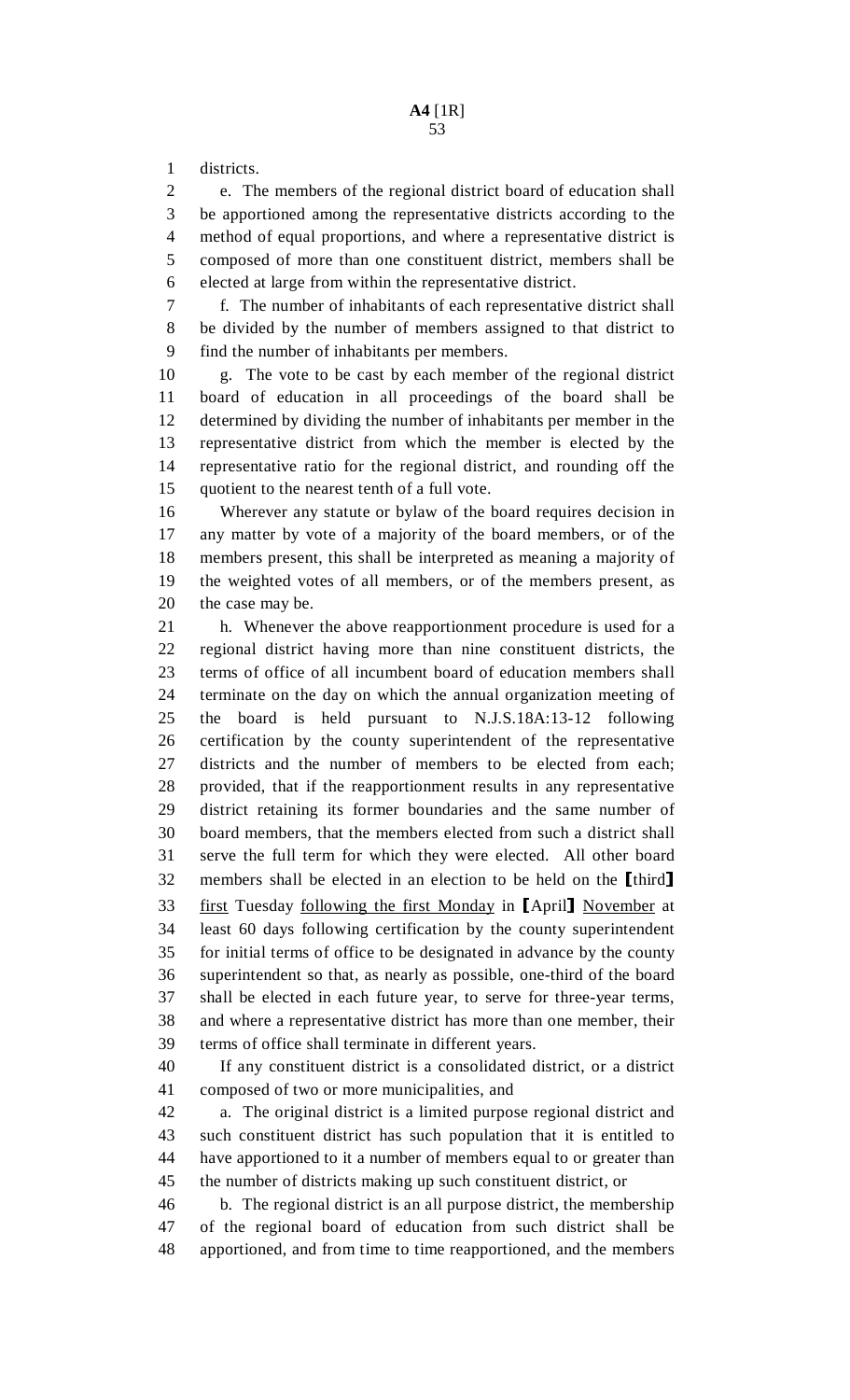# **A4** [1R]

54

1 from the district shall be elected, as their respective terms expire, in 2 the same manner as though each of the municipalities making up 3 such constituent district were constituent districts of the regional 4 district. 5 (cf: P.L.1992, c.159, s.9)]<sup>1</sup> 6  $169.$  N.J.S.18A:13-10 is amended to read as follows:<br>8 18A:13-10. The board of education of each region 18A:13-10. The board of education of each regional district 9 shall provide for the holding, in accordance with the provisions of 10 P.L.1995, c.278 (C.19:60-1 et al.), of an annual school election for 11 the regional district on the [third] <u>first</u> Tuesday <u>following the first</u> 12 Monday in [April] November. 12 Monday in [April] November.<br>13 At such election there shall At such election there shall be elected for terms of three years, 14 beginning on any day of the first [or second] week [following such<br>15 election] in January, the members of the regional boards of 15 election in January, the members of the regional boards of education to succeed those members of the board whose terms shall education to succeed those members of the board whose terms shall 17 expire in that year, except as is in this chapter provided for the 18 election of the first elected members of the board. 19 (cf: P.L.1995, c.278, s.32)<sup>1</sup> 20 21  $\text{I}$  [70. N.J.S.18A:13-12 is amended to read as follows:<br>22 18A:13-12. The board shall hold a regular meeting 18A:13-12. The board shall hold a regular meeting forthwith 23 after its first appointment, and annually thereafter on any day of the 24 first [or second] week [following the annual school election] in 25 January, at which it shall organize by the election, from among its January, at which it shall organize by the election, from among its 26 members, of a president and vice president, who shall serve until 27 the organization meeting next succeeding the election of their 28 respective successors as members of the board. If any board shall 29 fail to organize within [said two weeks] that week, the county<br>30 superintendent of the county or the county superintendents of the superintendent of the county, or the county superintendents of the 31 counties, in which the constituent districts are situate, shall appoint, 32 from among the members of the board, a president and vice 33 president to serve until the organization meeting next succeeding 34 the next election. 35 (cf: P.L.1987, c.289, s.6)<sup>1</sup> 36 27  $\text{I}[71. N.J.S.18A:13-13]$  is amended to read as follows:<br>38 18A:13-13. The board shall appoint a secretary who n 18A:13-13. The board shall appoint a secretary who may or may 39 not be a member of the board, for the term of one year beginning on 40 [July 1] <u>January 15</u> following his appointment but he shall<br>41 continue to serve after the expiration of his term until his successor continue to serve after the expiration of his term until his successor 42 is appointed and qualified. 43 (cf: N.J.S.18A:13-13)]<sup>1</sup> 44 15<sup>1</sup> 172. N.J.S.18A:13-17 is amended to read as follows:<br>46 18A:13-17. The regional board of education shall 18A:13-17. The regional board of education shall [, at each annual school election, submit to the voters of the regional district annual school election, submit to the voters of the regional district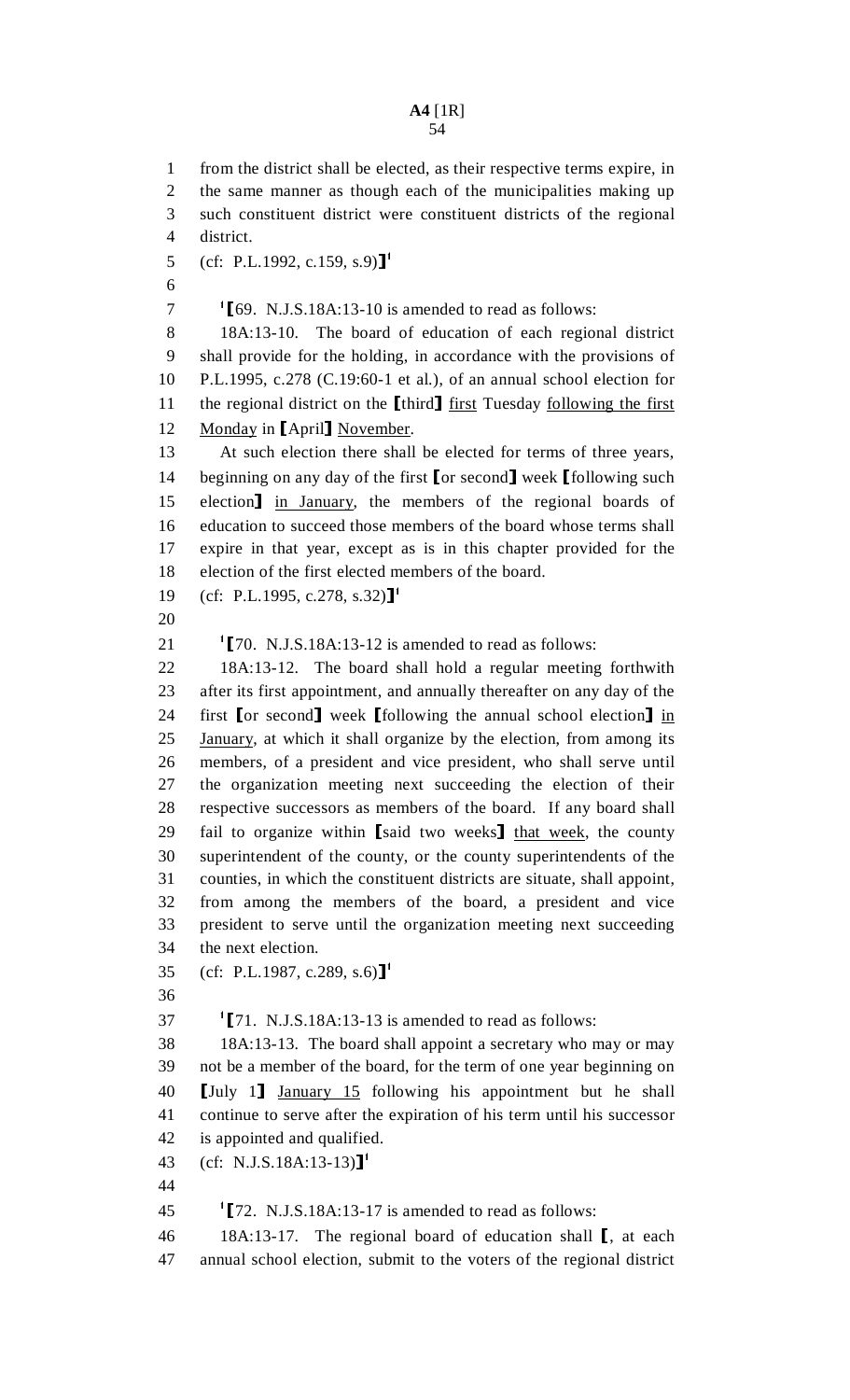1 the amount of money fixed and determined in its<sup>1</sup> fix and determine<br>2 the district's budget  $\lceil \text{to be voted upon for the use of the regional} \rceil$ 2 the district's budget [to be voted upon for the use of the regional<br>3 schools of the district] for the ensuing school year and may submit 3 schools of the district] for the ensuing school year and may submit<br>4 **I** thereat 1 at the annual school election any **I** other 1 question 4 [thereat] <u>at the annual school election</u> any [other] question<br>5 authorized by this law to be submitted at such an election. The 5 authorized by this law to be submitted at such an election. The<br>6 board may, in submitting to the voters the amount of money to be 6 board may, in submitting to the voters the amount of money to be 7 voted upon for the use of the regional schools of the district, 8 identify the amount of money determined to be the constituent 9 municipality's share.] The board shall follow the procedures<br>10 established in section 5 of P.L.1996. c.138 (C.18A:7F-5) and established in section 5 of P.L.1996, c.138 (C.18A:7F-5) and 11 N.J.S.18A:22-33.

12 (cf: P.L.2001, c.26, s.1)]<sup>1</sup>

13

14 <sup>1</sup>[73. N.J.S.18A:13-40 is amended to read as follows:<br>15 18A:13-40. The board of education of a newly create

15 18A:13-40. The board of education of a newly created regional 16 district may, prior to taking charge and control of the educational 17 facilities of the regional district, do all other acts and things which 18 may be necessary for the proper organization and functioning of the 19 public schools of the regional district during its first year, including 20 the making of contracts for the employment of necessary personnel 21 and for other proper purposes, the preparation [and submission to the voters of the regional district for their approval or disapproval 22 the voters of the regional district for their approval or disapproval 23 of the budget and the appropriations for the conduct of the public 23 of the budget and the appropriations for the conduct of the public 24 schools of the regional district during its first school year, the 25 authorization of the purchase of real and personal property, and the 26 construction, enlargement and repair of buildings, for school 27 purposes, and the appropriations of the funds necessary to carry out 28 the same and the authorization of the issuance and sale of bonds in 29 order to provide for the payment therefor in whole or in part and the 30 calling and holding of special elections when necessary for any 31 such purposes and to carry out any or all of said purposes.

32 (cf: N.J.S.18A:13-40)]<sup>1</sup>

33

 $1$ [74. N.J.S.18A:13-46 is amended to read as follows:<br>35 18A:13-46. The county superintendent of the counts

18A:13-46. The county superintendent of the county in which 36 any new constituent district of an enlarged regional district shall be 37 situate shall, not later than 30 days after the election for the 38 enlargement thereof, appoint one member of the enlarged board of 39 education of the regional district from among the qualified citizens 40 of each such new constituent district and the members so appointed 41 shall serve until the first [Monday] week of January next<br>42 succeeding the first [annual] November school election of the 42 succeeding the first [annual] November school election of the<br>43 enlarged regional district and their successors shall be elected at enlarged regional district and their successors shall be elected at 44 said election. If by reason of the enlargement of the district it 45 becomes necessary to reapportion the membership of the enlarged 46 board of education the county superintendent or superintendents of 47 the county or counties in which the constituent local districts of the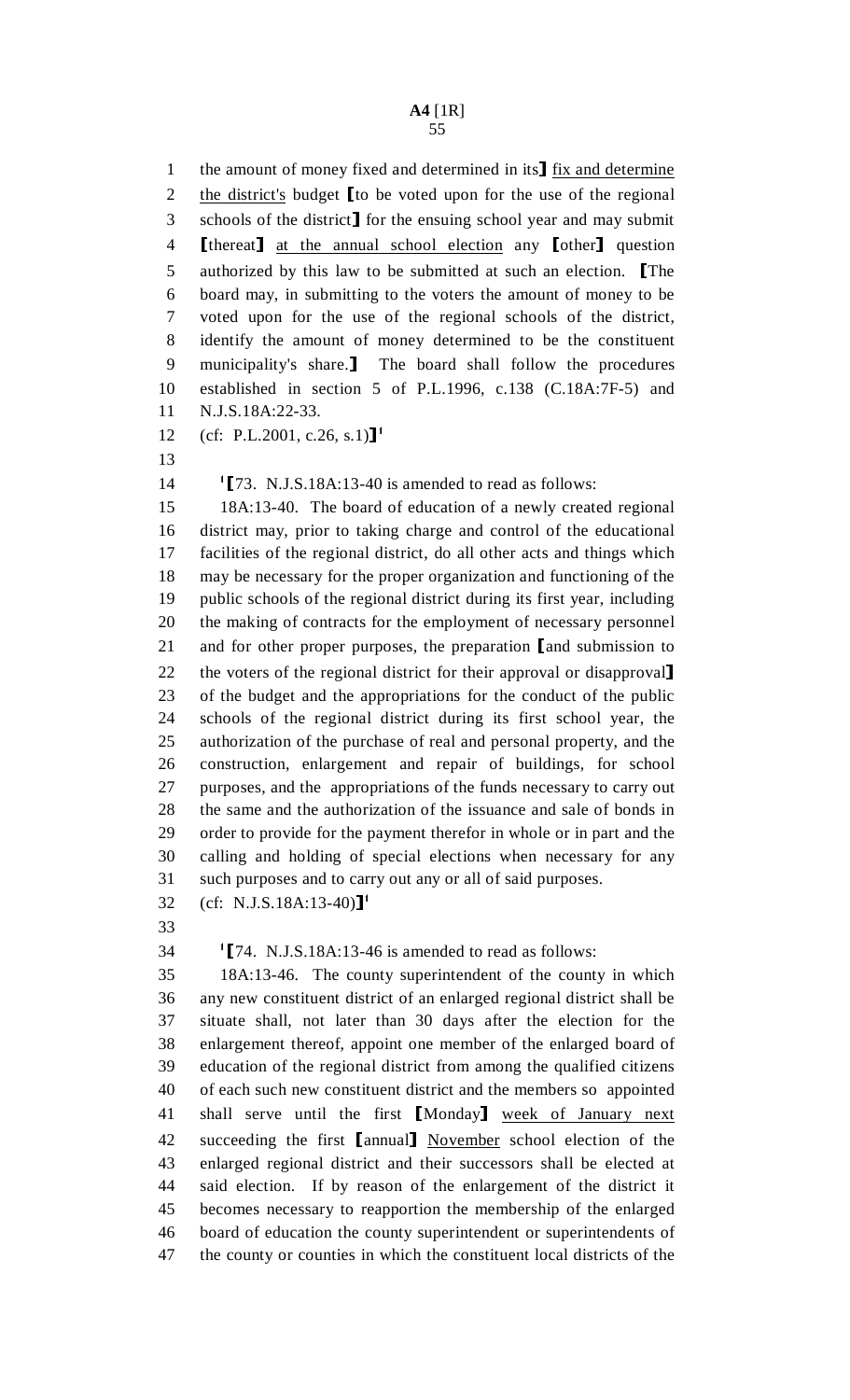1 enlarged district are situate shall reapportion the membership of the 2 enlarged board of education in accordance with the provisions of 3 sections 18A:13-8 and 18A:13-36, and at the same time shall 4 designate the number of members to be elected from each 5 constituent school district at the succeeding [annual] November 6 school election to be held therein upon the expiration of the terms school election to be held therein upon the expiration of the terms 7 of office of the members of the regional board then in office, in 8 such manner that the representation of the constituent districts shall 9 be established in accordance with such reapportionment at the 10 earliest possible time but the members then in office shall continue 11 in office for the terms for which they were elected or appointed 12 notwithstanding such reapportionment.

13  $(cf: N.J.S.18A:13-46)$ <sup>1</sup>

14

15 <sup>1</sup>[75. N.J.S.18A:17-5 is amended to read as follows:<br>16 18A:17-5. Each secretary shall be appointed by the

16 18A:17-5. Each secretary shall be appointed by the board, by a 17 recorded roll call majority vote of its full membership, for a term to 18 expire not later than [June 30] January 15 of the calendar year next<br>19 succeeding that in which the board shall have been organized, but succeeding that in which the board shall have been organized, but 20 he shall continue to serve after the expiration of his term until his 21 successor is appointed and qualified. The secretary may be 22 appointed from among the members of the board and, subject to the 23 provisions of this Title and any other law, the board shall fix his 24 compensation; provided, however, that the secretary shall not 25 receive compensation from the board for any period during which 26 he is an elected or appointed member of the board.

27 In case of a vacancy in the office of secretary, the vacancy shall 28 be filled by the board within 60 days after the vacancy occurs and if 29 the board does not make such appointment within such time the 30 county superintendent shall appoint a secretary who shall receive 31 the same compensation as his predecessor in office received and 32 shall serve until a secretary is appointed by the board.

33 (cf: P.L.1968, c.271, s.1)]<sup>1</sup>

34

1  $\llbracket 76. \text{ N.J.S.18A:22-26 is amended to read as follows: 18A:22-26. At or after the public hearing but not later.$ 

36 18A:22-26. At or after the public hearing but not later than April 37 8, the board of school estimate of a type II district having a board of 38 school estimate shall fix and determine by a recorded roll call 39 majority vote of its full membership the amount of money necessary 40 to be appropriated for the use of the public schools in the district for 41 the ensuing school year, exclusive of the amount which shall be 42 apportioned to it by the commissioner for the year pursuant to the 43 provisions of section 5 of P.L.1996, c.138 (C.18A:7F-5) and shall 44 make a certificate of the amount signed by at least a majority of all 45 members of the board, which shall be delivered to the board of 46 education and a copy thereof, certified under oath to be correct and 47 true by the secretary of the board of school estimate, shall be 48 delivered to the county board of taxation on or before April 15 in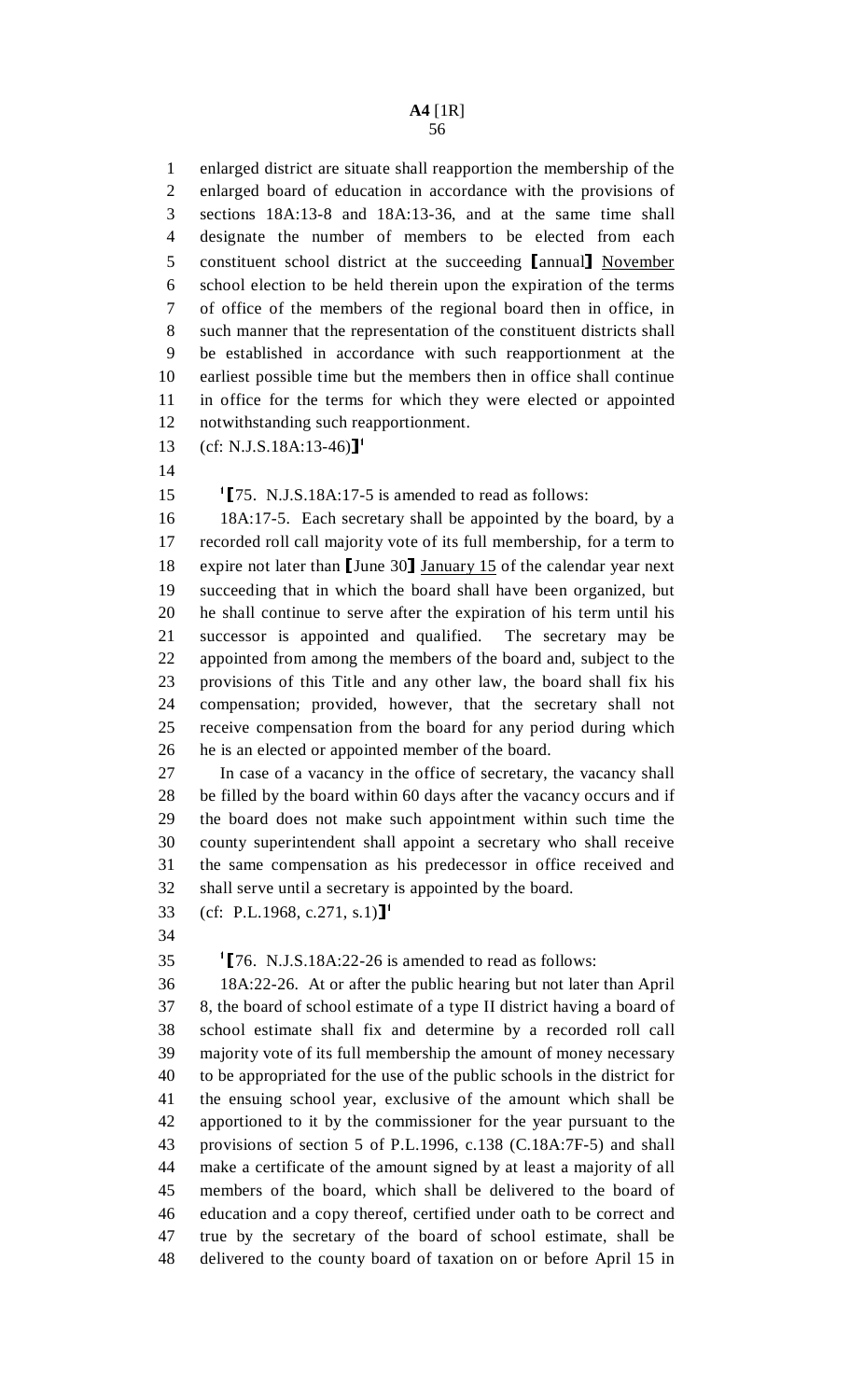1 each year and a duplicate of the certificate shall be delivered to the 2 board or governing body of each of the municipalities within the 3 territorial limits of the district having the power to make 4 appropriations of money raised by taxation in the municipalities or 5 political subdivisions and to the county superintendent of schools 6 and the amount shall be assessed, levied and raised under the 7 procedure and in the manner provided by law for the levying and 8 raising of special school taxes [voted to be raised at an annual or special election of the legal voters] in type II districts without a 9 special election of the legal voters] in type II districts without a<br>10 board of school estimate and shall be paid to the treasurer of school board of school estimate and shall be paid to the treasurer of school 11 moneys of the district for such purposes.

12 Within 15 days after receiving the certificate the board of 13 education shall notify the board of school estimate, the governing 14 body of each municipality within the territorial limits of the school 15 district, and the commissioner if it intends to appeal to the 16 commissioner the board of school estimate's determination as to the 17 amount of money requested pursuant to the provisions of section 5 18 of P.L.1996, c.138 (C.18A:7F-5), necessary to be appropriated for 19 the use of the public schools of the district for the ensuing school 20 year.

21 (cf: P.L.1996, c.138, s.56)]<sup>1</sup>

22

23  $\text{I}[77. N.J.S.18A:22-32]$  is amended to read as follows:<br>24 18A:22-32. At or after the public hearing on the bud

18A:22-32. At or after the public hearing on the budget but not 25 later than 18 days prior to the [election] third Tuesday in April, the 26 board of education of each type II district having no board of school board of education of each type II district having no board of school 27 estimate shall fix and determine by a recorded roll call majority 28 vote of its full membership the amount of money to be raised 29 pursuant to section 5 of P.L.1996, c.138 (C.18A:7F-5) and any 30 additional [amounts] funds to be voted upon by the legal voters of<br>31 the district at the annual April school election pursuant to paragraph the district at the annual April school election pursuant to paragraph  $\frac{(9) \text{ of subsection d. of section 5 of that act, which } \text{[sum or sums]} \text{ additional funds shall be designated in the notice calling the...}$ additional funds shall be designated in the notice calling the 34 election as required by law.

35 (cf: P.L.1996, c.138, s.57)]<sup>1</sup>

36

<sup>1</sup>[78. N.J.S.18A:22-33 is amended to read as follows:<br>38 18A:22-33. The board of education of each type II

38 18A:22-33. [The board of education of each type II district not having a board of school estimate shall at each annual school 40 election, submit to the voters of the district, the amount of money 41 fixed and determined in its budget pursuant to section 5 of 42 P.L.1996, c.138 (C.18A:7F-5), excluding therefrom the sum or 43 sums stated therein to be used for interest and debt redemption 44 charges, in the manner provided by law, to be voted upon for the 45 use of the public schools of the district for the ensuing school year, 46 which amount shall be stated in the notice of the election, and the 47 legal voters of the district shall determine at the election, by a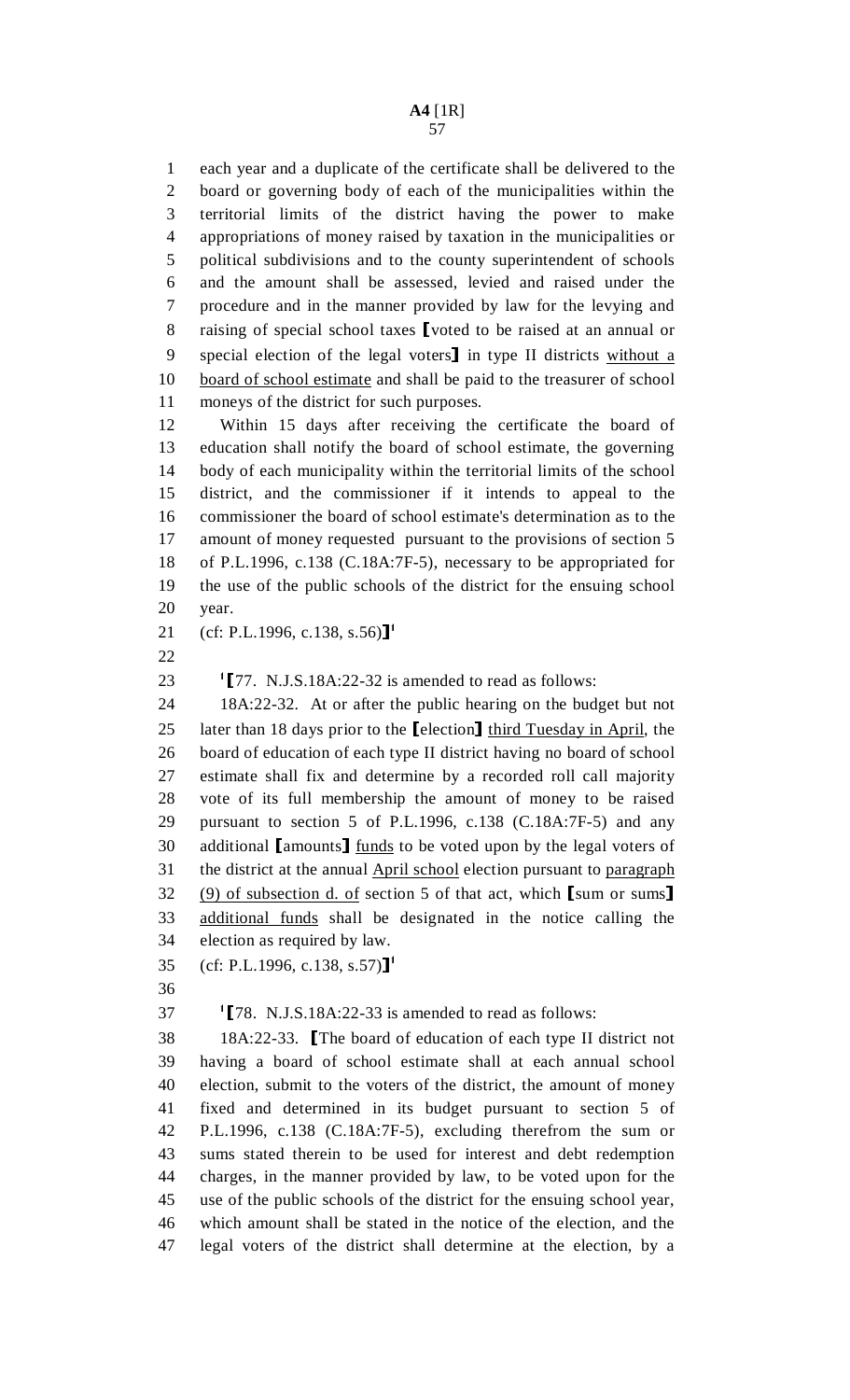## **A4** [1R]

58

1 majority vote of those voting upon the proposition, the sum or 2 sums, not exceeding those stated in the notice of the election, to be 3 raised by special district tax for said purposes, in the district during 4 the ensuing school year and **Within two days following the date**<br>5 specified for the certification of the April school election results. 5 specified for the certification of the April school election results, 6 the secretary of the board of education of a Type II district not 7 having a board of school estimate shall certify the amount [so determined upon, if any, ] fixed and determined by the school board 8 determined upon, if any, I <u>fixed and determined by the school board</u><br>9 nursuant to N.J.S.18A:22-32 and any additional funds approved by pursuant to N.J.S.18A:22-32 and any additional funds approved by 10 the legal voters of the district and the sums so stated for interest and 11 debt redemption charges, to the county board of taxation of the 12 county [within two days following the certification of the election<br>13 results and the amount or amounts so certified shall be included in 13 results] and the amount or amounts so certified shall be included in<br>14 the taxes assessed, levied and collected in the municipality or 14 the taxes assessed, levied and collected in the municipality or 15 municipalities comprising the district for such purposes; except 16 that, in the case of a district which  $\Gamma$ , following the school election 17 and the approval by the voters of the sum to be raised by special and the approval by the voters of the sum to be raised by special 18 district tax for the schools of the district, determines that it has a greater surplus account available for the school year than estimated greater surplus account available for the school year than estimated 20 when the sum to be raised by special district tax was [presented to 21 the voters] certified to the county board of taxation of the county. 21 the voters] certified to the county board of taxation of the county,<br>22 the secretary of the board of education, with the approval of the the secretary of the board of education, with the approval of the 23 commissioner, may between the [date of the school election] third<br>24 Tuesday in April and the delivery of tax bills pursuant to R.S.54:4-Tuesday in April and the delivery of tax bills pursuant to R.S.54:4-25 64 re-certify to the county board of taxation the sum or sums to be 26 raised by special district tax in the district during the ensuing school 27 year, if the sum is lower than that [approved by the voters in the 28 school election] initially certified to the county board of taxation of 28 school election] initially certified to the county board of taxation of<br>29 the county, and if the reduction is equivalent to the additional the county, and if the reduction is equivalent to the additional 30 amount available in the surplus account to be applied towards the 31 district's budget. The amount re-certified shall be included in the 32 taxes assessed, levied and collected in the municipality or 33 municipalities comprising the district. 34 (cf: P.L.1999, c.346)]<sup>1</sup>

35

1 36  $\text{I}$  [79. N.J.S.18A:22-41 is amended to read as follows:<br>37 18A:22-41. In any Type II district  $\text{I}$  in which the am 37 18A:22-41. In any <u>Type II</u> district  $\lim_{x \to 0}$  which the amount, with any interest to be paid thereon, to be raised, levied and collected by any interest to be paid thereon, to be raised, levied and collected by 39 taxes for school purposes is determined by the voters of the district]<br>40 not having a board of school estimate, the board of education shall not having a board of school estimate, the board of education shall 41 cause the question, whether or not the amount so estimated shall be 42 so raised, to be submitted to the legal voters of the district at a 43 special school election, to be held on such date as shall be 44 determined upon by the board, and if at said election the question 45 shall be adopted, the secretary shall certify that the amount so 46 determined upon has been authorized to be raised in said manner to 47 the county board of taxation within five days after the date of the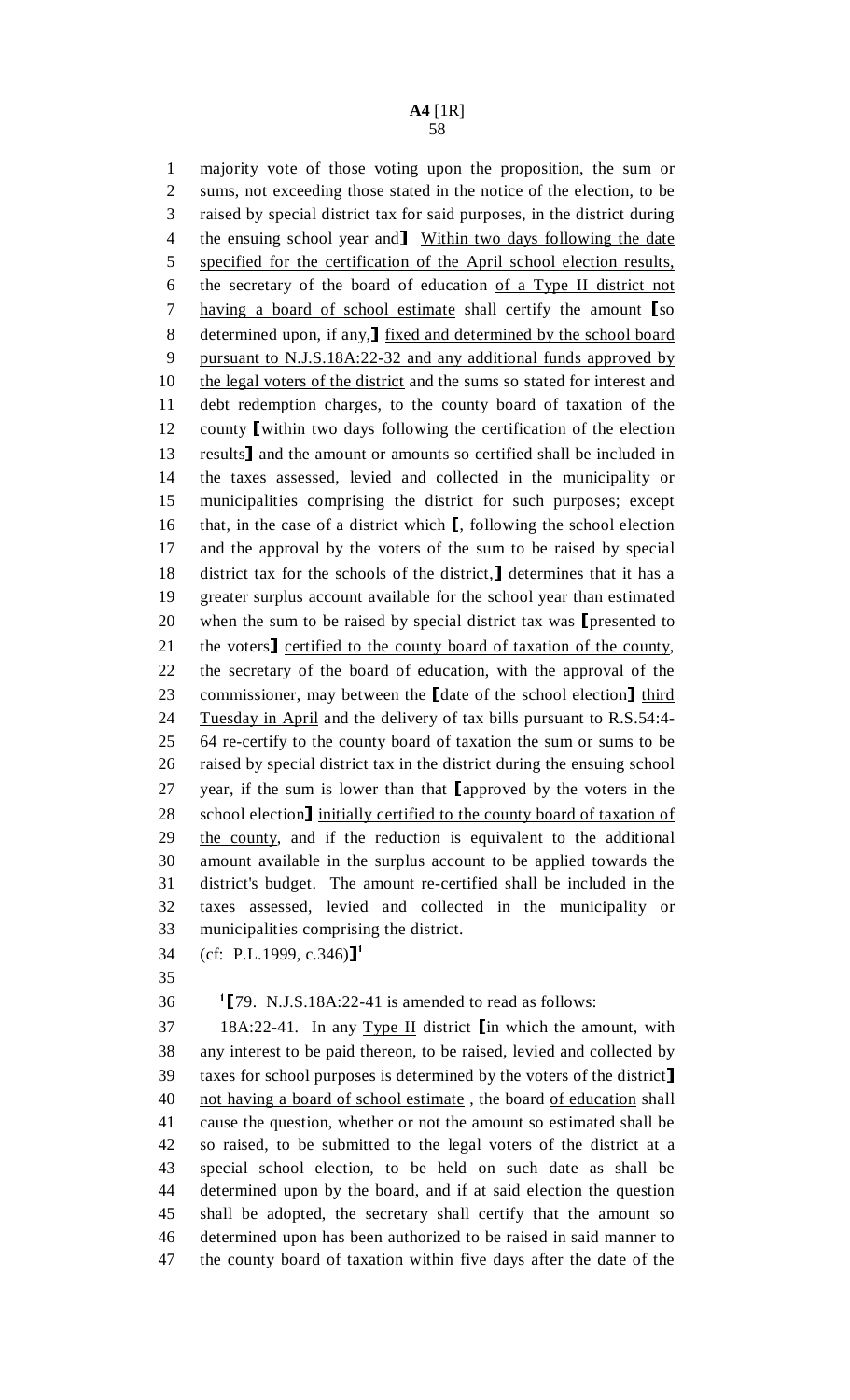1 holding of such election.

2 (cf: P.L.1993, c.83, s.14)]<sup>1</sup>

3

1  $\left\{\n \begin{array}{l}\n 180. \text{ R.S.19:15-2 is amended to read as follows: } \\
19:15-2. \text{ The district boards shall open the } \\
\end{array}\n \right\}$ 

The district boards shall open the polls for such 6 election at 6:00 A.M. and close them at 8:00 P.M., and shall keep 7 them open during the whole day of election between these hours; 8 except that for a school election held at a time other than at the time 9 of the general election the polls shall be open between the hours of 10 5:00 P.M. and 9:00 P.M. and during any additional time which the 11 school board may designate between the hours of 7:00 A.M. and 12 9:00 P.M.

13 The board may allow one member thereof at a time to be absent 14 from the polling place and room for a period not exceeding one 15 hour between the hours of 1:00 P.M. and 5:00 P.M. or for such 16 shorter time as it shall see fit.

17 At no time from the opening of the polls to the completion of the 18 canvass shall there be less than a majority of the board present in 19 the polling room or place, except that during a school election held 20 at a time other than at the time of the general election there shall 21 always be at least one member of each district election board 22 present or if more than two district board members are designated to 23 serve at the polling place, at least two members present.

24 (cf: P.L.2001, c.245, s.3)]<sup>1</sup>

25

26  $\text{I}$ [81. R.S.19:45-6 is amended to read as follows:<br>27 19:45-6. The compensation of each member

The compensation of each member of the district 28 boards for all services performed by them under the provisions of 29 this Title shall be as follows:

30 In all counties, for all services rendered including the counting of 31 the votes, and in counties wherein voting machines are used, the 32 tabulation of the votes registered on the voting machines, and the 33 delivery of the returns, registry binders, ballot boxes and keys for 34 the voting machines to the proper election officials, \$200 each time 35 any primary election, the general election or any special election is 36 held under this Title; provided, however, that:

37 a. (1) The member of the board charged with the duty of 38 obtaining and signing for the signature copy registers shall receive 39 an additional \$12.50 per election, such remuneration being limited 40 to only one board member per election, or \$6.25 to each of two 41 board members if they share such responsibility for the signature 42 copy registers, and (2) the member of the board charged with the 43 duty of returning the signature copy registers shall receive an 44 additional \$12.50 per election, such remuneration being limited to 45 only one board member per election, or \$6.25 to each of two board 46 members if they share such responsibility for the signature copy 47 registers;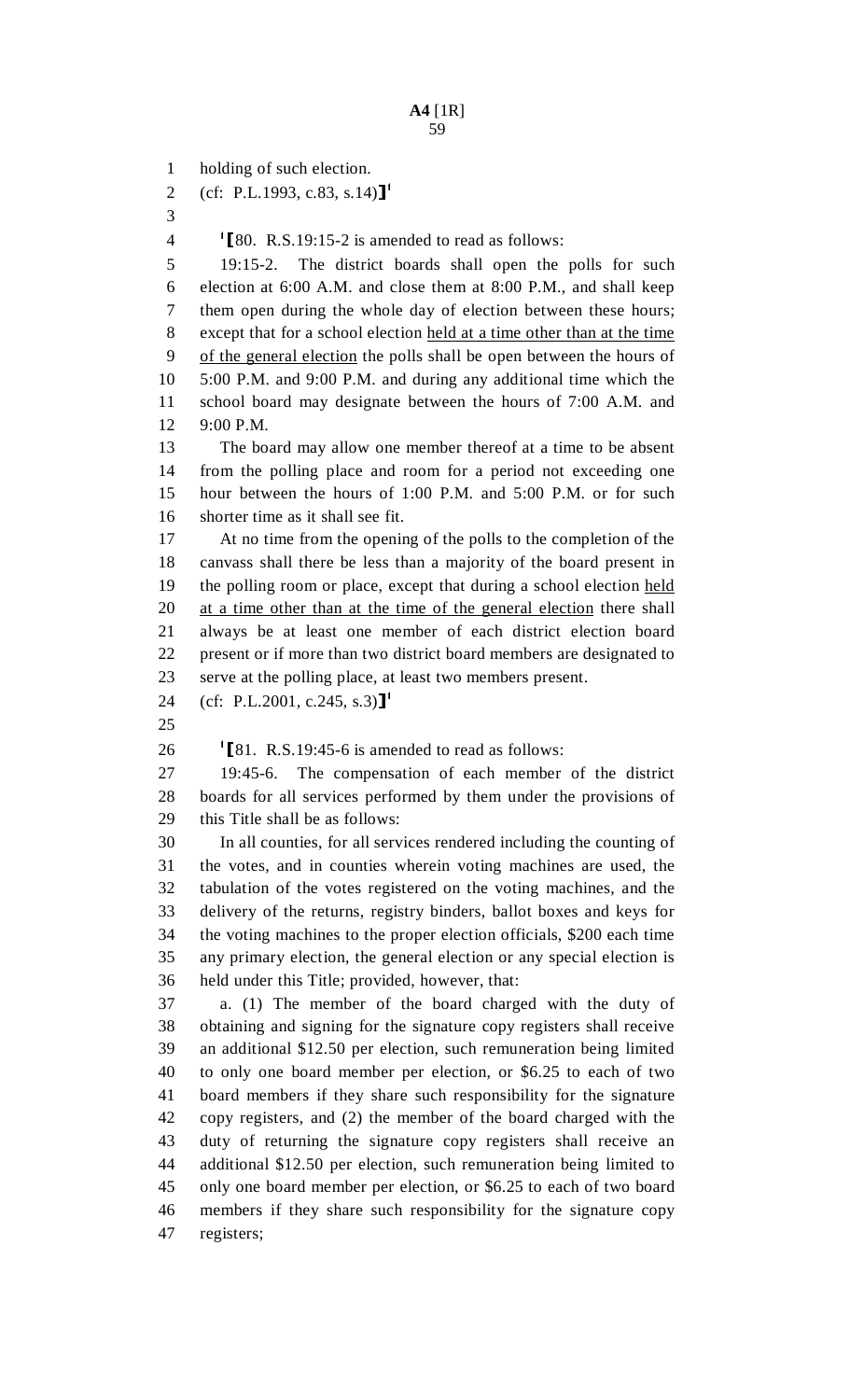#### **A4** [1R] 60

1 b. In the case of any member of the board who is required under 2 R.S.19:50-1 to attend in a given year a training program for district 3 board members, but who fails to attend such a training program in 4 that year, that compensation shall be \$50.00 for each of those 5 elections;

6 c. In counties wherein voting machines are used no 7 compensation shall be paid for any services rendered at any special 8 election held at the same time as any primary or general election. 9 Such compensation shall be in lieu of all other fees and payments; 10 and

11 d. Compensation for district board members serving at a school 12 election held at a time other than at the time of the general election 13 shall be paid by the board of education of the school district 14 conducting the election at an hourly rate of \$5.77, except that the 15 board of education may compensate such district board members at 16 a pro-rated hourly rate consistent with the daily rate up to a 17 maximum of \$14.29. The provisions of subsections a., b., and c. of 18 this section shall also apply to district board members serving at a 19 school election held at a time other than at the time of the general 20 election, except that in the case of subsection b., the compensation 21 shall be at an hourly rate of \$3.85.

22 Compensation due each member shall be paid within 30 days but 23 not within 20 days after each election; provided, however, that no 24 compensation shall be paid to any member of any such district 25 board who may have been removed from office or application for 26 the removal of whom is pending under the provisions of R.S.19:6-4. 27 (cf: P.L.2005, c.136, s.48)]<sup>1</sup>

28

29  $\frac{1}{82}$ . Section 1 of P.L.1995, c.278 (C.19:60-1) is amended to read as follows: read as follows:

31 1. a. An annual school election shall be held in each type II 32 district on the third Tuesday in April for the purpose of submitting a 33 proposal to the voters to exceed the maximum permissible net 34 budget pursuant to paragraph (9) of subsection d. of section 5 of 35 P.L.1996, c.138 (C.18A:7F-5), and for other purposes authorized by 36 law. However, in any school year, the Commissioner of Education 37 shall make any adjustments to the school budget and election 38 calendar which may be necessary to change the annual school 39 election date or any other school budget and election calendar date 40 if that date coincides with a period of religious observance. The 41 commissioner shall inform local school boards, county clerks and 42 boards of elections of these adjustments no later than the first 43 working day in January of the year in which the adjustments are to 44 occur.

45 An annual school election for the purposes of electing members 46 of the board of education shall be held in each Type II district on 47 the first Tuesday after the first Monday in November.

48 b. All school elections shall be by ballot and, except as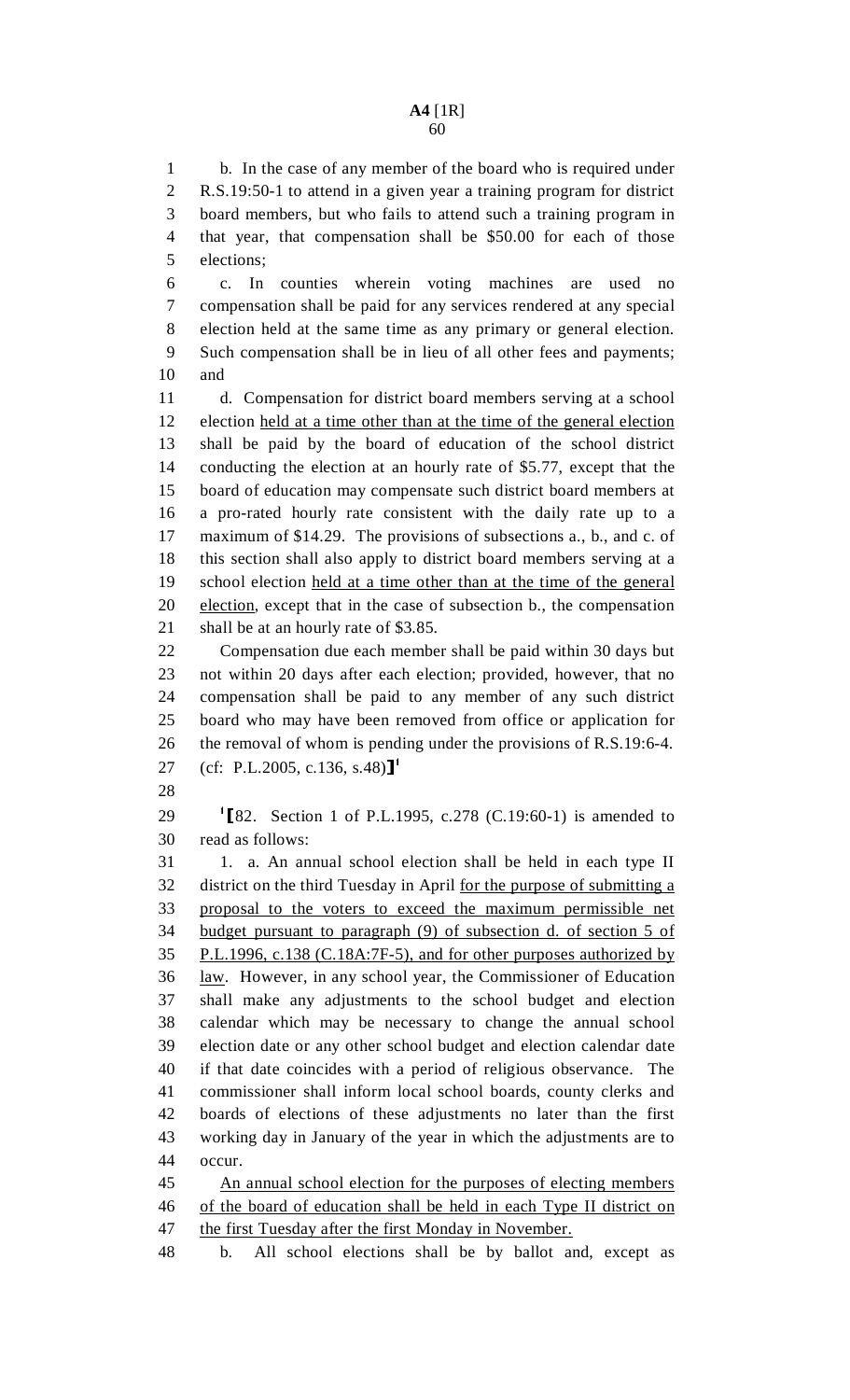#### **A4** [1R] 61

5 election.

6 (cf: P.L.2003, c.20, s.1)]<sup>1</sup>

7

8  $\frac{1}{83}$ . Section 3 of P.L.1995, c. 278 (C.19:60-3) is amended to read as follows: read as follows:

10 3. a. Notwithstanding the provisions of R.S.19:6-1, for school 11 elections held at times other than at the time of the general election 12 the county board of the county in which the election district is 13 located shall designate two members of the district board of election 14 to perform all the duties of the district board for that election, 15 except that where electronic voting systems are in use in any 16 election district in which there are more than 900 registered voters, 17 the county board shall designate four members of the district board 18 to perform all the duties of the district board for that election. 19 Notwithstanding the provisions of R.S.19:6-10, the county board 20 shall appoint one of the persons so designated to serve as judge and 21 the other or another, as the case may be, of those persons so 22 designated to serve as inspector for school elections.

23 b. Notwithstanding the provisions of subsection a. or any other 24 law to the contrary:

25 (1) Upon the request of a board of education or the clerk of a 26 municipality in the county or upon its own initiative, the county 27 board may designate the polling place and voting equipment of one 28 election district to serve as the polling place and voting equipment 29 for the voters of one or more other election districts for school 30 elections held at times other than at the time of the general election. 31 Such a designation shall be based on the casting of no more than 32 500 ballots during each of the two preceding annual school 33 elections by the voters of the election districts for which that polling 34 place is designated. If, at two consecutive annual school elections 35 thereafter, the number of ballots cast by the voters in those election 36 districts is more than 500, the county board shall effect an 37 appropriate revision of the election districts using that polling place. 38 If a request is from a municipal clerk, the request shall apply only 39 to the election districts in that municipality.

40 (2) If one polling place is designated for two or more election 41 districts, the county board shall designate at least two members 42 from among the members of the district boards of election of those 43 election districts to perform all the duties of the district board for 44 the school election held at a time other than at the time of the 45 general election. The county board shall also appoint one of the 46 persons so designated to serve as judge and another of those persons 47 to serve as inspector for school elections.

48 (cf: P.L.1996, c.3, s.1)]<sup>1</sup>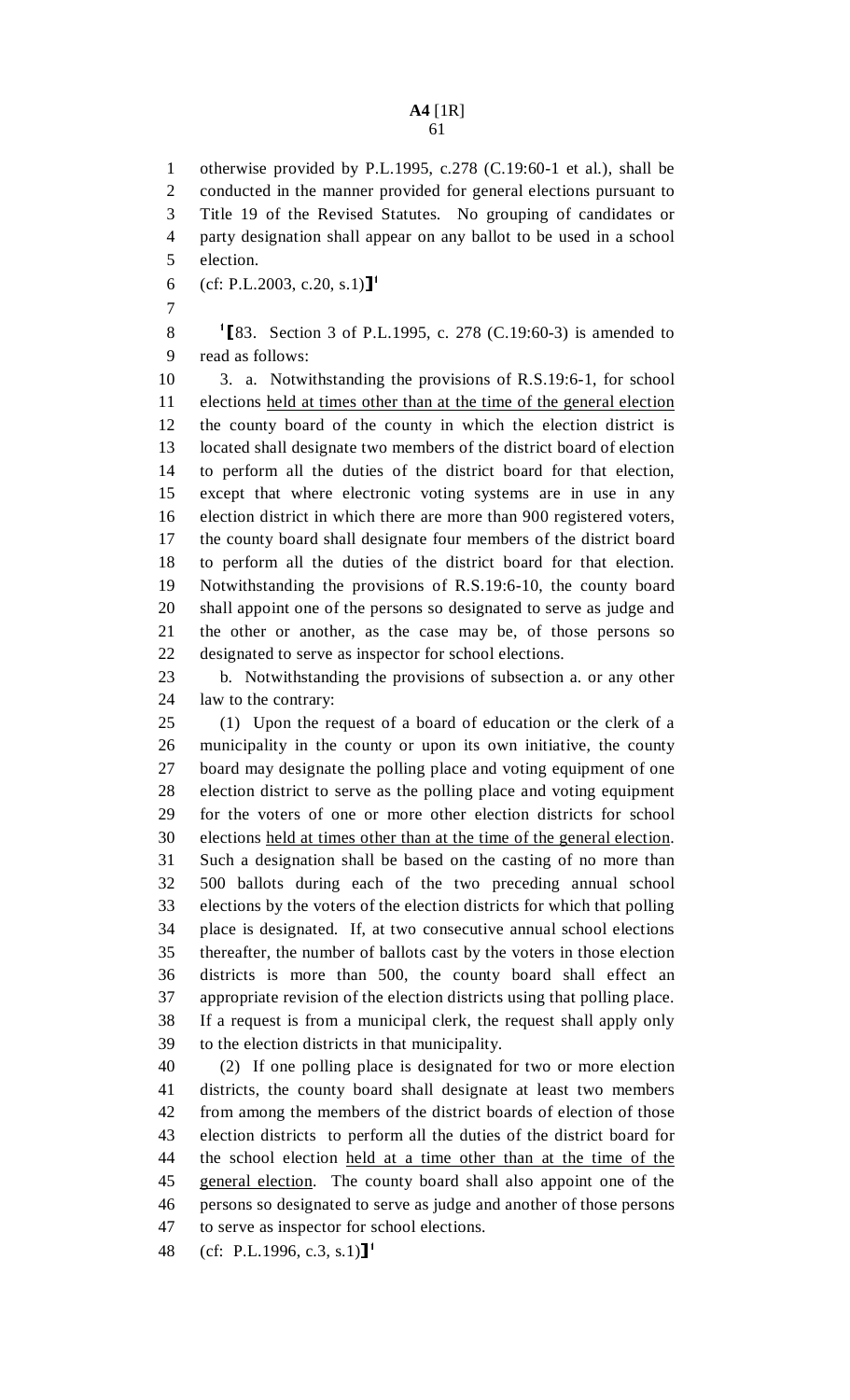1  $\frac{1}{2}$  [84. Section 4 of P.L.1995, c. 278 (C.19:60-4) is amended to read as follows: read as follows: 3 4. The secretary of each board of education, not later than 10 4 o'clock a.m. of the 17th day preceding the [annual] April school<br>5 election or a special school election, shall make and certify and 5 election or a special school election, shall make and certify and 6 forward to the clerk of the county in which the school district is 7 located a statement designating any public question to be voted 8 upon by the voters of the district which may be required pursuant to 9 the provisions of P.L.1995, c.278 (C.19:60-1 et al.) or Title 18A of 10 the New Jersey Statutes. 11 The secretary of each board of education, not later than 10 12 o'clock a.m. of the 50th day preceding a November school election 13 shall make and certify and forward to the clerk of the county in 14 which the school district is located a statement designating any 15 public question to be voted upon by the voters of the district which 16 may be required pursuant to the provisions of P.L.1995, c.278 17 (C.19:60-1 et al.) or Title 18A of the New Jersey Statutes. 18 (cf: P.L.1995, c.278, s.4)]<sup>1</sup> 19 20  $\text{I}$  [85. Section 7 of P.L.1995, c.278 (C.19:60-7) is amended to read as follows: read as follows: school election. The signatures need not all appear upon a single 36 Any candidate may withdraw as a candidate in a school election 37 by filing a notice in writing, signed by the candidate, of such 38 withdrawal with the secretary of the board of education before the 39  $[44th]$   $\frac{48th}{148th}$  day before the date of the election, and thereupon the 40 name of that candidate shall be withdrawn by the secretary of the name of that candidate shall be withdrawn by the secretary of the 41 board of education and shall not be printed on the ballot. 42 A vacancy created by a declination of nomination or withdrawal 43 by, or death of, a nominee, or in any other manner, shall be 44 ineligible to be filled under the provisions of R.S.19:13-19 or 45 otherwise. 46 Whenever written objection to a petition of nomination 47 hereunder shall have been made and timely filed with the secretary

48 of the board of education, the board of education shall file its

22 7. Each candidate to be voted upon at a school election shall be 23 nominated directly by petition, and the procedures for such 24 nomination shall, to the extent not inconsistent with the provisions 25 of P.L.1995, c.278 (C.19:60-1 et al.), conform to the procedure for 26 nominating candidates by direct petition under chapter 13 of Title 27 19 of the Revised Statutes. Notwithstanding the provisions of 28 R.S.19:13-5, however, a petition of nomination for such office shall 29 be signed by at least 10 persons, one of whom may be the 30 candidate, and filed with the secretary of the board of education on 31 or before four p.m. of the [50th]  $\underline{54th}$  day preceding the date of the<br>32 school election. The signatures need not all appear upon a single 33 petition and any number of petitions may be filed on behalf of any 34 candidate but no petition shall contain the endorsement of more 35 than one candidate.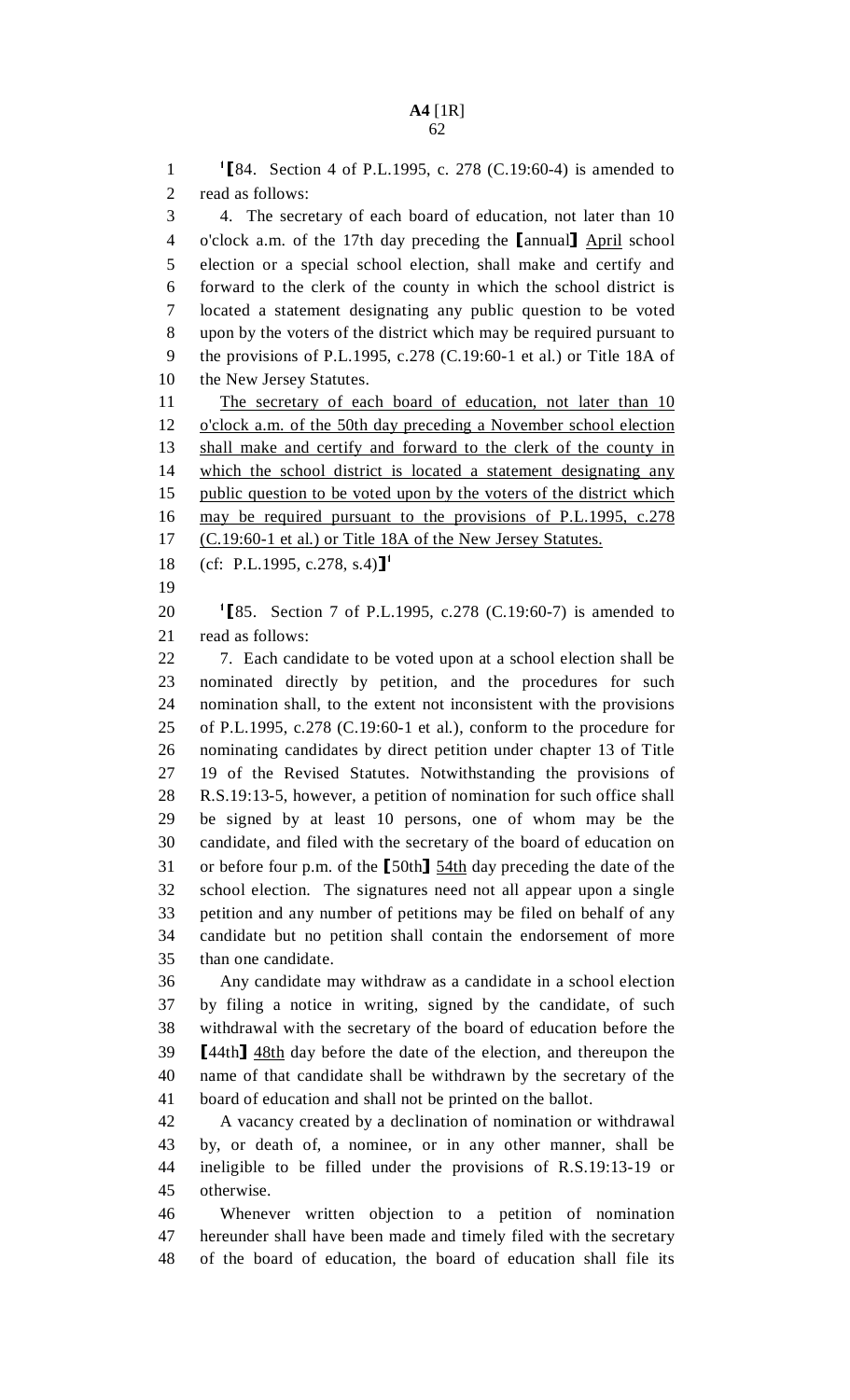1 determination of the objection on or before the [44th]  $\frac{48\text{th}}{48\text{th}}$  day<br>2 preceding the school election. The last day upon which a candidate preceding the school election. The last day upon which a candidate 3 may file with the Superior Court a verified complaint setting forth 4 any invasion or threatened invasion of the candidate's rights under 5 the candidate's petition of nomination shall be the  $[46th]$   $\underline{50th}$  day<br>6 before the election. The last day upon which a candidate whose before the election. The last day upon which a candidate whose 7 petition of nomination or any affidavit thereto is defective may 8 amend such petition or affidavit shall be the  $[44th]$   $\frac{48th}{148th}$  day before<br>9 the election. the election.

10 (cf: P.L.2000, c.22, s.1)]<sup>1</sup>

11

12  $\text{I\&86.}$  Section 9 of P.L.1995, c.278 (C.19:60-9) is amended to read as follows: read as follows:

14 9. The ballot for a special school election or an April school 15 election shall be a single or blanket form of ballot, upon which shall 16 be printed in bold-faced type the words "OFFICIAL SCHOOL 17 ELECTION BALLOT" or "OFFICIAL SPECIAL SCHOOL 18 ELECTION BALLOT," as appropriate.

19 Any public question which is to be submitted to the voters at a 20 school election in November shall be printed in a separate space 21 below or to the right of, as the county clerk shall determine, the 22 listing of candidates in the election.

23 In the columns in which are listed the titles of the offices to be filled at a school election and the names of candidates for those filled at a school election and the names of candidates for those 25 offices, the title of and the names of candidates for the office of 26 member of the regional board of education shall appear above the 27 title of and the names of candidates for the office of member of the 28 local board of education. With respect to either office, in the event 29 that one or more persons are to be elected to membership thereon 30 for a full term and one or more persons are to be elected to 31 membership thereon to fill an unexpired term, the ballots shall 32 designate which of the candidates to be voted for is to be elected for 33 a full term and which for an unexpired term. In all cases in which 34 one or more persons are to be elected for an unexpired term, the

35 ballots shall indicate the duration of that unexpired term.<br>36 All public questions to be voted upon at a school elect All public questions to be voted upon at a school election by the 37 voters of more than one municipality shall be placed first before 38 any question to be voted upon at that election by the voters of a 39 single municipality. **[When the public question to be voted upon** 40 by the voters of a regional school district is the amount of money to by the voters of a regional school district is the amount of money to 41 be raised for the use of the regional schools of the district, the 42 amount of money determined to be the constituent municipality's 43 share thereof may be identified on the ballot pursuant to 44 N.J.S.18A:13-17.]<br>45 Every county cl

Every county clerk shall have ready for the printer a copy of the 46 contents of official ballots required by law to be printed for use at a 47 school election, as follows: in the case of the annual April school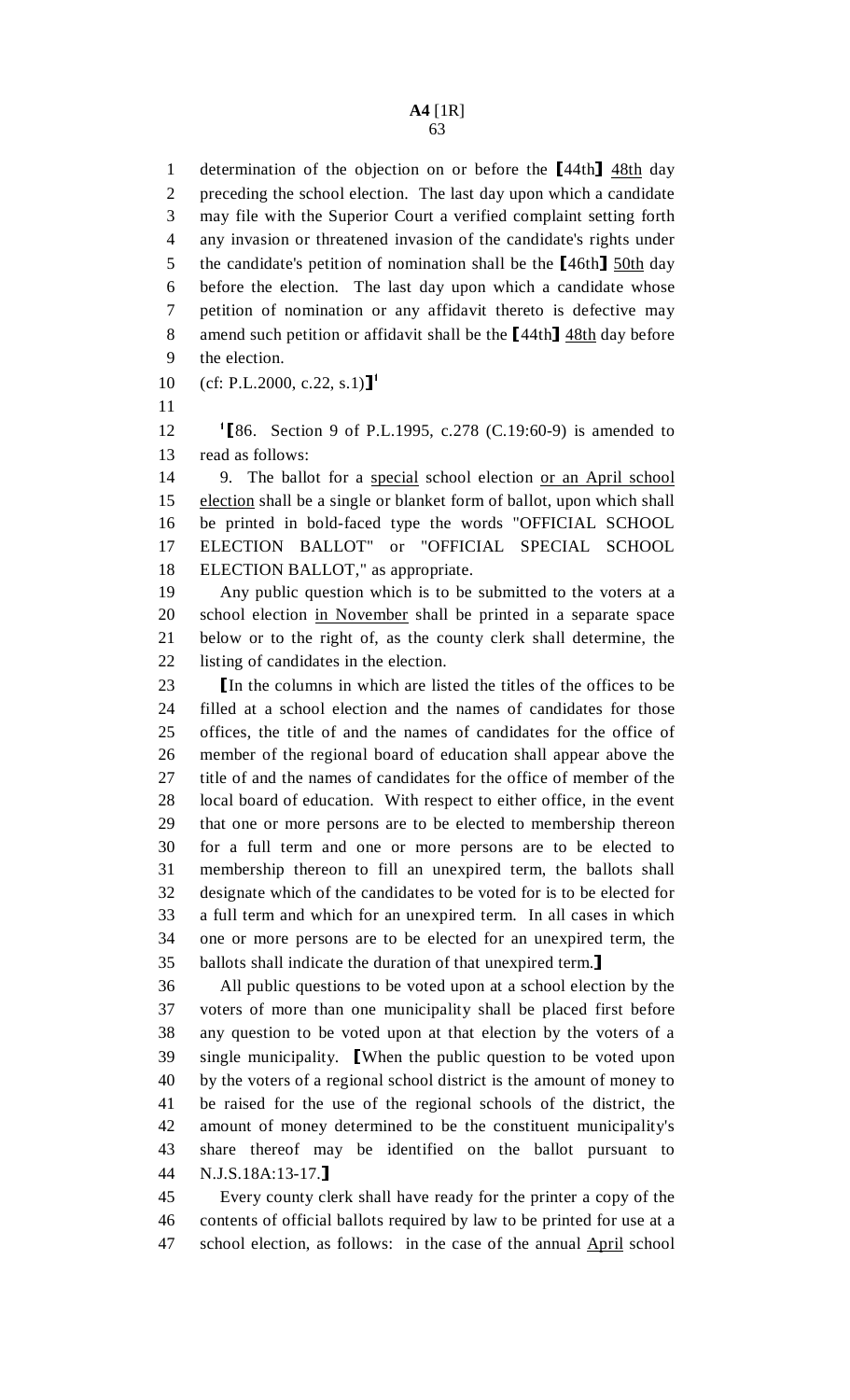1 election, not later than the 17th day preceding that election; and in 2 the case of any special school election, not later than two business 3 days following receipt by the clerk of official notice of the complete 4 content of the ballot to be voted upon at that election.

5 The ballots for a school election to be held simultaneously with 6 the general election shall be in accordance with the provisions of

7 chapter 14 of Title 19 of the Revised Statutes.

8 The names of the candidates for the office of member of the local 9 board of education shall appear on the ballot separately from the 10 names of candidates for other offices.

11 (cf: P.L.2001, c.26, s.2)]<sup>1</sup>

12

13  $\text{I\&87.}$  Section 11 of P.L.1995, c.278 (C.19:60-11) is amended to read as follows: read as follows:

15 11. The district board of election shall, for any special school 16 election, utilize a poll list instead of the signature copy register. 17 The poll list shall be arranged in a column or columns appropriately 18 headed so as to indicate the election, the date thereof, and the 19 school district and election district in which the same is used, in 20 such a manner that each voter voting in the polling place at the 21 election may sign the voter's name and state the voter's address 22 therein and the number of the voter's official ballot may be 23 indicated opposite the signature. The district board shall compare 24 the signature in the poll lists with that in the signature copy 25 registers before accepting the ballot.

26 If one polling place is designated for two or more election 27 districts pursuant to subsection b. of section 3 of P.L.1995, c.278 28 (C.19:60-3), the provisions of this section shall apply to the 29 members of the district boards of election designated to serve as the 30 election officers at the polling place for those election districts. The 31 signature copy registers for those election districts shall be provided 32 to those election officers.

33 (cf: P.L.1996, c.3, s.2)]<sup>1</sup>

34

1  $\left[ 88. \right]$  Section 12 of P.L.1995, c.278 (C.19:60-12) is amended to read as follows: read as follows:

37 12. All costs, charges and expenses, including the compensation 38 of the members of the district boards and the compensation and 39 expenses of the county board of elections, the county 40 superintendent of elections, the clerk of the county, and the 41 municipal clerks for any school election held at a time other than 42 the time of the general election shall be paid by the board of 43 education of the school district. All costs, charges and expenses 44 submitted to the board of education for payment shall be itemized 45 and shall include the separate identification of costs to prepare, 46 print and distribute sample ballots. Amounts expended by a county 47 or a municipality in the conduct of school elections for which the 48 board of education shall make payment shall be considered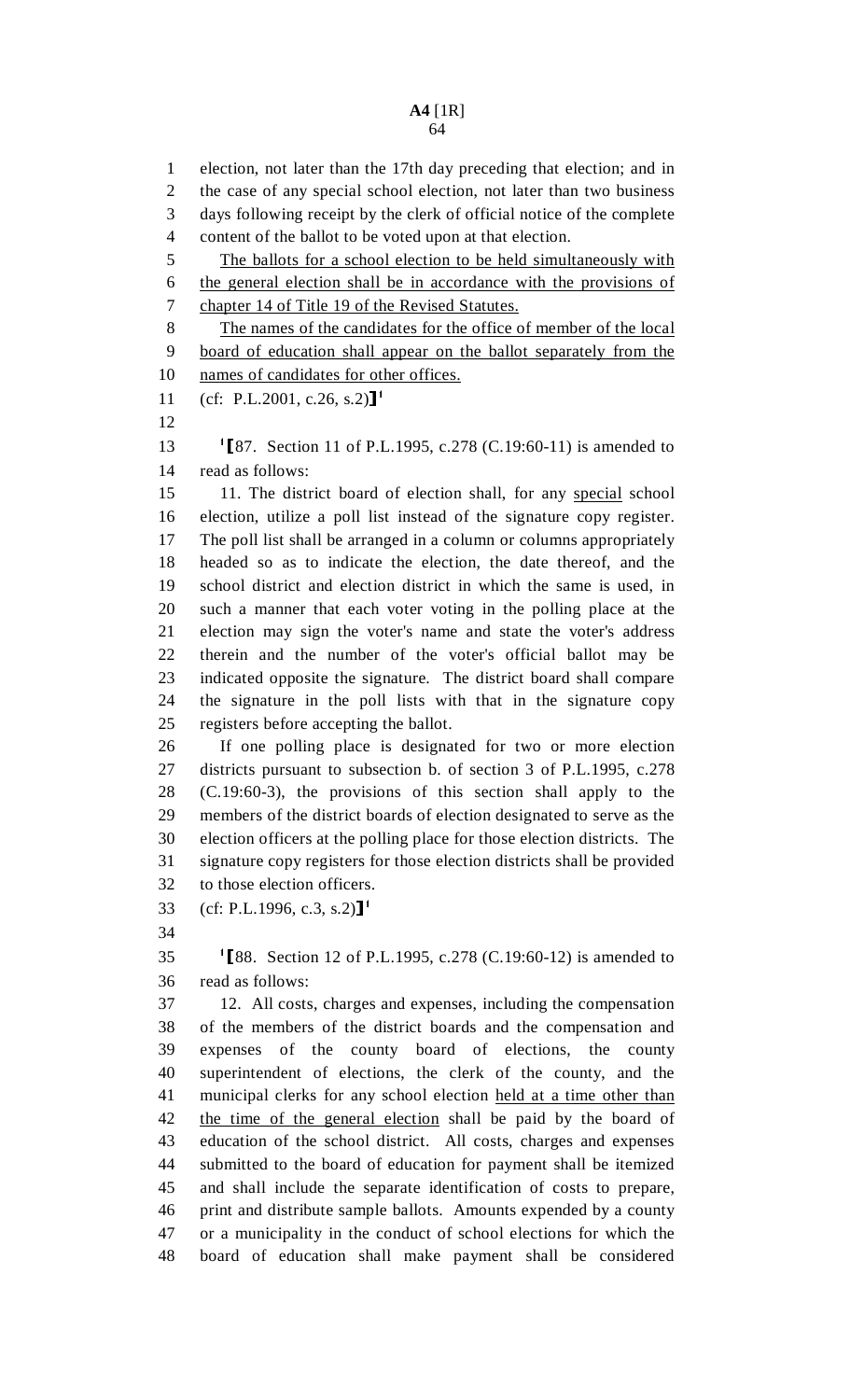1 mandated expenditures exempt from the limitations on the county 2 tax levy and from the limitations on final municipal appropriations 3 imposed pursuant to P.L.1976, c.68 (C.40A:4-45.1 et seq.), and any 4 costs to the board of education which exceed the amount of the 5 costs to that board for the annual school election immediately 6 preceding the enactment of P.L.1995, c.278 (C.19:60-1 et seq.) shall 7 not be included for the purpose of calculating a school district's 8 maximum permissible net budget pursuant to section 85 of 9 P.L.1990, c.52 (C.18A:7D-28).

10 (cf: P.L.1996, c.3, s.3)]<sup>1</sup>

11

12 <sup>1</sup>[89. Section 4 of P.L.1993, c.102 (C.34:1B-7.23) is amended<br>13 to read as follows: to read as follows:

14 4. a. The authority shall establish and maintain a special 15 nonlapsing revolving fund to be known as the "Public School 16 Facilities Code Compliance Loan Fund," hereinafter the 17 "compliance fund," which shall be credited with: (1) the \$25 million 18 allocated from the Economic Recovery Fund pursuant to paragraph 19 (1) of subsection d. of section 4 of P.L.1992, c.16 (C.34:1B-7:13); 20 (2) any moneys that shall be received by the authority from the 21 repayment of loans made from the compliance fund and interest 22 thereon; and (3) any other moneys which the authority determines 23 to deposit therein.

24 b. The authority may use the moneys in the compliance fund to 25 finance not less than 25%, and not more than 50%, of the total cost 26 of any project, in accordance with the criteria set forth in this 27 section, for the purpose of providing low-interest loans to school 28 districts, to finance the renovation, repair or other alteration of 29 existing school buildings, the construction of new school buildings 30 or the conversion of existing school buildings to other instructional 31 purposes, if such renovation, repair, alteration, construction or 32 conversion is required to bring buildings that, at the time of 33 application, do not meet State health and safety code requirements, 34 into compliance with those requirements.

35 c. Upon application by a school district for a low-interest loan, 36 the commissioner is authorized and empowered to determine 37 whether the renovations, repairs, alterations, conversion or 38 construction are necessary to meet State health and safety code 39 requirements. If the commissioner determines that such work is 40 necessary, the commissioner shall certify that the school district is 41 eligible for a low-interest loan pursuant to this section to finance the 42 renovation, repair, alteration, conversion or construction described 43 in the application.

44 d. (1) Upon certification, the commissioner shall waive the 45 holding of a referendum or the requirement for approval by a board 46 of school estimate pursuant to subsection (d) of N.J.S.18A:20-4.2 or 47 N.J.S.18A:24-5 et seq., as the case may be, or the requirement for 48 approval of the project by a capital projects control board pursuant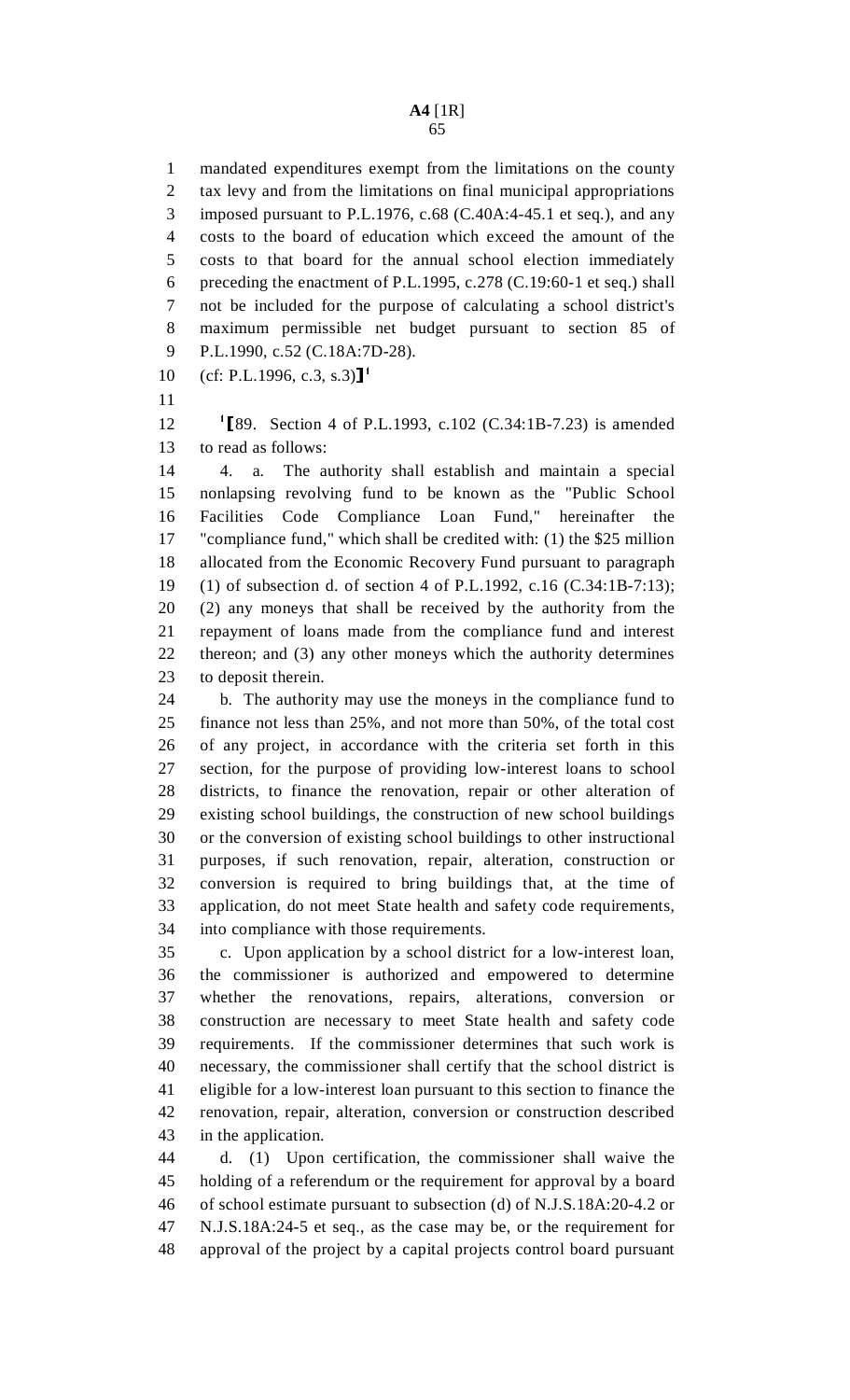1 to P.L.1991, c.139 (C.18A:7A-46.1 et seq.), as appropriate, and the 2 school district may, upon receiving the certification and waiver, 3 apply to the authority for a loan pursuant to this section. The terms 4 of the loan and the repayment schedule shall be established by the 5 authority. The repayments to the authority by the school districts 6 shall be treated as net debt service by the school districts for school 7 aid purposes. In addition to the amount of taxes determined by the<br>8 legal voters of the district at the annual school election, the<sup>1</sup> The 8 legal voters of the district at the annual school election, the The secretary of the board of education shall certify the amount required secretary of the board of education shall certify the amount required 10 for the repayment of the interest and principal of the loan in the 11 same manner required for interest and debt redemption charges 12 pursuant to N.J.S.18A:22-33, and the amount so certified shall be 13 included in the taxes assessed, levied and collected in the 14 municipality or municipalities comprising the school district for 15 such purposes.

16 (2) All repayments, and interest thereon, shall be deposited by 17 the authority in the compliance fund, for use in the manner provided 18 for in this section, except insofar as the authority may direct that 19 such amounts be deposited in the small projects fund established 20 pursuant to section 7 of P.L.1993, c.102 (C.34:1B-7.25).

21 (3) Notwithstanding any provision of this section to the 22 contrary, on and after the effective date of P.L.1996, c.48 (C.34:1B-23 7.23a et al.), any loan repayments and interest thereon on deposit or 24 deposited into the compliance fund shall be paid by the authority to 25 the State Treasurer for deposit into the General Fund of the State, 26 provided that the payment does not violate any existing agreement 27 of the authority with bondholders.

28 e. The authority, in consultation with the commissioner shall, in 29 determining whether to grant approval of any loan application 30 pursuant to this section, take into consideration the severity of the 31 need for the particular project, the ability of the school district to 32 begin and complete the project in an expeditious manner, the ability 33 of the school district to proceed with the funding of the balance of 34 the funds for the project, and the extent to which the approval of the 35 project contributes to the equable distribution of moneys in the 36 compliance fund.

37 f. The balance of the moneys needed for a project for which an 38 application for a loan is made pursuant to this section may be 39 funded by the school district by: (1) the issuance of bonds, or other 40 borrowing, excluding lease-purchase agreements, pursuant to the 41 provisions of subsection (d) of N.J.S.18A:20-4.2, N.J.S.18A:24-5 et 42 seq., or P.L.1991, c.139 (C.18A:7A-46.1 et seq.), as appropriate; 43 except that the commissioner shall waive the holding of a 44 referendum or the requirement for approval by a board of school 45 estimate pursuant to subsection (d) of N.J.S.18A:20-4.2, or 46 N.J.S.18A:24-5 et seq., as the case may be, or the requirement for 47 approval of the project by a capital projects control board pursuant 48 to P.L.1991, c.139 (C.18A:7A-46.1 et seq.), as appropriate; (2)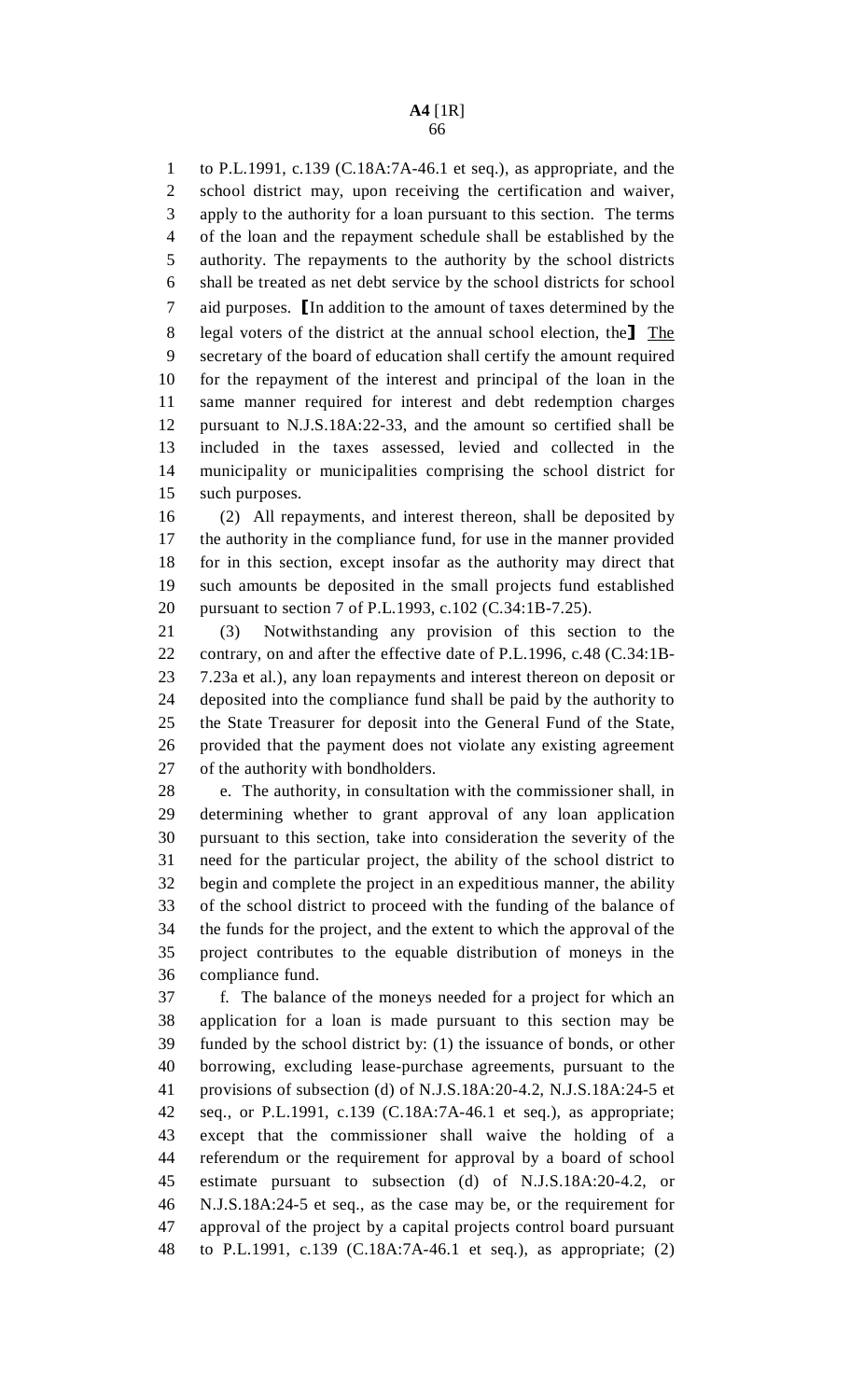1 borrowing from the "Public Schools Small Projects Loan Assistance 2 Fund" established pursuant to section 7 of P.L.1993, c.102 3 (C.34:1B-7.25), if the total cost of the project does not exceed 4 \$5,000,000, and in any such case the commissioner shall waive the 5 holding of a referendum or the requirement for approval by a board 6 of school estimate pursuant to subsection (d) of N.J.S.18A:20-4.2 or 7 N.J.S.18A:24-5 et seq., as the case may be, or approval of the 8 project by a capital projects control board pursuant to P.L.1991, 9 c.139 (C.18A:7A-46.1 et seq.), as appropriate; (3) moneys of the 10 school district not necessary for the completion of any other 11 specific projects; and (4) any other lawful source; except that no 12 project funded or approved to be funded by school district bonds 13 authorized, pursuant to law, prior to December 31, 1992 shall be 14 funded pursuant to P.L.1993, c.102 (C.34:1B-7.20 et al.).

15 g. Any school district shall be eligible to receive additional 16 loans pursuant to this section even if the district has received a 17 previous loan; provided that those additional loans are in 18 conformity with the selection criteria established pursuant to this 19 section.

20 h. Net earnings received from the investment or deposit of 21 moneys in the compliance fund by the authority shall be redeposited 22 in the fund for use for the purposes of this section.

23 (cf: P.L.1996, c.48, s.1)]<sup>1</sup>

24

25  $\text{I}$ [90. Section 5 of P.L.1993, c.102 (C.34:1B-7.24) is amended 26 to read as follows: to read as follows:

27 5. a. The authority shall establish and maintain a special 28 nonlapsing revolving fund to be known as the "Public School 29 Facilities Loan Assistance Fund," hereinafter the "facilities fund," 30 which shall be credited with: (1) not less than \$105,000,000 from 31 the amount of capital funding appropriated for school facilities 32 pursuant to the annual appropriations act for the State fiscal year 33 ending June 30, 1994, P.L.1993, c.155; (2) the \$20,000,000 34 allocated from the Economic Recovery Fund pursuant to paragraph 35 (2) of subsection d. of section 4 of P.L.1992, c.16 (C.34:1B-7.13); 36 (3) any moneys that shall be received by the authority from the 37 repayment of loans made from the facilities fund and interest 38 thereon; and (4) any other moneys which the authority determines 39 to deposit therein.

40 b. The authority may use the moneys in the facilities fund to 41 provide for low interest loans to finance not less than 25%, and not 42 more than 50%, of the total cost of any project, in accordance with 43 the criteria set forth in this section, for the purpose of renovation, 44 repair or other alteration of existing school buildings, for 45 construction of new school buildings or for the conversion of 46 existing school buildings to other instructional purposes, whether or 47 not that renovation, repair, alteration, construction or conversion is 48 required to bring buildings that, at the time of application do not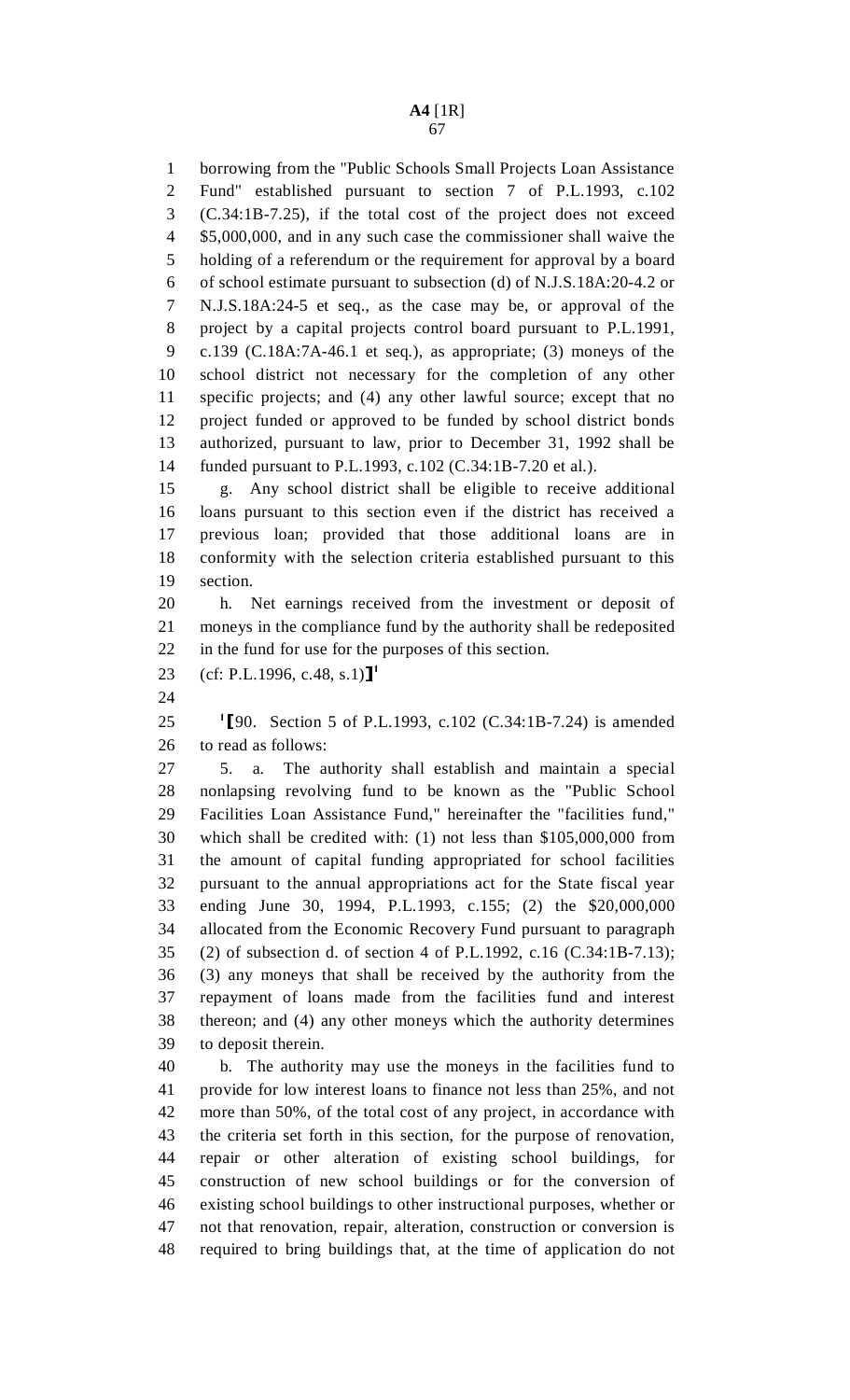1 meet State health and safety code requirements, into compliance 2 with those requirements.

3 c. Upon application by any school district to the authority for a 4 loan to be made pursuant to subsection b. of this section, the 5 authority shall, in consultation with the commissioner, determine 6 whether to grant approval for the loan based upon the appropriate 7 authorization for the loan pursuant to subsection (d) of 8 N.J.S.18A:20-4.2, or the project pursuant to P.L.1991, c.139 9 (C.18A:7A-46.1 et seq.), as the case may be, the relationship of the 10 project to the enhancement of the school's academic programs, the 11 ability of the school district to begin and complete the project in an 12 expeditious manner, the ability of the school district to proceed with 13 the funding of the balance of the moneys needed for the project, and 14 the extent to which approval of the project would contribute to the 15 equable distribution of moneys in the facilities fund.

16 d. The balance of the moneys needed for a project for which an 17 application for a loan is made pursuant to subsection b. of this 18 section may be funded by the school district by: (1) the issuance of 19 bonds, or other borrowing, excluding lease-purchase agreements, 20 pursuant to the provisions of subsection (d) of N.J.S.18A:20-4.2, 21 N.J.S.18A:24-5 et seq., or P.L.1991, c.139 (C.18A:7A-46.1 et seq.) 22 as appropriate; (2) if the borrowing of money or the issuance of 23 bonds is authorized pursuant to subsection (d) of N.J.S.18A:20-4.2 24 or N.J.S.18A:24-5 et seq., as the case may be, or if the project is 25 approved pursuant to P.L.1991, c.139 (C.18A:7A-46.1 et seq.), as 26 appropriate, borrowing from the "Public Schools Small Projects 27 Loan Assistance Fund" established pursuant to section 7 of 28 P.L.1993, c.102 (C. 34:1B-7.25), if the total cost of the project does 29 not exceed \$5,000,000; (3) moneys of the school district not 30 necessary for the completion of any other specific projects; and (4) 31 any other lawful source; except that no project funded or approved 32 to be funded by school district bonds authorized, pursuant to law, 33 prior to December 31, 1992 shall be funded pursuant to P.L.1993, 34 c.102 (C.34:1B-7.20 et al.).

35 e. (1) The authority shall establish the terms of the loan which 36 shall include, but not be limited to, the rate of interest, a schedule 37 for drawing down loan funds, and a repayment schedule. The 38 repayments shall be treated by the school district as net debt service 39 for school aid purposes. In addition to the amount of taxes 40 determined by the legal voters of the district at the annual school determined by the legal voters of the district at the annual school 41 election, the The secretary of the board of education shall certify<br>42 the amount required for the repayment of the interest and principal the amount required for the repayment of the interest and principal 43 of the loan in the same manner required for interest and debt 44 redemption charges pursuant to N.J.S.18A:22-33, and the amount so 45 certified shall be included in the taxes assessed, levied and collected 46 in the municipality or municipalities comprising the school district 47 for such purposes.

48 (2) All repayments, and interest thereon, shall be deposited by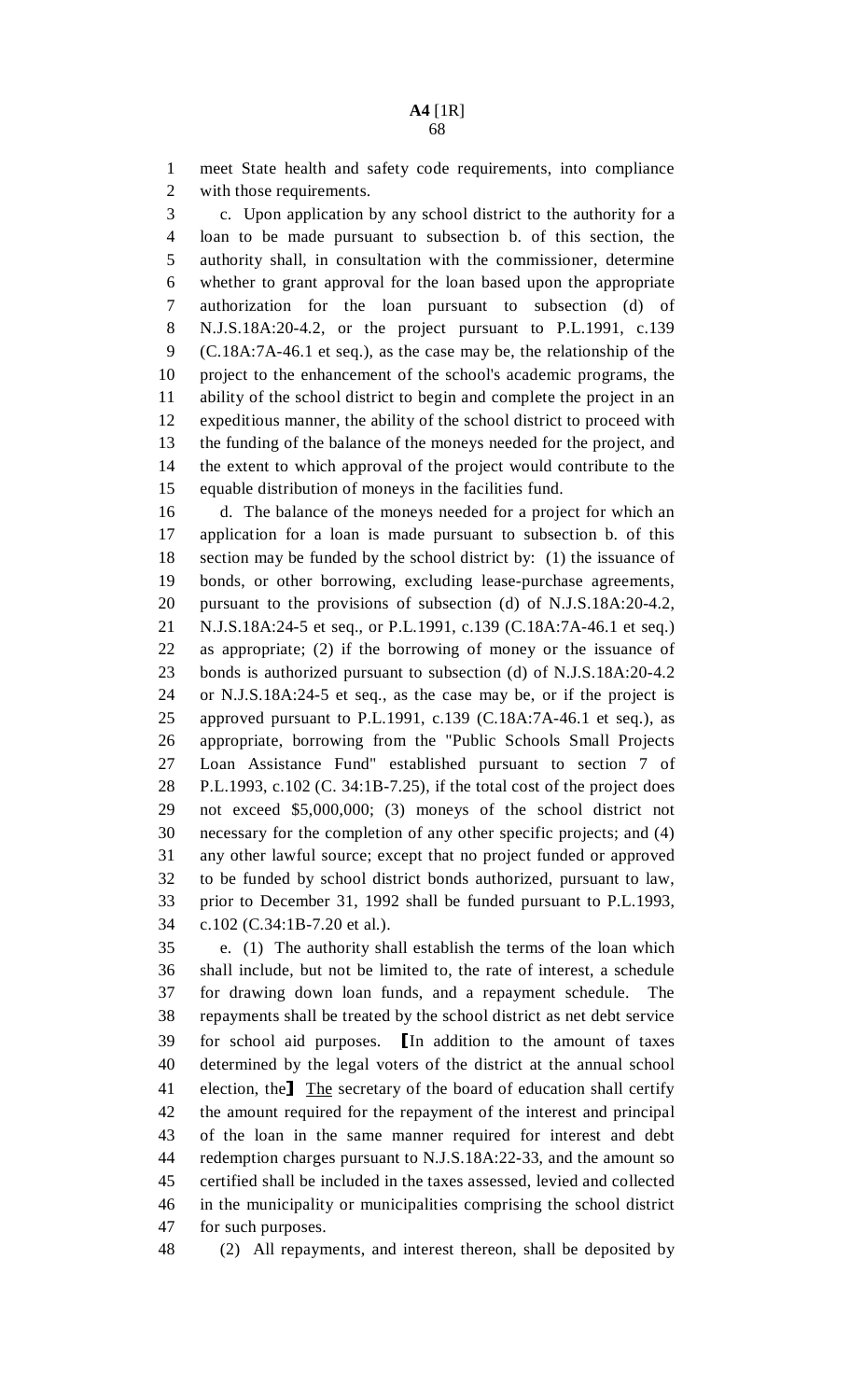1 the authority in the facilities fund for use in the manner provided 2 for in this section, except insofar as the authority may direct that 3 such amounts be deposited in the small projects fund established 4 pursuant to section 7 of P.L.1993, c.102 (C.34:1B-7.25).

5 (3) Notwithstanding any provision of this section to the 6 contrary, on and after the effective date of P.L.1996, c.48 7 (C.34:1B-7.23a et al.), any loan repayments and interest thereon on 8 deposit or deposited into the facilities fund shall be paid by the 9 authority to the State Treasurer for deposit into the General Fund of 10 the State, provided that the payment shall not violate any existing 11 agreement of the authority with bondholders.

12 f. Net earnings received from the investment or deposit of 13 moneys in the facilities fund by the authority shall be redeposited in 14 the fund for use for the purposes of this section.

15 (cf: P.L.1996, c.48, s.2)]<sup>1</sup>

16

17 <sup>1</sup>[91. Section 7 of P.L.1993, c.102 (C.34:1B-7.25) is amended 18 to read as follows: to read as follows:

19 7. a. The New Jersey Economic Development Authority is 20 authorized to issue bonds, in an aggregate amount not exceeding 21 \$100,000,000, the proceeds from which shall be used to provide 22 matching funds to assist in the financing of school district projects 23 in accordance with the provisions of this section. The bonds so 24 issued shall be secured by the repayment by school districts of loans 25 made pursuant to this 1993 amendatory and supplementary act, or, 26 in the case of default on any such loan repayment, by the school 27 facilities financing bond reserve established pursuant to section 6 of 28 this 1993 amendatory and supplementary act.

29 b. The authority shall establish and maintain a special 30 nonlapsing revolving fund to be known as the "Public Schools 31 Small Projects Loan Assistance Fund," hereinafter the "small 32 projects fund," which shall be credited with: (1) the proceeds of the 33 sale of bonds pursuant to subsection a. of this section; (2) any 34 moneys that shall be received by the authority from the repayment 35 of loans made from the small projects fund and interest thereon; and 36 (3) any other moneys which the authority determines to deposit 37 therein.

38 c. The authority shall use the monies in the small projects fund 39 exclusively for: (1) matching funds to provide market rate loans to 40 school districts to finance an amount up to the remaining balance of 41 the cost of a project approved for funding from the compliance fund 42 pursuant to section 4 of this 1993 amendatory and supplementary 43 act or from the facilities fund pursuant to section 5 of this 1993 44 amendatory and supplementary act, whether or not the project is 45 required to bring the buildings that, at the time of application do not 46 meet State health and safety code requirements, into compliance 47 with those requirements; provided that the total cost of the project, 48 including moneys received from the compliance fund or the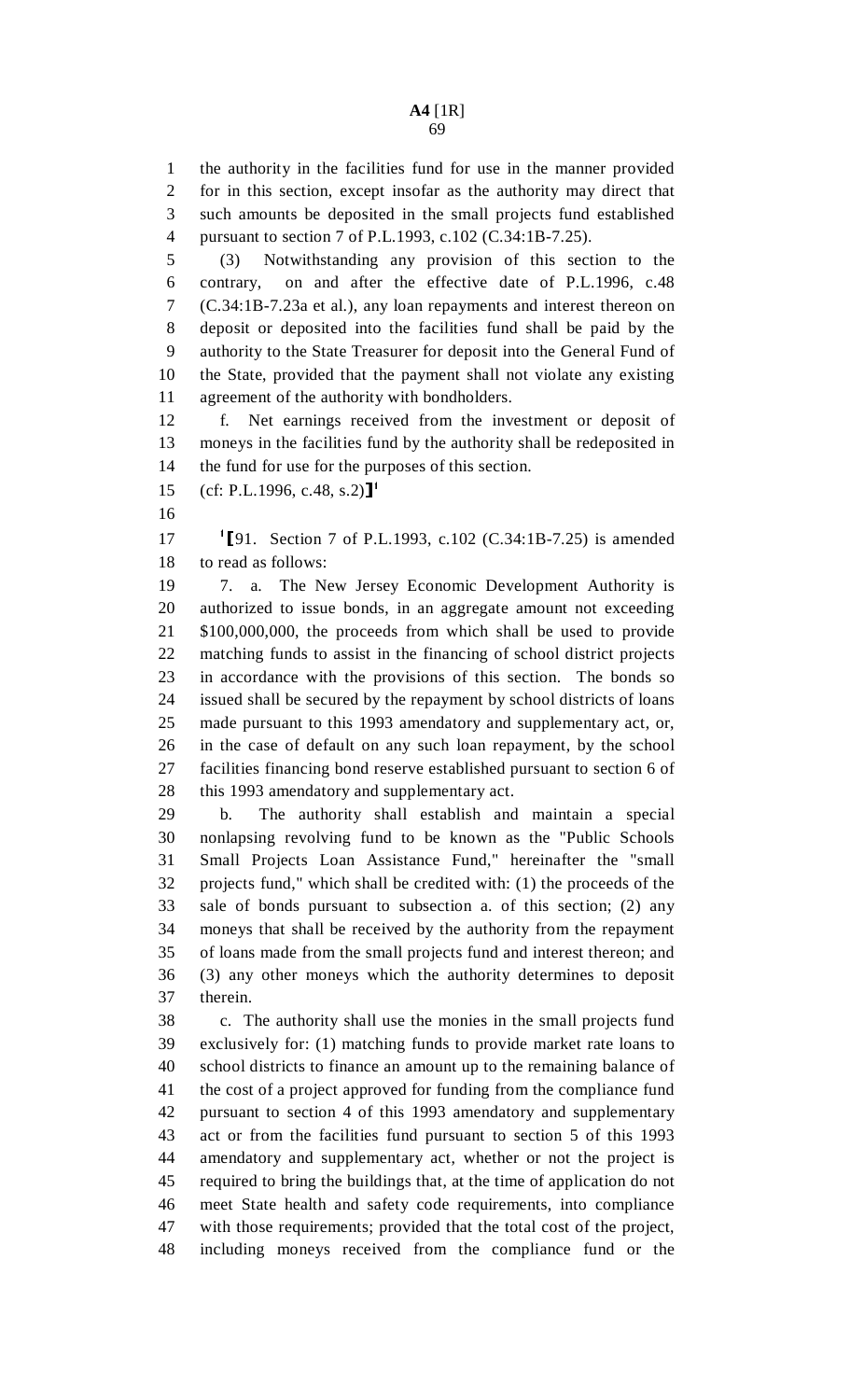1 facilities fund, does not exceed \$5,000,000; and (2) payment of any 2 principal, interest, premium and expenses incurred in connection 3 with the bonds issued pursuant to subsection a. of this section.

4 d. (1) The authority shall establish the terms of the market rate 5 loans which shall include, but not be limited to, the actual rate of 6 interest, a schedule for drawing down loan funds, and the repayment 7 schedule for the loans. The repayments shall be treated by the 8 school district as net debt service for school aid purposes. In addition to the amount of taxes determined by the legal voters of the addition to the amount of taxes determined by the legal voters of the 10 district at the annual school election, the The secretary of the 11 board of education shall certify the amount required for the board of education shall certify the amount required for the 12 repayment of the interest and principal of the loan in the same 13 manner required for interest and debt redemption charges pursuant 14 to N.J.S.18A:22-33, and the amount so certified shall be included in 15 the taxes assessed, levied and collected in the municipality or 16 municipalities comprising the school district for such purposes.

17 (2) All repayments, and interest thereon, shall be deposited by 18 the authority in the small projects fund for use in the manner 19 provided for in this section.

20 e. Net earnings received from the investment or deposit of 21 monies in the small projects fund by the authority shall be 22 redeposited in the fund for use for the purposes of this section.

23 (cf: P.L.1993, c.102, s.7)]<sup>1</sup>

24

25  $\text{I}$  [92. R.S.54:4-45 is amended to read as follows:<br>26  $\text{54:4-45}$ . The clerk or other proper officer of each

54:4-45. The clerk or other proper officer of each Type II school 27 district [in which the annual appropriations for school purposes to 28 be raised by taxation, are voted by the inhabitants of the school be raised by taxation, are voted by the inhabitants of the school 29 district, having no board of school estimate shall, on or before<br>30 May 19 in each year, transmit to the county board of taxation a May 19 in each year, transmit to the county board of taxation a 31 certified statement of the amount of moneys appropriated for school 32 purposes, which shall include interest to be paid, principal 33 payments of indebtedness, and sinking fund requirements for the 34 school year for which such appropriations are made, to be raised by 35 taxation in the school district.

- 36 (cf: P.L.1995, c.94, s.3)]<sup>1</sup>
- 37

1  $\left[93\right]$ . (New section) An elected member of a board of education appointed to serve education, or a member of a board of education appointed to serve 40 the unexpired term of an elected member, or an appointed member 41 of a board of education other than a member in a district in a city of 42 the first class, who is holding office on the effective date of this act 43 shall continue in office until the day in January next following the 44 year in which his term was originally set to expire when his 45 successor takes office. $J^1$ 

46

 $11$ <sup>1</sup>[94. The following sections of law are repealed: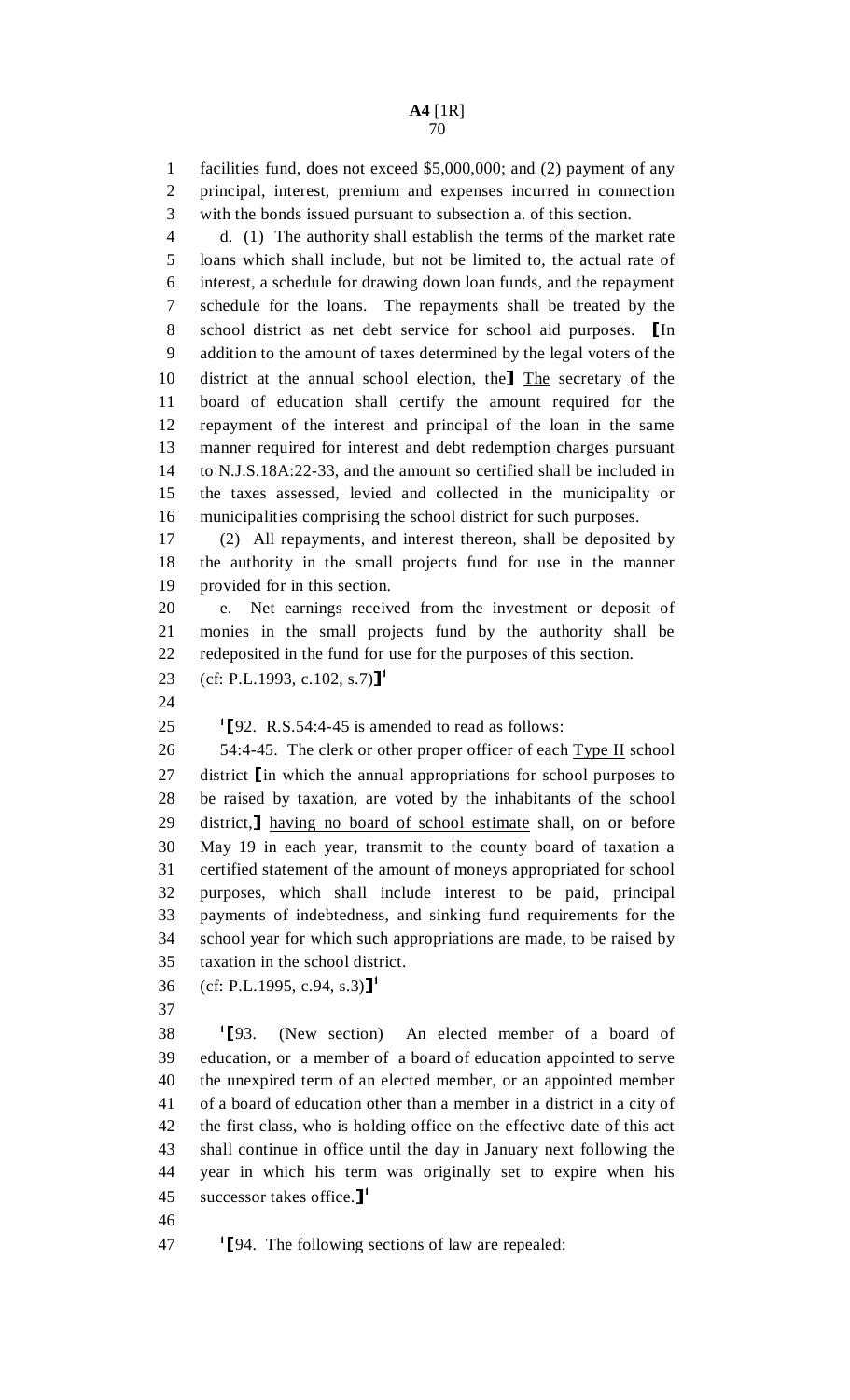1 N.J.S.18A:13-19;

2 N.J.S.18A:22-37;

3 N.J.S.18A:22-38.<sup>1</sup>

4

1 1 5  $\frac{1}{2}$  1 1 through 94 of P.L., c. (pending before the Legislature as this bill) shall take effect on January 1 next 6 the Legislature as this bill) shall take effect on January 1 next 7 following the date of enactment of P.L. , c. (pending before the 8 Legislature as this bill); provided, however that transition of the 9 annual school election for the purposes of electing members of the 10 board of education from the third Tuesday in April to the first 11 Tuesday after the first Monday in November pursuant to section 82 12 of this Article (amending section 1 of P.L.1995, c.278 (C.19:60-1)), shall be in accordance with the following schedule: 13 14

| <b>SCHOOL</b> | <b>OLD</b>      | <b>NEW</b>      | <b>LENGTH OF</b>       |
|---------------|-----------------|-----------------|------------------------|
| <b>BOARD</b>  | <b>ELECTION</b> | <b>ELECTION</b> | <b>AFFECTED</b>        |
| <b>MEMBER</b> | <b>DATE</b>     | <b>DATE</b>     | <b>TERM</b>            |
| <b>TERM</b>   |                 |                 |                        |
| <b>ENDING</b> |                 |                 |                        |
| April 2007    | April 2007      | April 2007      | April<br>2007          |
|               |                 |                 | January 2011           |
|               |                 |                 | (extended              |
|               |                 |                 | transitional           |
|               |                 |                 | term)                  |
| April 2008    | April 2008      | November        | April<br>2005          |
|               |                 | 2008            | January 2009           |
|               |                 |                 | (extended              |
|               |                 |                 | transitional           |
|               |                 |                 | term)                  |
| April 2009    | April 2009      | November        | April<br>2006          |
|               |                 | 2009            | January 2010           |
|               |                 |                 | (extended              |
|               |                 |                 | transitional term)     |
| January       | N/A             | November        | January 2011           |
| 2011          |                 | 2010            | January 2014           |
|               |                 |                 | (normal)<br>$3$ -year  |
|               |                 |                 | $term)$ ] <sup>1</sup> |

15

16 <sup>1</sup>[ARTICLE 5. EXECUTIVE COUNTY SUPERINTENDENTS

17

96.]  $\frac{42.1}{18}$  N.J.S.18A:7-1 is amended to read as follows:<br>19 18A:7-1. a. The [commissioner] Governor, u

19 18A:7-1. <u>a.</u> The **[**commissioner] <u>Governor, upon the</u><br>20 recommendation of the commissioner and with the advice and recommendation of the commissioner and with the advice and 21 consent of the Senate, shall appoint for each county, [with the 22 approval of the state board,] a suitable person, who holds an 22 approval of the state board, a suitable person, who holds an appropriate certificate issued pursuant to this title and who has been appropriate certificate issued pursuant to this title and who has been 24 a resident of the [state] State for at least three years immediately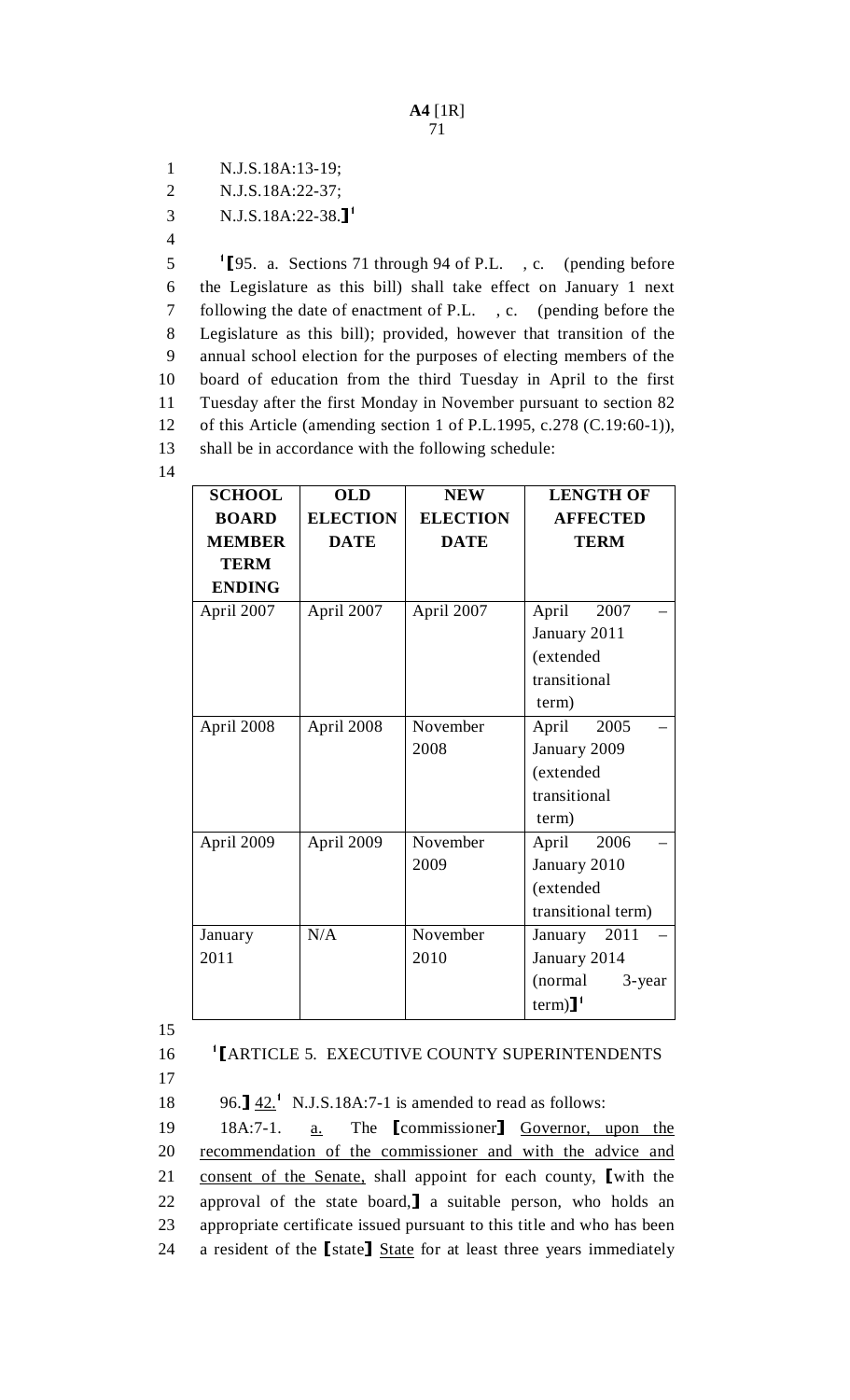## **A4** [1R]

72

1 preceding [his] the appointment, to be the executive county<br>2 superintendent of schools, who shall serve, unless sooner removed superintendent of schools, who shall serve, unless sooner removed 3 pursuant to law, for a term of three years [and thereafter until his<br>4 successor is appointed and shall qualify]. The superintendent may 4 successor is appointed and shall qualify. The superintendent may<br>5 be re-appointed by the Governor on the basis of a satisfactory be re-appointed by the Governor on the basis of a satisfactory 6 performance assessment required pursuant to subsection b. of this 7 section. A person who is serving as a county superintendent of 8 schools on the effective date of Article 5 of P.L., c. (C.) 9 (pending before the Legislature as this bill), shall be eligible for 10 appointment as the executive county superintendent of schools. The 11 executive county superintendent of schools shall report to the 12 Commissioner of Education or to a person designated by the 13 commissioner. 14 b. An executive county superintendent shall be subject to at least 15 one performance assessment during the three-year term. The 16 performance of the superintendent shall be assessed by the 17 Commissioner of Education based on the ability of the 18 superintendent to monitor and promote administrative and 19 operational efficiencies and cost savings within the school districts 20 located in the county, while enhancing the effectiveness of the 21 districts in providing a thorough and efficient system of education, 22 and on their monitoring of the school districts in the five key 23 components of school district effectiveness under the New Jersey 24 Quality Single Accountability Continuum: instruction and program; 25 personnel; fiscal management; operations; and governance. In 26 establishing the standards for assessing the performance of the 27 superintendent in facilitating administrative efficiencies, the 28 commissioner shall include such factors as administrator-to-teacher 29 ratios, administrator-to-student ratios, per-pupil administrative 30 expenditures, and improved student educational outcomes. 31 (cf: N.J.S.18A:7-1) 32  $1$ [97.]  $43.1$  N.J.S.18A:7-2 is amended to read as follows: 34 18A:7-2. The commissioner may designate any one of his 35 assistant commissioners or [, with the approval of the State board,]<br>36 another suitable person to exercise the powers and perform the another suitable person to exercise the powers and perform the 37 duties of the executive county superintendent without additional 38 compensation: 39 a. During any period when [a] <u>an executive</u> county<br>40 superintendent shall be unable to perform his duties by reason of superintendent shall be unable to perform his duties by reason of 41 illness, physical disability or for any other cause; and 42 b. During any period when the office of executive county 43 superintendent shall be vacant in any county by reason of the death 44 or resignation of the incumbent or for any other cause. 45 (cf: P.L.1971, c.432, s.1) 46 47  $[98.]\,\underline{44.}^1$  N.J.S.18A:7-3 is amended to read as follows: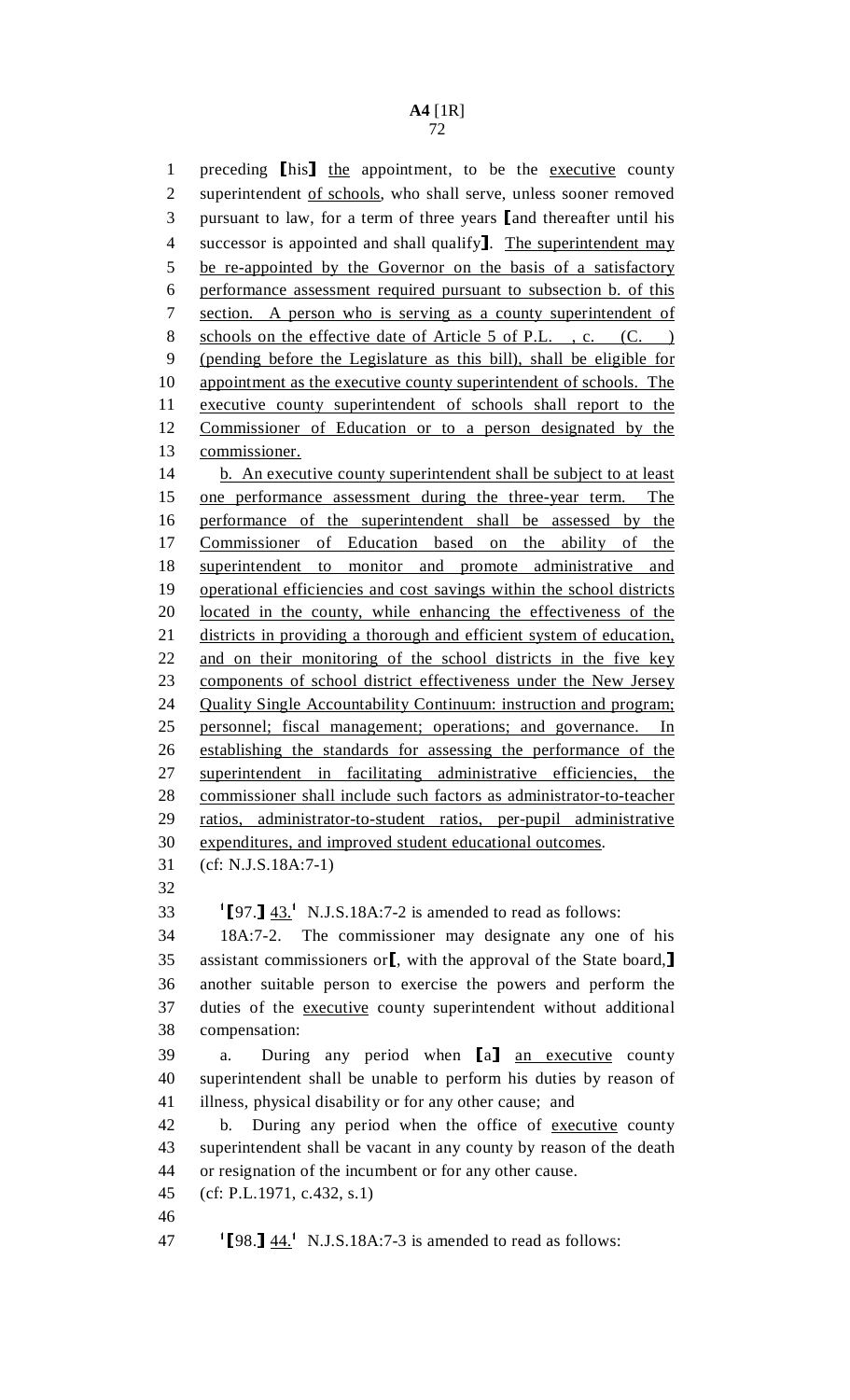1 18A:7-3. [A] <u>An executive</u> county superintendent of schools<br>2 shall receive such salary as shall be approved by the commissioner shall receive such salary as shall be approved by the commissioner 3 and [the president of the civil service commission subject to availability of funds] shall receive a salary which is not greater than 4 availability of funds] shall receive a salary which is not greater than<br>5 the salary of a cabinet-level official of the State. the salary of a cabinet-level official of the State. 6 Each executive county superintendent shall receive, in addition 7 to his salary, the traveling and other expenses incurred by him in 8 conducting his office and performing his official duties, which shall 9 be paid by the county treasurer on the orders of the commissioner, 10 upon his furnishing to the commissioner an itemized statement 11 thereof certified under his oath, together with proper vouchers, and 12 no such order shall be issued until such statement and vouchers are 13 so furnished. 14 (cf: N.J.S.18A:7-3) 15 16  $\text{I}$ [99.]  $\frac{45.1}{10}$  N.J.S. 18A:7-4 is amended to read as follows: 17 18A:7-4. The commissioner shall, subject to appeal to the 18 [state] State board, cause to be withheld the orders for the payment<br>19 of the salary and expenses of any executive county superintendent. of the salary and expenses of any executive county superintendent, 20 who shall fail to perform faithfully all of the duties imposed upon 21 him by this chapter or by the rules of the [state] State board, until<br>22 he shall have performed all of such duties. he shall have performed all of such duties. 23 (cf: N.J.S.18A:7-4) 24 25  $\frac{1}{100}$   $\frac{1}{46}$ , N.J.S.18A:7-5 is amended to read as follows: 26 18A:7-5. Each executive county superintendent shall devote his 27 entire time to the duties of his office, and he shall have general 28 supervision of all of the public schools of the districts of the county 29 except those city school districts in which there shall have been 30 appointed superintendents of schools. 31 (cf: N.J.S.18A:7-5) 32  $101.\overline{)47}$ . N.J.S.18A:7-6 is amended to read as follows: 34 18A:7-6. The executive county superintendent shall maintain an 35 office at a suitable location within the county which shall be open to 36 the public as are other county offices and which shall be supplied 37 to him, and shall be suitably furnished and equipped, by the board 38 of chosen freeholders of the county, and the school records of the 39 county for the use of the county and State Departments of 40 Education, the United States Office of Education and the United 41 States Commissioner of Education shall be kept at such office. 42 (cf: P.L.1968, c.470, s.1) 43 44  $\left[102.\right] \frac{48.1}{25}$  N.J.S.18A:7-7 is amended to read as follows: 45 18A:7-7. The executive county superintendent shall appoint 46 such clerical assistants for his office as he shall deem necessary and 47 fix their compensation within the limits of available appropriations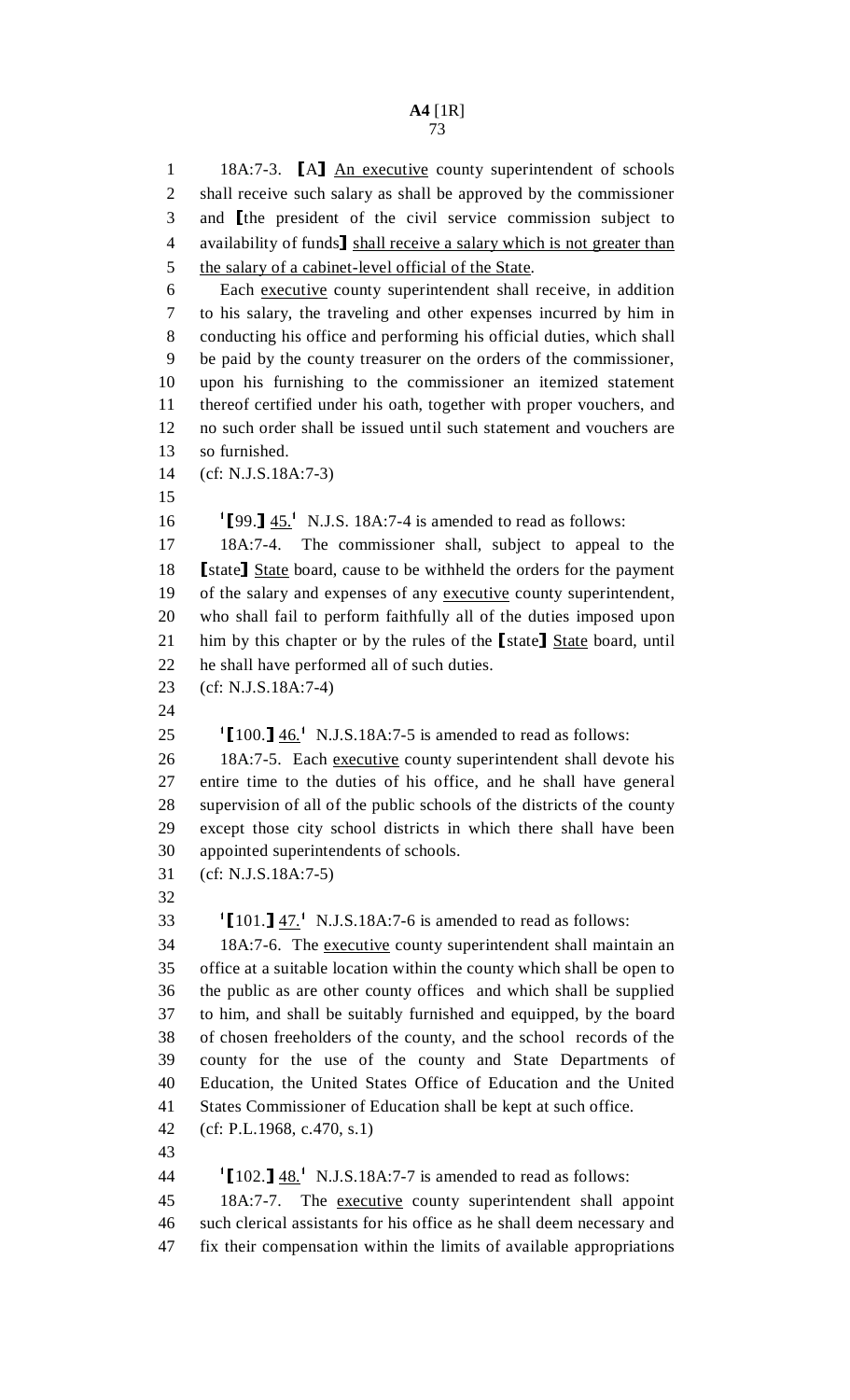74

1 made thereof. In counties governed by Title [11]  $11\text{A}$ , Civil<br>2 Service, of the *Revised* New Jersey Statutes, such appointments 2 Service, of the [Revised] New Jersey Statutes, such appointments<br>3 shall be made and compensation shall be fixed pursuant to the shall be made and compensation shall be fixed pursuant to the 4 provisions thereof, and in all other counties the compensation of 5 such clerical assistants shall be fixed on a basis commensurate with 6 that of other county employees performing similar duties. 7 (cf: N.J.S.18A:7-7) 8  $\frac{1}{2}$   $\left[\frac{103.1 \times 9.1}{2 \times 10^{-11}}\right]$  N.J.S.18A:7-8 is amended to read as follows: 10 18A:7-8. Each executive county superintendent shall: 11 a. Visit and examine from time to time all of the schools under 12 his general supervision and exercise general supervision over them 13 in accordance with the rules prescribed from time to time by the 14 **[state]** <u>State</u> board;<br>15 b. Keep himsel b. Keep himself informed as to the management, methods of 16 instruction and discipline and the courses of study and textbooks in 17 use, the condition of the school libraries, and the condition of the 18 real and personal property, particularly in respect to the 19 construction, heating, ventilation and lighting of school buildings, 20 in the local districts under his general supervision, and make 21 recommendations in connection therewith; 22 c. Advise with and counsel the boards of education of the local 23 districts under his general supervision and of any other district of 24 the county when so requested, in relation to the performance of 25 their duties; 26 d. Promote administrative and operational efficiencies and cost 27 savings within the school districts in the county while ensuring that 28 the districts provide a thorough and efficient system of education; 29 e. Based on standards adopted by the commissioner, recommend 30 to the commissioner, who is hereby granted the authority to 31 effectuate those recommendations, that certain school districts be 32 required to enter arrangements with one or more other school 33 districts or educational services commissions for the consolidation 34 of the district's administrative services; 35 f. Recommend to the commissioner the elimination of laws the 36 executive county superintendent determines to be unnecessary State 37 education mandates, other than the categories of laws set forth in 38 section 3 of P.L.1996, c.24 (C.52:13H-3); 39 g. Have the authority to eliminate districts located in the county 40 that are not operating schools on the effective date of Article  $\lceil 5 \rceil$ <br>41  $\lceil 3^1 \rceil$  of P.L. . c. (C. ) (pending before the Legislature as this bill).  $3<sup>1</sup>$  of P.L. , c. (C. ) (pending before the Legislature as this bill), 42 in accordance with a plan submitted to the commissioner no later 43 than one year following the effective date of Article  $\left[5\right]$   $3^1$  of 44 P.L., c. (C.) (pending before the Legislature as this bill); 45 h. No later than three years following the effective date of 46 Article  $\begin{bmatrix} 5 \end{bmatrix}$  3<sup>1</sup> of P.L., c. (C.) (pending before the 47 Legislature as this bill), recommend to the commissioner a school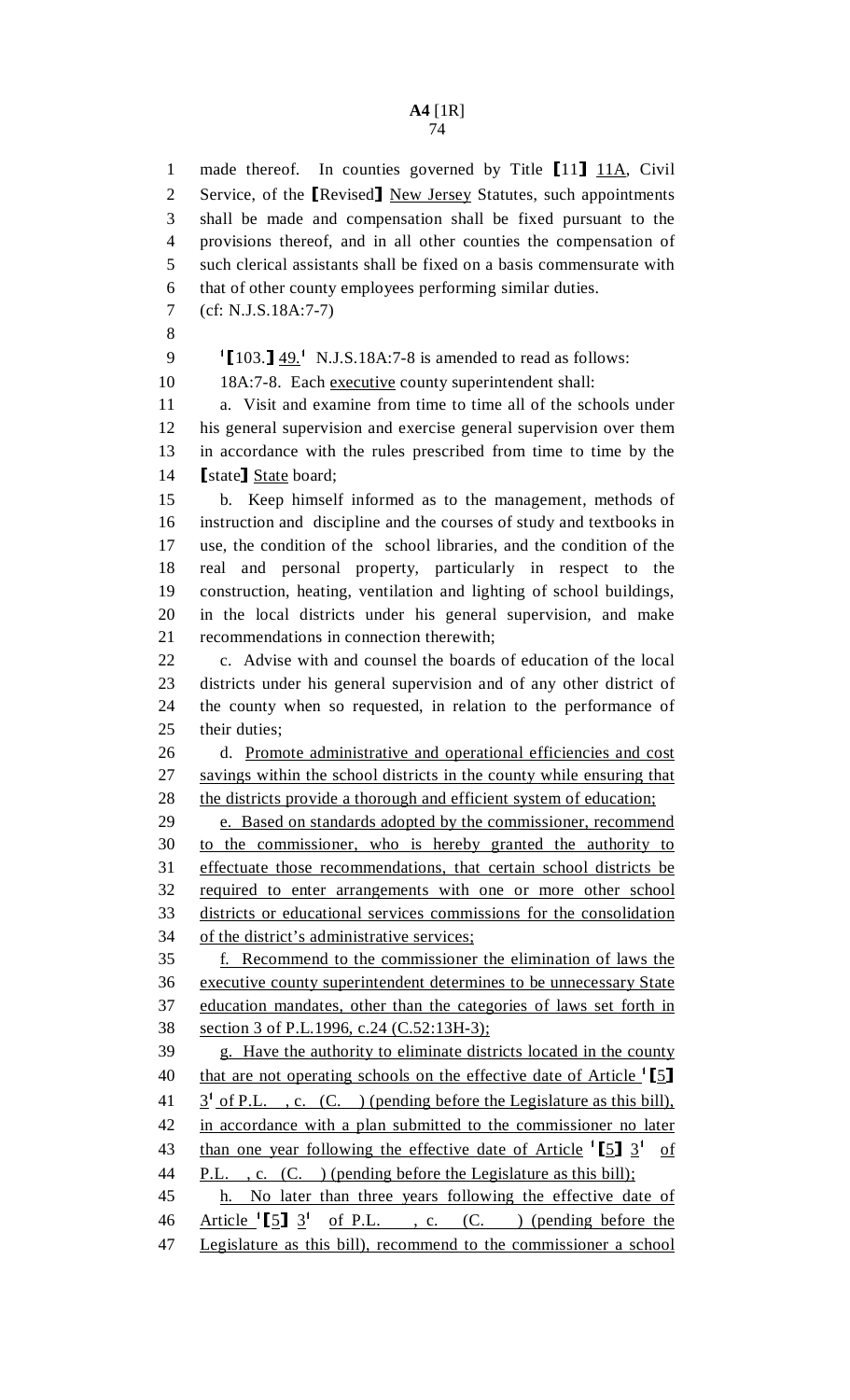1 district consolidation plan to eliminate all districts, other than 2 county-based districts and other than preschool or kindergarten 3 through grade 12 districts in the county, through the establishment 4 or enlargement of regional school districts. After the approval of 5 the plan by the commissioner, the executive county superintendent 6 shall require each board of education covered by a proposal in the 7 plan to conduct a special school election, at a time to be determined 8 by the executive county superintendent, and submit thereat the 9 question whether or not the executive county superintendent's 10 proposal for the regionalization of the school district shall be 11 adopted. The question shall be deemed adopted if it receives a vote 12 in accordance with the provisions of N.J.S.18A:13-5. If the 13 question is adopted by the voters, then the regional district shall be 14 established or enlarged in accordance with chapter 13 of Title 18A 15 of the New Jersey Statutes; 16 i. Promote coordination and regionalization of pupil 17 transportation services through means such as reviewing bus routes 18 and schedules of school districts and nonpublic schools within the 19 county; 20 **j.** Review and approve, according to standards adopted by the 21 commissioner, all employment contracts for superintendents of 22 schools, assistant superintendents of schools, and school business 23 administrators in school districts within the county, prior to the 24 execution of those contracts; 25 k. Request the commissioner to order a forensic audit and to 26 select an auditor for any school district in the county upon the 27 determination by the executive county superintendent, according to 28 standards adopted by the commissioner, that the accounting 29 practices in the district necessitate such an audit; 30 l. Review all school budgets of the school districts within the 31 county, and may, pursuant to section 5 of P.L.1996, c.138 32 (C.18A:7F-5), disapprove a portion of a school district's proposed 33 budget if he determines that the district has not implemented all 34 potential efficiencies in the administrative operations of the district 35 or if he determines that the budget includes excessive non-36 instructional expenses. If the executive county superintendent 37 disapproves a portion of the school district's budget pursuant to this 38 paragraph, the school district shall deduct the disapproved amounts 39 from the budget prior to publication of the budget, and during the 40 budget year the school district shall not transfer funds back into 41 those accounts; 42 m. Permit a district to submit to the voters a separate proposal or 43 proposals for additional funds pursuant to paragraph (9) of 44 subsection d. of section 5 of P.L.1996, c.138 (C.18A:7F-5), only if: 45 (1) the district provides the executive county superintendent with 46 written documentation that the district has made efforts to enter into 47 shared arrangements with other districts, municipalities, counties, 48 and other units of local government for the provision of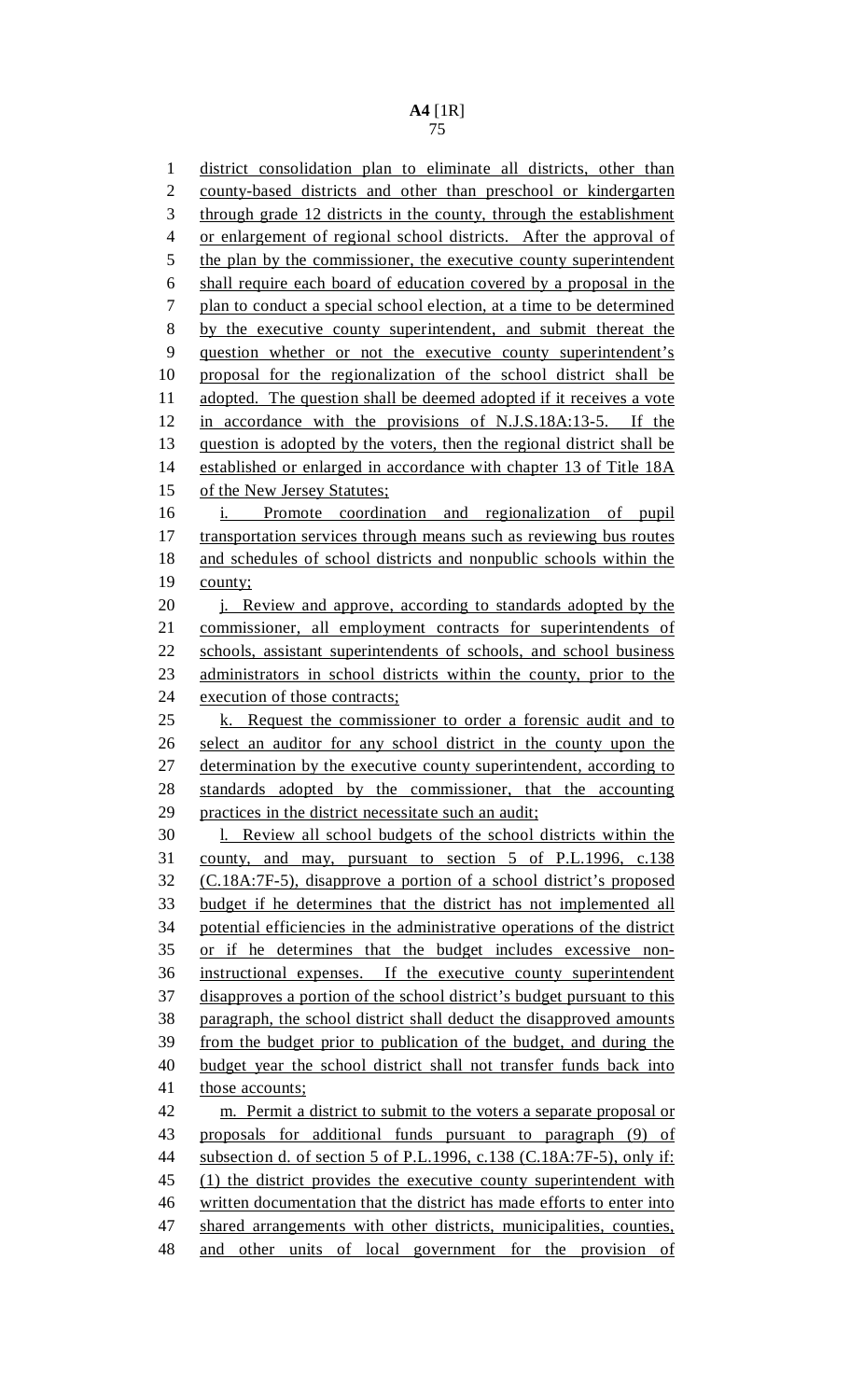1 administrative, business, purchasing, public and nonpublic 2 transportation, and other required school district services; (2) the 3 district certifies and provides written documentation that the district 4 participates in on-going shared arrangements; or (3) the district 5 certifies and provides written documentation that entering such 6 shared arrangements would not result in cost savings or would 7 result in additional expenses for the district; 8 n. Promote cooperative purchasing within the county of 9 textbooks and other instructional materials; 10 o. Coordinate with the Department of Education to maintain a 11 real time Statewide and district-wide database that tracks the types 12 and capacity of special education programs being implemented by 13 each district and the number of students enrolled in each program to 14 identify program availability and needs; 15 p. Coordinate with the Department of Education to maintain a 16 Statewide and district-wide list of all special education students 17 served in out-of-district programs and a list of all public and private 18 entities approved to receive special education students that includes 19 pertinent information such as audit results and tuition charges; 20 q. Serve as a referral source for districts that do not have 21 appropriate in-district programs for special education students and 22 provide those districts with information on placement options in 23 other school districts; 24 r. Conduct regional planning and identification of program 25 needs for the development of in-district special education programs; 26 s. Serve as a liaison to facilitate shared special education 27 services within the county including, but not limited to direct 28 services, personnel development, and technical assistance; 29 t. Work with districts to develop in-district special education 30 programs and services including providing training in inclusive 31 education, positive behavior supports, transition to adult life, and 32 parent-professional collaboration; 33 u. Provide assistance to districts in budgetary planning for 34 resource realignment and reallocation to direct special education 35 resources into the classroom; 36 v. Report on a regular basis to the commissioner on progress in 37 achieving the goal of increasing the number of special education 38 students educated in appropriate programs with non-disabled 39 students; 40 w. Render a report to the commissioner annually on or before 41 September 1, in the manner and form prescribed by him, of such 42 matters relating to the schools under his jurisdiction as the 43 commissioner shall require; and<br>44 **Fe.1** x. Perform such other div 44 **[e.]**  $\underline{x}$ . Perform such other duties as shall be prescribed by law.<br>45 <sup>1</sup>Any budgetary action of the executive county superintender  $<sup>1</sup>$ Any budgetary action of the executive county superintendent</sup> 46 under this section may be appealed directly to the commissioner, 47 who shall render a decision within 15 days of the receipt of the 48 appeal. If the commissioner fails to issue a decision within 15 days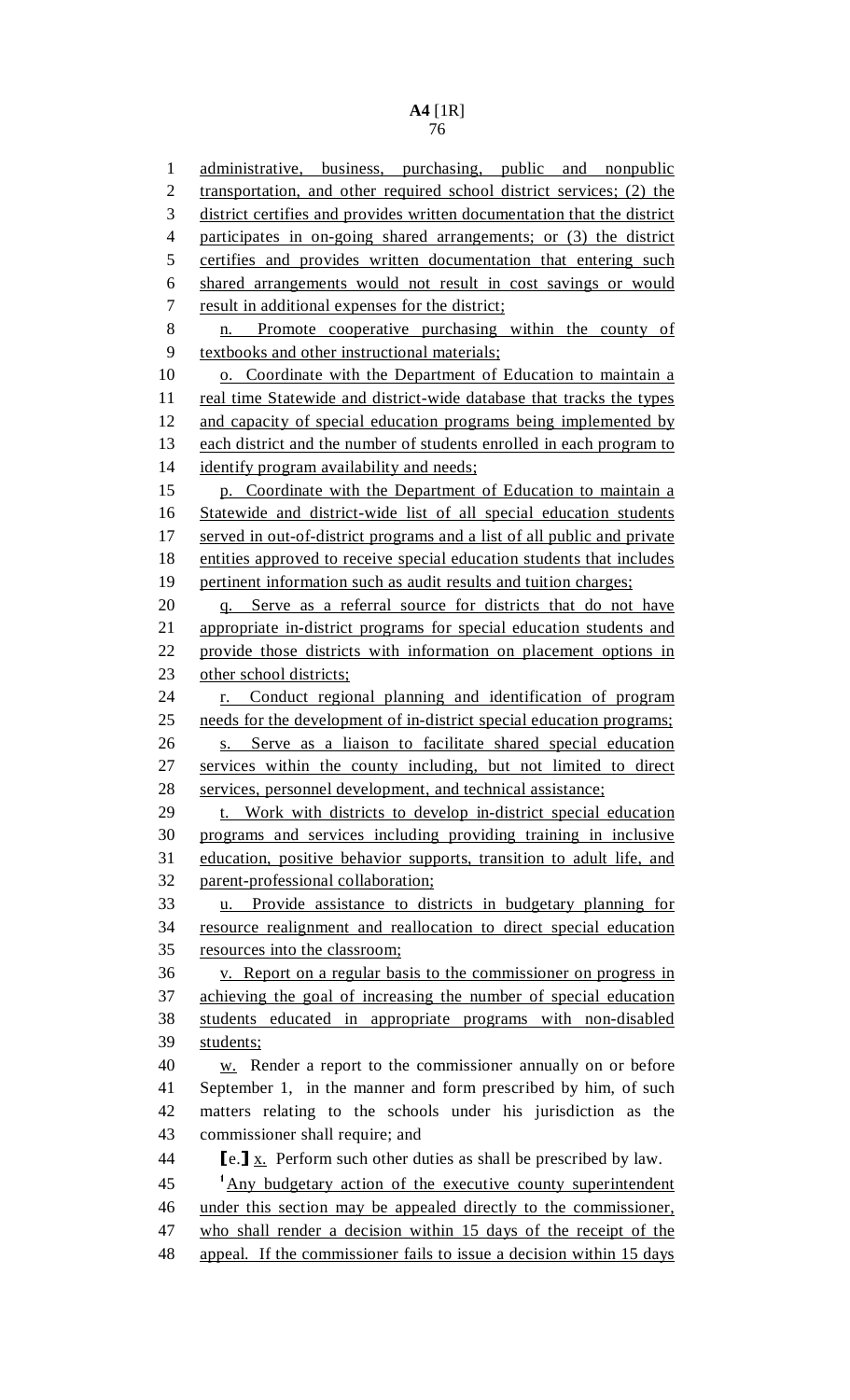1 of the filing of an appeal, the budgetary action of the executive 2 county superintendent shall be deemed approved. The 3 commissioner shall by regulation establish a procedure for such 4 appeals.<sup>1</sup> 5 Nothing in this section shall be construed or interpreted to 6 contravene or modify the provisions of the "New Jersey Employer-7 Employee Relations Act," P.L.1941, c.100 (C.34:13A-1 et seq.), or 8 to limit or restrict the scope of negotiations as provided pursuant to  $\frac{1}{2}$   $\frac{1}{2}$   $\frac{1}{2}$   $\frac{1}{2}$   $\frac{1}{2}$   $\frac{1}{2}$   $\frac{1}{2}$   $\frac{1}{2}$   $\frac{1}{2}$   $\frac{1}{2}$   $\frac{1}{2}$   $\frac{1}{2}$   $\frac{1}{2}$   $\frac{1}{2}$   $\frac{1}{2}$   $\frac{1}{2}$   $\frac{1}{2}$   $\frac{1}{2}$   $\frac{1}{2}$   $\frac{1}{2}$   $\frac{1}{2}$   $\frac{1}{2}$  10 subcontracting agreement which affects the employment of any 11 employee in a collective bargaining unit represented by a majority 12 representative during the time that an existing collective bargaining 13 agreement with the majority representative is in effect. 14 Nothing in this section is intended to interfere with a school 15 district's ability to provide a thorough and efficient education. 16 (cf: N.J.S.18A:7-8) 17 18  $\left[104.\right] \frac{50.1}{20.17 \text{ N.J.S.18A:7-9}}$  is amended to read as follows: 19 18A:7-9. The executive county superintendent may, without 20 charge, administer oaths. 21 (cf: N.J.S.18A:7-9) 22 23  $\frac{1}{2}$  [105.]  $\frac{51.1}{2}$  N.J.S.18A:7-10 is amended to read as follows: 24 18A:7-10. Each executive county superintendent shall, on or 25 before December 1 of each year, furnish to the board of chosen 26 freeholders of the county a statement of the amounts estimated to be 27 necessary to be appropriated for the ensuing year for: 28 a. the compensation of his clerical assistants; 29 b. the supplying of furniture, supplies and equipment for his 30 office; 31 c. printing; and 32 d. traveling and other expenses incident to the conduct and the 33 performance of his official duties of his office incurred by him. 34 The board of chosen freeholders shall fix and determine the 35 amounts necessary to be appropriated for such purposes and shall 36 appropriate the same accordingly. 37 (cf: N.J.S.18A:7-10) 38 39 <sup>1</sup>[106.] <u>52.</u><sup>1</sup> Section 2 of P.L.1975, c.360 (C.18A:13-52) is 40 amended to read as follows: 41 2. The executive county superintendent shall, within 60 days 42 after such request, file with the governing bodies of the 43 municipalities constituting the regional district and the boards of 44 education of all of the constituent school districts and the board of 45 education of the regional school district a report containing a 46 statement of the current assets and operating expenses of the 47 regional district for the then current year and such financial, 48 educational and other information as he may deem necessary to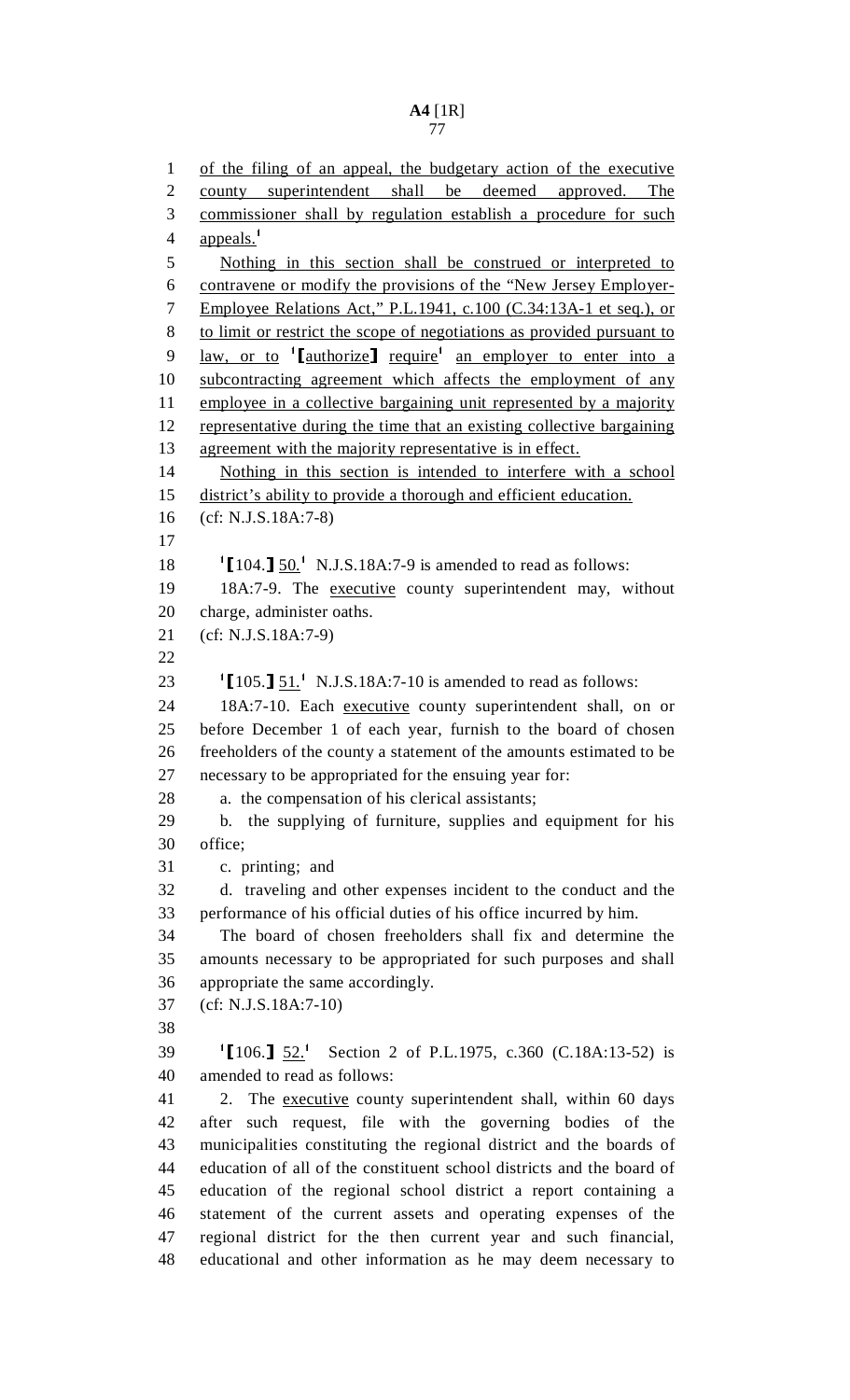1 enable said governing bodies and local boards of education and 2 regional board of education to form an intelligent judgment as to 3 the advisability of the proposed withdrawal or dissolution and the 4 effect thereof upon the educational and financial condition of the 5 withdrawing district and the regional district, or upon each of the 6 constituent districts in the event of a dissolution and setting forth 7 the amount of indebtedness, if any, to be assumed by the 8 withdrawing and the regional districts, or by each constituent 9 district in the event of a dissolution, calculated as hereinafter 10 provided. The report, in discussing the educational and financial 11 effect of the withdrawal or dissolution, shall include the effect 12 thereof upon the administrative and operational efficiencies, and the 13 resultant cost savings or cost increases, in the withdrawing and the 14 regional districts, or by each constituent district in the event of a 15 dissolution.

16 The executive county superintendent may require the constituent 17 municipalities and school districts and the regional district to 18 submit a feasibility study in order to determine the educational and 19 financial impact of the withdrawal from, or dissolution of, the 20 limited purpose regional district. In the event the executive county 21 superintendent requests a feasibility study to be conducted, the 22 executive county superintendent's report required pursuant to this 23 section shall be filed within 60 days following submission of the 24 feasibility study.

25 (cf: P.L.1993, c.255, s.2)

26

27  $\left[107.\right]$   $\frac{53.1}{27}$  (New section) The commissioner shall appoint an 28 executive county business official to serve in the office of the 29 executive county superintendent of schools for a term of three 30 years. The executive county business official shall assist the 31 executive county superintendent in the performance of the 32 superintendent's duties pursuant to N.J.S.18A:7-8, and perform such 33 other duties as determined by the commissioner. Based on criteria 34 developed by the commissioner, the executive county business 35 official shall be subject to a performance assessment at least once 36 during the three-year term. The business official may be re-37 appointed on the basis of a satisfactory performance assessment.

38

 $108.$ ]  $\underline{54.}$ <sup>1</sup> (New section) A local school district may apply to 40 the executive county superintendent of schools to have school 41 district services including, but not limited to, transportation, 42 personnel, purchasing, payroll, and accounting, assumed by the 43 office of the superintendent. If the executive county superintendent 44 determines to assume a service, a fee may be assessed the school 45 district for the service. The executive county superintendent of 46 schools may utilize county special services school districts, jointure 47 commissions, and educational services commissions to provide 48 services to local school boards.